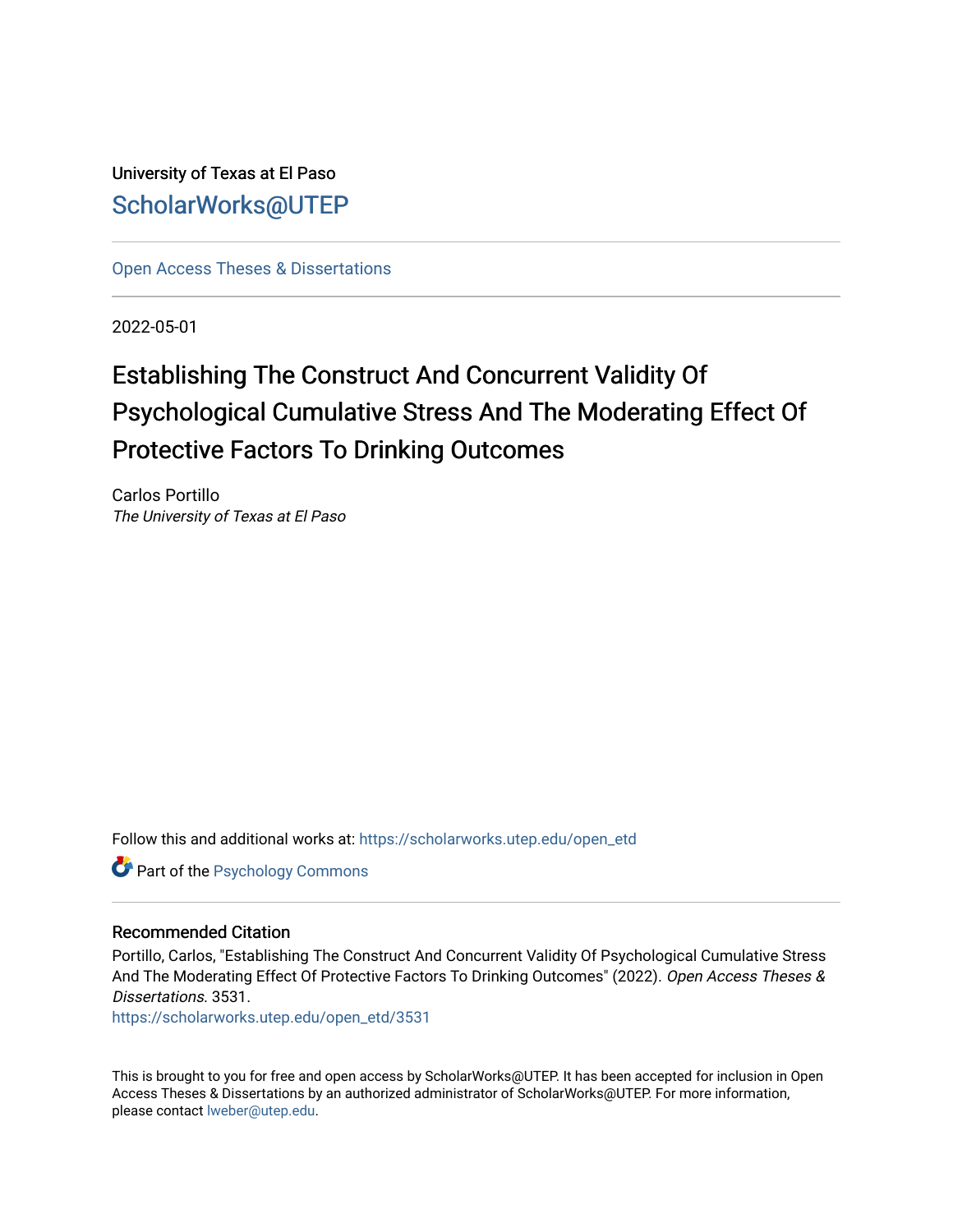## ESTABLISHING THE CONSTRUCT AND CONCURRENT VALIDITY OF PSYCHOLOGICAL CUMULATIVE STRESS AND THE MODERATING EFFECT OF PROTECTIVE FACTORS TO DRINKING OUTCOMES

## CARLOS PORTILLO, JR.

Doctoral Program in Psychology

### APPROVED:

Craig Field, Ph.D., M.P.H., Chair

Osvaldo Morera, Ph.D.

Theodore Cooper, Ph.D.

Lawrence Cohn, Ph.D.

Julia Lechuga, Ph.D.

Stephen L. Crites, Jr., Ph.D. Dean of the Graduate School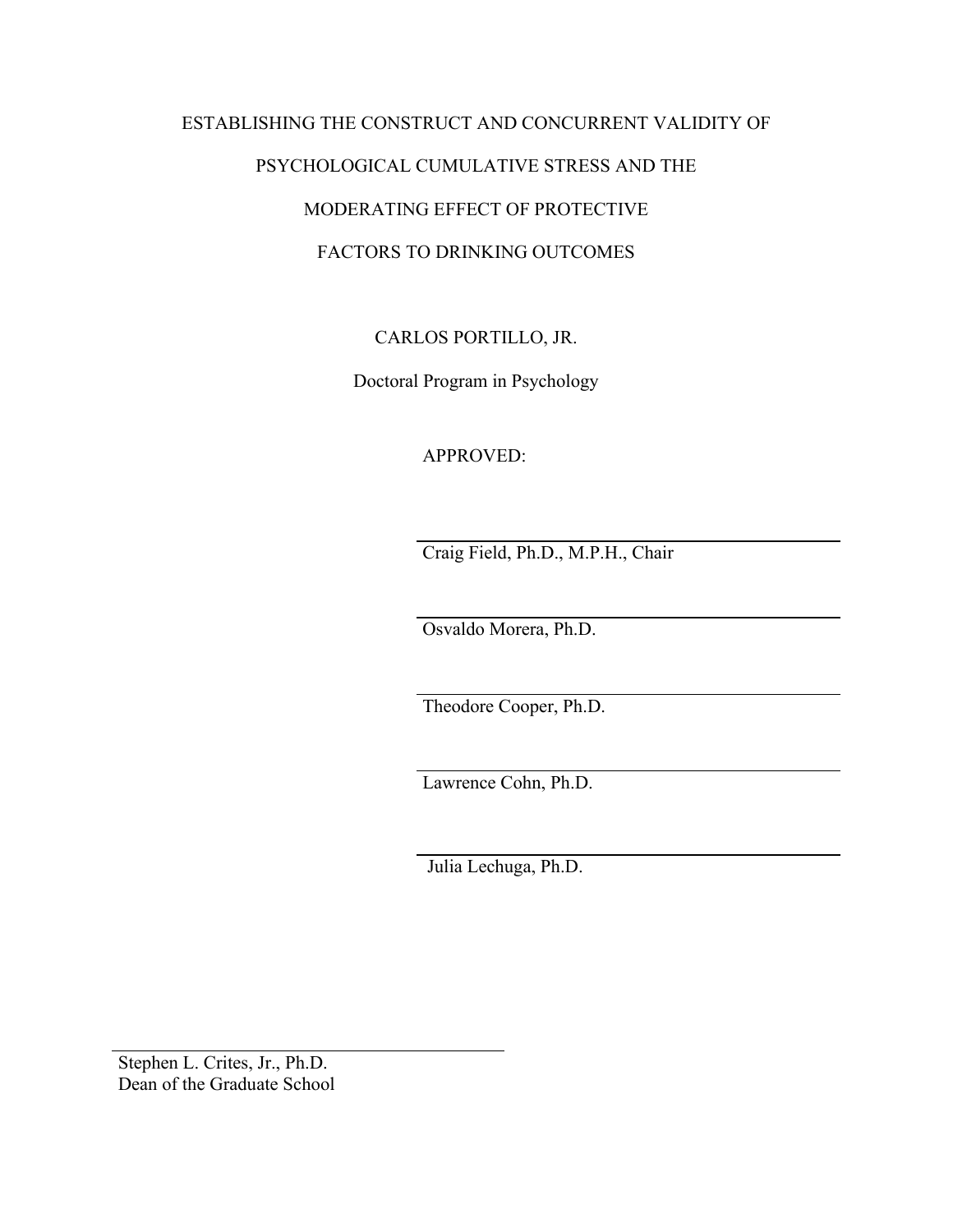Copyright ©

by

Carlos Portillo, Jr.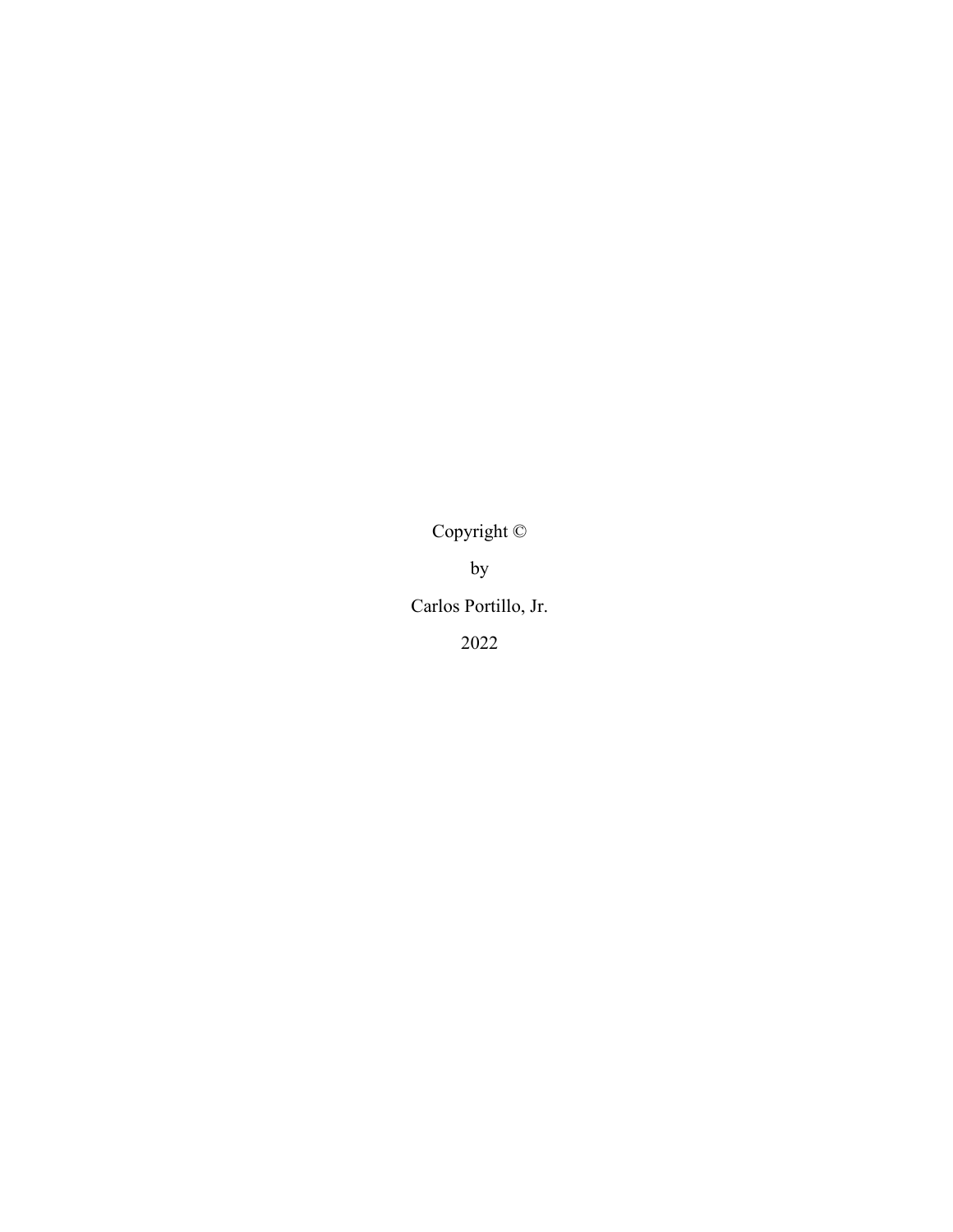## **Dedication**

Dedicated to Estrella Soria Portillo, Carlos Portillo, Sr., Elma F. Portillo, and Erin M. Portillo.

Thank you for your love and support.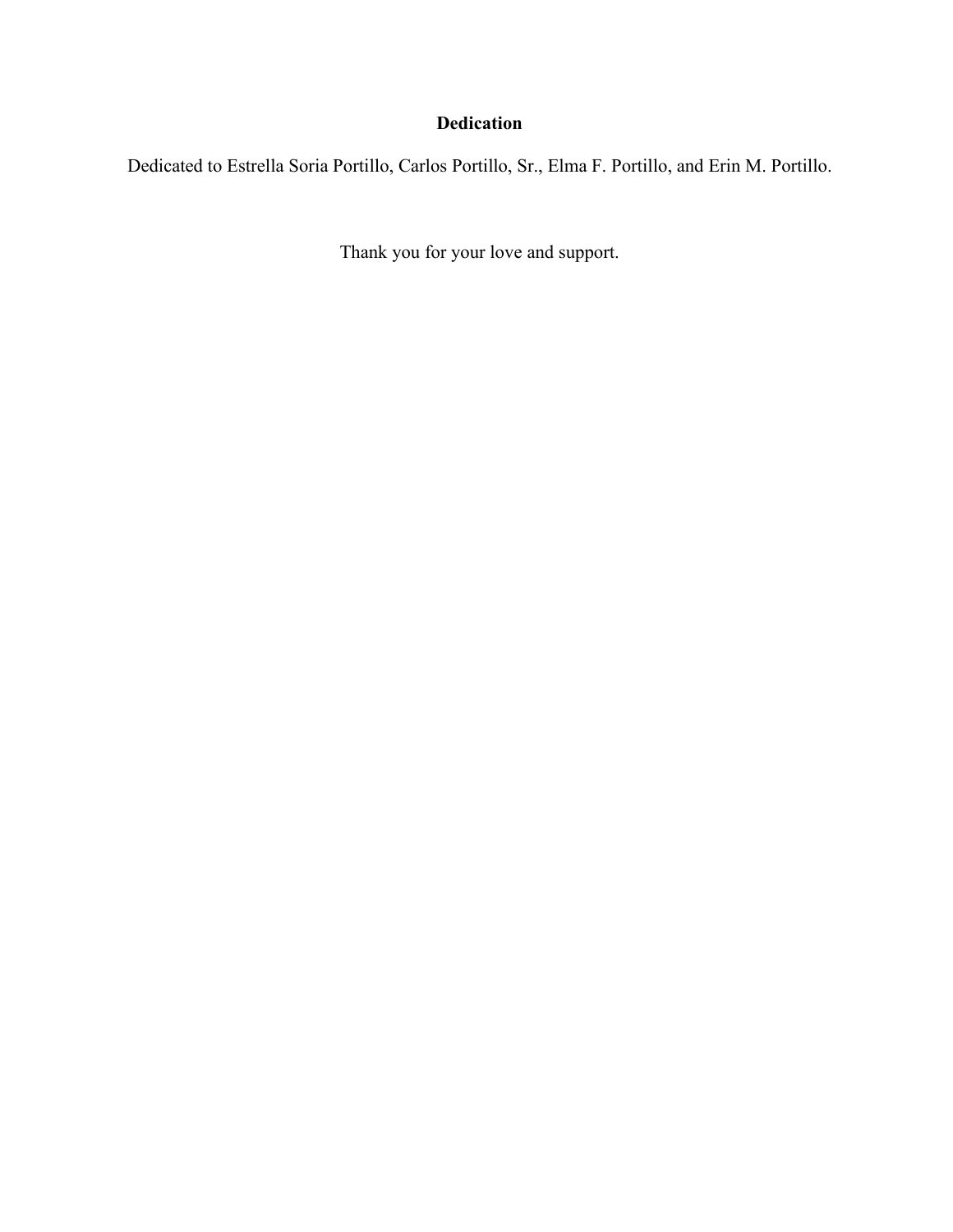# ESTABLISHING THE CONSTRUCT AND CONCURRENT VALIDITY OF PSYCHOLOGICAL CUMULATIVE STRESS AND THE MODERATING EFFECT OF PROTECTIVE FACTORS TO DRINKING OUTCOMES

by

### CARLOS PORTILLO, JR., M.A.

#### **DISSERTATION**

Presented to the Faculty of the Graduate School of

The University of Texas at El Paso

in Partial Fulfillment

of the Requirements

for the Degree of

#### DOCTOR OF PHILOSOPHY

Department of Psychology

THE UNIVERSITY OF TEXAS AT EL PASO

May 2022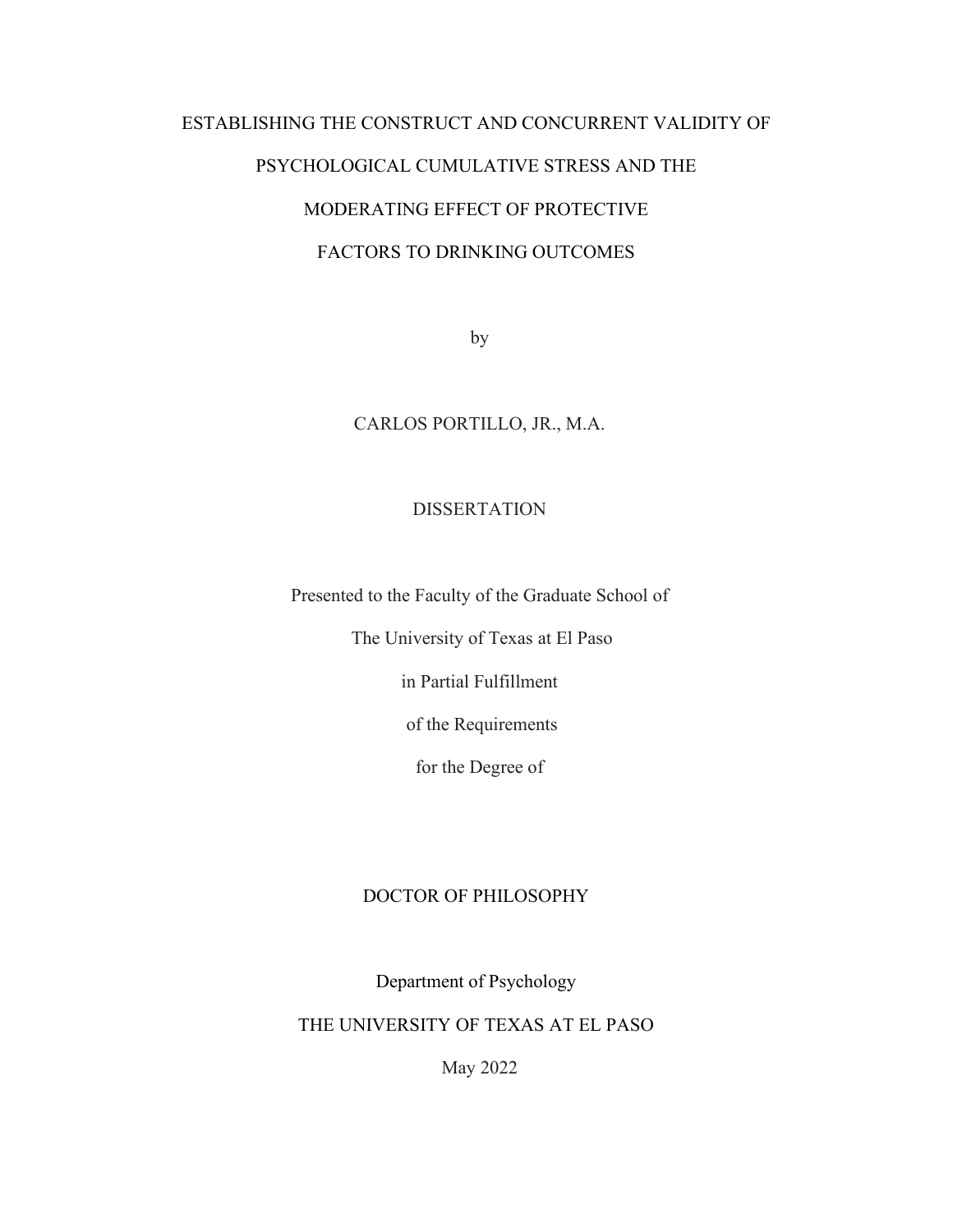#### **Acknowledgements**

<span id="page-5-0"></span>This project would not have been possible without the guidance and contributions of my mentor, Dr. Craig Field. Over the previous seven years (two years of undergraduate studies and five years of graduate studies), Dr. Field has provided me with tremendous mentorship. I will always be grateful for how Dr. Field helped shape my research interests. I am also grateful for Dr. Osvaldo Morera and his assistance at various phases of this project. I am also thankful for Dr. Theodore Cooper and his continuous encouragement throughout the development of my dissertation. I would also like to thank Dr. Lawrence Cohn and Dr. Julia Lechuga for both identifying important components I did not initially consider in the development of my dissertation. Their attention to detail and fresh perspective were greatly appreciated. I would also like to thank my wife, Estrella Soria Portillo, for always encouraging me to finish my graduate school journey. I am grateful to my loving parents for always believing in me and always encouraging me to finish strong. Lastly, I thank my sister, Erin M. Portillo, for believing in me and going through the graduate program along with me.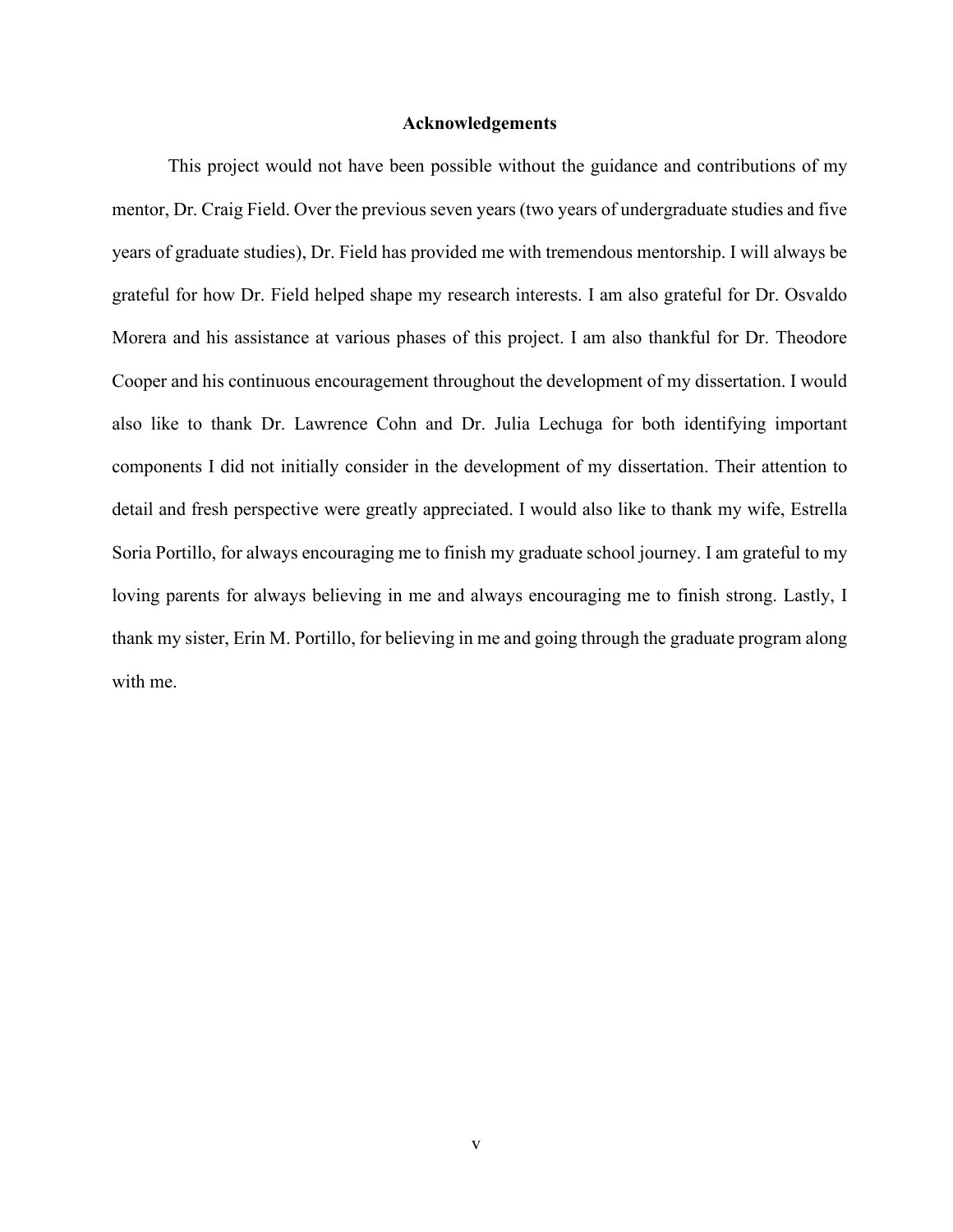#### **Abstract**

<span id="page-6-0"></span>Previous studies have examined the associations between types of psychological stress and alcohol consumption but have not adequately examined psychological stress from a cumulative perspective. The present study sought to examine if self-report measures representing chronic stress, acute stress, life events, traumatic life events, and daily hassles throughout one's lifetime were associated with drinking outcomes obtained from an online sample of at-risk drinkers reporting drinking patterns in the previous 90 days. Furthermore, the present study sought to examine if an index of protective factors moderate the effects of psychological stress on drinking outcomes. It was hypothesized that (1) the measures representing chronic stress, acute stress, life events, traumatic life events, and daily hassles would yield one latent construct defined as psychological cumulative stress, thus demonstrating construct validity, (2) the psychological cumulative stress latent construct represented by measures of chronic stress, acute stress, life events, traumatic life events, and daily hassles score would be positively associated with the average number of standard drinks per week, the maximum amount consumed on one occasion, and the frequency of binge drinking; drinking severity; and alcohol-related problems, thus demonstrating concurrent validity, (3) using linear regressions, the psychological cumulative stress index scores informed by the percentiles would be positively associated with the average number of standard drinks per week, the maximum amount consumed on one occasion, and the frequency of binge drinking; drinking severity; and alcohol-related problems, thus also demonstrating concurrent validity, and (4) a standardized cumulative score of protective factors (derived using posttraumatic growth scores, resilience scores, social support scores, positive childhood experiences scores, and uplifts) would moderate the effects of the psychological cumulative stress score on all drinking outcomes. Overall, the data did not support the proposed model (hypothesis 1;  $X^2 = N/A$ ,  $p = N/A$ ,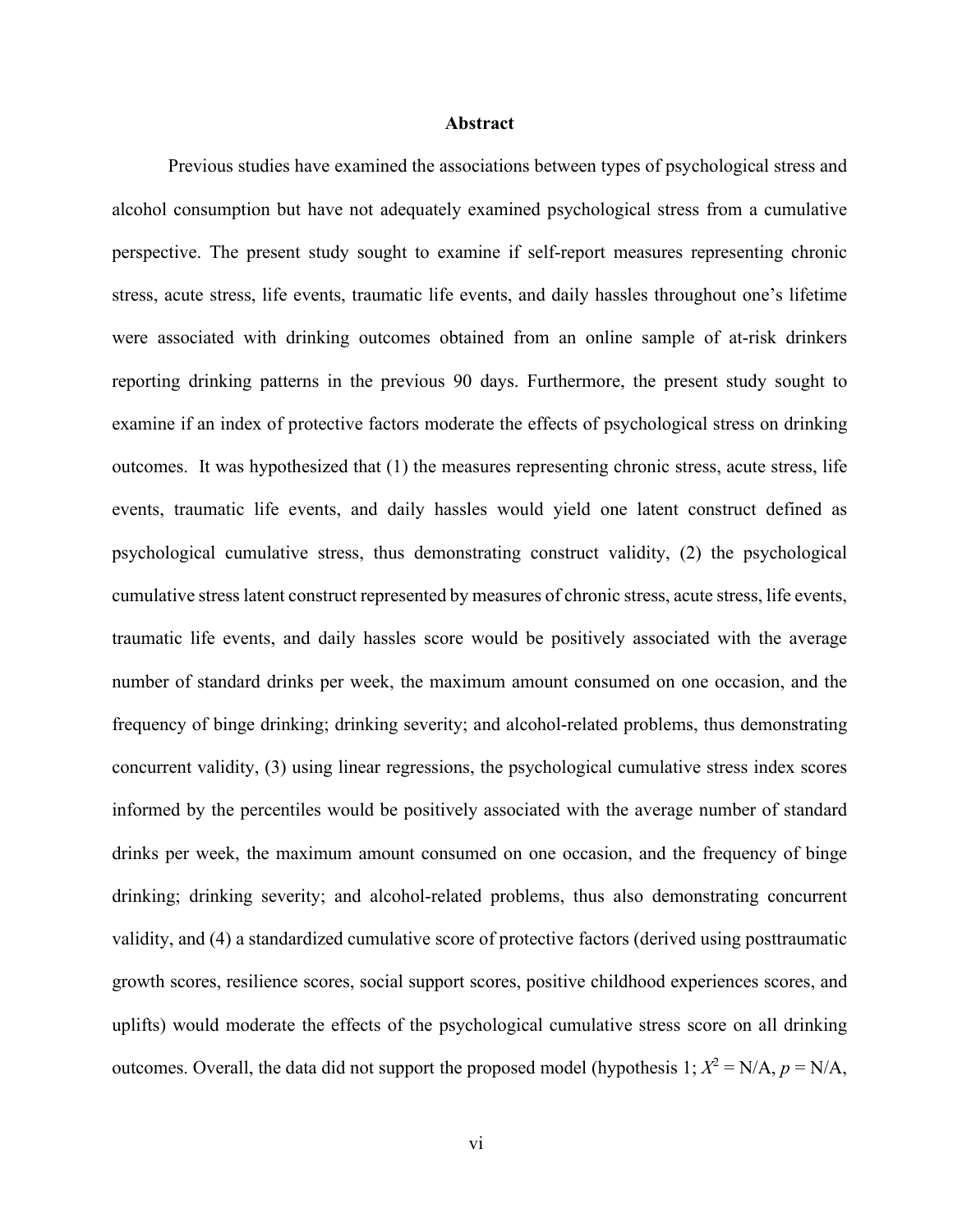CFI = N/A, SRMR = N/A). Instead, the data supported a two-factor structure ( $X^2 = 107.763$ ,  $p <$ .001, CFI = .914, SRMR = .061). This two-factor structure, however, demonstrated sample mean standard errors that may not be representative of a population parameter. While model fit indices for the two-factor structure as they relate to drinking outcomes were stronger  $(X^2(36) = 168.026, p$  $< .001$ , CFI = .902, SRMR = .045), sample mean standard errors were also observed to high. As a result, the proposed models are interpreted with caution. However, in constructing the psychological cumulative stress based on a similar calculation first proposed by McEwen and Stellar (see Seeman et al., 1997), the index was associated with the Typical Number of Drinks consumed on drinking occasions ( $\beta$  = .408,  $p$  = .001), the Maximum Number of Drinks consumed on drinking occasions ( $\beta$  = .481,  $p$  = .023), the frequency of Binge Drinking episodes ( $\beta$  = .131,  $p$  $= .021$ ), the Volume per Week ( $\beta = 1.637$ ,  $p = .041$ ), Alcohol Use Disorders Identification Test (AUDIT) scores ( $\beta$  = 1.162,  $p$  < .001), and the Rutgers Alcohol Problem Index (RAPI) scores ( $\beta$  = 2.656,  $p < .001$ ). This index was not associated with the frequency of drinking ( $\beta$  = -.010,  $p = .888$ ). Lastly, the index of proactive factors informed by the posttraumatic growth scores, resilience scores, social support scores, positive childhood experiences scores, and daily uplifts scores did not moderate the effects of psychological cumulative stress scores on drinking outcomes. While the statistical models were not fully supported, the psychological cumulative stress score index was statistically significant and positively associated with six out of seven drinking outcomes. The evidence suggests there is support for examining multiple types of psychological stress throughout one's lifetime in the context of cumulative stress as opposed to relying on a single type of psychological stress as it relates to drinking outcomes.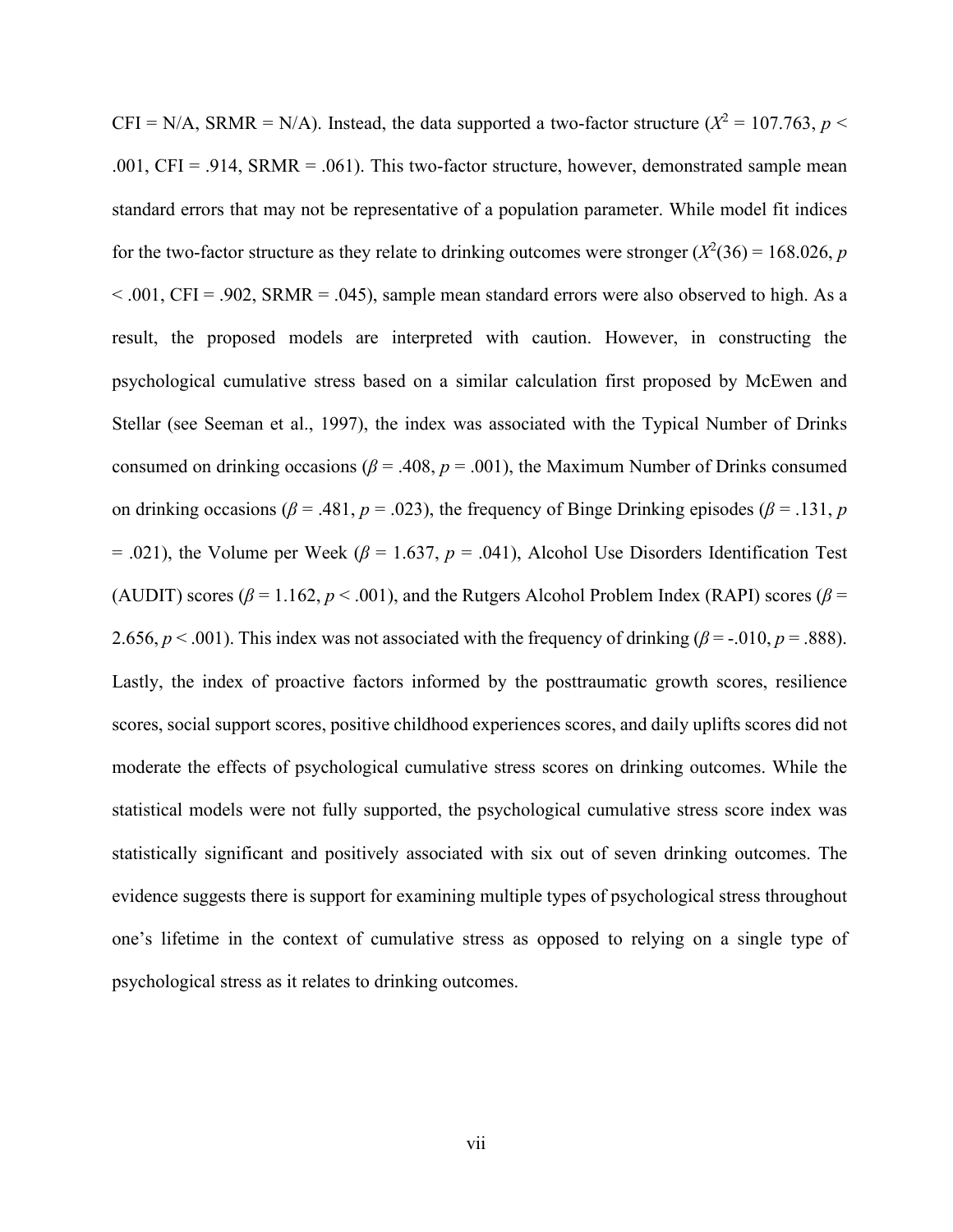<span id="page-8-0"></span>

## **Table of Contents**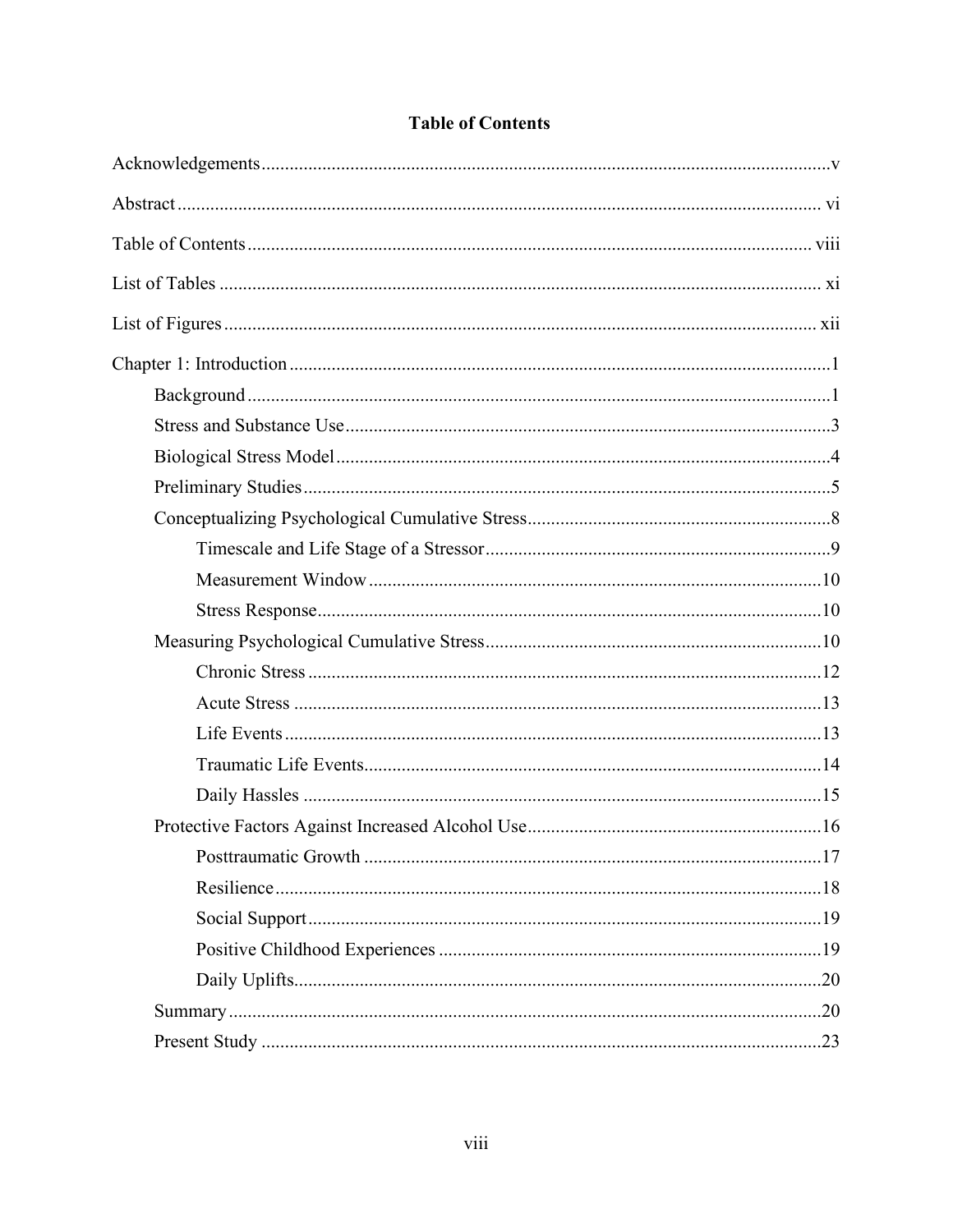| Measures of Protective Factors as Moderators on the Effect of Stress on Health35  |  |
|-----------------------------------------------------------------------------------|--|
|                                                                                   |  |
|                                                                                   |  |
| Multidimensional Scale of Perceived Social Support (MSPSS)36                      |  |
|                                                                                   |  |
|                                                                                   |  |
| Alcohol Use Measures to Establish Predictive Validity of Psychological Cumulative |  |
|                                                                                   |  |
|                                                                                   |  |
|                                                                                   |  |
|                                                                                   |  |
|                                                                                   |  |
|                                                                                   |  |
|                                                                                   |  |
|                                                                                   |  |
|                                                                                   |  |
|                                                                                   |  |
|                                                                                   |  |
|                                                                                   |  |
|                                                                                   |  |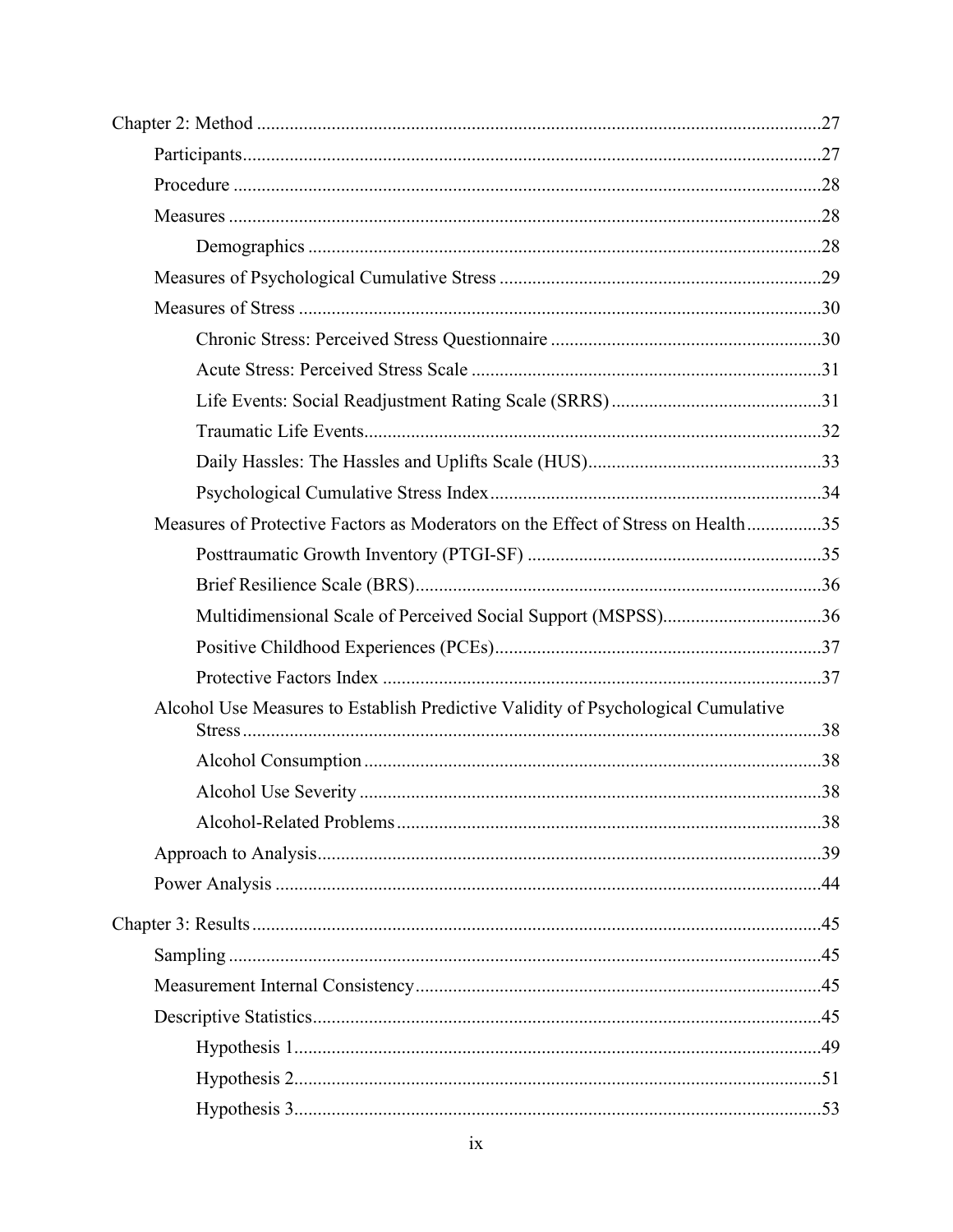| Post-Hoc Analyses – Psychological Measure of Stress to Predict Drinking    |                                                                                 |
|----------------------------------------------------------------------------|---------------------------------------------------------------------------------|
| Post-Hoc Analyses – Psychological Measure of Stress and Protective Factors |                                                                                 |
|                                                                            |                                                                                 |
|                                                                            |                                                                                 |
|                                                                            | Post-Hoc Analyses: Individual Measures of Stress Related to Drinking Outcomes70 |
|                                                                            |                                                                                 |
|                                                                            |                                                                                 |
|                                                                            |                                                                                 |
|                                                                            |                                                                                 |

Vita 91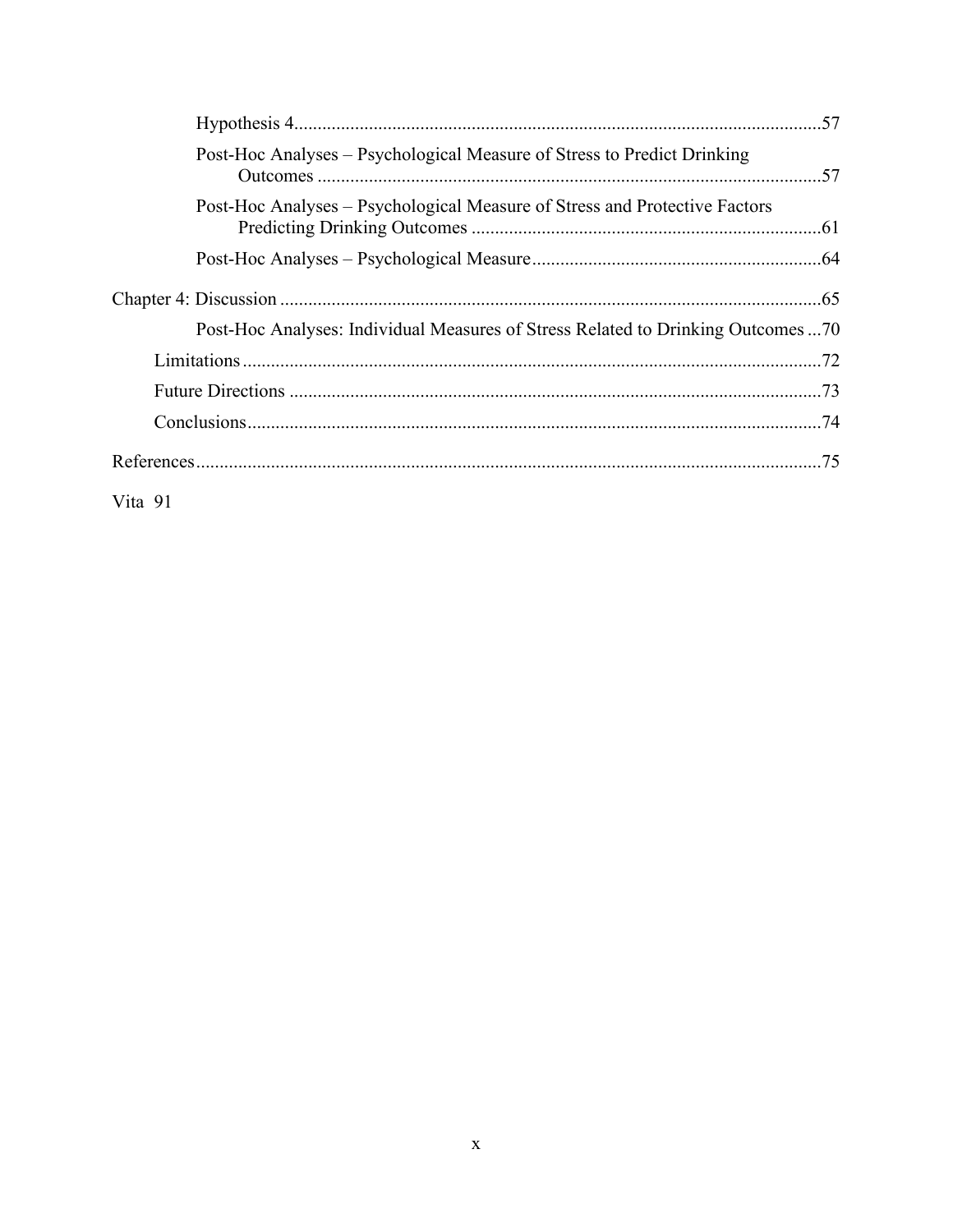## **List of Tables**

<span id="page-11-0"></span>

| Table 1. Definitions of psychological stress outlined by Crosswell and Lockwood (2020)  11      |
|-------------------------------------------------------------------------------------------------|
| Table 2. Types of psychological stress and counter measures to types of psychological stress 17 |
|                                                                                                 |
| Table 4. Protective Factors as Moderators on the Effect of Stress on Health  37                 |
|                                                                                                 |
|                                                                                                 |
|                                                                                                 |
|                                                                                                 |
|                                                                                                 |
| Table 10. Linear regressions using each protective measures and psychological stress measure 63 |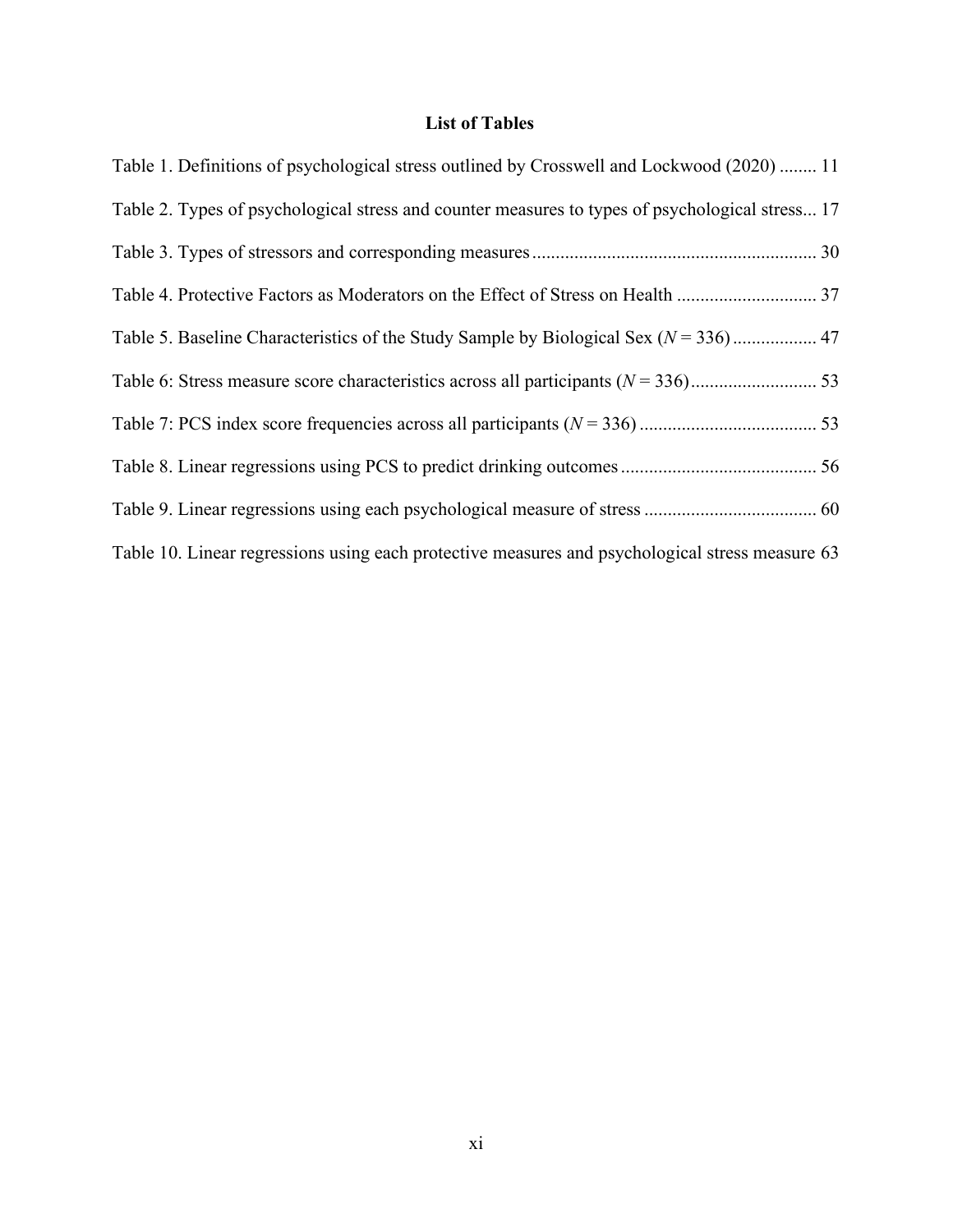## **List of Figures**

<span id="page-12-0"></span>

| Figure 1. Proposed model of psychological cumulative stress among all participants.  41 |  |
|-----------------------------------------------------------------------------------------|--|
|                                                                                         |  |
|                                                                                         |  |
|                                                                                         |  |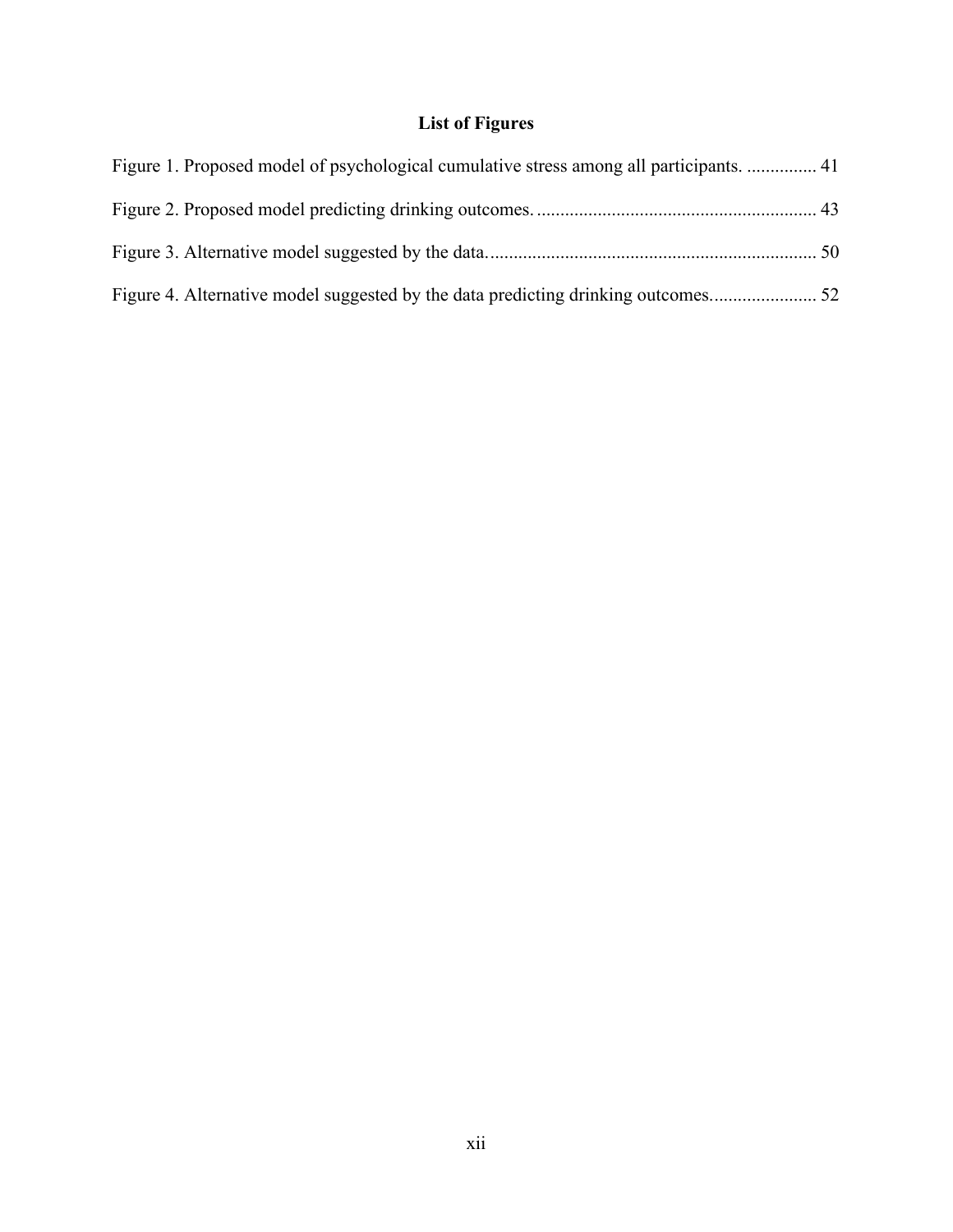#### **Chapter 1: Introduction**

#### <span id="page-13-1"></span><span id="page-13-0"></span>**Background**

The general term "stress" may be best defined as the body and brain's response to internal and/or external changes, threats, or pressures (often referred to as 'stressors') which one encounters (Selye, 1950). McEwen (2008) suggests the brain determines whether these changes are stressful which, in turn, are followed by the physiological and psychological responses. Stress differs from stressors such that stressors are the events or experience that causes a response (stress) to the stressors. A broad spectrum of examples in which stress may be induced include pressures from traumatic events (e.g., illness, serious injuries, war), life events (e.g., death of a loved one), daily routines (e.g., work, school) and recent traumatic events (The National Institute of Mental Health [NIMH], 2019). While stress is typically perceived negatively, stress is not only normal but also an essential physiological response. More specifically, the physiologic response allows for adaptation to occur to return to a balanced state (Selye, 1950). Unhealthy or unmanaged stress may have debilitating health consequences. Previous research indicates gender differences in psychological stress such that females are more likely to have higher levels of stress compared to males (Matud, 2004). As a result, it is important to understand the components that associated with stress and the relationship with health outcomes.

The biopsychosocial model of stress (Engel, 1977) has often been used as a potential theoretical framework to understand the stress-substance use relationship. The theoretical framework suggests that biological factors, psychological factors (e.g., cognitions, behaviors), and social factors (e.g., environmental, cultural) are essential to understanding health outcomes. In fact, Garland and colleagues (2011) argue that stressful situations may intensify consequences related to stress when positive resources are insufficient. In turn, these stressful events may cause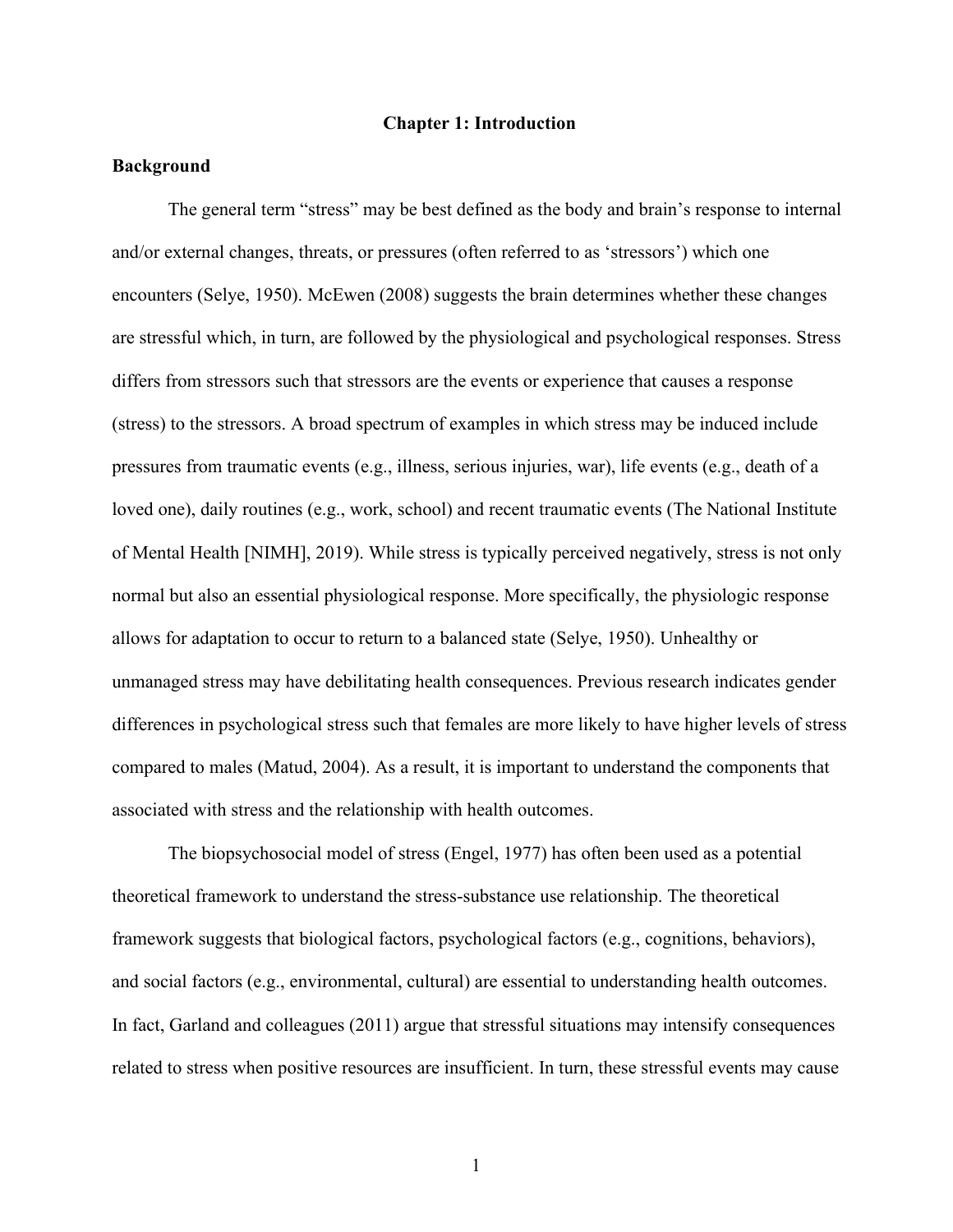prolonged or repeated stress activation responses that exacerbate the wear and tear the body and brain undergo due to the reoccurring stress response activation (Garland et al., 2011). When positive resources are not deemed sufficient, alternative outlets are sought to minimize the effects of stress, such as alcohol, thus creating a negative reinforcement condition (Garland et al., 2011). Given the multiple components associated with the model, it is important to understand the effects of stress on the body and brain.

From a biological perspective, stress has been associated with impacting the functioning of various physiological systems, such as the respiratory system (Ritz et al., 2000), cardiovascular system (Torpy et al., 2007), neuroendocrine system (Miller & O'Callaghan, 2002), and reproductive system (Kalantaridou et al., 2004). Unregulated stress has been associated with various health issues such as headaches, joint pain, chest pain, breathing issues, mood changes, sleeping issues, and many others (The American Institute of Stress, 2020). Prolonged stress, also commonly referred to as chronic stress, has been observed to negatively impact the immune system by hindering its ability to respond to foreign agents and increasing one's susceptibility to contracting a viral infection (Salleh, 2008). Salleh (2008) suggests that unmanaged stress can restrict breathing particularly among asthmatics, can increase the risk of diabetes among overweight individuals, can produce ulcers, and may cause artery blockage among those with high-fat diets. Others suggest stress hormones can negatively impact the heart, cause heart rate and blood pressure variability, lead to heart failure, and may cause a stroke (Torpy et al., 2007). The overproduction of hormones, such as adrenalin and cortisol, can have a plethora of effects on various systems. For example, De Vente and colleagues (2003) suggests these hormones (often in conjunction with other hormones) can raise heart rate (cardiovascular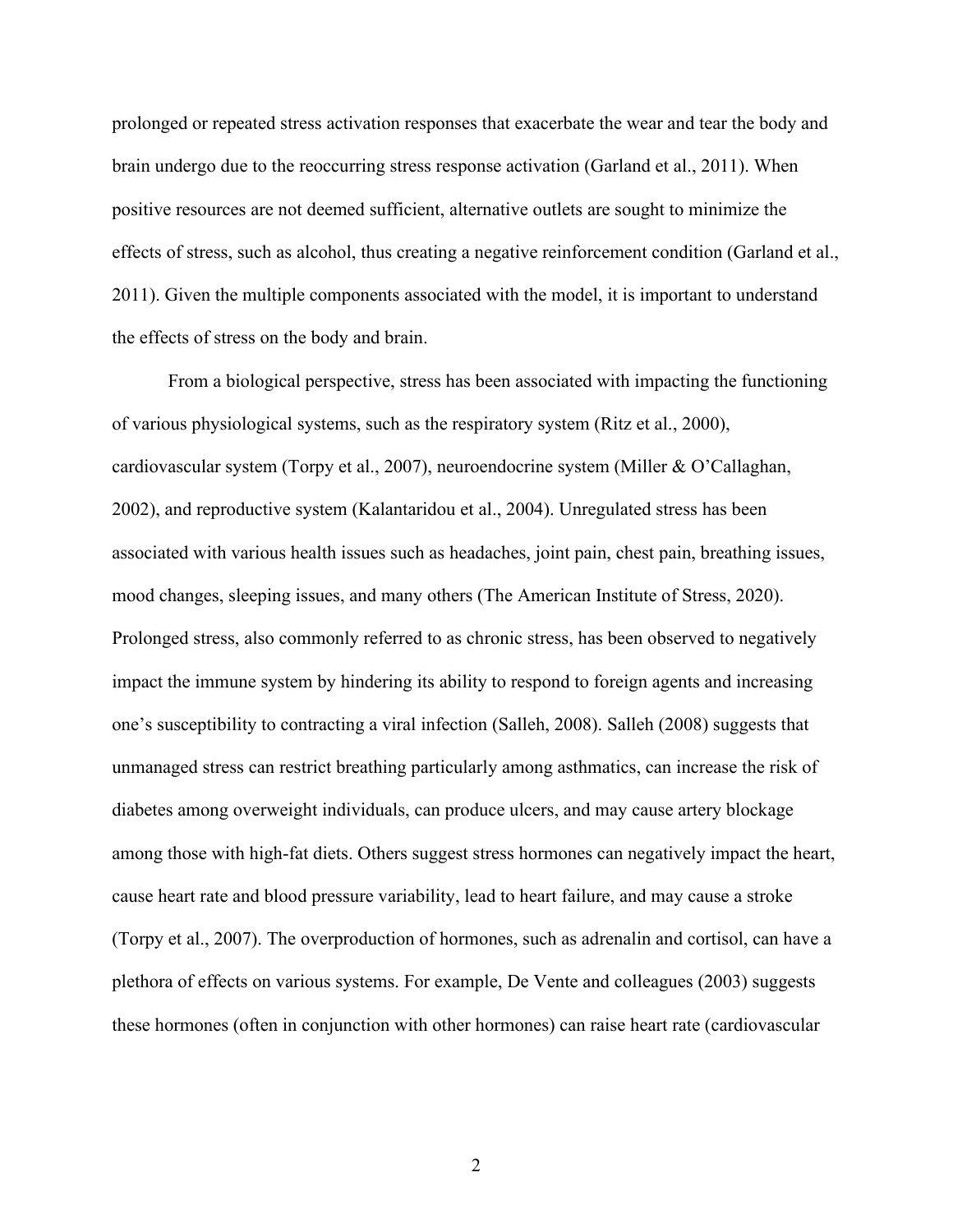system) and cause blood vessels to dilate (circulatory system). Thus, regulating stress is an essential function to avoid various health problems.

#### <span id="page-15-0"></span>**STRESS AND SUBSTANCE USE**

In addition to stress impacting the physiological systems, stress can also impact psychological functioning and well-being. From a psychological perspective, stress has been a well-established risk factor for developing a substance use addiction and increasing the likelihood of relapse among those with substance use disorders (Sinha, 2008). As stress increases and behavioral control decreases, impulsive behaviors may occur, thus, increasing susceptibility to engaging in risky behaviors (e.g., substance use and/or relapse; Hayaki et al., 2005; Fishbein et al., 2006; Verdejo-Garcia et al., 2007). Other research suggests that substance use as a stress response may serve as a mechanism to reduce stress. This stress may also be associated to substance use cravings and withdrawal (Russell & Mehrabian, 1975; Marlatt & Donovan, 2005). Given the relationship between stress and substance use (among many other associations), it is imperative to characterize psychological stress as it relates to addictive behaviors, such as hazardous alcohol use.

Given the many health issues associated with stress, one particular area of interest is the relationship between stress and alcohol use. According to the Centers for Disease Control and Prevention (CDC, 2019), alcohol is one of the leading causes of death in the United States. Research has documented the associations between stress (in general) and alcohol use. For example, research suggests those who drink may do so to cope with psychological stress (Conger, 1956). Alcohol also acts as a removing agent of negative emotions, thus giving the sensation that the stressor has subsided (also see Bradford et al., 2013). Other research has concluded that psychological stress is highly associated with alcohol use and alcohol-related problems (Cooper et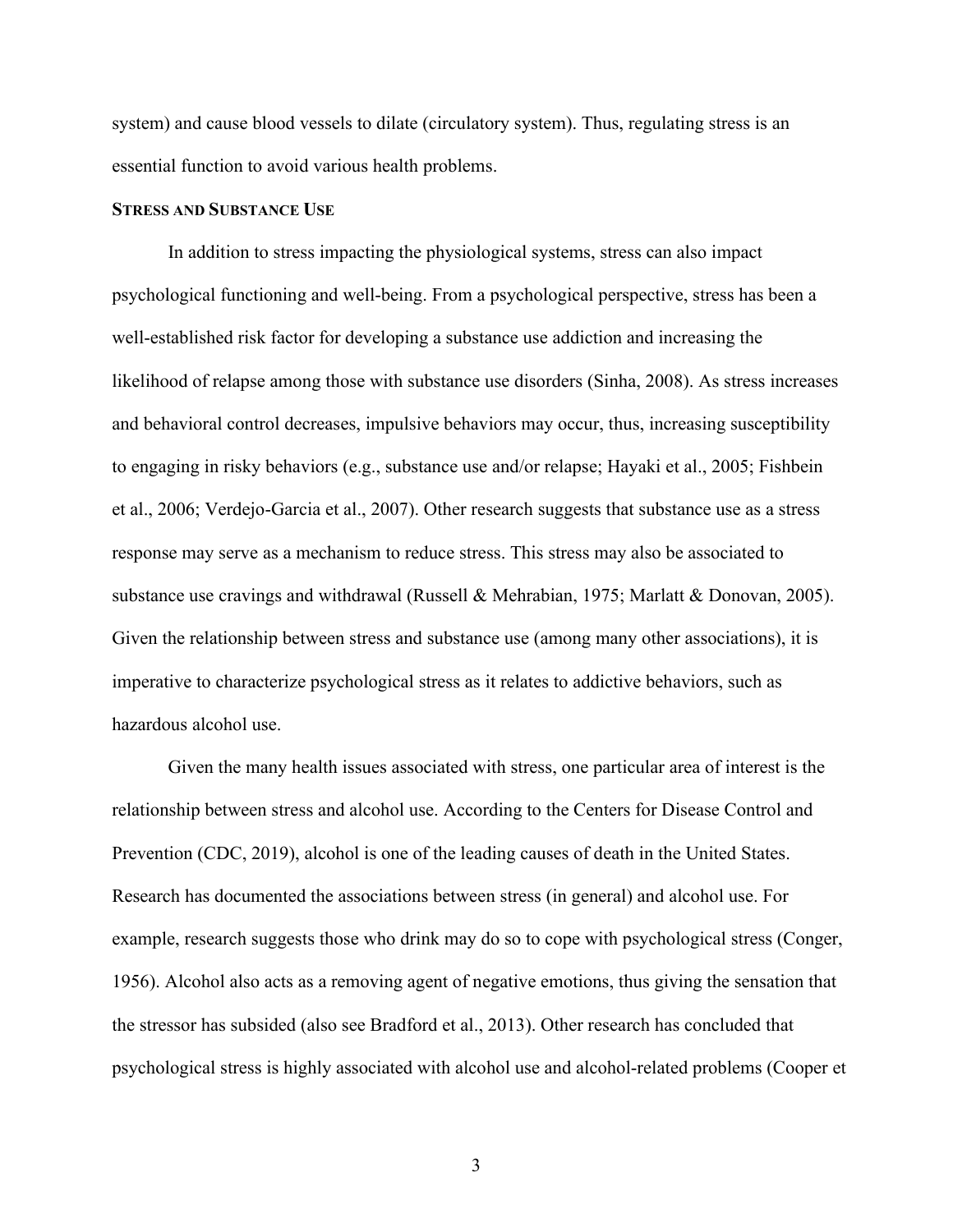al., 1992). Specifically, Cooper and colleagues tested a model of stress-induced drinking in a sample of drinkers and observed that stressors were associated with drinking outcomes among men who used drinking to cope with psychological stress and avoid the negative emotions associated with psychological stress. Additionally, evidence suggests individuals that are drinking are drinking in larger quantities per occasion and are surpassing typical gender-specific binge drinking patterns (Hingson et al., 2017) which, in turn, are often associated with increased risk for disease onset and other alcohol related consequences. Historically, males have been observed to drink more alcohol compared to females (White, 2020). In addition to drinking in greater amounts, males have also reported greater alcohol related problems in comparison to females. Research findings reported by Peltier and colleagues (2019) observed that the likelihood of drinking among females to cope with psychological stress has also increased. With drinking associated with stress on the rise (Keyes et al., 2012), it is important to examine stress from both a biological and psychological perspective to further understand how stress may serve as a risk factor for hazardous alcohol use.

#### <span id="page-16-0"></span>**BIOLOGICAL STRESS MODEL**

McEwen and Stellar (1993) first described the concept of allostatic load (AL) as the predisposition to disease due to the dysregulating function of the body and brain that takes place due to constant activation in response to stressful events. To understand the effects of these stressful events on the body and brain over time, McEwen conceptualized the AL model in which biological markers representative of various physiological systems may provide insights to potential physiological dysregulation (McEwen & Stellar, 1993). McEwen employed the model using data from the MacArthur study of Successful Aging (see Berkman et al.,1993; Seeman et al., 1997). Specifically, biological markers such as cortisol, norepinephrine,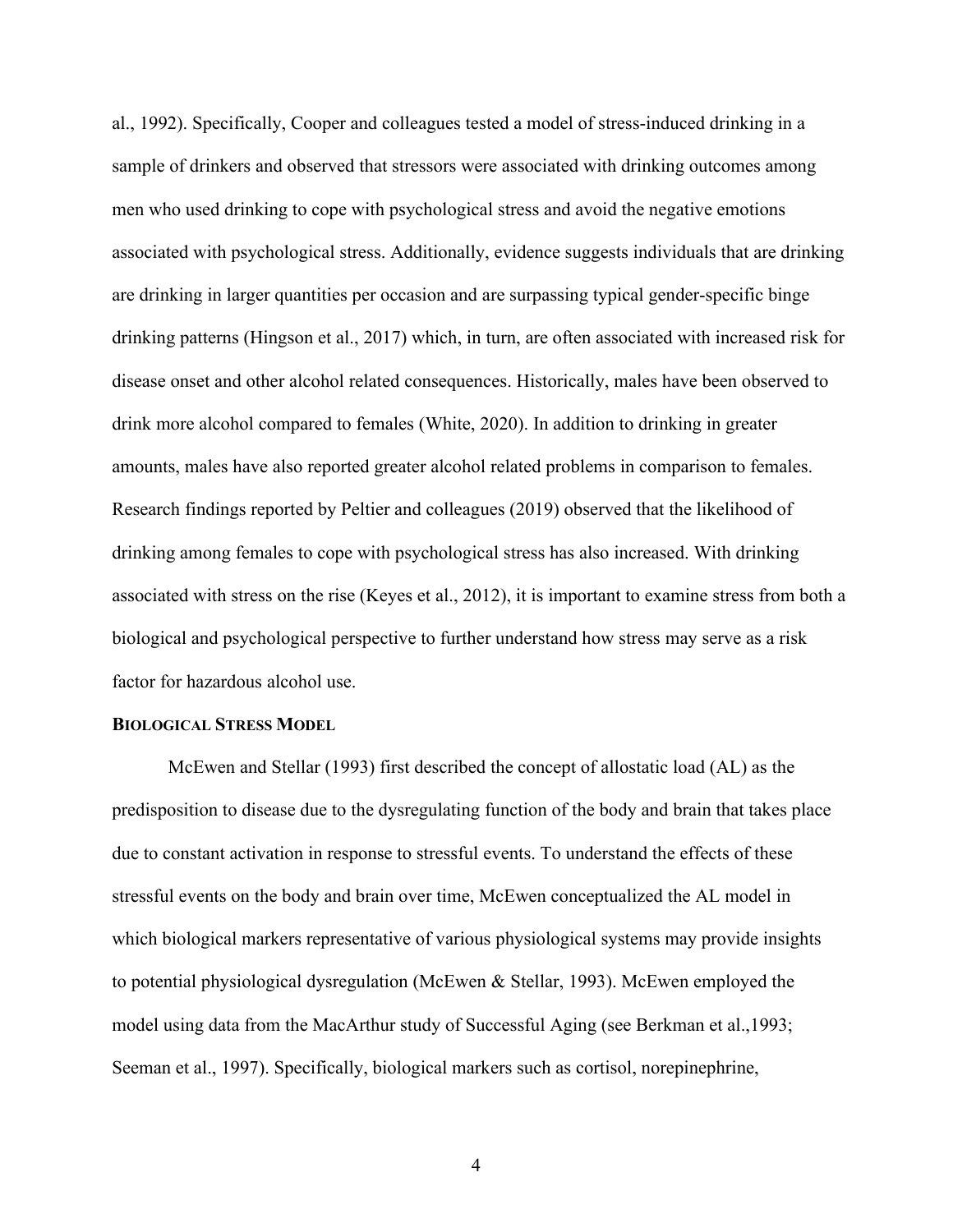epinephrine, dehydroepiandrosterone, systolic and diastolic blood pressure readings, ratio of waist-to-hip circumference, high density lipid (HDL) cholesterol, the ratio of total-to-HDL cholesterol, and blood glycosylated hemoglobin were compared across participants. Biological values that were in the 75<sup>th</sup> percentile were indicative of physiological dysregulation. Those meeting this threshold were assigned a value of one and were subsequently summed to form an overall index bound by zero and the total number of biological markers analyzed. Higher AL index values were indicative of greater physiological dysregulation due to constant activation of systems in response to stressful events. Further, this index was representative of biological cumulative stress. Overall, evidence suggested that higher index scores were associated with poor health outcomes, declines in both cognitive and physical functioning, and increased mortality rates (Seeman et al., 1997). The applicability of the AL model has been further applied to other health domains and has largely demonstrated strong associations. In particular, increased scores of AL have been associated with obesity, physical inactivity, increased substance use, and poor sleepy hygiene (see Suvarna et al., 2020). However, the relationship between AL and drinking (as opposed to substance use as a general outcome) remains less understood.

#### <span id="page-17-0"></span>**PRELIMINARY STUDIES**

Similar to the research of Seeman and colleagues (1997), Portillo (2021) conducted a secondary data analysis of data from Zhang et al., (2020) to examine biological measures of cumulative stress in a case control study of males diagnosed with AUD and healthy male participants with no history of substance use disorders. Specifically, biological samples were analyzed for 48 males with an AUD and 17 abstinent males to create an index of AL. Biological markers included in the AL index were cortisol (neuroendocrine system); interluken-6 (IL-6), fibrinogen, tumor necrosis factor-alpha (TNFa), and C-reactive protein (CRP, immune system);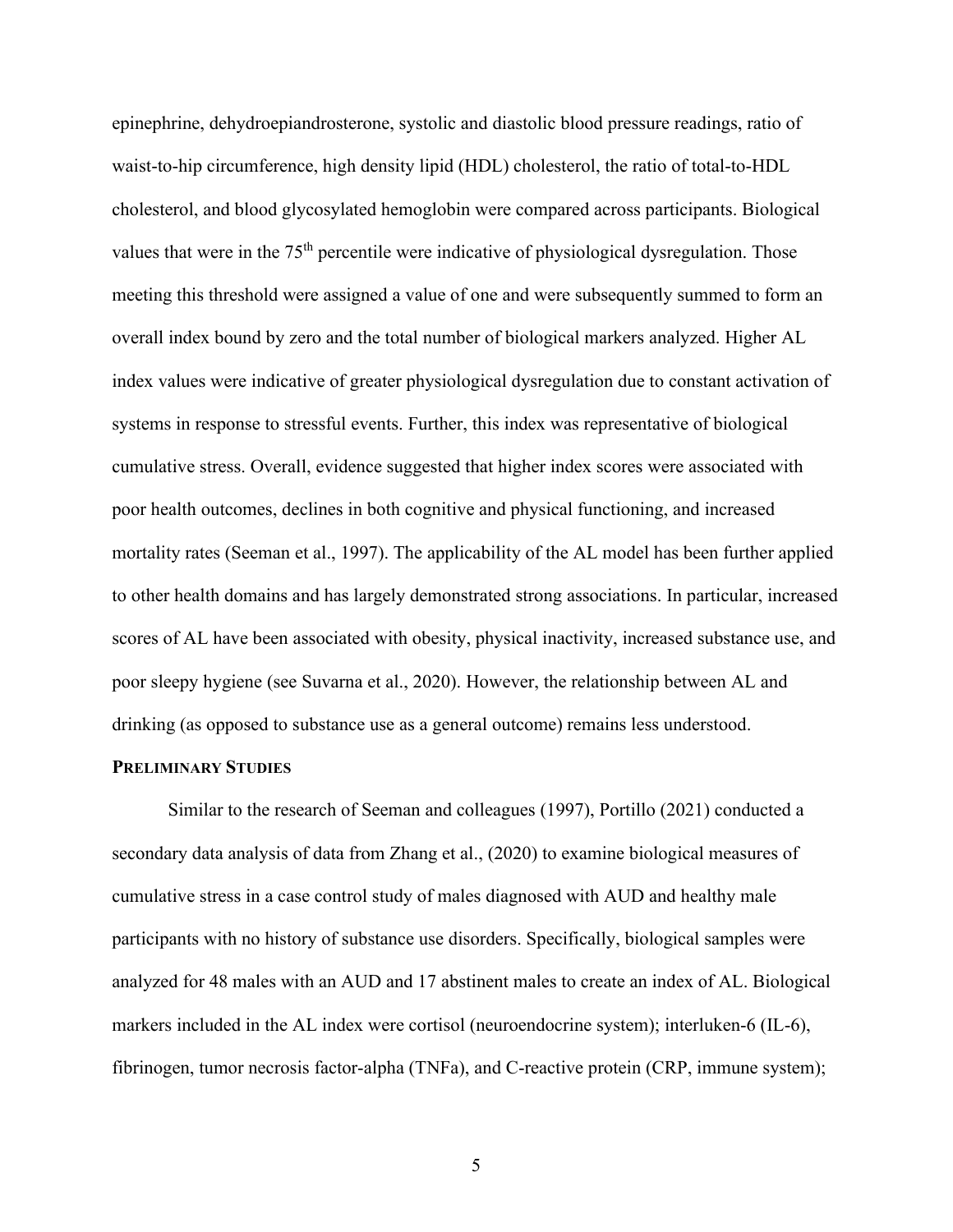glucose, insulin, and leptin (metabolic system); pulse, systolic blood pressure readings, and diastolic blood pressure readings (cardiovascular and circulatory system); and body mass index (BMI, anthropometric system). These biological markers were used to create an index of AL based on McEwen and Stellar's recommendations (1993) by employing a similar approach for creating the index described by Hampson and colleagues (2009). It was hypothesized that, given the striking differences in drinking patterns between the two groups, the mean index scores of AL would be higher among males with an AUD compared to the healthy male control group. However, this hypothesis was not supported as results indicated there was no statistically significant group mean difference between the two groups. The index was also found to not be associated with lifetime drinks per drinking day, lifetime total drinks, pre-treatment total drinks 6-months after study completion, and drinks per drinking day 3-months after study participation among the males with AUD. In comparison to related research, the research conducted by Zhang et al., (2020) and Portillo (2021) is noteworthy for its comprehensive measurement of biological measures of cumulative stress and its use of a gold standard measure of alcohol consumption and diagnosis of AUD. Overall, these findings were striking and indicate that, in the context of AUD status or alcohol consumption among participants diagnosed with AUD, AL may not be sensitive enough to distinguish group status.

In addition to obtaining biological measures, Zhang and colleagues (2020) also investigated the effects of psychological stress on the hypothalamic-pituitary-adrenal (HPA) axis reactivity in males diagnosed with an alcohol use disorder (AUD) determined by the Structured Clinical Interview for DSM-IV Axis I Disorders (SCID; First et al., 1997) and healthy males after administering ovine corticotropin-releasing hormone to measure the reactivity. In their study, baseline biological samples were obtained, and participants were administered measures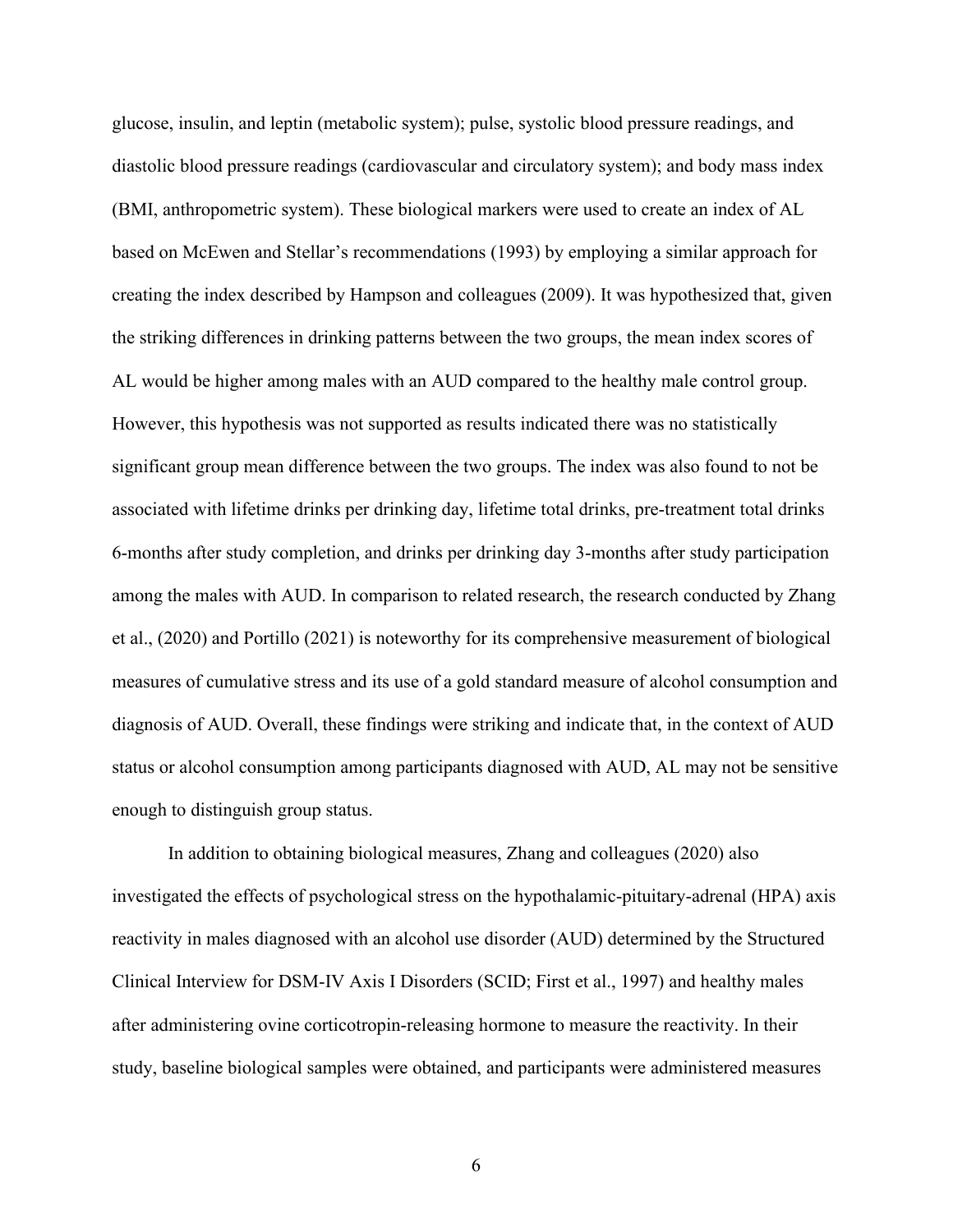of psychological stress. Participants were administered the Timeline Followback (Sobell  $\&$ Sobell, 1992) to measure drinking patterns. Participants were also administered the Childhood Adversity Interview (CAI; Dienes et al., 2006), the Childhood Trauma Questionnaire (CTQ; Bernstein et al., 1998), the UCLA Life Stress Interview (Hammen et al., 1995), and the Diagnostic Interview Schedule (DIS; Robins et al., 2000). Zhang and colleagues (2020) used a clustering procedure in which the CAI and CTQ scores were standardized and averaged to form a childhood adversity variable. The UCLA Life Stress Interview was standardized and referred to as the chronic stress variable. The DIS items were also standardized and used to create a lifetime stress score. Overall, results indicated that higher psychological stress levels were associated with less reactivity among the control group but not among males with an AUD. While providing support for the relationship between the psychological stress indices, the indices used did not assess the full range of psychological related stress or comprehensively capture psychological cumulative stress.

Adopting an approach similar to the parent study (Zhang et al., 2020) by using the three indices to create an overall index, Portillo (2021) examined the association of an index of psychological stress captured by measures of psychological stress. Results indicated that there were statistically significant group mean differences in the index of psychological stress scores such that those diagnosed with AUD had higher psychological stress scores compared to the healthy control participants. Thus, while the biological measure of cumulative stress was not associated with AUD, the psychological index was associated with AUD status in this case control study. This raised a question regarding the potential disconnect between the biological model McEwen first proposed and the psychological cumulative stress scored created in the Portillo (2021) study – especially due to the plethora of research findings suggesting AL is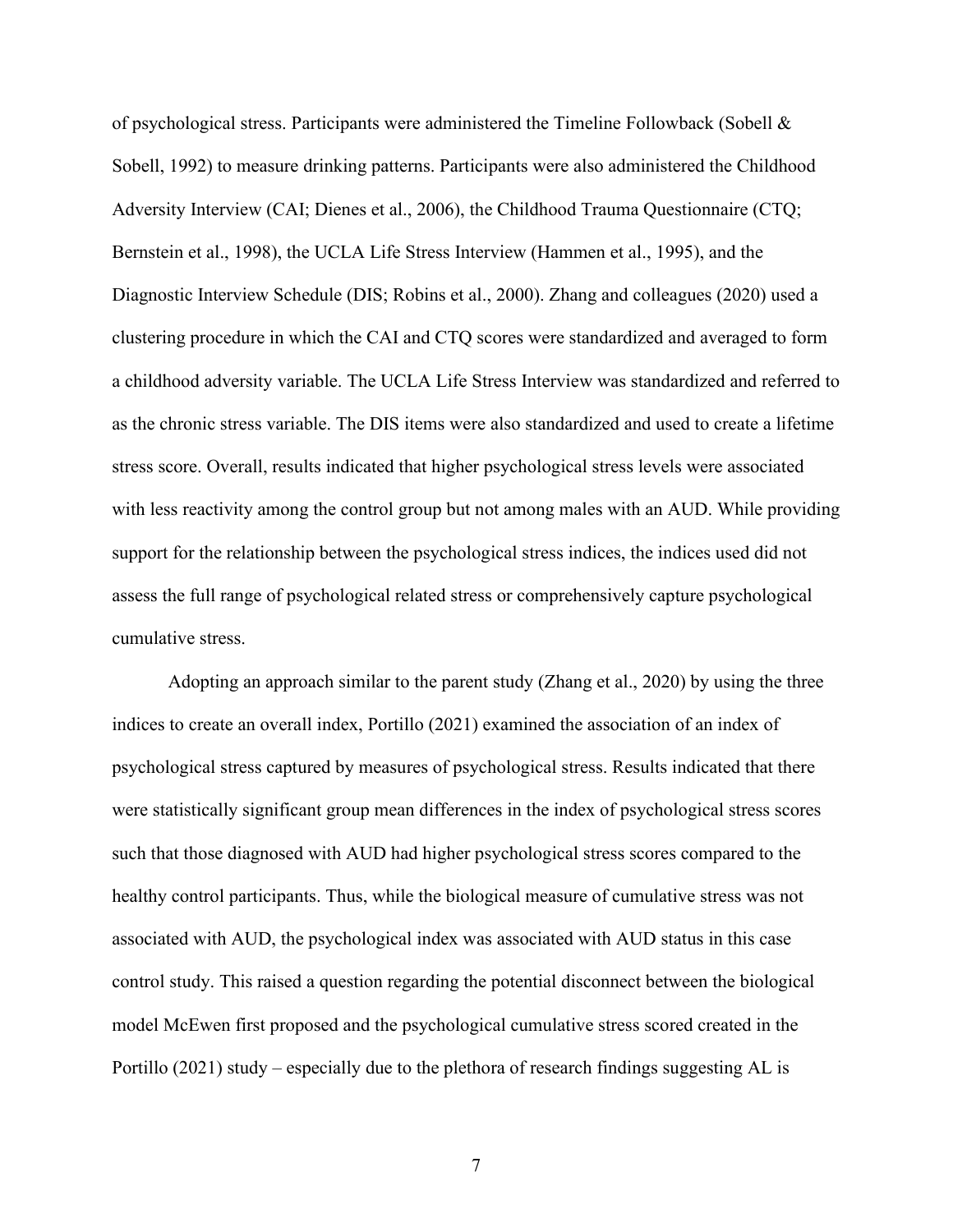associated with various negative health outcomes and substance use in general (see Suvarna et al., 2020).

Despite the AL index not being associated with AUD status while the index of cumulative life stress was associated with AUD status (Portillo, 2021), two overarching details became apparent. First, it became apparent that an appropriate psychological equivalent to the biological model of stress needs further exploration. Second (and most importantly), the method in which cumulative life stress was conceptualized in the Portillo (2021) study may have been misidentified based on more appropriate definitions of different types of psychological stress. Specifically, the UCLA Life Stress Interview was identified as chronic stress in the two studies but is more appropriately in line with cumulative life stress, according to Stress Measurement Network (n.d.). In essence, the index used in the two studies may have only used a cumulative life stress semi-structured interview and a combination of traumatic life events captured by the CAI, CTQ, and the DIS. This highlights the potential shortcomings and lack of representation of other types of psychological stress that can cumulatively assess the concept of psychological cumulative stress, thus warranting further exploration of a model to assess psychological cumulative stress using psychological measures.

#### <span id="page-20-0"></span>**CONCEPTUALIZING PSYCHOLOGICAL CUMULATIVE STRESS**

In a recent article by Crosswell and Lockwood (2020), the authors argue that health research often inadequately conceptualizes psychological stress as it relates to health outcomes. Because of the complex nature of stress which often results in the inaccuracy of measuring stress, Crosswell and Lockwood (2020) detailed the types of psychological stress (captured by psychological measures) and best practices for measuring stress response and psychological stress exposure. Crosswell and Lockwood (2020) argue that psychological stress is a vague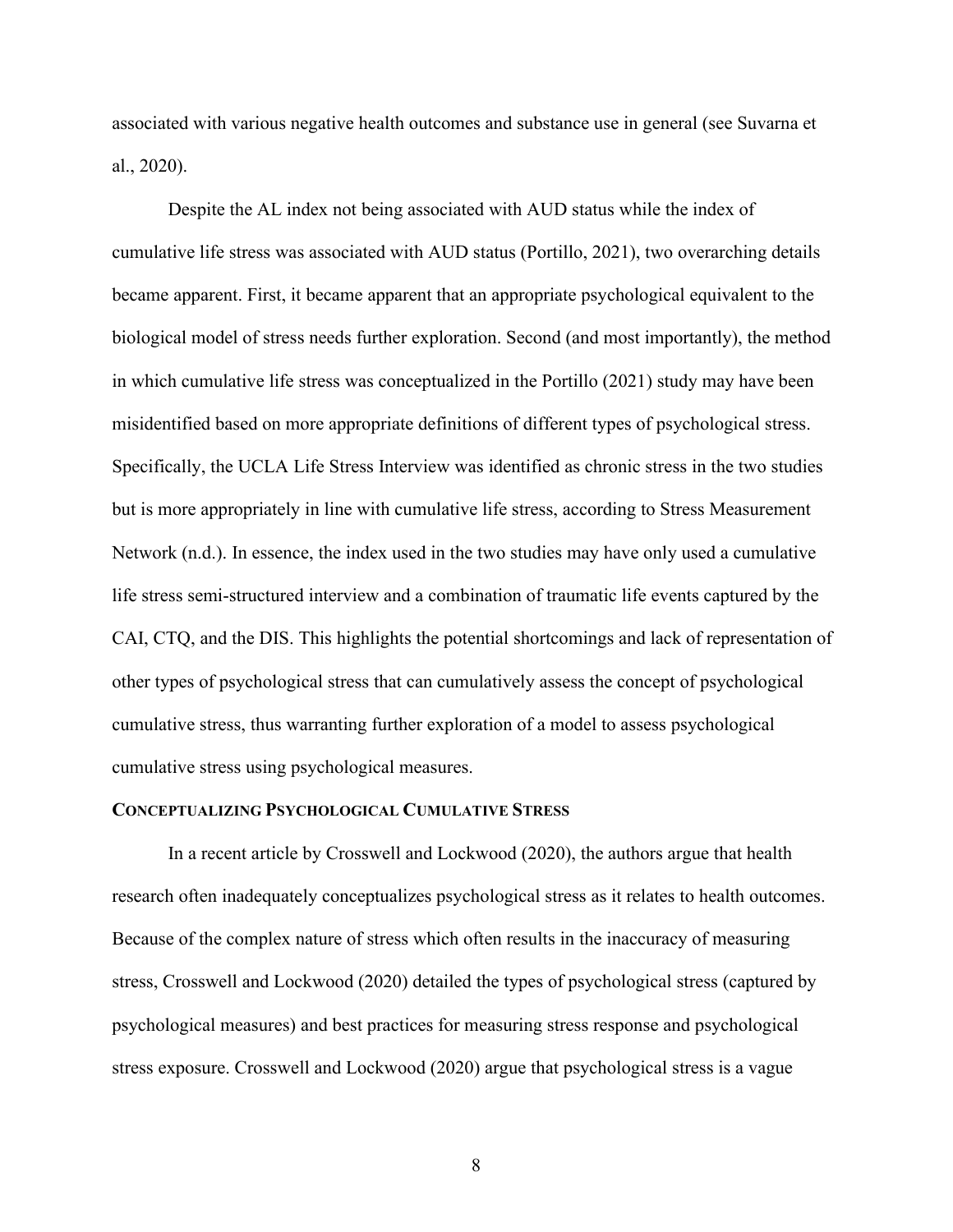construct which presents difficulty in accurately measuring it. In their article, Crosswell and Lockwood (2020) describe five types of psychological stress which entail chronic stress, acute stress, life events, traumatic life events (a sub-type of life events), and daily hassles. Also, Crosswell and Lockwood (2020) describe key issues to consider when measuring psychological stress, such as the timescale and life stage of a stressor, the time window the measurement refers to, and the stress response that occurs.

#### <span id="page-21-0"></span>**Timescale and Life Stage of a Stressor**

While the term "stress" is commonly used, research has made strong advances in understanding the various types of psychological stress (e.g., chronic stress, acute stress, life events, traumatic life events (a sub-type of life events), and daily hassles). These conceptual differences have been used to explain time variation relative to psychological stress as well as the magnitude as to how these differing types of psychological stress have been attributed to various health outcomes. Crosswell and Lockwood (2020) state that the timescale of the stressors are important to distinguish between types of stress (e.g., ongoing stress [chronic stress], episodic events [life events]). However, it is noted that many stressful events rarely occur during a single timescale. For example, Crosswell and Lockwood (2020) describe arguments with a significant other as typically being an acute stressor. However, persistent arguments with one's significant other can develop into a source of chronic stress. Additionally, it is believed that the life stage in which the stressor was experienced is important to consider as this can have implications for long term health outcomes (Crosswell & Lockwood, 2020). The authors indicate that measuring psychological stress relevant to specific life periods can inform pathways between psychological stress experienced during a particular age (childhood, adulthood) and health risks.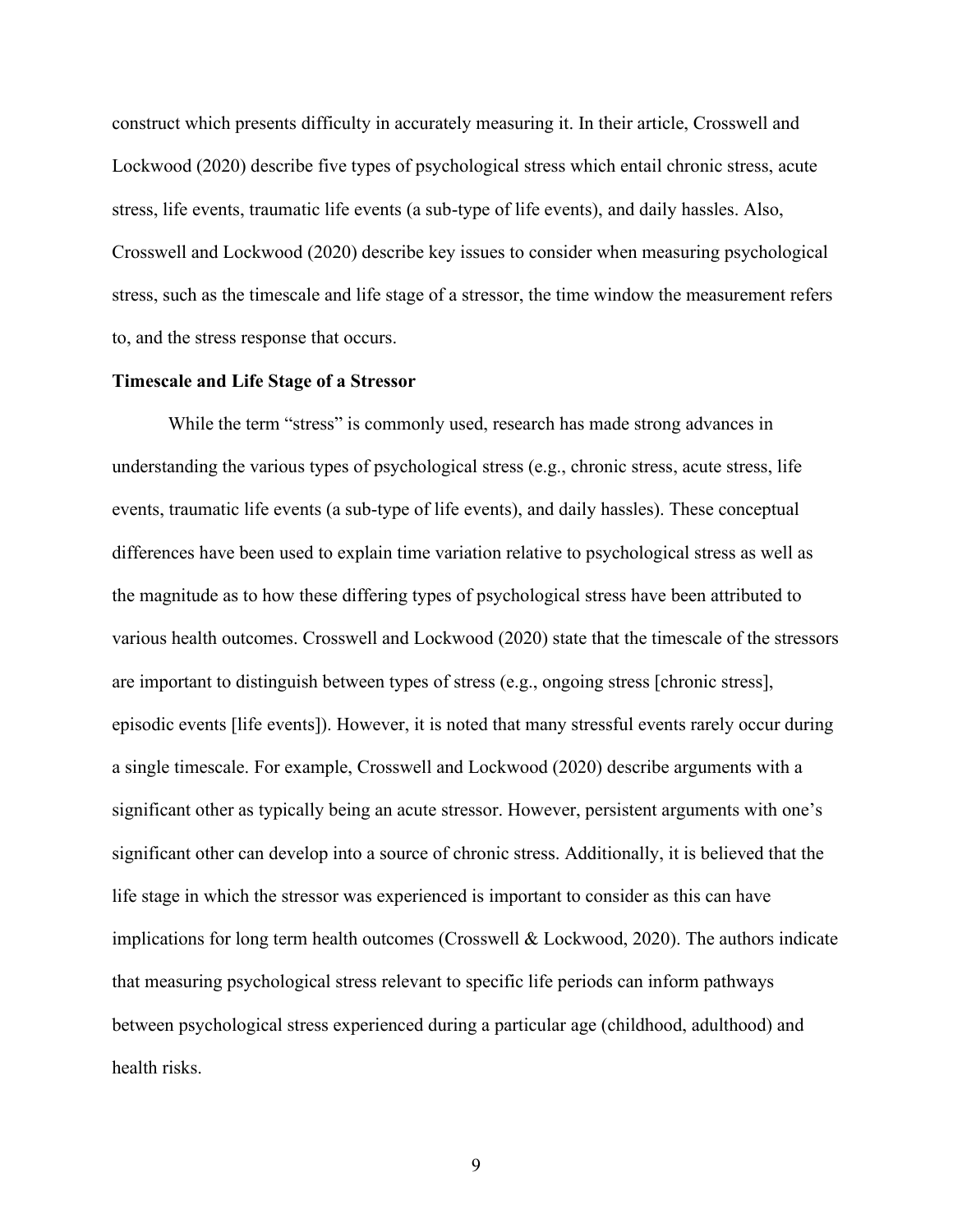#### <span id="page-22-0"></span>**Measurement Window**

Related to a particular measure's assessment period, Crosswell and Lockwood (2020) indicate that latency is an essential component to consider as they relate to the definitions of psychological stress. For example, measures that restrict one's responses based on the previous 24 hours may be indicative of daily hassles. Similarly, episodic events that have occurred during the previous seven day may be more strongly associated with acute stress. It is noteworthy, however, that many of these experiences may develop over time and evolve into a different type of psychological stress based on definitions set forth by Crosswell and Lockwood (2020).

#### <span id="page-22-1"></span>**Stress Response**

Lastly, Crosswell and Lockwood (2020) state stress responses differ from stress exposures such that stress responses are cognitive, emotional, and biological reactions that occur because of stressful exposures. As a result, stress responses are also important to assess in addition to measuring stressful events/exposures. It is stated that such responses may occur before, during, or after a stressful experience which may results in an emotional response (psychological response), a coping response (behavioral response), an appraisal of the experience (threat or a challenge [cognitive response]), and/or a neural response (physiologic response).

#### <span id="page-22-2"></span>**MEASURING PSYCHOLOGICAL CUMULATIVE STRESS**

In understanding the effects of psychological stress on drinking, Keyes and colleagues (2012) state that the impacts of stress on drinking often depend on the type of psychological stress, when the experience occurred (e.g., childhood, recent), the duration of the stressful event, and the severity of that experience. However, given the difficulties in understanding and measuring psychological stress, different types of psychological stress ought to be defined in a distinguishable manner to understand the relationship between the specific type of psychological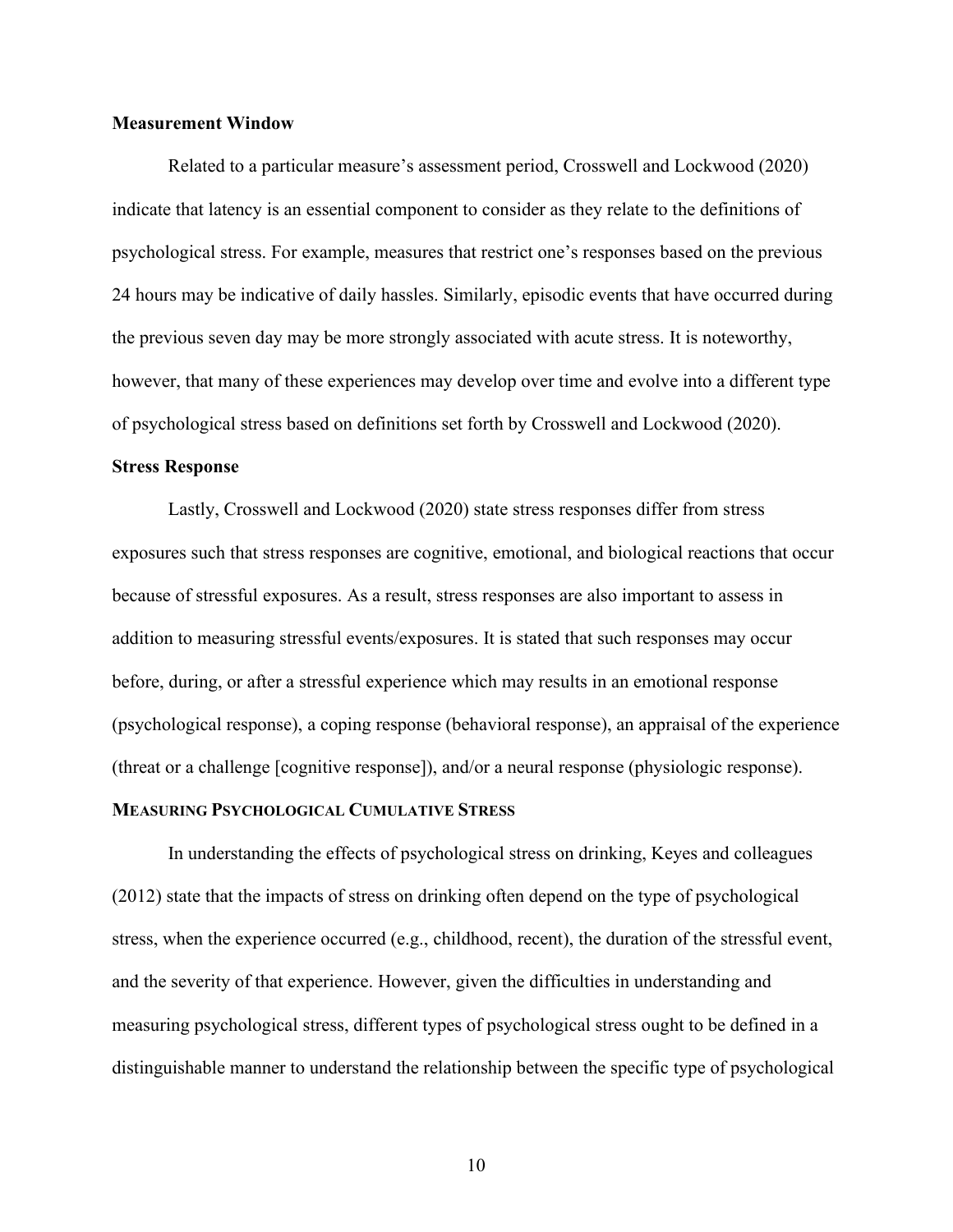stress and the health outcome of interest. Table 1 lists the types of psychological stress outlined by Crosswell and Lockwood (2020) and also lists the appropriate definitions, verbatim, each of which will be discussed in greater detail including their potential relationship to alcohol.

<span id="page-23-0"></span>

|                       | Table 1. Definitions of psychological stress outlined by Crosswell and Lockwood (2020) |
|-----------------------|----------------------------------------------------------------------------------------|
| <b>Type of Stress</b> | <b>Definition</b>                                                                      |

| <b>Chronic Stress</b> | Chronic<br>stressors are prolonged threatening or challenging              |
|-----------------------|----------------------------------------------------------------------------|
|                       | circumstances that disrupt daily life and continue for an extended         |
|                       | period of time (minimum of one month).                                     |
|                       | Short-term, event-based exposures to threatening or challenging            |
| <b>Acute Stress</b>   | stimuli that evoke a psychological and/or physiological stress             |
|                       | response, such as giving a public speech.                                  |
|                       | Life events are time-limited and episodic events that involve              |
| Life Events           | significant adjustment to one's current life pattern, such as getting      |
|                       | fired, being in a car crash, or the death of a loved one. Some life events |
|                       | can be positive (e.g. getting married, moving to a new place), and         |
|                       | some become chronic (e.g. disability caused by car crash).                 |
| Traumatic Life Events | Traumatic life events are a subclass of life events in which one's         |
|                       | physical and/or psychological safety is threatened.                        |
| Daily Hassles         | Interruptions or difficulties that happen frequently in daily life such    |
|                       | as minor arguments, traffic, or work overload, and that can build up       |
|                       | overtime to create persistent frustration or overwhelm.                    |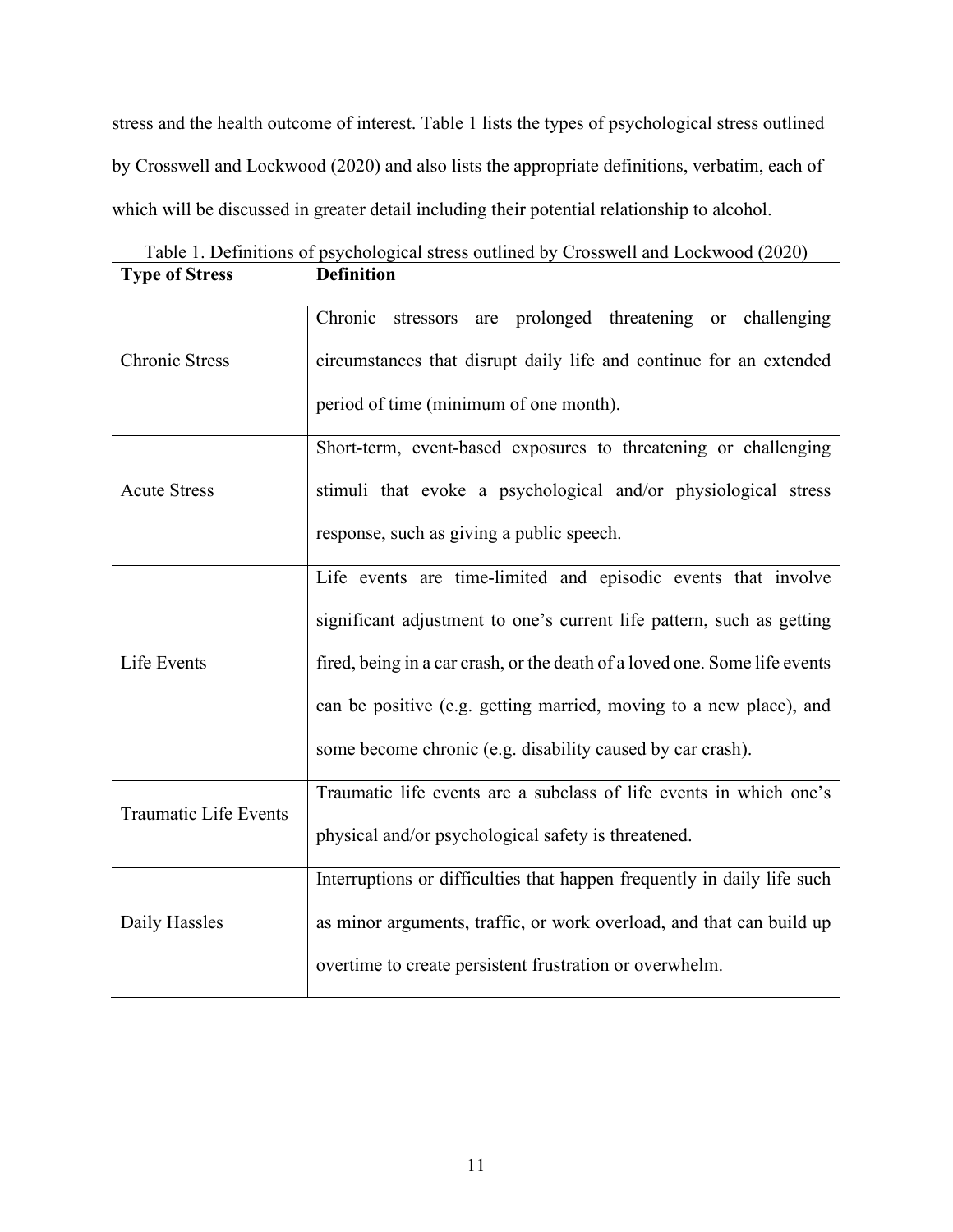#### <span id="page-24-0"></span>**Chronic Stress**

Chronic stress is defined as the constant and persistent psychological pressure that extend for periods longer than one month and may have debilitating effects (Crosswell & Lockwood, 2020). From a biological perspective, Goldstein and McEwen (2002) argue that chronic stress is one of two types (the second being acute stress) of stress that are crucial to understanding the negative impacts on health outcomes. Moreover, it is believed that the constant activations the body and brain undergo in response to adapting to demands (chronic stress) may increase the risk of disease, psychopathologies, and mortality and potentially exacerbate these risks (Marin et al., 2011). In general, stress has been associated with impacting the cardiovascular system. Gallo et al., (2014) suggests that chronic stress (measured using a psychological measure) may have observable biological effects on coronary heart disease and having a stroke. While chronic stress is often believed to occur as one begins to mature and enter adulthood, chronic stress can develop early during childhood as a result of repeated traumatic life experiences (e.g., physical/sexual assaults) and can evolve into chronic stress and elevate the risk for psychopathologies (Marin et al., 2011).

Related to substance misuse, Sinha (2008) suggests stress-inducing experiences may serve as a risk factor for developing a substance use addiction and increasing the likelihood of relapse (Sinha, 2001; Sinha, 2008). Sinha specifies in the review that chronic stress (measured biologically) is strongly associated with substance use addiction and attributes the increase in one's motivation to engage in these risky substance use activities under stressful situations. As such, the relationship between chronic stress (measured using psychological measures) and substance use must be given strong consideration when examining the overall effects on various health outcomes.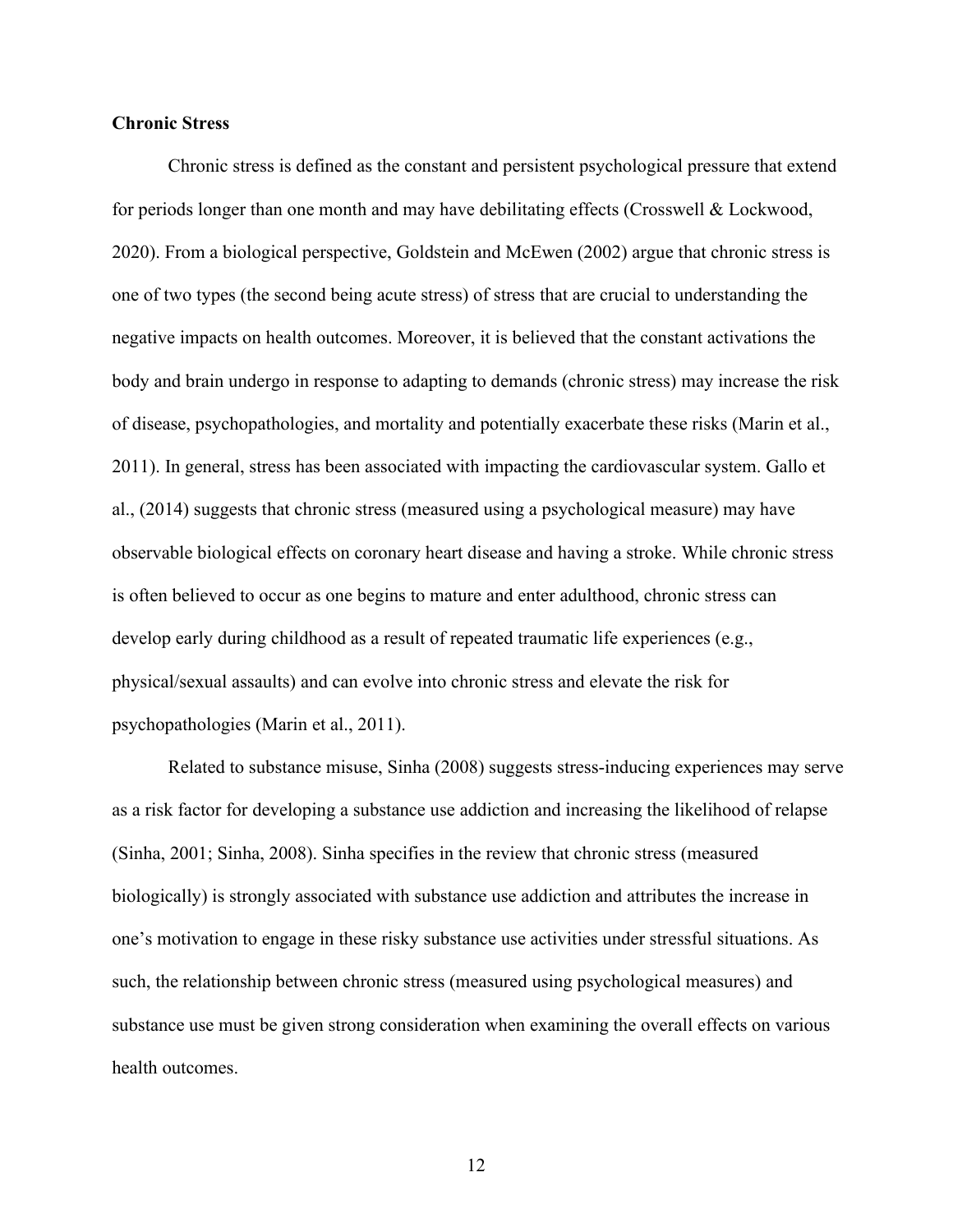#### <span id="page-25-0"></span>**Acute Stress**

In addition to chronic stress being a driving force of the effects on the body and brain, Goldstein and McEwen (2002) argue that acute stress is also a crucial component in the body and brain functioning. Crosswell and Lockwood (2020) define acute stress as, "short-term, eventbased exposures to threatening or challenging stimuli that evoke a psychological and/or physiological stress response, such as giving a public speech." Research supports the association between acute stress responses and cardiovascular health (Chida & Steptoe, 2010). Specifically, Chida and Steptoe (2010) reported in their meta-analysis that acute stress (captured biologically and psychologically) may have adverse cardiovascular effects that may develop over time. Furthermore, Garfin and colleagues (2018) indicated in their systematic review that increased levels of acute stress (captured by psychological measures) are associated with increased risks of physical and mental health problems.

Related to alcohol use, Gordh and colleagues (2011) have also reported a positive association between acute stress and increased alcohol consumption particularly among participants reporting a family history of hazardous alcohol use (Gordh et al., 2011). These findings highlight the importance of family history as a potential risk factor when examining acute stress and alcohol use.

#### <span id="page-25-1"></span>**Life Events**

Life events, as defined by Crosswell and Lockwood (2020), are defined as "…episodic events involving significant adjustment to one's routine." Events constituting as a life event include getting fired or the death of a loved one. The authors further note that some life events may be positive and list examples such as getting married. Notably, the effects of some life events, such as the aftermath of a car accident, may become chronic. For example, Crosswell and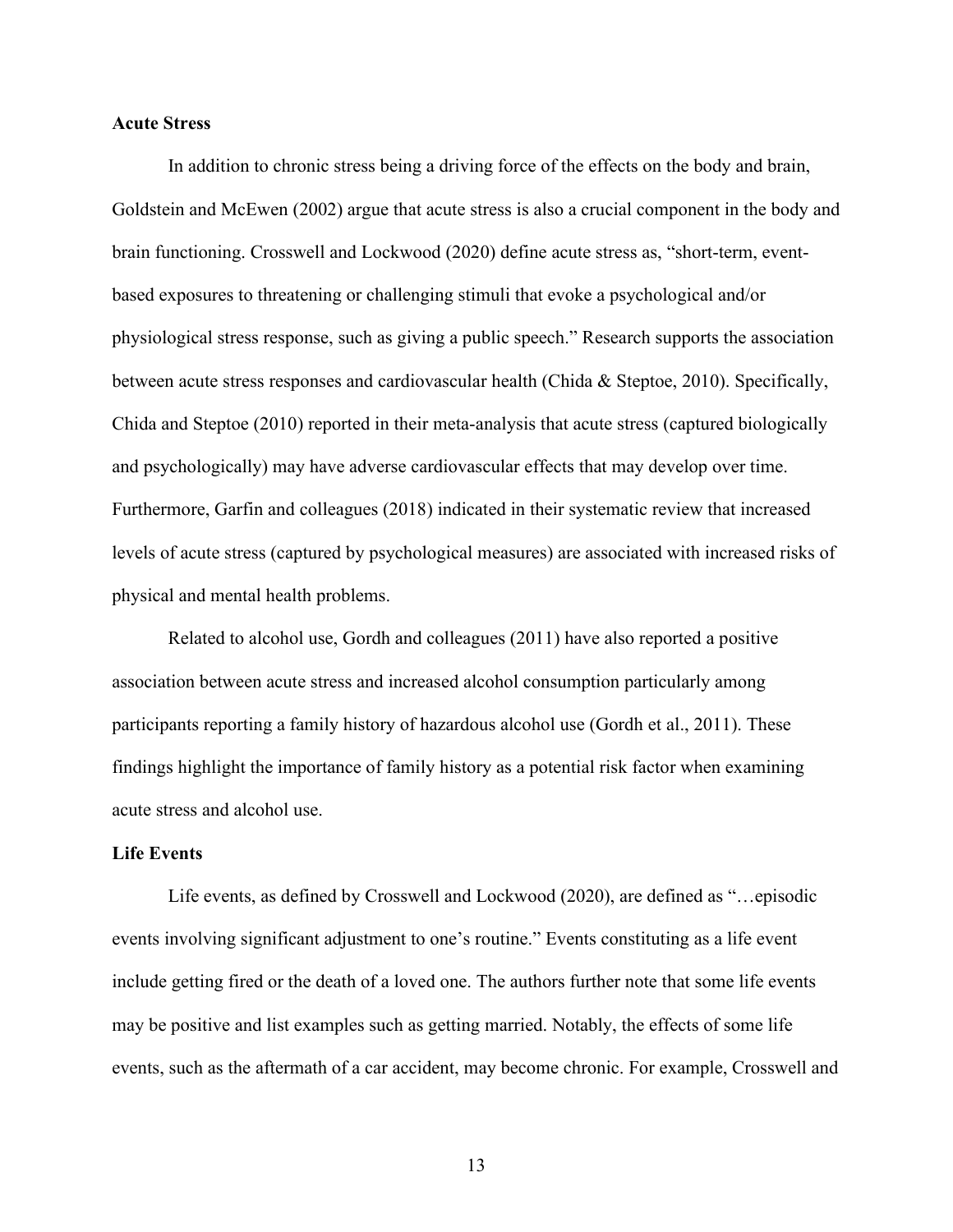Lockwood (2020) state that the effects of becoming disabled due to a car accident can develop into a chronic stressor over time.

Related to alcohol use and psychological stress experienced due to life events, Veenstra and colleagues (2006) identified four cross-sectional studies in their review that reported increased life events (measured using psychological measures) were associated with increased alcohol use. Specifically, the authors noted that specific life events (e.g., crime victim) were associated with increased alcohol use. Other life events such as divorce and financial problems were associated with both an increase and a decrease in drinking. Overall, Veenstra and colleagues (2006) concluded that the evidence seems to suggest a positive relationship between life events and alcohol use but noted that certain life events may display an opposite relationship or no relationship at all.

#### <span id="page-26-0"></span>**Traumatic Life Events**

Crosswell and Lockwood (2020) state life events are defined as episodic events which require a degree of adjustment/adaptation in response to the episodic event (e.g., death, car accident, marriage, moving to a new place). The authors go on to specify that traumatic life events are a sub-type of life events in which physical and/or psychological well-being are threatened. Like life events, traumatic life events may occur at any time point during a person's life. Traumatic life events measured via psychological measures of stress are also associated with poorer health (Keyes et al., 2013) and mortality (Rosengren et al., 2004). In addition, research suggests traumatic life events are also associated with mental health issues (Ásgeirsdóttir et al., 2018; Holman et al., 2000) which, in turn, are associated with poor physical functioning and increased healthcare access (Holman et al., 2000). As previously mentioned, traumatic life events are not exclusive to adulthood as traumatic life events have been well-documented in childhood.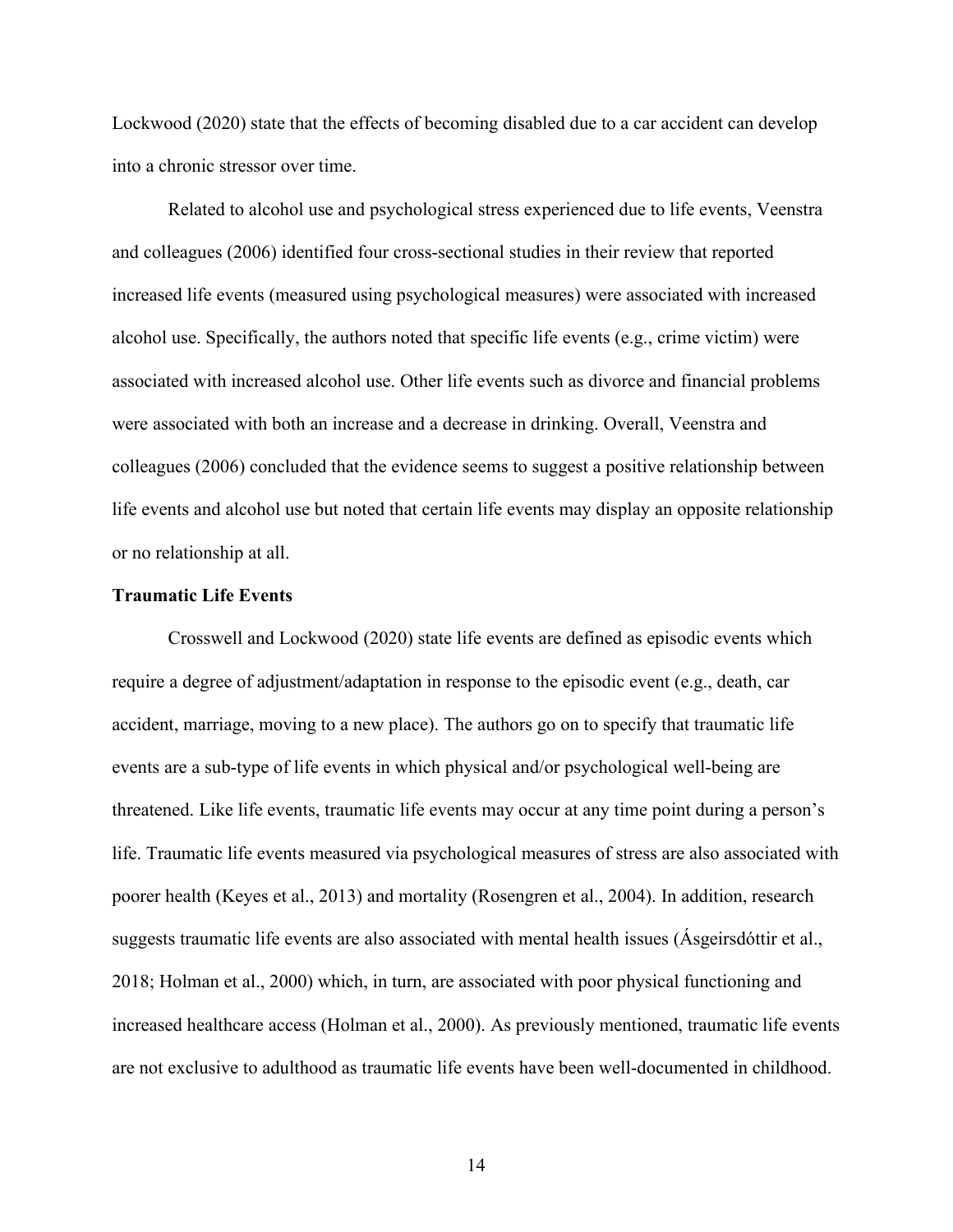More specifically, Felitti and colleagues' (1998) study on adverse childhood experiences found that poorer health and mortality in adulthood were highly associated with increased adverse experiences during childhood.

Research conducted by Low and colleagues (2012) reported stressful life events (captured through a self-reported measure), such as family disruption, were positively associated with substance use among adolescents. This finding is particularly important as it is an indication of the impact psychological stress can have on substance use at any given time period, and, in this specific instance, during childhood. In a study conducted by Fetzner and colleagues (2011) using data from the National Epidemiologic Survey of Alcohol and Related Conditions, the authors found evidence suggesting a positive association between traumatic life events (also captured by a self-reported measure) and having an alcohol use disorder (AUD) among those without posttraumatic stress disorder (PTSD). The authors further state that the findings are particularly important as their findings were able to separate a complex relationship between AUD and traumatic life events among those without PTSD. Moreover, Fetzner et al., (2011) also reported childhood maltreatment and violent assaults were positively associated with the presence of AUD status among those with and without PTSD. All in all, Fetzner and colleagues (2011) conclude that increased traumatic life event exposure is positively associated with AUD status and may serve as a potential risk factor for developing AUD.

#### <span id="page-27-0"></span>**Daily Hassles**

Daily hassles are defined as, "interruptions or difficulties that happen frequently in daily life such as minor arguments, traffic, or work overload, and that can build up overtime to create persistent frustration or overwhelm." Daily hassles measured by self-reported psychological measures have been identified as causing slight amounts of psychological stress, frustration, or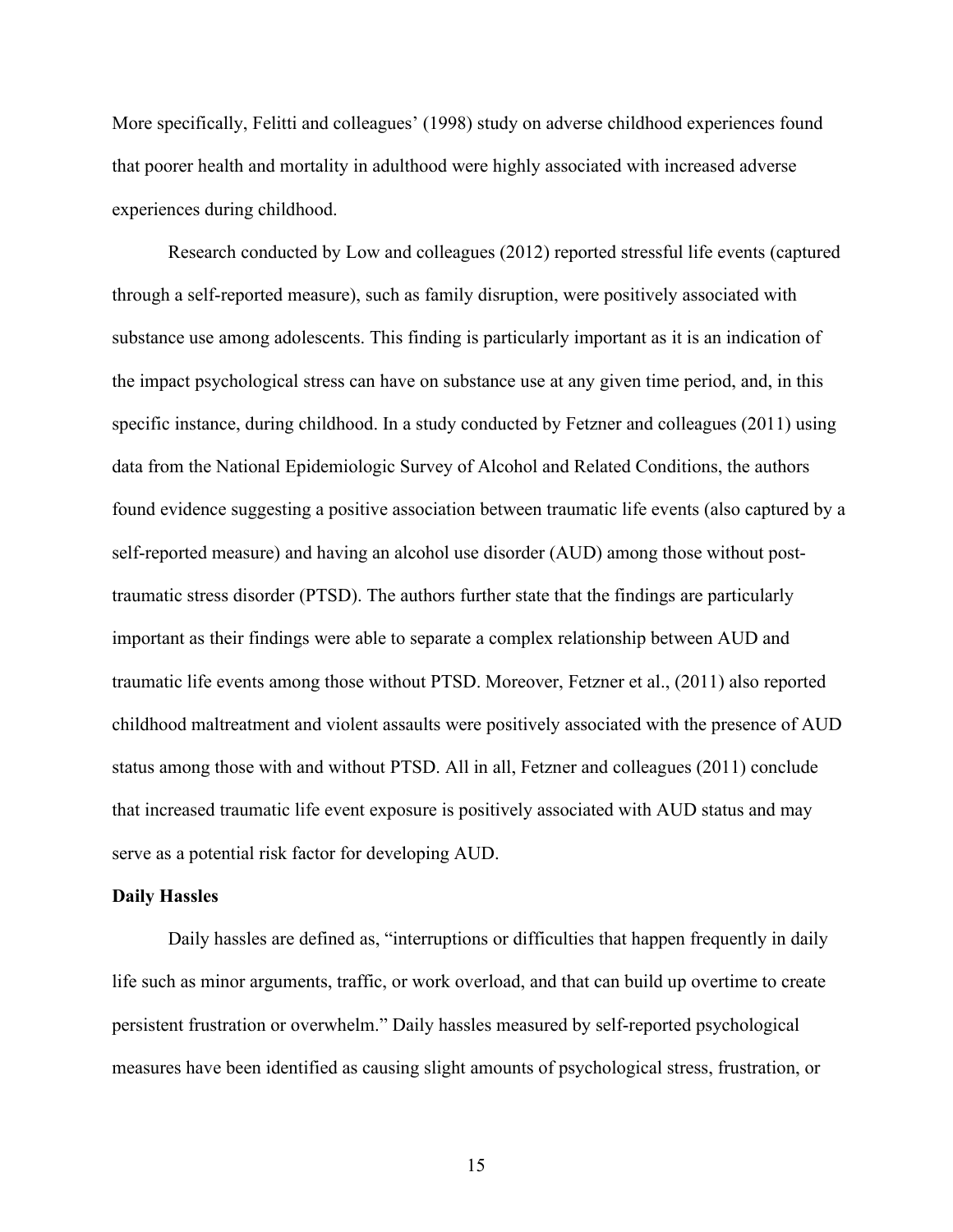irritation (Kanner et al., 1987). Historically, daily hassles have been strongly associated with increased psychological distress (DeLongis et al., 1988). More recent research conducted by Booth and Anthony (2015) concluded that adolescents experiencing increased daily hassles were associated with increased substance use. Bailey and Covell (2011) found evidence suggesting daily hassles also captured psychologically were positively related to substance use (including alcohol use) in a sample of high school students. These findings have also been observed among adults, particularly in the use of opioids and cocaine (Preston et al., 2018). Thus, daily hassles, like other types of stressors, may serve as a risk factor for numerous health issues across various age groups.

Given the observed relationships between the types of psychological stress with health outcomes, it may be reasonable to infer that each type of stress may vary in the magnitude to which it may be associated with alcohol use. This may be attributed to two ideas. First, the precision in defining the type of psychological stress and the subsequent method in measuring the type of psychological stress may be imprecise. Second, it may be reasonable to infer that measuring psychological stress from an individual perspective, as opposed to measuring psychological stress from a cumulative perspective, may not be adequately explaining the compounding effects psychological stress on health outcomes overtime and may only be partially explaining the complex relationship between psychological stress and alcohol use. As a result, a more comprehensive approach in understanding psychological stress is warranted by examining multiple types of psychological stress.

#### <span id="page-28-0"></span>**PROTECTIVE FACTORS AGAINST INCREASED ALCOHOL USE**

In contrast to the types of psychological stress described herein, counter measures (see Table 2) have been well documented which may correspond to the types of psychological stress.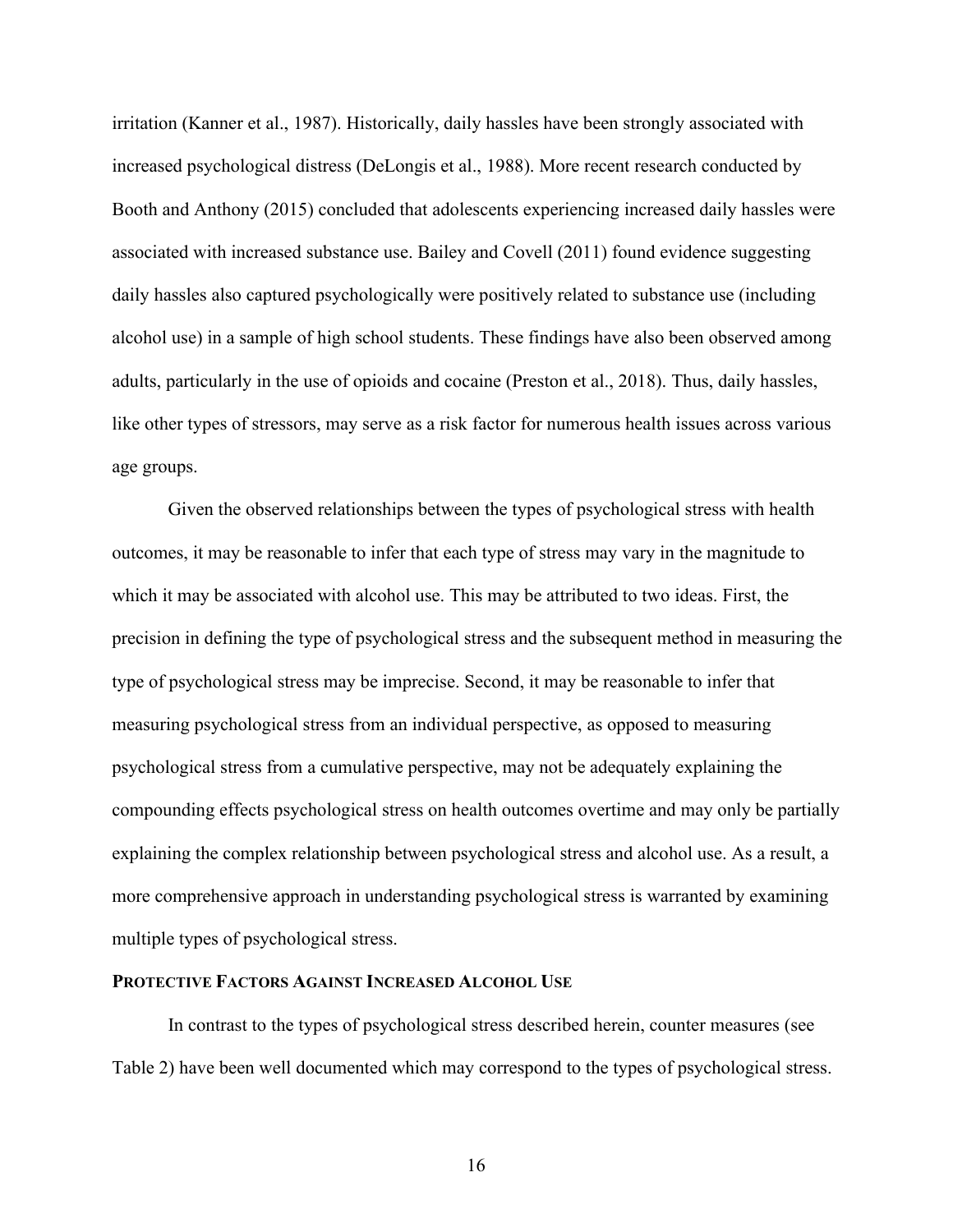For example, the Daily Hassles and Uplifts Scale (HUS; DeLongis et al., 1988) asks questions related to what may be considered a daily hassle or inconvenience. However, the same 53 questions used to assess daily hassles are also used to measure how each of the items were considered to be uplifts or positive daily experiences. Similarly, the opposite of adverse childhood experiences are positive childhood experiences. Related to alcohol use, factors such as posttraumatic growth, resilience, social support, positive childhood experiences, and daily uplifts have been observed to have an inverse relationships with alcohol use and may potentially buffer against hazardous alcohol use. However, these protective factors have not been used to examine the potential moderating effects of psychological cumulative stress on alcohol use. Table 2 lists the protective measures and the potential opposite of the protective measure which will be elaborated on further.

| <b>Type of Psychological Stress</b> | <b>Protective Measure</b>      |
|-------------------------------------|--------------------------------|
| <b>Chronic Stress</b>               | Posttraumatic Growth           |
| <b>Acute Stress</b>                 | Resilience                     |
| Life Events                         | Social Support                 |
| Traumatic Life Events               | Positive Childhood Experiences |
| Daily Hassles                       | Daily Uplifts (from the HUS)   |

<span id="page-29-1"></span>Table 2. Types of psychological stress and counter measures to types of psychological stress.

#### <span id="page-29-0"></span>**Posttraumatic Growth**

Posttraumatic growth is theorized to be both a process and an outcome, according to Tedeschi and colleagues (1998). The authors define posttraumatic growth as the experience of positive changes, such as new possibilities, the ability to relate (better) to others, increases in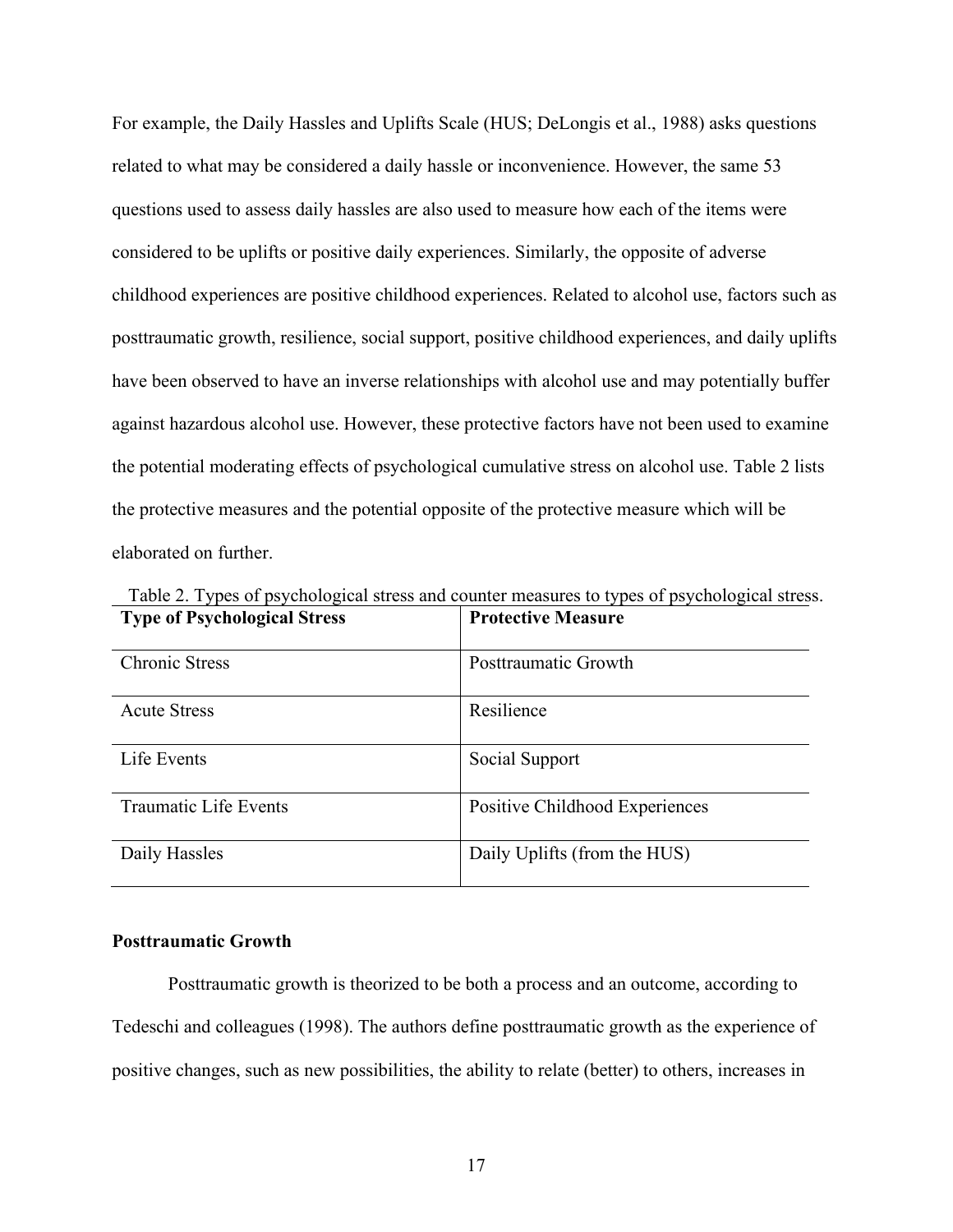personal strength, appreciation of life, and/or spiritual/existential changes that result from a previous traumatic experience or event. Related to traumatic experiences, the DSM-V (APA, 2013) includes drug/alcohol dependence as a comorbid condition associated with posttraumatic stress disorder (PTSD). Maeng and Milad (2017) indicate that those with PTSD continuously relive the traumatic experience(s), thus living in a chronically stressed condition. In a study examining posttraumatic growth in a sample of homeless women, results indicated lower posttraumatic growth scores were associated with increased substance use severity (Stump & Smith, 2006). It should be noted that participants in the Stump and Smith (2006) study were identified as those who were at the time experiencing homelessness, thus posttraumatic growth was measured during the hardship rather than a later timepoint. Given the link between PTSD and the chronically conditioned state, it is reasonable to believe chronic stress and posttraumatic growth may be appropriate countermeasures thus making posttraumatic growth a potential protective factor.

#### <span id="page-30-0"></span>**Resilience**

One way to define resilience is the ability to overcome adverse or stressful events (Richardson, 2002). Babíc and colleagues (2020) suggest that individuals with higher levels of resilience are associated with better overall health, may experience increased healing rates, and may prevent disease onset. DeNisco (2011) concluded that among a sample of type 2 diabetic females, those with higher levels of resilience were associated with lower glycosylated hemoglobin (HbA1c) levels, thus serving as a potential protective factor against negative health outcomes. In the context of alcohol use, Long and colleagues (2017) observed that resilience was strongly associated with a reduced risk for developing alcohol use disorders. Similarly, Wingo and colleagues (2014) also reported that higher resilience levels were associated with lower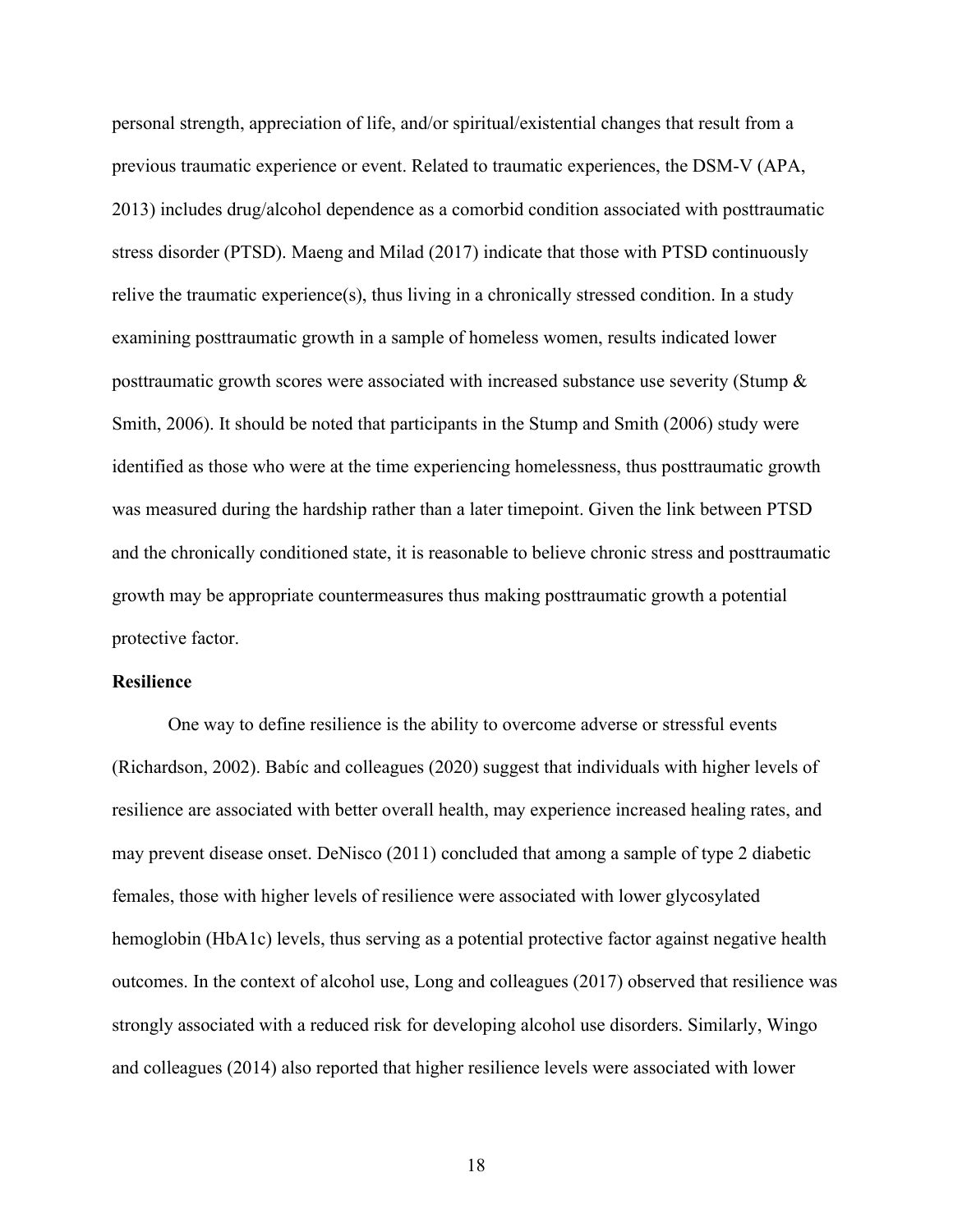lifetime alcohol use problems and drug use. In a recent study, Ye and colleagues (2020) found that resilience mediated the relationship between acute stress due to the COVID-19 pandemic and acute stress symptoms. As such, resilience may serve as a counter to acute stress and also serve as a protective factor against hazardous alcohol use.

#### <span id="page-31-0"></span>**Social Support**

Social support is defined as help or support provided to a person coming from another person, a group of people, and/or larger body of people, such as one's community (Lin et al., 1979). Lin and colleagues (1979) reported that social support may buffer against the effects of life events that may be stressful in nature on illness symptoms. Ozbay and colleagues (2007) suggest the effects of strong, positive social support increase physical, mental, and emotional well-being and may also lessen the impacts of stress on health outcomes such as morbidity and mortality (Southwick et al., 2005). Conversely, Ozbay and colleagues (2007) indicate that isolation from social interactions and lower levels of social support are associated with increased morbidity, mortality, and negative health outcomes such as death due to cardiovascular disease (Berkman, 1997). Related to alcohol use, a recent study observed that increased social support during the COVID-19 pandemic was associated with decreased alcohol use (Lechner et al., 2020). As such, social support may serve as a protective factor against hazardous alcohol use.

#### <span id="page-31-1"></span>**Positive Childhood Experiences**

Compared to negative childhood experiences (e.g., captured by the CTQ measured herein), positive childhood experiences target prosocial development experiences during the first 18 years of life (PCEs: Bethell et al., 2019). Research suggests increased PCEs are associated with lessened mental health issues into adulthood (Bethell et al., 2019). Kosterman and colleagues (2011) also indicated positive experiences endured during the childhood period are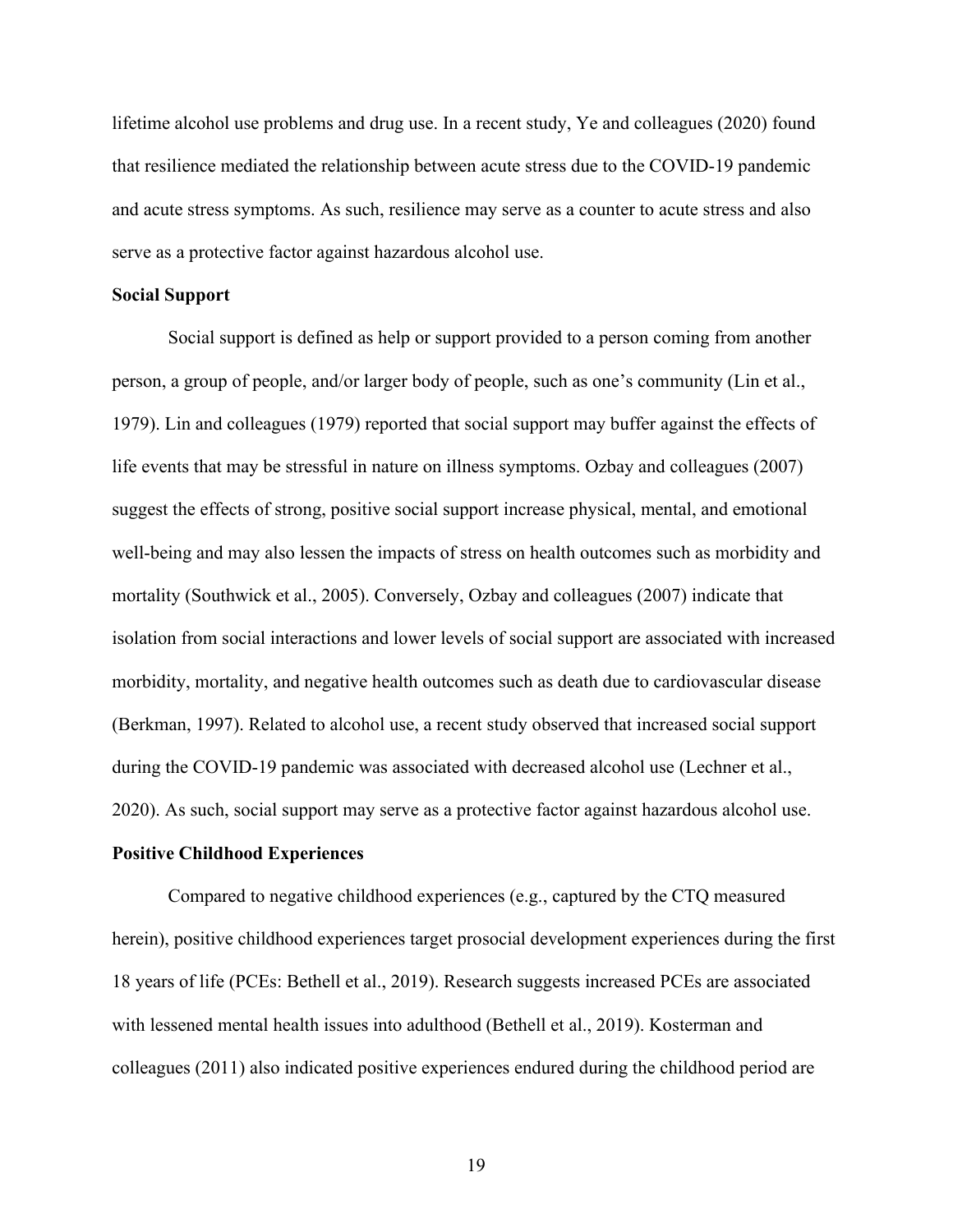associated with less substance use during the adolescent period and was also positively associated with healthier functioning during the early stages of adulthood. Given the importance of both positive and negative experiences during childhood, particularly those that take place during critical developmental periods, Bethell and colleagues (2019) suggest childhood experiences may have compounding effects that can develop and translate over time and into adulthood.

#### <span id="page-32-0"></span>**Daily Uplifts**

Daily Uplifts, similar to Daily Hassles, are theorized to work "in tandem" as per Kanner et al., 1981. Specifically, uplifts, in contrast to hassles, are deemed to be positive daily experiences, such as receiving good news (Kanner et al., 1981). In addition, counter effects to hassles via uplifts have been theorized (Lazarus et al., 1980) – indicative of potentially offsetting or stabilizing effects for daily stressors expressed via daily hassles. Relatedly, uplifts have been associated with lower drinking rates (Ohannessian et al., 1994). More specifically, Ohannessian and colleagues (1994) observed that, among males with a family history of hazardous alcohol use, higher uplift scores were associated with decreased alcohol use. Despite the predisposition to hazardous alcohol use, uplifts may serve as a protective factor in the context of alcohol use. **SUMMARY**

<span id="page-32-1"></span>Based on the studies examining the types of psychological stress identified by Crosswell and Lockwood (2020), the relationships between types of stress with alcohol use, and the potential moderating effects of protective factors on the relationship between psychological stress and alcohol use, three overarching ideas became apparent. First, it became evident that measuring a single type of psychological stress through the use of any single self-report measure may not fully reflect the compounding effects of psychological stress on health outcomes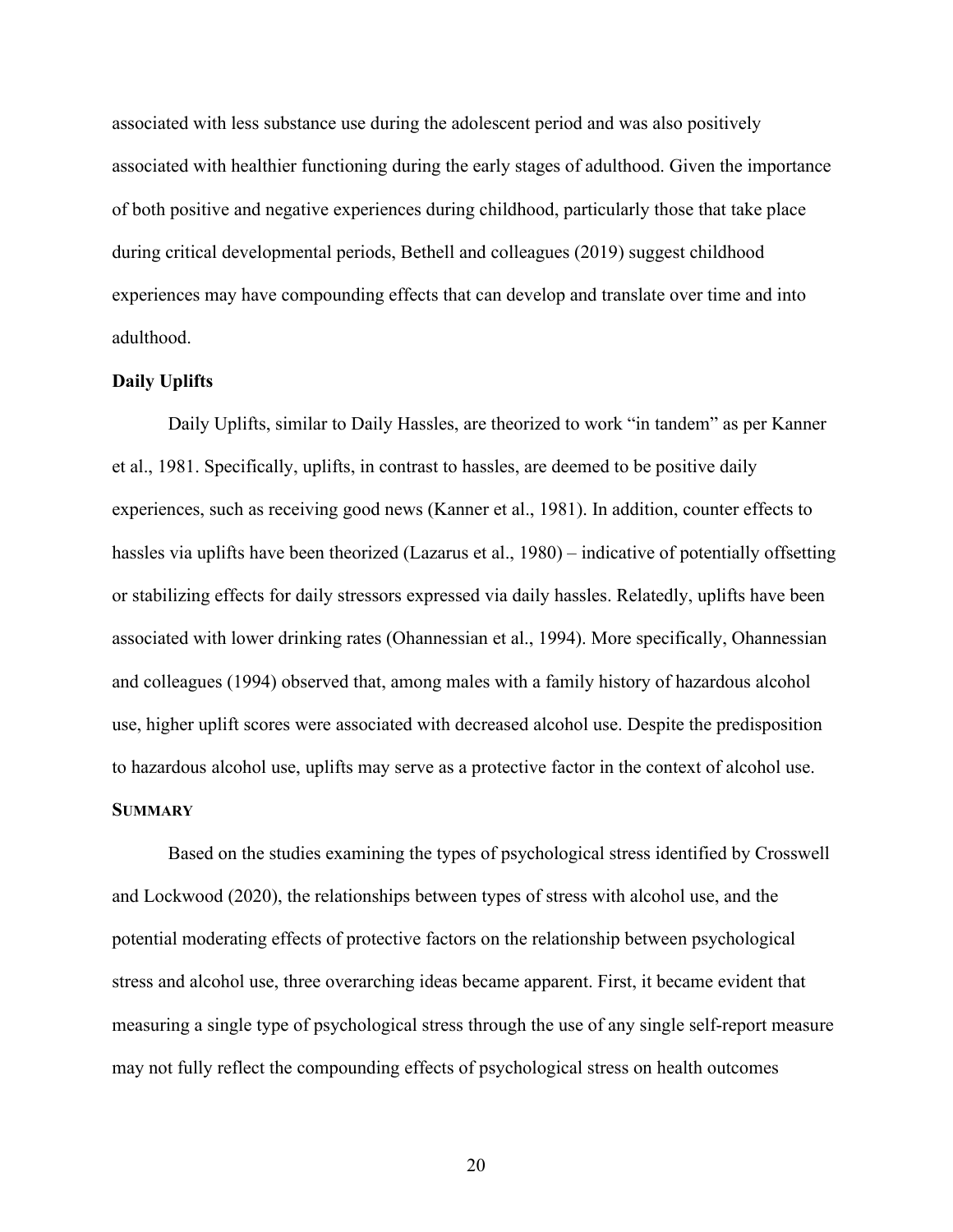because different types of psychological stress occur at different life stages and vary in duration. As a result, it may be more appropriate to measure additional types of psychological stress that account for various life stages and durations to gain a better understanding of the compounding effects of psychological stress over the lifespan as they may better explain associations with various health outcomes compared to relying on a single type of psychological stress. Measuring psychological cumulative stress, thus, necessitates the simultaneous measurement of the various types of psychological stress in a manner consistent with the framework that McEwen provided for biological cumulative stress. Based on the preliminary findings by Portillo (2021), examining the relationship between psychological cumulative stress and alcohol use is warranted. Second, there is variability in the degree to which each type of psychological stress described herein can be captured by self-reported measures of stress. This may be attributed to the fact that psychological stress is often misidentified and consequently, inappropriately measured. As a result, it is important appropriately define the type of psychological stress which may assist in identifying an appropriate psychological measure. Finally, it became evident that there is a lack of research examining multiple types of protective factors that ought to be accounted for when examining the effects of stressful experiences (Epel et al., 2018) on health outcomes.

By applying Crosswell and Lockwood's (2020) conceptual framework for defining each type of psychological stress and appropriately identifying self-report measures that capture these, psychological cumulative stress can be more adequately assessed. To gain a stronger understanding of this relationship, the current study examined two conceptual models. First, total scores derived from each measure of psychological stress to determine if the data supports a latent construct defined as psychological cumulative stress was examined. Second, using a similar approach first described by McEwen and Stellar (1993) for constructing an index of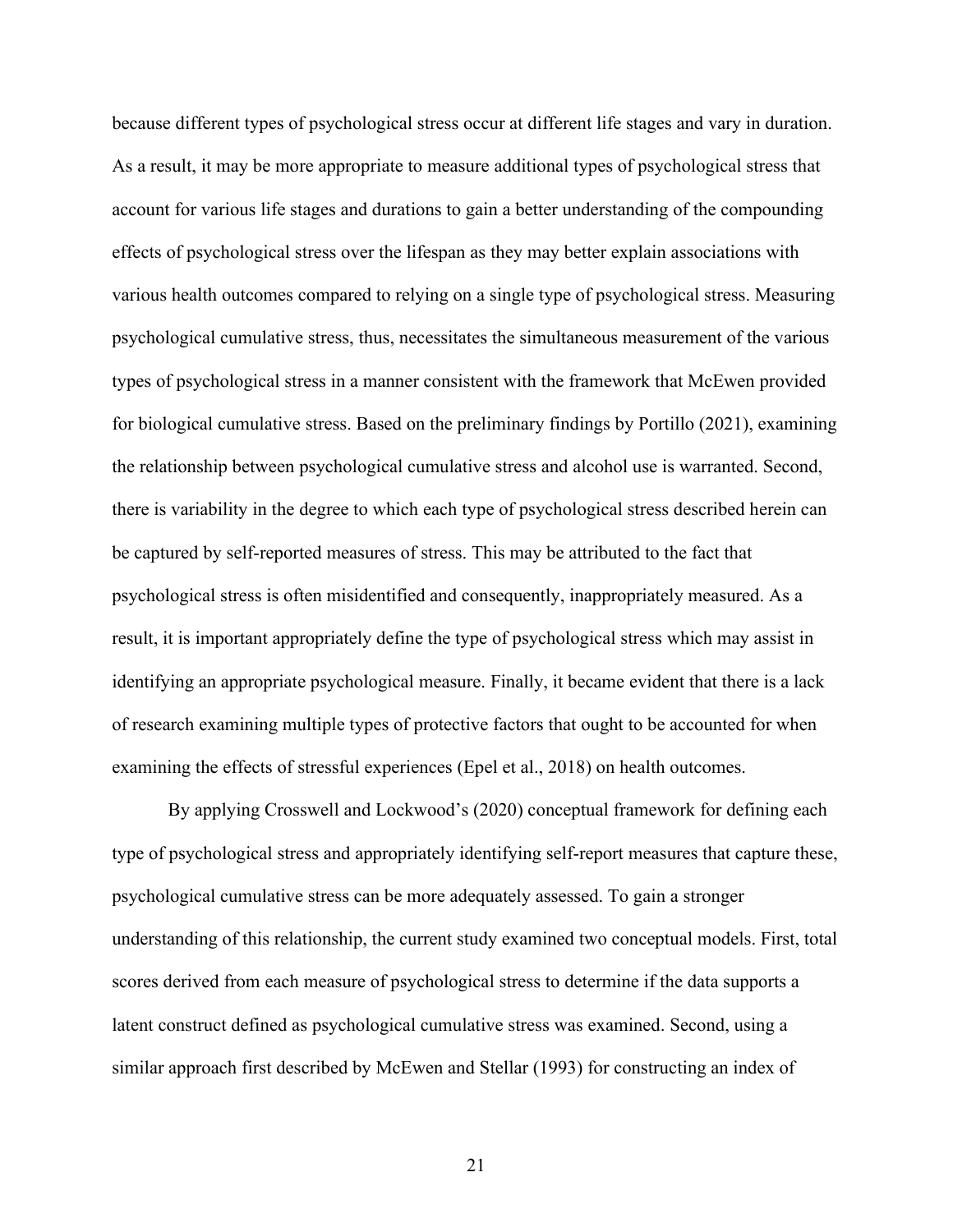cumulative stress using biological data, the current study utilized a 75th percentile thresholds to construct an index of psychological cumulative stress based on the total scores of each measure of psychological stress from each participant.

From a biopsychosocial perspective (Engel, 1977), this study may elucidate the effects of psychological cumulative stress on health as it relates to stress responses (biological), behaviors in the context of alcohol use (psychological), and environmental factors during the lifespan (stressors). Furthermore, consistent with McEwen's theory that stress accumulates and compounds over the lifespan, the current study aimed to examine psychological cumulative stress based on the selection of self-report measures as they each represent a type of psychological stress defined by Crosswell and Lockwood (2020). By examining the concept of psychological cumulative stress, the current study aimed to understand the compounding effects of psychological stress as it relates to drinking outcomes rather than relying on a single type of psychological stress which may not capture the effects of other types of stress as defined by Crosswell and Lockwood (2020). As such, the current study aimed to examine the types of psychological stress described by Crosswell and Lockwood (2020) as they relate to alcohol use among a sample of drinkers. Lastly, the current study aimed to examine the effects of protective factors that potentially buffer the effects of psychological cumulative stress in relation to alcohol use. By measuring multiple types of psychological stress and subsequently creating a cumulative index, the current study aimed to elucidate the relationship between psychological cumulative stress and individual types of psychological stress with alcohol use and whether the harmful effects of psychological stress can be reduced by protective factors averaged to form an index that is potentially opposite of the measures of stressed described herein.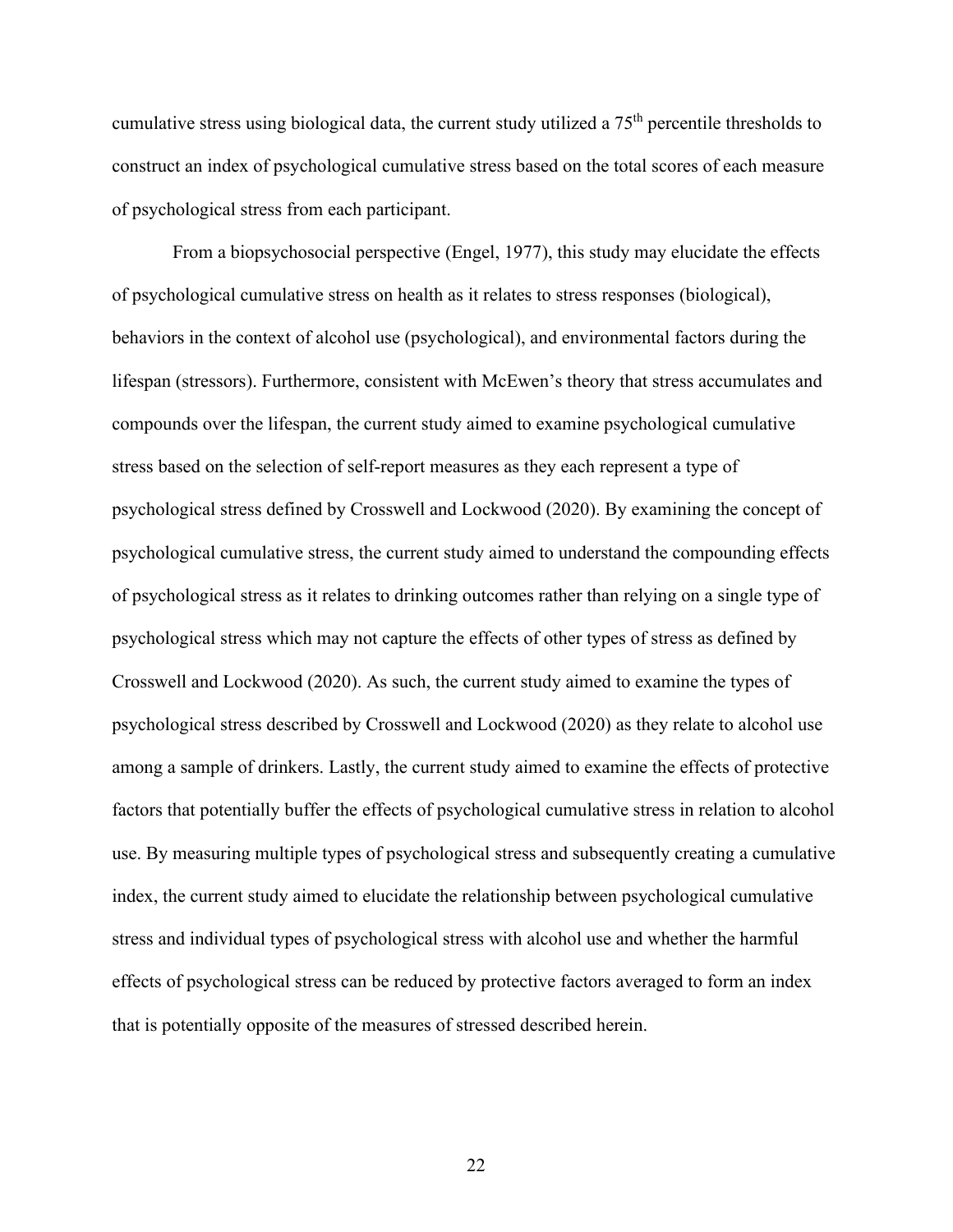#### <span id="page-35-0"></span>**PRESENT STUDY**

Based on the framework presented by Crosswell and Lockwood (2020) for defining the various types of stress, the purpose of the current study aimed to examine a model of psychological cumulative stress (as a latent construct) based on measures of chronic stress, acute stress, life events, traumatic life events, and daily hassles using self-report psychological measures best aligned with the definitions set forth by Crosswell and Lockwood (2020; Figure 1). Specifically, the Perceived Stress Questionnaire (PSS; chronic stress; Levenstein et al., 1993), the Perceived Stress Scale (PSS; acute stress; Cohen & Williamson, 1988), the Social Readjustment Rating Scale (SRRS; life events; Holmes & Rahe, 1967), the Childhood Trauma Questionnaire (traumatic life events during childhood; CTQ; Bernstein et al., 1998), the Adulthood Trauma Questionnaire (ATI; traumatic life events during adulthood; (Wittbrodt et al., 2020) and the hassles portion of the Hassles and Uplifts Scale (HUS; daily hassles; DeLongis et al., 1988) were used to examine the latent construct of psychological cumulative stress. These measures each represent a specific time point of a person's life, such as ongoing stress (chronic stress; PSQ), recent stress (acute stress; PSS), life events that may be stressful (lifetime/ever; SRRS), childhood stress (traumatic life events; CTQ), adulthood stress (traumatic life events; ATI), and daily inconveniences (daily hassles; HUS). As such, each measure representing the specific type of stress which occur at specific times during life may cumulatively reflect psychological cumulative stress previously outlined (see Table 1). The current study also aimed to construct an index of psychological cumulative stress informed by total scores from each measure using a similar approach first described by McEwen and Stellar (1993).

This study also sought to examine if the model of psychological cumulative stress (as a latent construct) was associated with the alcohol consumption patterns, alcohol use severity, and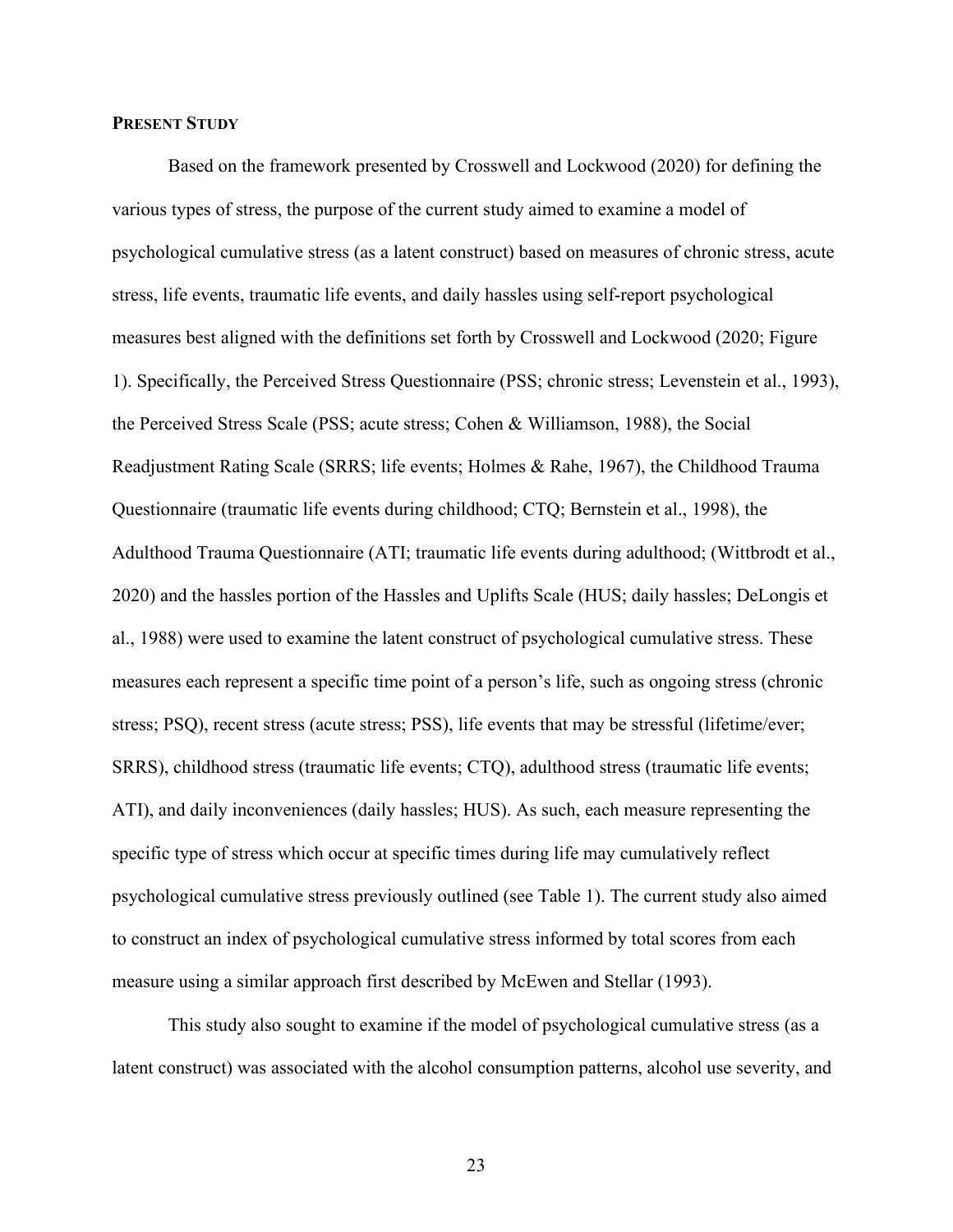alcohol related problems in a sample of online survey participants. Finally, the study also sought to examine if a cumulative index informed by scores of social support, positive childhood experiences, uplifts, resilience and posttraumatic growth moderated the effects of psychological cumulative stress captured by the index on alcohol use outcomes. To capture alcohol consumption, the recommended questions as per the National Institute on Alcohol Abuse and Alcoholism (NIAAA, 2003) quantity and frequency questions were used for the past three months. Specifically, the frequency of drinking days, the typical number of drinks consumed, the maximum number of drinks consumed on a drinking occasion, the frequency of binge drinking episodes, and the volume per week were calculated using this set of questions. Alcohol use severity was measured using the 10-item Alcohol Use Disorders Identification Test (AUDIT; Babor et al., 2001). Alcohol related problems were assessed using the Rutgers Alcohol Problems Index-18 (RAPI-18; White & Labouvie, 1989). The following aims were pursued:

- A1.Assess the construct validity of a model of the five types of stress as it relates to the concept of psychological cumulative stress. (Figure 1).
- A2.Assess the concurrent validity of the proposed model of psychological cumulative stress via a structural equation model as it relates to the drinking outcomes (Figure 2).
- A3. Construct an index of psychological cumulative stress using the  $75<sup>th</sup>$  percentile as a cutoff for determining heightened levels of stress for each measure of stress. This index would be bound between 0 and 6 for the total number of measures reflecting each type of stress. The index would be used to assess the concurrent validity on drinking outcomes.
- A4. Assess the moderating effects of protective factors against hazardous alcohol use on the relationships between the index of psychological cumulative stress on drinking outcomes (Figure 3).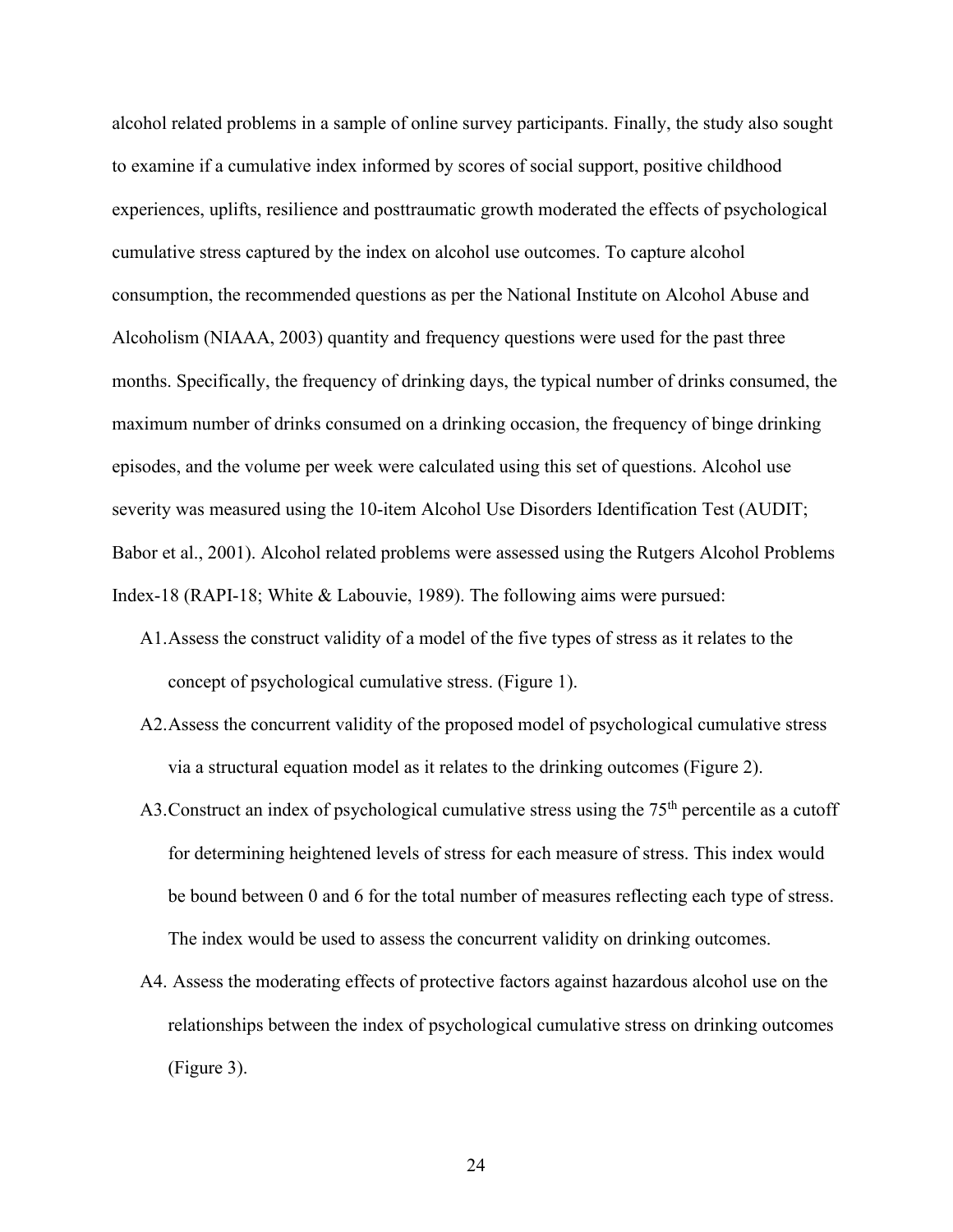It was hypothesized that:

- 1. The measures representing chronic stress, acute stress, life events, traumatic life events, and daily hassles would yield one latent construct defined as psychological cumulative stress, thus demonstrating construct validity (Figure 1).
- 2. The psychological cumulative stress latent construct represented by measures of chronic stress, acute stress, life events, traumatic life events, and daily hassles score would be positively associated with the frequency of drinking days, the typical number of drinks consumed, the maximum number of drinks consumed on a drinking occasion, the frequency of binge drinking episodes, and the volume per week; drinking severity; and alcohol-related problems, thus demonstrating concurrent validity (see Figure 2).
- 3. Using linear regressions, the psychological cumulative stress index scores informed by the percentiles would be positively associated with the frequency of drinking days, the typical number of drinks consumed, the maximum number of drinks consumed on a drinking occasion, the frequency of binge drinking episodes, and the volume per week; drinking severity; and alcohol-related problems, thus also demonstrating concurrent validity
- 4. A standardized cumulative score of protective factors (derived using posttraumatic growth scores, resilience scores, social support scores, positive childhood experiences scores, and uplifts) was hypothesized to moderate the effects of the psychological cumulative stress score on all drinking outcomes.

The current study is innovative in its comprehensive approach in defining different types of psychological stress and for examining the concept of psychological cumulative stress informed by self-report measures that capture the specific type of stress defined by Crosswell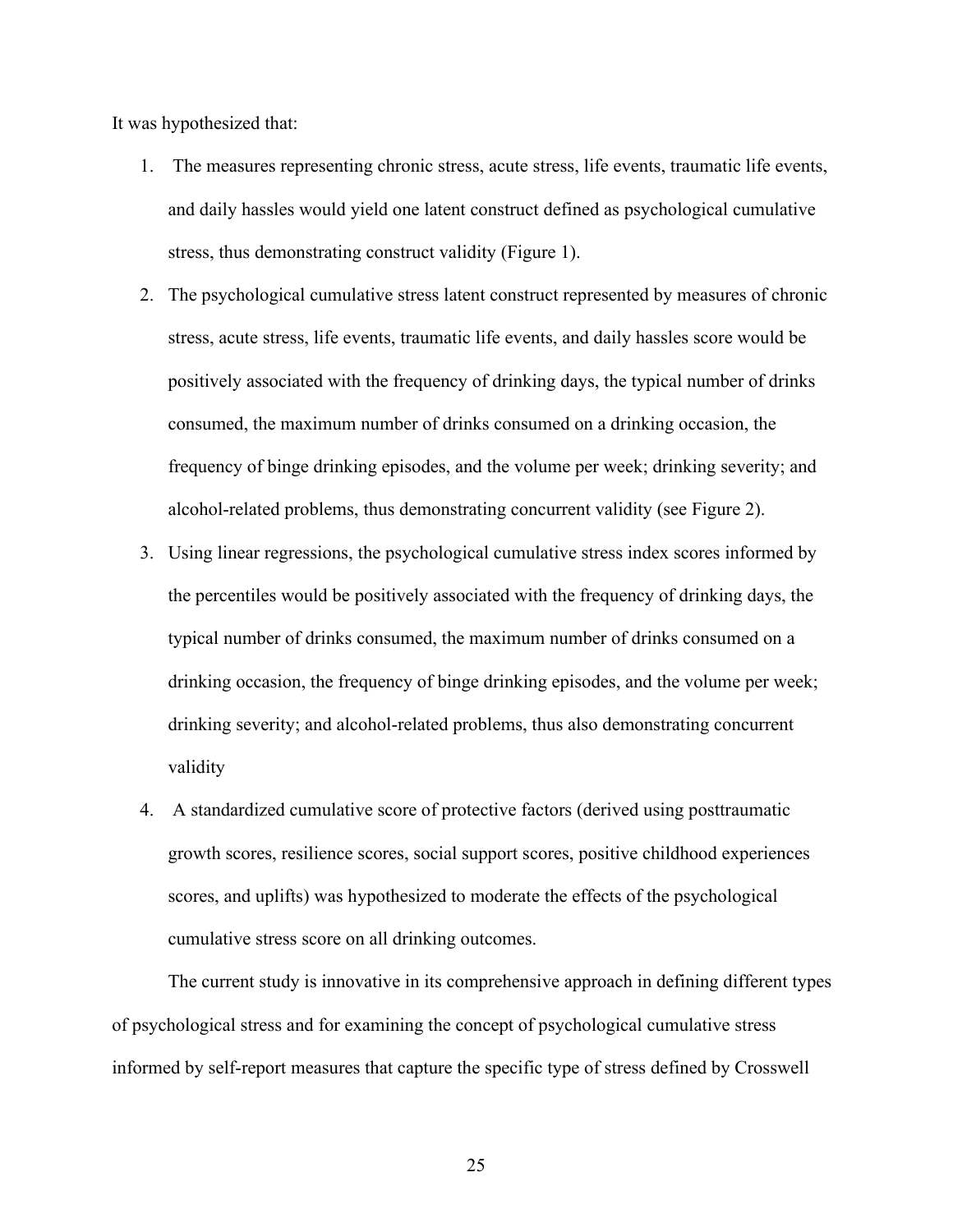and Lockwood (2020). The current study is also innovative for examining the relationship between psychological cumulative stress and alcohol use among drinkers and examining if an index of protective factors may buffer the effects of psychological cumulative stress on drinking. These findings may broadly outline a theoretical framework for conceptualizing and understanding psychological cumulative stress informed by self-report measures which may be applied towards understanding the relationship with other health outcomes in addition to alcohol use (e.g., sleep quality, obesity, cardiovascular health, etc.).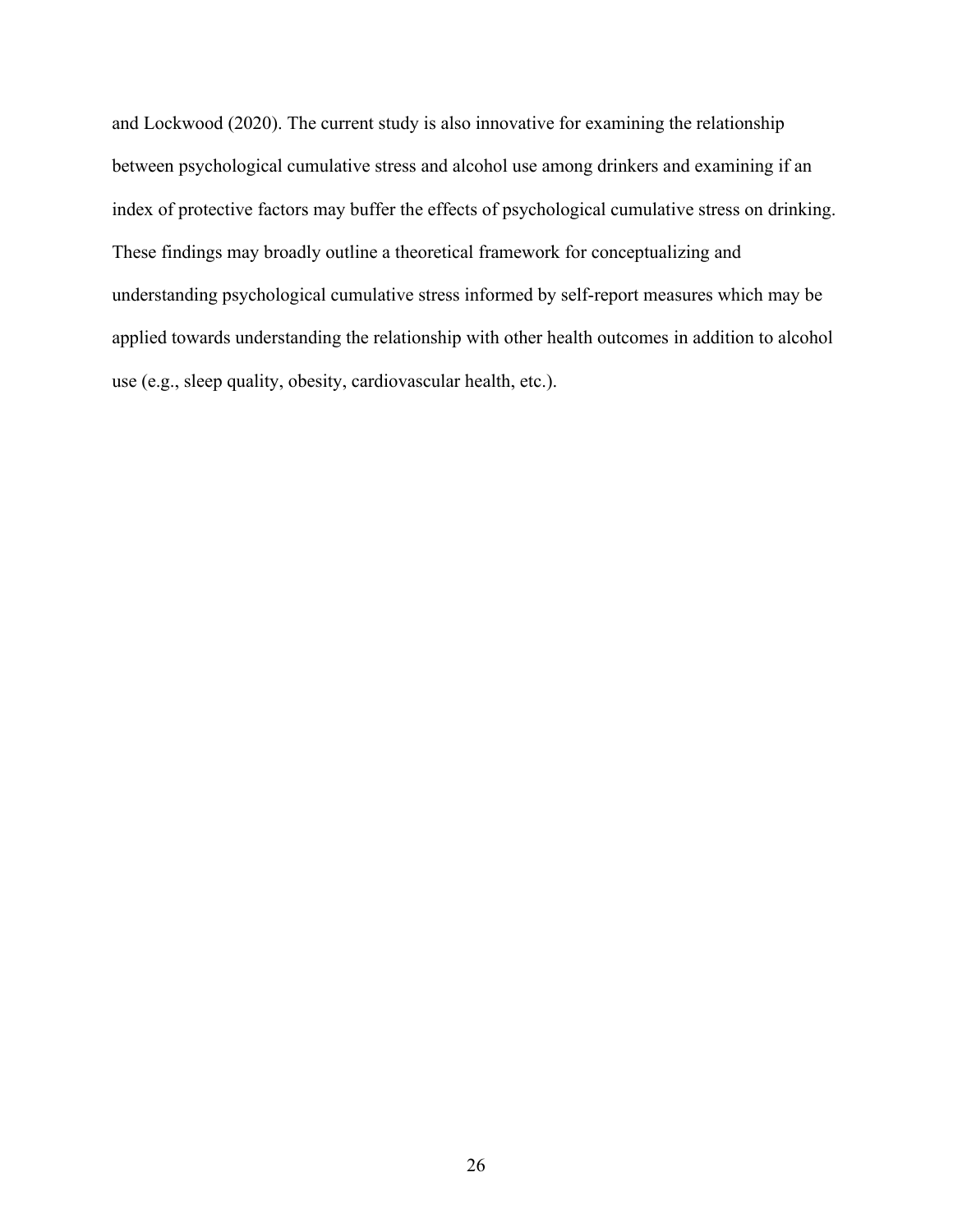## **Chapter 2: Method**

The purpose of the current study aimed to examine the construct and concurrent validity of psychological cumulative stress informed by measures of psychological stress that measure a unique type of psychological stress. The current study aimed to achieve this by surveying participants through an online recruitment platform among a sample of at-risk drinkers. In examining the concept of psychological cumulative stress as it relates to health outcomes, research may be better informed by taking a more comprehensive approach.

# **PARTICIPANTS**

To be eligible for the current study, participants must have been between 18 and 64 years of age and engaged in at risk drinking in the previous 90 days. The NIAAA defines at-risk drinking as males consuming more than four drinks on any single day or more than 14 drinks in a week in the previous 90 days meet the criteria. To identify at-risk drinkers among females, NIAAA states that females reporting having consumed more than three drinks on any single day or more than seven drinks in a week in the previous 90 days meet the criteria. As it relates to binge drinking, participants who also reported having (males) five or more drinks/(females) four or more drinks in a two-hour period one day a month (or more frequently) were also considered. At-risk drinkers were selected for this study due to the likelihood that this particular group of drinkers include a wide range of drinkers (i.e., includes those without alcohol use disorder and also includes various levels of severity). As such, two separate screening surveys (one for males and one for females) were administered on the Prolific platform to screen for eligible participants in which the survey was only presented to participants that have already indicated their age being between 18 and 64 years of age, that their current country of residence was in the United States, and that they drank at least one drink per week on average (or more). Prolific asks all users prior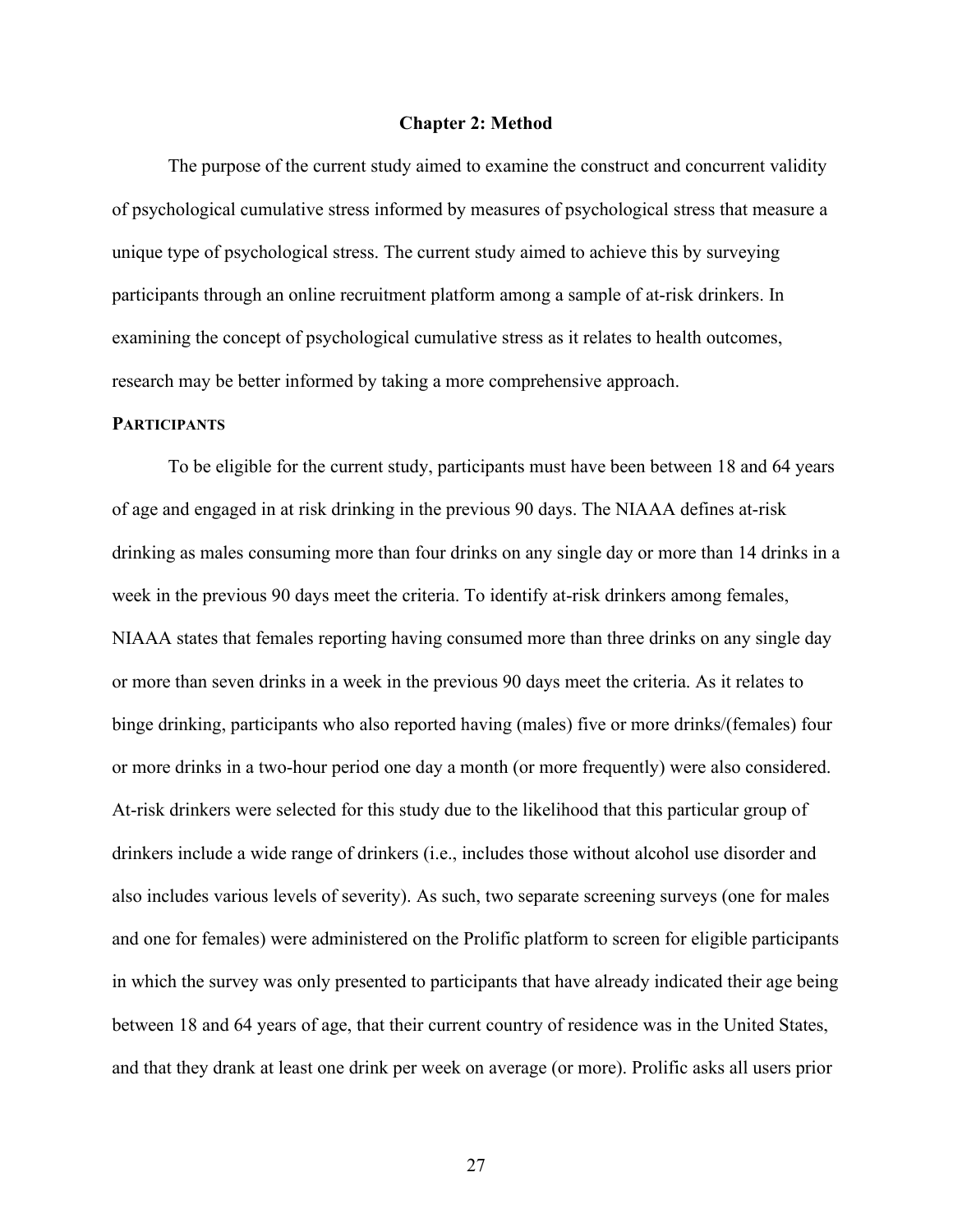to study participation to answer various questions to include alcohol consumption. Participants indicate whether they are abstainers, consume one to four drinks per week, five to nine drinks per week, 10 to 13 drinks per week, or 14 or more drinks per week. The current study attempted to remove any potential abstainers beforehand in efforts to target current drinkers in the screening process. The prescreening surveys were not available to abstainers. Participants that met criteria were notified via their individual Prolific message center that they met the criteria to participate in a larger study in which they would be eligible to earn an additional five dollars for their additional participation. The unique Prolific ID codes that are assigned to all users were cross verified between the eligible list obtained from the screening survey lists and the Prolific ID that was provided in the second survey. Seven attention checkers were included throughout the survey to ensure participants were actively paying attention to the survey. Participants that failed more than one attention checker were omitted from analyses and were not subsequently compensated.

## **PROCEDURE**

Participants provided online consent to participate in the study. Participants were compensated \$0.15 for one minute of their time to complete the screener and \$5.00 for 30 minutes of their time to complete the main survey. For the male screener, 500 males were screened. For the female screener, 440 females were screened.

## **MEASURES**

## **Demographics**

Questions assessing demographic constructs will include age, biological sex assigned at birth identification, ethnicity identification, relationship status, employment status, educational attainment, household size, household income, military status, and political views. In addition to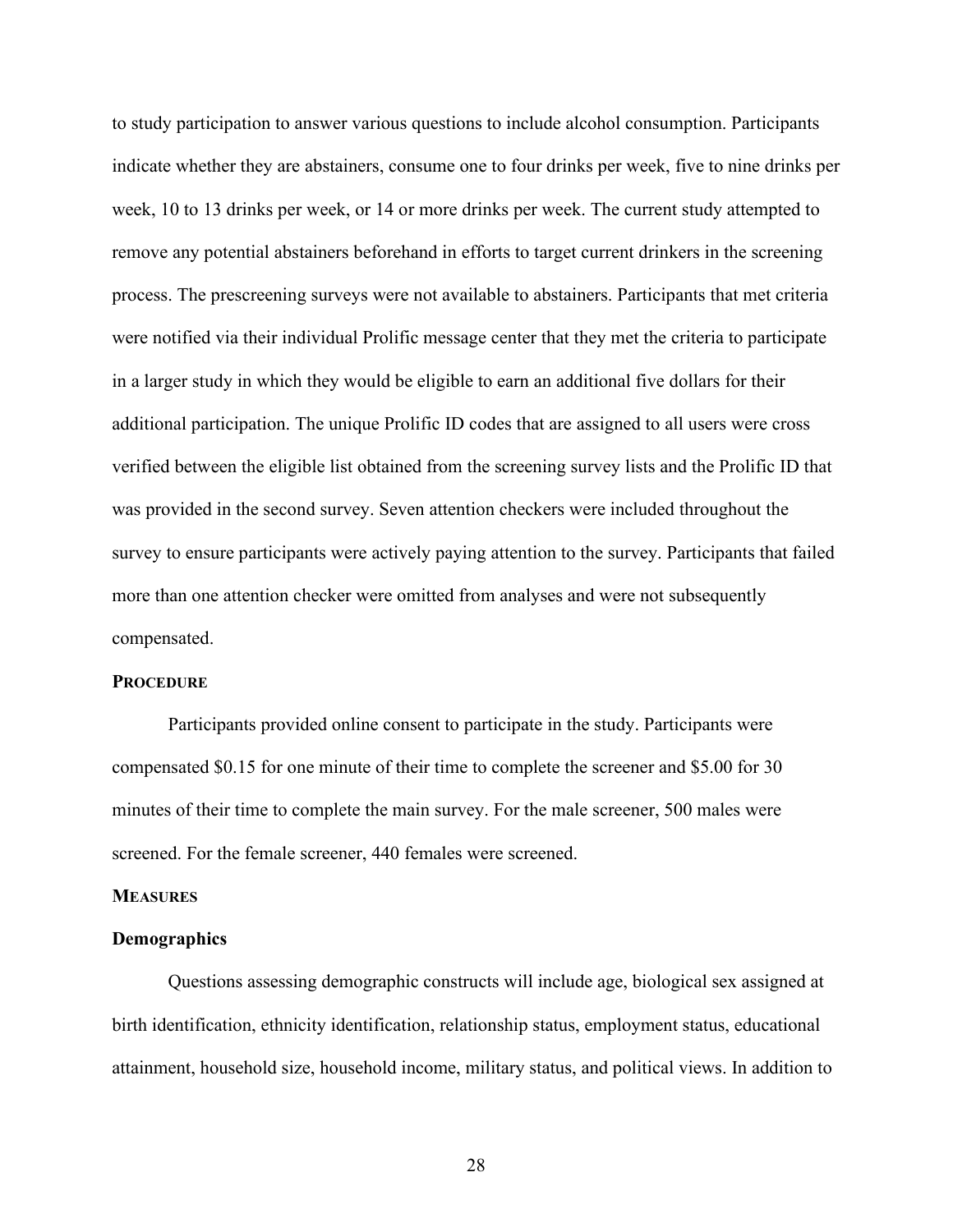these demographic questions, health questions such as 'Have you ever had a heart-attack?', 'Have you ever had a stroke?' 'Have you ever been diagnosed with cardiovascular issues (e.g., hypertension)?', 'What is your height and weight?', 'Do you have diabetes?', "Do you currently smoke tobacco products?', 'Do you currently suffer from joint pain?', 'Do you have vision problems?', 'Do you have hearing problems?', 'Do you suffer from headaches?', 'Do you exercise more or less than 150 minutes a week?', and family history of hazardous alcohol use will be asked.

# **MEASURES OF PSYCHOLOGICAL CUMULATIVE STRESS**

Crosswell and Lockwood (2020) list steps for choosing appropriate stress measures of psychological stress.

- Determine the type(s) of stress based on the research question and the uniqueness of the sample.
- Determine the timescale of the stressor exposure and how objective exposure will be captured.
- Identify which types of stress responses that will be assessed in the study design (e.g., psychological, behavioral, cognitive, physiological).
- Determine the life stage in which the stressor occurs and choose a measure appropriate for that particular life stage.
- Consider the measurement assessment window and select measures that are specific to the time frame of exposure and/or response.
- Look for well-validated scales that capture these aspects. It is common to use multiple scales to capture different aspects of the stress exposure and stress response, and the range of stress types that might be relevant to the sample.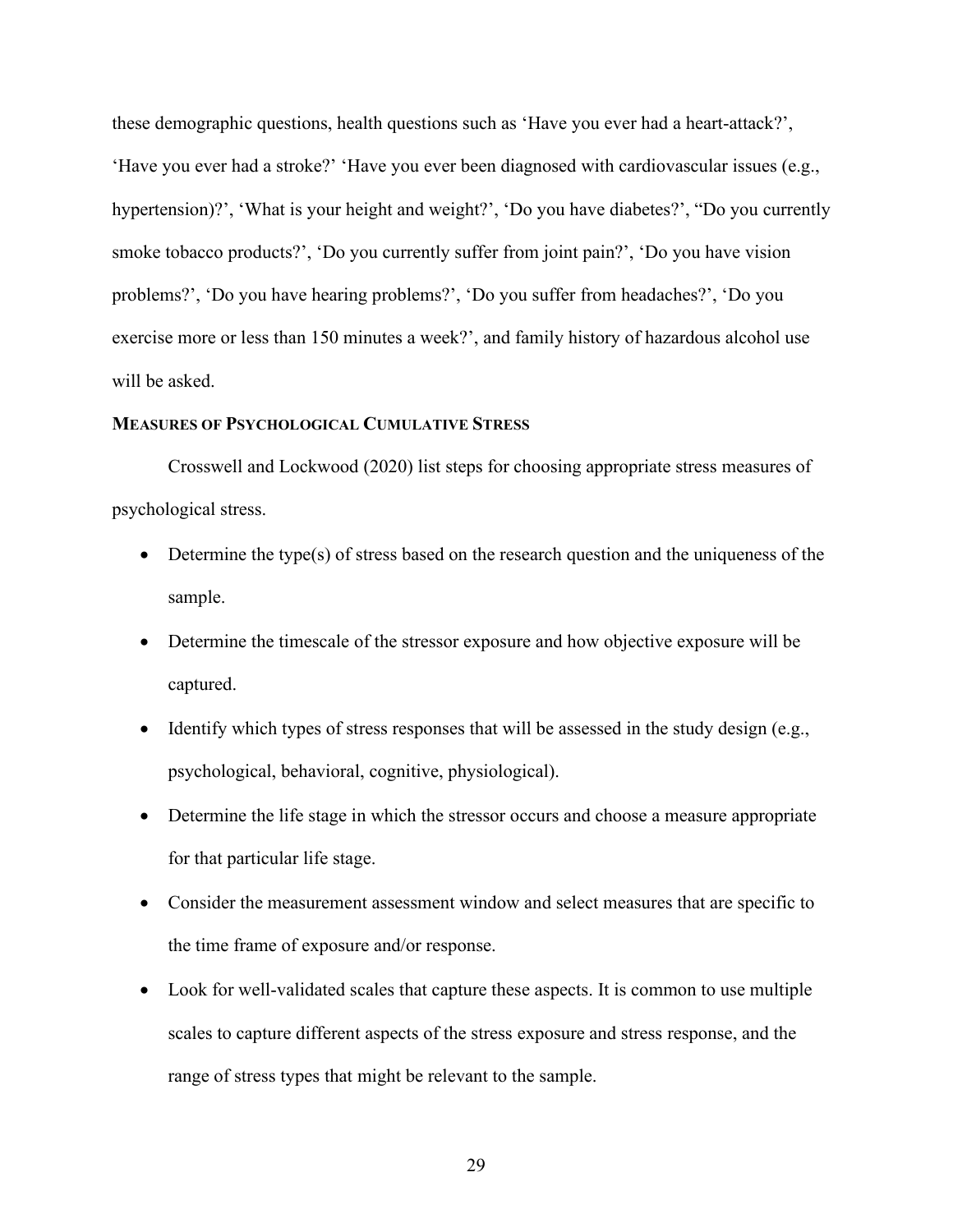Based on the criteria set forth by Crosswell and Lockwood (2020) for determining appropriate measures in addition to the definitions of each type of stress, Table 3 provides an overview of the types of stress and corresponding measures that will be used in the current study. In sum, the current study will utilize appropriate definitions for defining each type of psychological stress. This, in turn, allows for appropriate selection of validated measures that capture each type of psychological stress within the appropriate time point (e.g., chronic stress ought to persist for greater than one month) that reflects how long each type of psychological stress ought to persist for and the life stage (e.g., childhood, adulthood, lifetime) of the participant in which they ought to refer to as it relates to each type of psychological stress.

| <b>Stressor</b>       | <b>Measure</b>                    | <b>Time Point</b>    | <b>Score Range</b> |  |  |
|-----------------------|-----------------------------------|----------------------|--------------------|--|--|
| <b>Chronic Stress</b> | Perceived Stress Questionnaire    | Last 12 months       | $0 - 1$            |  |  |
| <b>Acute Stress</b>   | Perceived Stress Scale            | Last month           | $0 - 40$           |  |  |
| Life Events           | Social Readjustment Rating Scale  | Lifetime/Ever        | $0 - 600$          |  |  |
| Traumatic Life        | Childhood Trauma Questionnaire    | Childhood $(0 - 18)$ | $25 - 125$         |  |  |
| Events                |                                   | years)               |                    |  |  |
| Traumatic Life        | <b>Adulthood Trauma Inventory</b> | After the age of 18  | $0 - 16$           |  |  |
| Events                |                                   |                      |                    |  |  |
| Daily Hassles         | Daily Hassles and Uplifts Scale   | Today                | $0 - 159$          |  |  |

## Table 3. Types of stressors and corresponding measures

## **MEASURES OF STRESS**

# **Chronic Stress: Perceived Stress Questionnaire**

The Perceived Stress Questionnaire (PSQ; Levenstein et al., 1993) is a 30-item measure assessing chronic stress within the last 12 months – indicative of prolonged, ongoing stress. Each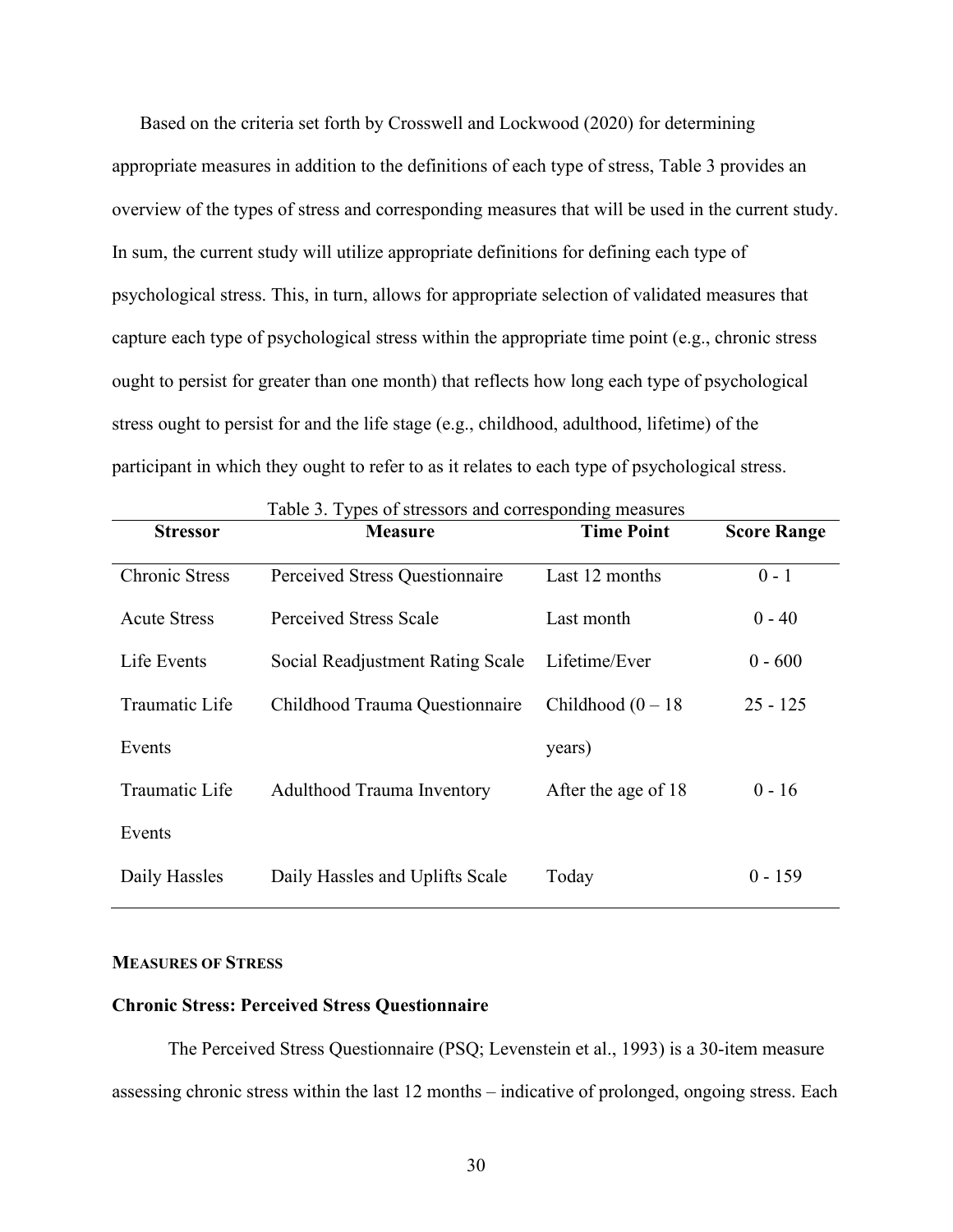item uses a four-point Likert scale ranging from 1 (Almost) to 4 (Usually). A total score can be calculated ranging from 0 to 1 with higher scores indicative heightened levels of chronic stress. The measure was first administered to individuals at an outpatient clinic seeking health services, inpatient participants, healthcare workers at a healthcare facility, and a group of college students (Levenstein et al., 1993). An example item includes: '*You have too many worries.*' The PSQ has previously demonstrated strong internal consistency ( $\alpha = 0.90 - 0.92$ ) and demonstrated construct validity among participants in the study in which the PSQ was compared to five other measures of chronic stress (Levenstein et al., 1993).

## **Acute Stress: Perceived Stress Scale**

The Perceived Stress Scale (PSS; Cohen & Williamson, 1988) is a 10-item appraisal measure assessing stress responses within the last month. Each item uses a five-point Likert scale ranging from 0 (Never) to 4 (Very Often). The authors created the measure with the intention of applying it to community samples with at least a middle school education (Cohen et al., 1994). A total score can be calculated with higher scores indicative heightened levels stress response. An example item includes: 'In the last month, how often have you felt that you were unable to control the important things in your life?' The PSS has previously demonstrated adequate internal consistency ( $\alpha$  = 0.78) and moderate concurrent validity with stress during an average week (*r* = .39, *p* < .001; Cohen & Williamson, 1988).

## **Life Events: Social Readjustment Rating Scale (SRRS)**

The Social Readjustment Rating Scale (SRRS; Holmes & Rahe, 1967) is a 43-item list of stressful life events answered on a Yes/No response set. The authors specify that each event in the list is a "Life Change Unit" in which each unit corresponds to a weight (score) associated with a degree of stress. As the list continues, the weight associated with each unit decreases in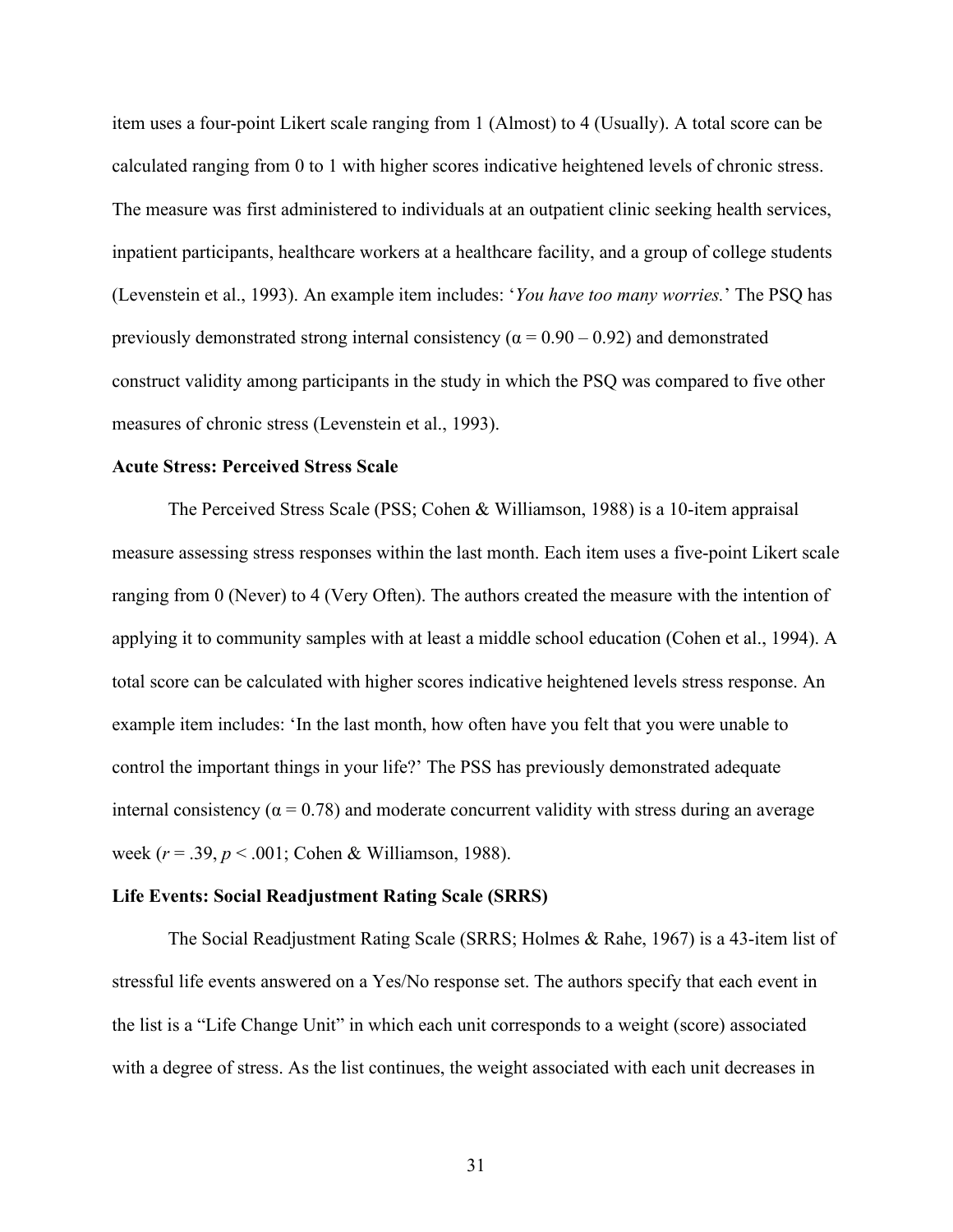stress level. As such, the higher the overall score and the higher the weight associated with each unit, Holmes and Rahe (1967) indicate the person may be at risk for poorer health outcomes. There are three score thresholds. The lowest threshold specifies that scores ranging from 11 to 150 are associated with the lowest amount of stress and have the lowest risk level of becoming ill in the near future. The second threshold indicates that scores ranging from 151 to 299 have a moderate to high amount of life events stress and the person has a moderate to high chance of becoming ill in the near future. The last threshold ranges from 300 to 600 points and puts a person at the highest risk of becoming ill in the near future due to the endorsement of stressful life events. An example item (and weight) and includes: *'Personal injury or illness (53 points).'* Gerst and colleagues (1978) reported that the SRRS demonstrated strong rank order consistency for healthy adults ( $r = 0.89 - 0.96$ ) and for adults within a clinical sample ( $r = 0.70 - 0.91$ ).

# **Traumatic Life Events**

*Childhood Trauma Questionnaire – Short Form (CTQ).* The Childhood Trauma Questionnaire (CTQ; Bernstein & Fink, 1998) is a 28-item measure that asks questions related to experiences growing up as a child and a teenager. The measure was initially administered to drug or alcohol dependent participants (Bernstein et al., 1994). Each item uses a five-point Likert scale ranging from 1 (Never True) to 5 (Very Often True). Each of the five subscales produce a scale score ranging from five to 25 with higher scores indicative of severity. The remaining three items can also produce a score ranging from zero to three. Previous work has computed a total score of the five subscales ranging from 25 to 125 with higher scores indicative of overall severity (Bevilacqua et al., 2012). The CTQ has previously demonstrated strong internal consistency ( $\alpha$  = 0.79 – 0.94; Bernstein et al., 1994). Bernstein and colleagues (1994) report the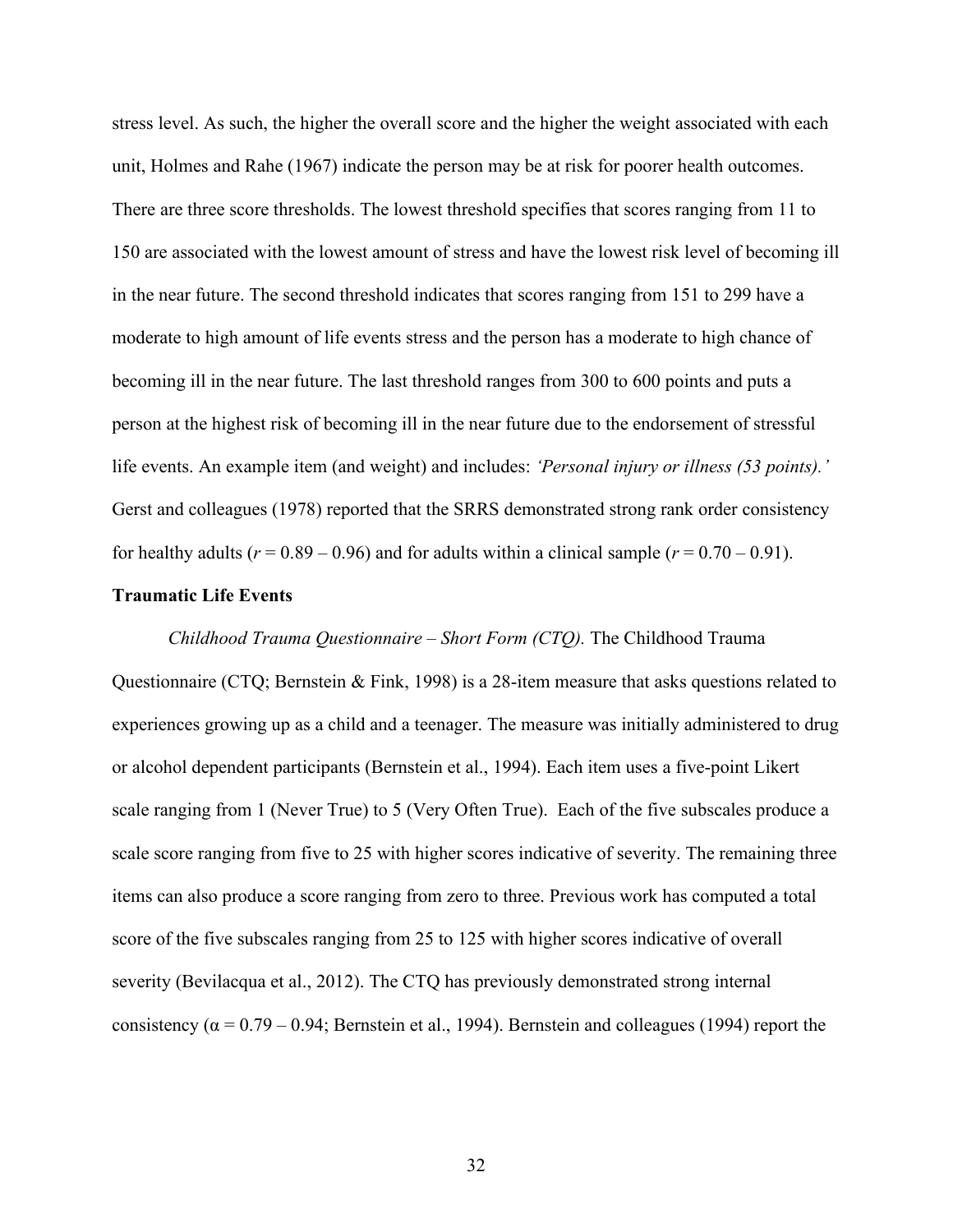measure demonstrated strong convergence reliability with the Childhood Trauma Interview – indicative of stability over time as it relates to abuse and neglect.

*Adulthood Trauma Inventory – Short Version (ATI-SV).* The Adulthood Trauma Inventory – Short Version (ATI-SV; Wittbrodt et al., 2020) is a 16-item measure that assesses trauma experienced after the first 18 years of age. The measure was administered to a large sample of participants with various health conditions such as those who had a myocardial infarction in the previous eight months and participants without coronary disease (Wittbrodt et al., 2020). The inventory uses a yes/no response set that yields a total score by summing the number of 'yes' responses. In addition, a frequency scale can be used based on the responses that were endorsed using a five-point Likert scale (1, 2-3, 4-5, 6-10, more than 10 times). The ATI-SV has previously demonstrated adequate internal consistency ( $\alpha$  = 0.77) and convergent validity with other trauma-related items (Willbrodt et al., 2020).

# **Daily Hassles: The Hassles and Uplifts Scale (HUS)**

The Hassles and Uplifts Scale (HUS; DeLongis et al., 1988) is a 53-item measure used to evaluate negative and positive experiences occurring daily. Participants were married couples with at least a middle school education (DeLongis et al., 1988). Participants are asked, *'How much of a hassles was this item for you today?'* and *'How much of an uplift was this item for you today?'* As a result, each item is scored twice to yield a hassle score and an uplift score using a four-point Likert scale ranging from 0 (None or Not Applicable) to 3 (A Great Deal). Scores are then summed to form two total scores. Higher scores on the hassles portion are indicative of greater daily stressors while higher scores on the uplift portion are associated with less stress related to the daily stressors. Example items include: *'Rising costs of common goods'* and *'Being lonely.'* The Hassles portion previously demonstrated high test-retest reliability ( $r = .79$ ,  $p < .05$ )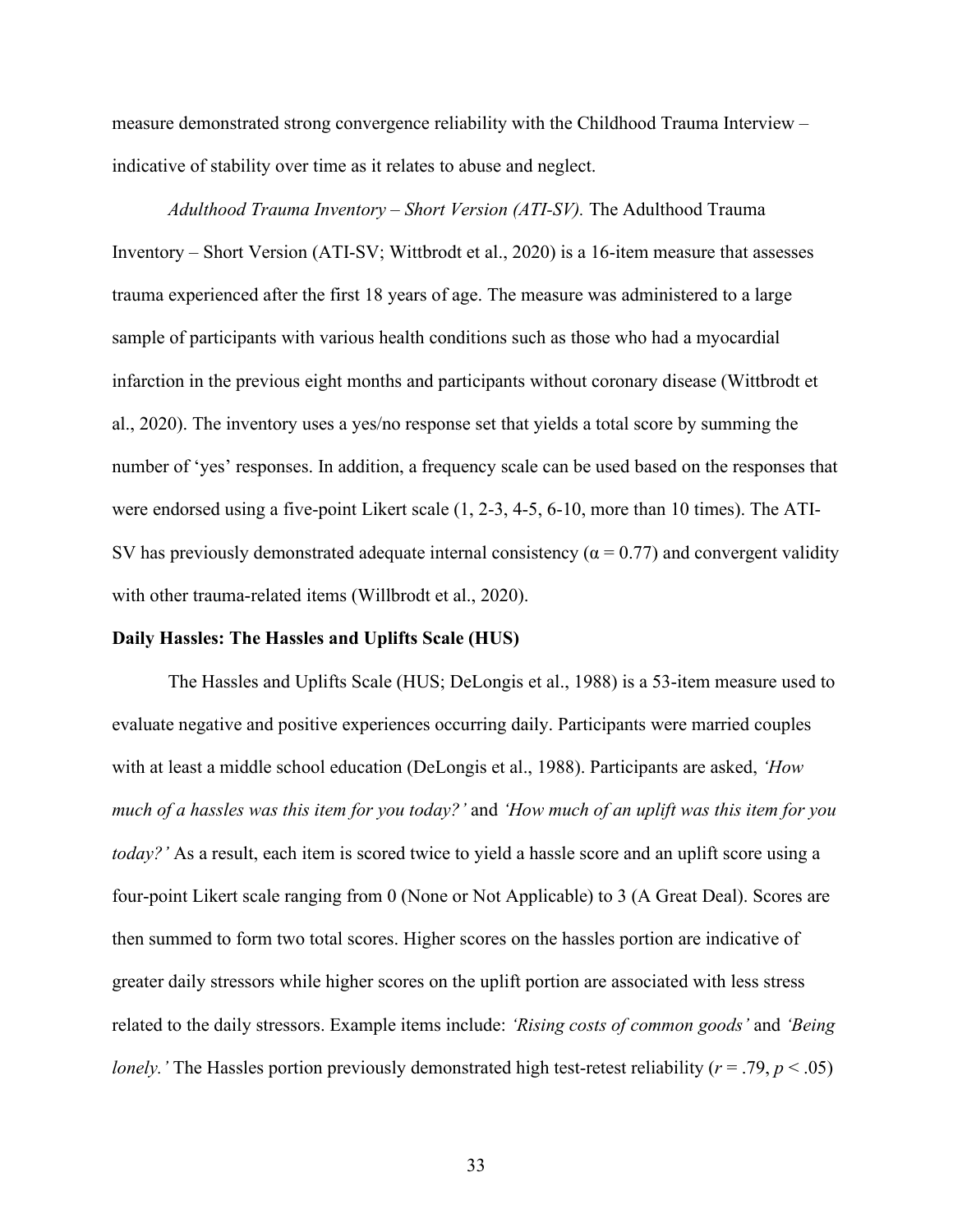while the Uplifts portion also demonstrated high test-retest reliability ( $r = .72$ ,  $p < .05$ ).

# **Psychological Cumulative Stress Index**

Given that psychological cumulative stress has not been extensively examined and, therefore, has not been calculated using measures of self-report psychological measures of stress, calculating such an index remains complex. However, in the context of biological cumulative stress, various methods have been proposed to calculate an index. For example, McEwen described using the 75<sup>th</sup> percentile method for constructing an index of AL (see Seeman et al., 1997). Specifically, biological values of various biological markers belonging to participants in the study were compared amongst each other. Values that were in the  $75<sup>th</sup>$  percentile (or greater) were given a value of one and deemed as heightened in comparison to participants below the 75<sup>th</sup> percentile threshold. All other participants were assigned a value of zero for that specific biological marker until all biological markers were examined. Others have taken an alternative approach by examining values that were either in the  $25<sup>th</sup>$  percentile or  $75<sup>th</sup>$  percentile and argue that biological marker values in the  $25<sup>th</sup>$  percentile represent low physiological dysregulation while values in the 75<sup>th</sup> percentile were indicative of heightened physiological dysregulation (see Hampson et al., 2009). After identifying values that were indicative of physiological dysregulation, the values (0s and 1s) were summed to create an overall composite score bound between 0 and the number of biological markers examined. However, in the context of the current study, using the 25<sup>th</sup> percentile to examine data obtained from self-report psychological measures of stress is not justifiable. Specifically, as it relates to biological data, lower values are not always healthy and may be abnormal. For example, individuals with low measures of blood pressure (hypotension) may experience symptoms such as dizziness, breathing problems, and/or fainting (American Heart Association, 2016). Related to data obtained from self-report measures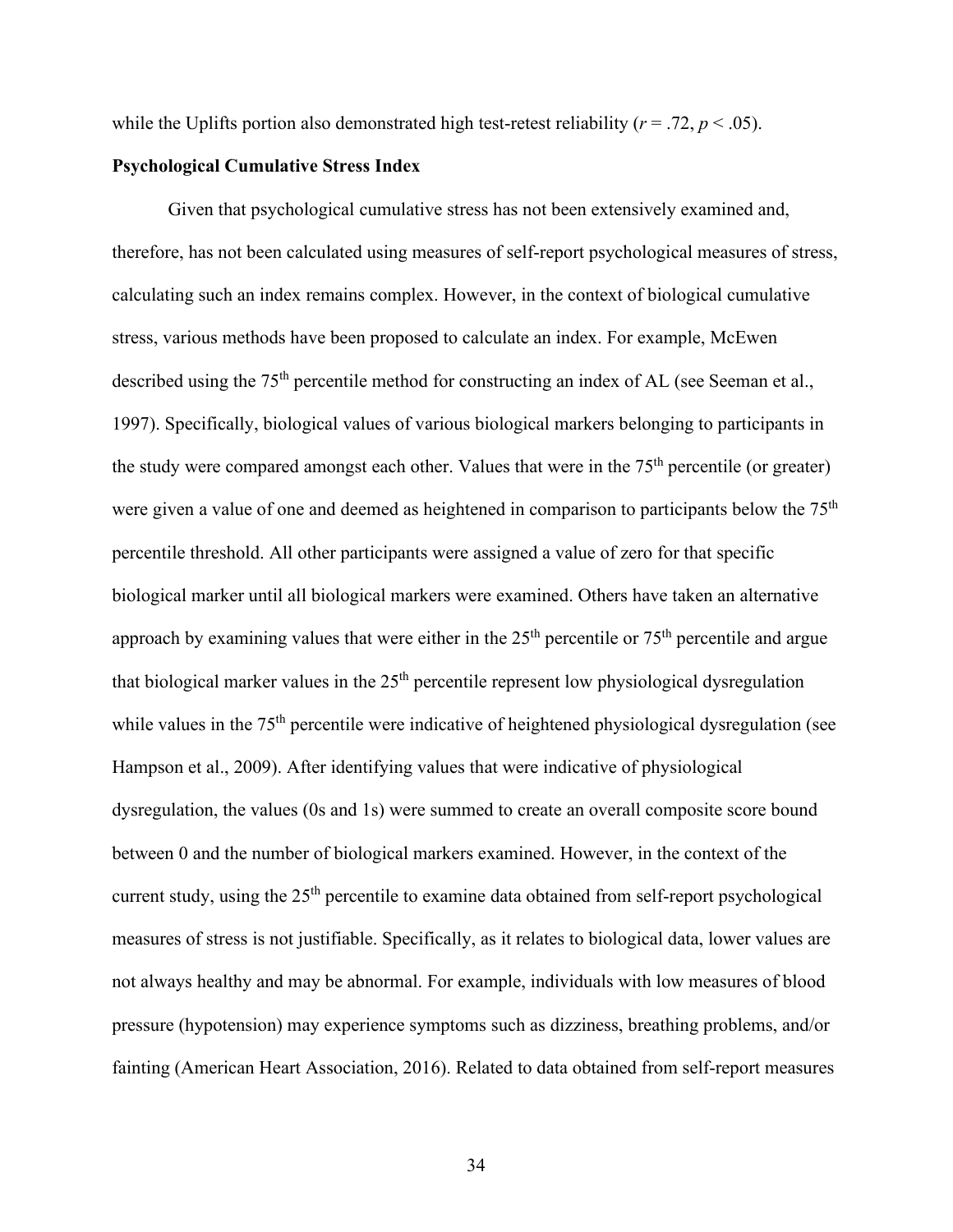of psychological stress, lower scores are often perceived as being less stressed and rarely indicate abnormalities. As such, the current study adopted a similar approach by employing the  $75<sup>th</sup>$ percentile method for calculating the index of psychological cumulative stress. In utilizing this calculation method, the current study aimed to reduce equating a lessor stressor (e.g., daily hassle; social commitments) to other, more severe stressors such as sexual abuse experienced during childhood (CTQ). By also utilizing this method for creating the index, scores obtained from each measure were not compared or equated with any other types of stress scores obtained from other measures. For example, scores from the CTQ were not compared or equated to daily hassles scores as it may be argued that psychological stress experienced during childhood (may be sexual in nature) is not comparable to stress captured by daily hassles which are often minor in nature and are rarely debilitating. Instead, scores from the CTQ were compared across other participants' CTQ scores.

# **MEASURES OF PROTECTIVE FACTORS AS MODERATORS ON THE EFFECT OF STRESS ON HEALTH**

## **Posttraumatic Growth Inventory (PTGI-SF)**

The Posttraumatic Growth Inventory (PTGI-SF; Cann et al., 2010) is a shortened 10-item version of the original 21-item version (Tedeschi & Calhoun, 1996) used to measure posttraumatic growth after experiencing a traumatic event among adults. The scale uses a sixpoint Likert scale ranging from 0 (I did not experience this change as a result of my crisis) to 5 (I experienced this change to a very great degree as a result of my crisis). A total score can be derived in which higher scores are indicative of greater PTG. An example item includes: *'I changed my priorities about what is important in life.'* The PTGI-SF has previously demonstrated strong internal consistency ( $α = 0.90$ ; Cann et al., 2010). Research suggests there is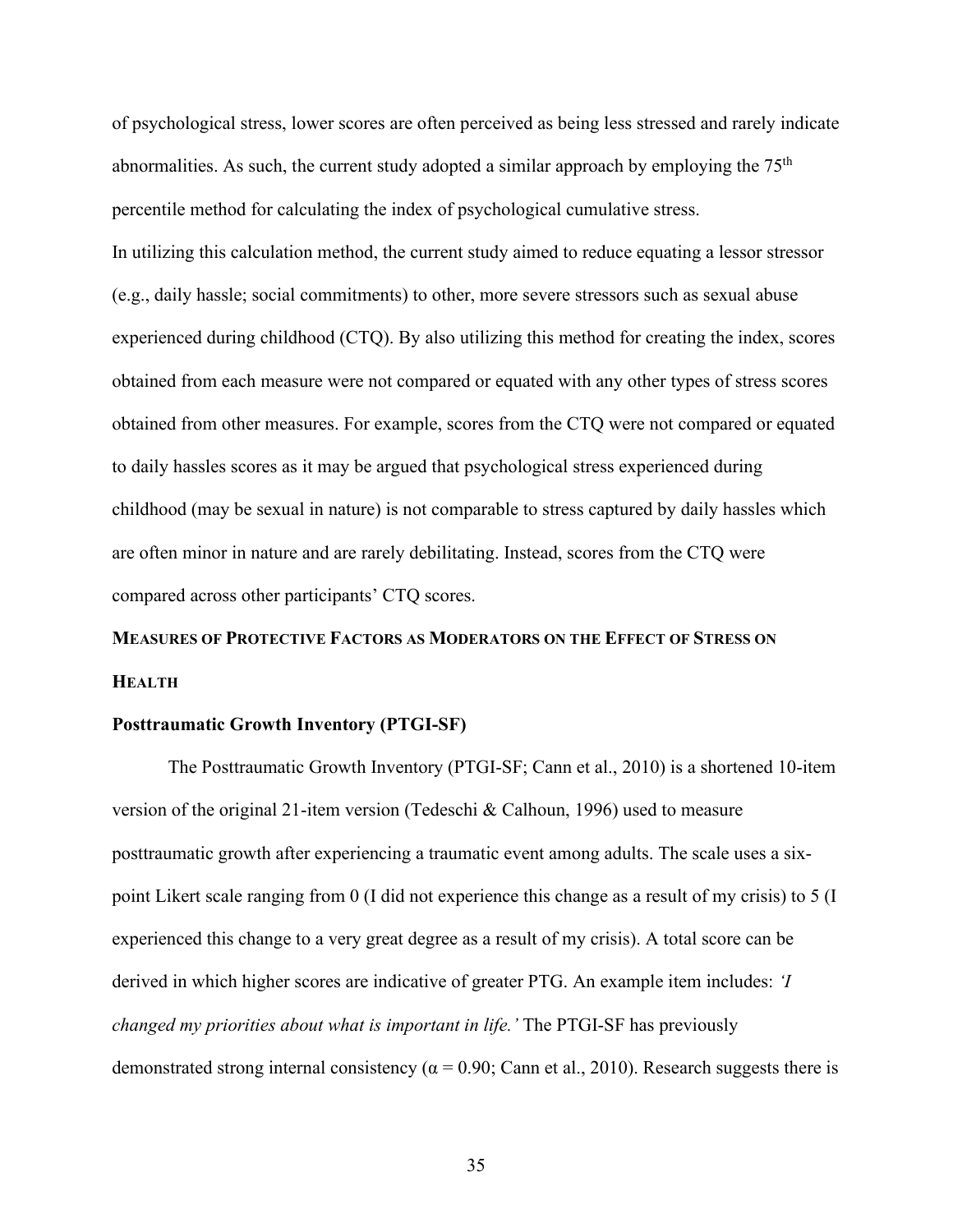good construct validity (*r* = .69) as responses are often verified and corroborated by others close to the participants (see Weiss, 2002).

## **Brief Resilience Scale (BRS)**

The Brief Resilience Scale (BRS; Smith et al., 2008) is a six-item measure assessing one's resilience to adverse experiences. The scale uses a five-point Likert-scale ranging from 1 (Strongly Disagree) to 5 (Strongly Agree). An overall score is calculated by obtaining the overall average of the six items. An example item includes: *'I tend to bounce back quickly after hard times.'* The BRS has previously demonstrated good to strong internal consistency ( $\alpha = 0.80 -$ 0.91). The measure has demonstrated discriminant validity as it was compared to measures of perceived stress, anxiety, depression, negative affect, and physical symptoms with correlations all negatively related to the BRS (Smith et al., 2008).

## **Multidimensional Scale of Perceived Social Support (MSPSS)**

The Multidimensional Scale of Perceived Social Support (MSPSS; Zimet et al., 1988) is a 12-item scale. The scale contains three subscales, measuring social support sources from family, friends, and a significant other. An overall score can also be calculated by obtaining the overall mean. The MSPSS uses a seven-point Likert scale ranging from 1 (Very Strongly Disagree) to 7 (Very Strongly Agree). An example item includes: *'There is a special person with whom I can share my joys and sorrows.'* The MSPSS has previously demonstrated good to strong internal consistency ( $\alpha$  = 0.84 – 0.92; Zimet et al., 1990) The MSPSS demonstrated good construct reliability between the three subscales and the depression and anxiety subscale from the Hopkins Symptom Checklist (Zimet et al., 1990).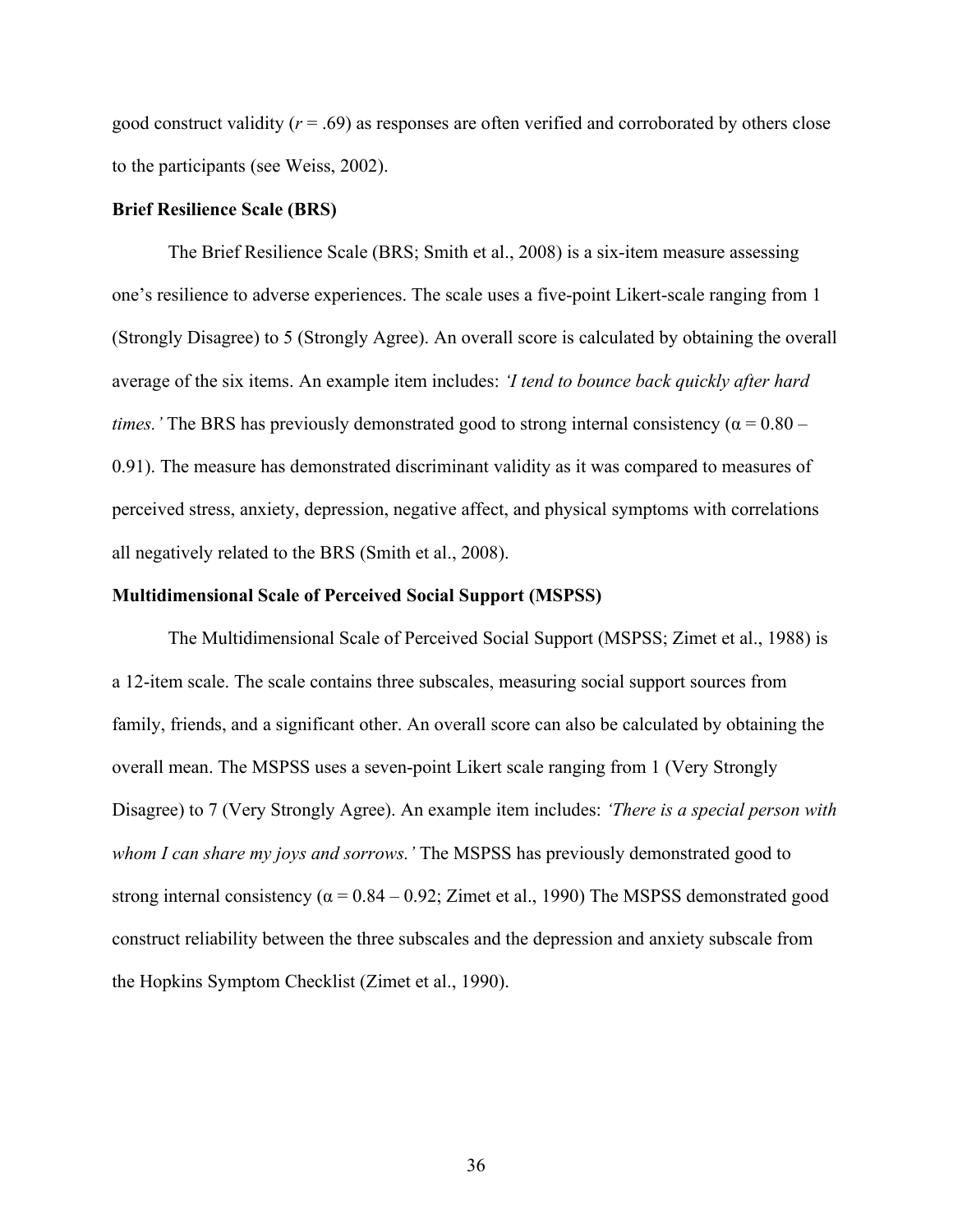# **Positive Childhood Experiences (PCEs)**

The Positive Childhood Experiences (PCEs; Bethell et al., 2019) is a seven-item scale that asks about positive experiences during the first 18 years of life. The scale uses a Yes/No response set for each question and subsequently employs a total score by summing the number of 'Yes' responses. An example item includes: *'Felt able to talk to family about feelings.'* The PCEs has previously demonstrated adequate internal consistency ( $\alpha$  = 0.77) and convergent validity (Bethell et al., 2019).

| Table 4. Protective Factors as Moderators on the Effect of Stress on Health |                               |                                |                    |  |  |  |  |  |
|-----------------------------------------------------------------------------|-------------------------------|--------------------------------|--------------------|--|--|--|--|--|
| <b>Measure</b>                                                              | <b>Corresponding Stressor</b> | <b>Time Point</b>              | <b>Score Range</b> |  |  |  |  |  |
| Posttraumatic Growth<br>Inventory                                           | <b>Chronic Stress</b>         | Following a<br>traumatic event | $0 - 50$           |  |  |  |  |  |
| <b>Brief Resilience Scale</b>                                               | <b>Acute Stress</b>           | Following a<br>stressful event | $6 - 30$           |  |  |  |  |  |
| Multidimensional Scale of<br>Perceived Social Support                       | Life Events                   | Adulthood                      | $12 - 84$          |  |  |  |  |  |
| Positive Childhood<br>Experiences                                           | <b>Traumatic Life Events</b>  | Before the age<br>of 18        | $0 - 7$            |  |  |  |  |  |
| Daily Uplifts (from the<br>HUS)                                             | Daily Hassles                 | Today                          | $0 - 159$          |  |  |  |  |  |

# **Protective Factors Index**

To calculate the over index of protective factors, the current study employed a similar method first described by Zhang et al., (2020) and constructed in Portillo (2021). Specifically, all total scores obtained from each measure of protective factors were standardized and then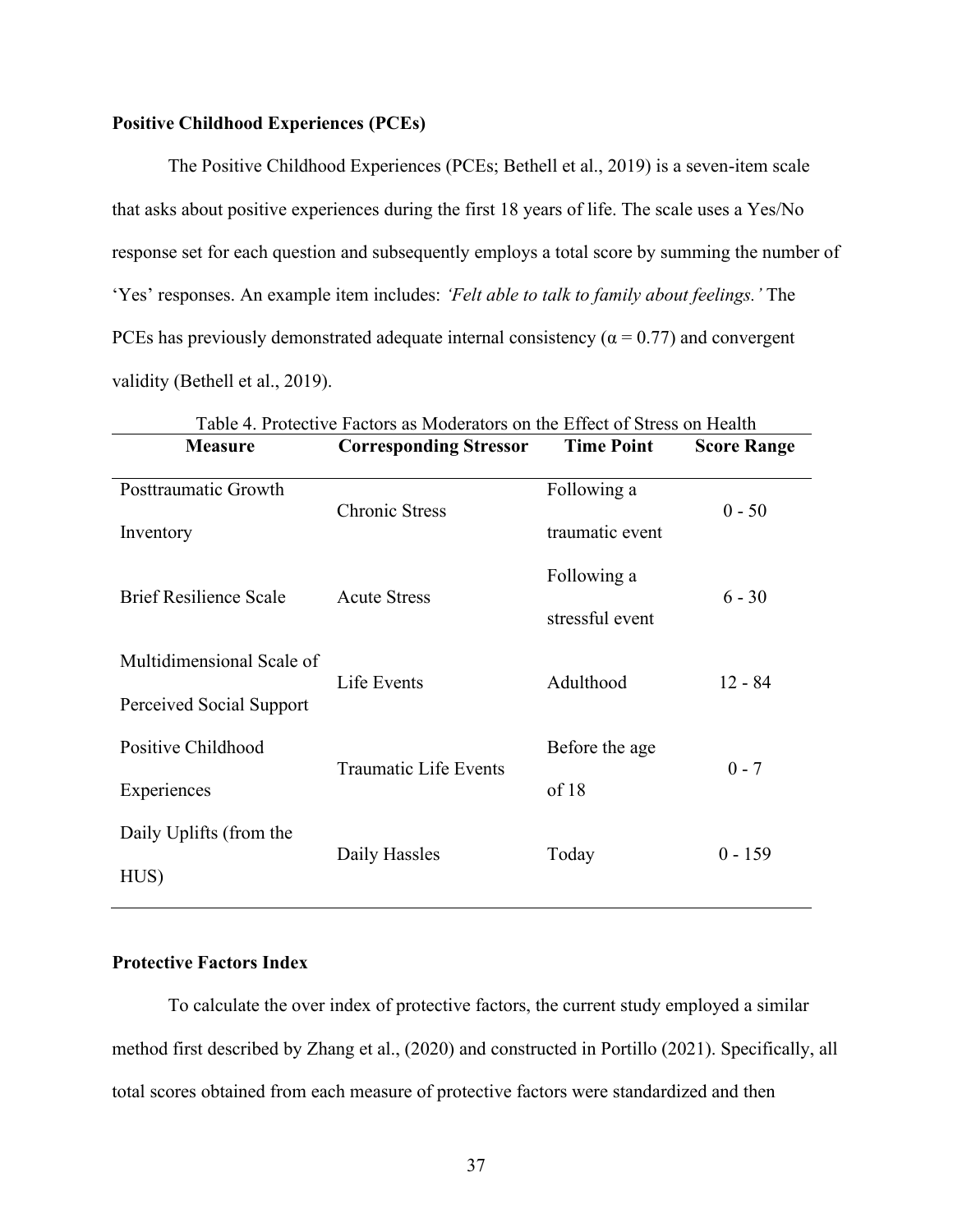averaged to create an overall protective factor score based on the five protective measures described herein.

# **ALCOHOL USE MEASURES TO ESTABLISH PREDICTIVE VALIDITY OF PSYCHOLOGICAL CUMULATIVE STRESS**

## **Alcohol Consumption**

To assess alcohol consumption, the six-question set recommended by the Task Force on Recommended Alcohol Questions of the National Institute on Alcohol Abuse and Alcoholism (NIAAA, 2003) were used for the past three months to obtain the frequency of drinking days, the typical number of drinks consumed, the maximum number of drinks consumed on a drinking occasion, and the frequency of binge drinking episodes.

## **Alcohol Use Severity**

To assess alcohol use severity, the 10-item Alcohol Use Disorders Identification Test (AUDIT; Babor et al., 2001) was administered. The AUDIT assesses three domains such as Hazardous Alcohol Use, Dependence Symptoms, and Harmful Alcohol Use. Total scores range from 0 to 40. Those with a score of 0 are considered abstainers. Scores ranging from 1 to 7 are indicative of low-risk consumers. Scores ranging from 8 to 14 are indicative of hazardous or harmful consumption. Scores of 15 or greater are indicative of potential alcohol dependence. The AUDIT has previously demonstrated adequate to strong internal consistency, depending on the target population (e.g., substance users, primary care patients;  $\alpha = 0.59 - 0.97$ ; Patel, 2008).

## **Alcohol-Related Problems**

To assess alcohol-related problems, the Rutgers Alcohol Problem Index (RAPI-18; White & Labouvie, 1989) was used. This 18-item measure assessed problems related to alcohol that may have occurred in the previous three years. The items use a five-point scale ranging from 0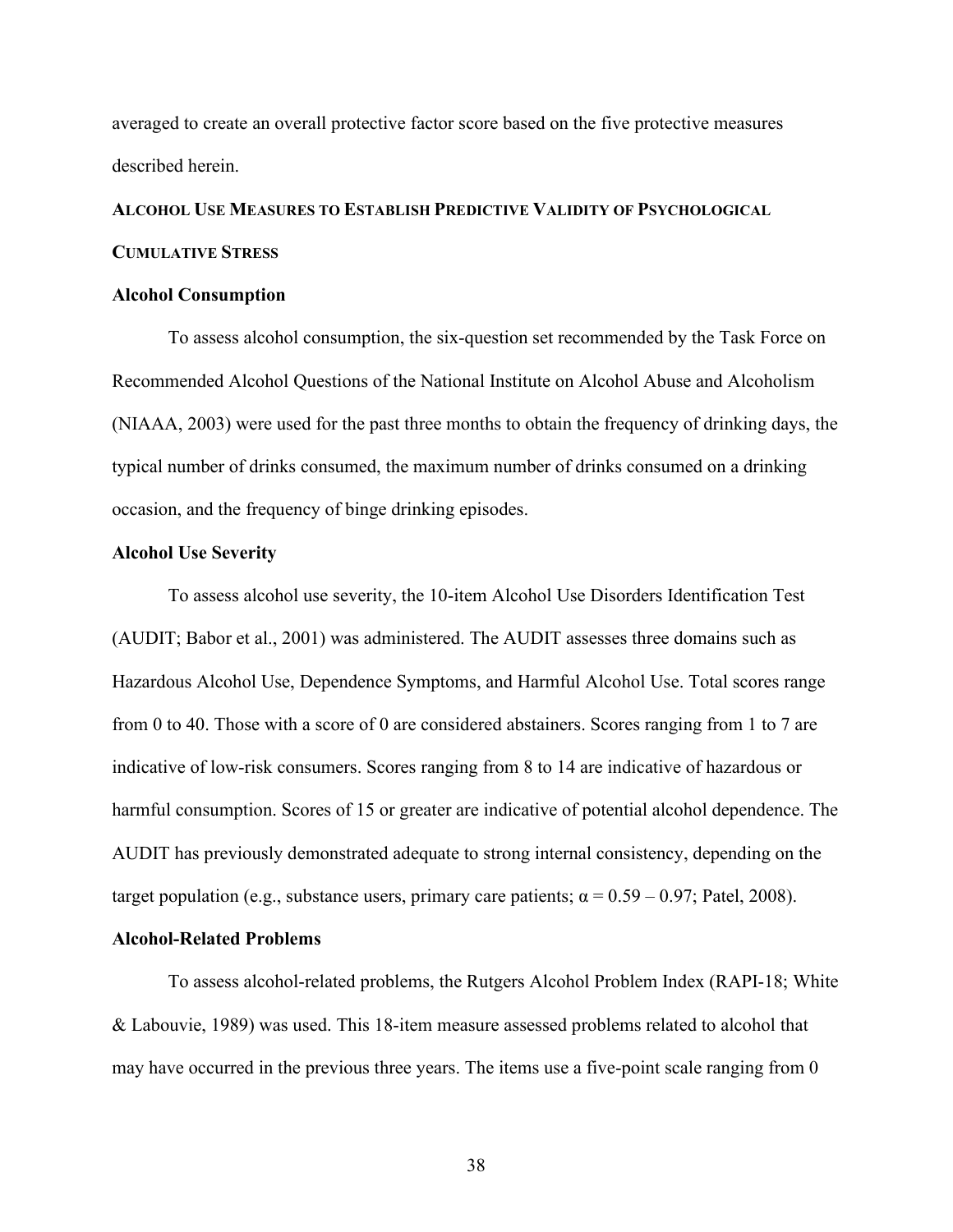(Never) to 4 (More than 10 times). The scores for each item can then be summed to obtain a total score ranging from 0 to 72 in which higher scores are indicative of more alcohol-related problems. An example item includes: '*Felt physically or physiologically dependent on alcohol*.' The measure has previously demonstrated good internal consistency ( $\alpha$  = 0.88; White & Labouvie, 1989).

# **APPROACH TO ANALYSIS**

First, a series of independent sample t-tests and crosstabulations were conducted to identify any potential covariates given the known gender differences in drinking and stress. These variables were subsequently controlled for in the linear regressions. To account for biases associated with conducting multiple (21) independent samples *t*-tests, the *p*-value threshold was divided by the total number of *t*-tests conducted. This resulted in the new associated *p*-value equaling  $p = .0023$ .

To examine the construct validity (H1 and H2) that the measures representing chronic stress, acute stress, life events, traumatic life events, and daily hassles would yield a latent construct defined as psychological cumulative stress, a confirmatory factor analysis using Mplus statistical software (version 8.7; Muthén & Muthén, 2021) was conducted (Figure 1). Model fit was determined by the chi-square statistic, the associated *p*-value, the CFI statistic (values equal to .90 or greater are indicative of strong model fit), and the SRMR statistic (values less than or equal to .08 are indicative of strong model fit). As per Kenny et al., (2015), the RMSEA model fit index was not utilized given the proposed model and associated degrees of freedom. As a general guide, standard error values of the sample mean that are closer to 0 are indicative of more accurate estimates of the population parameter.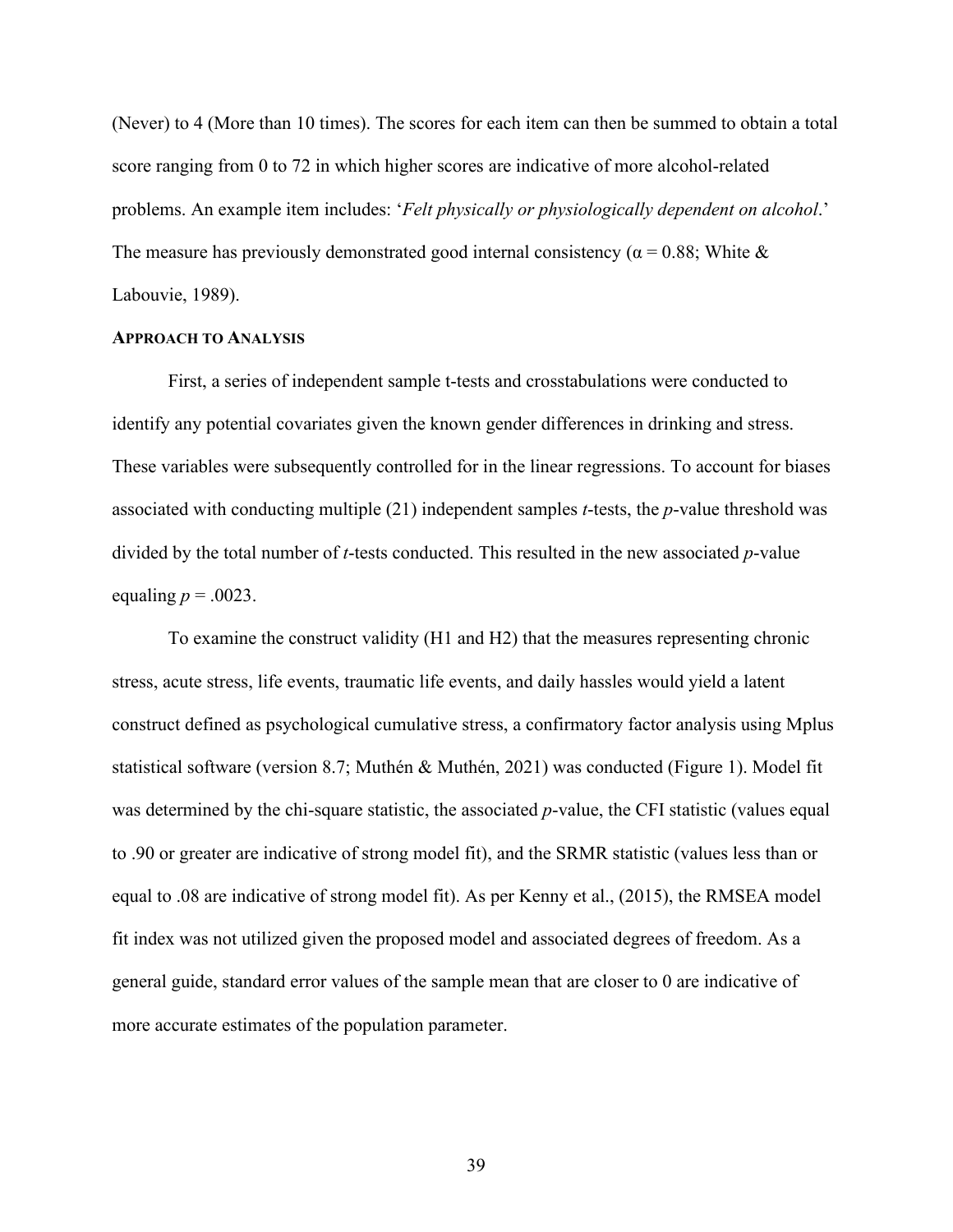To examine the construct validity of the that the latent construct of psychological cumulative stress would be supported by the individual measures of psychological stress, an exploratory factor analysis was conducted (Figure 1).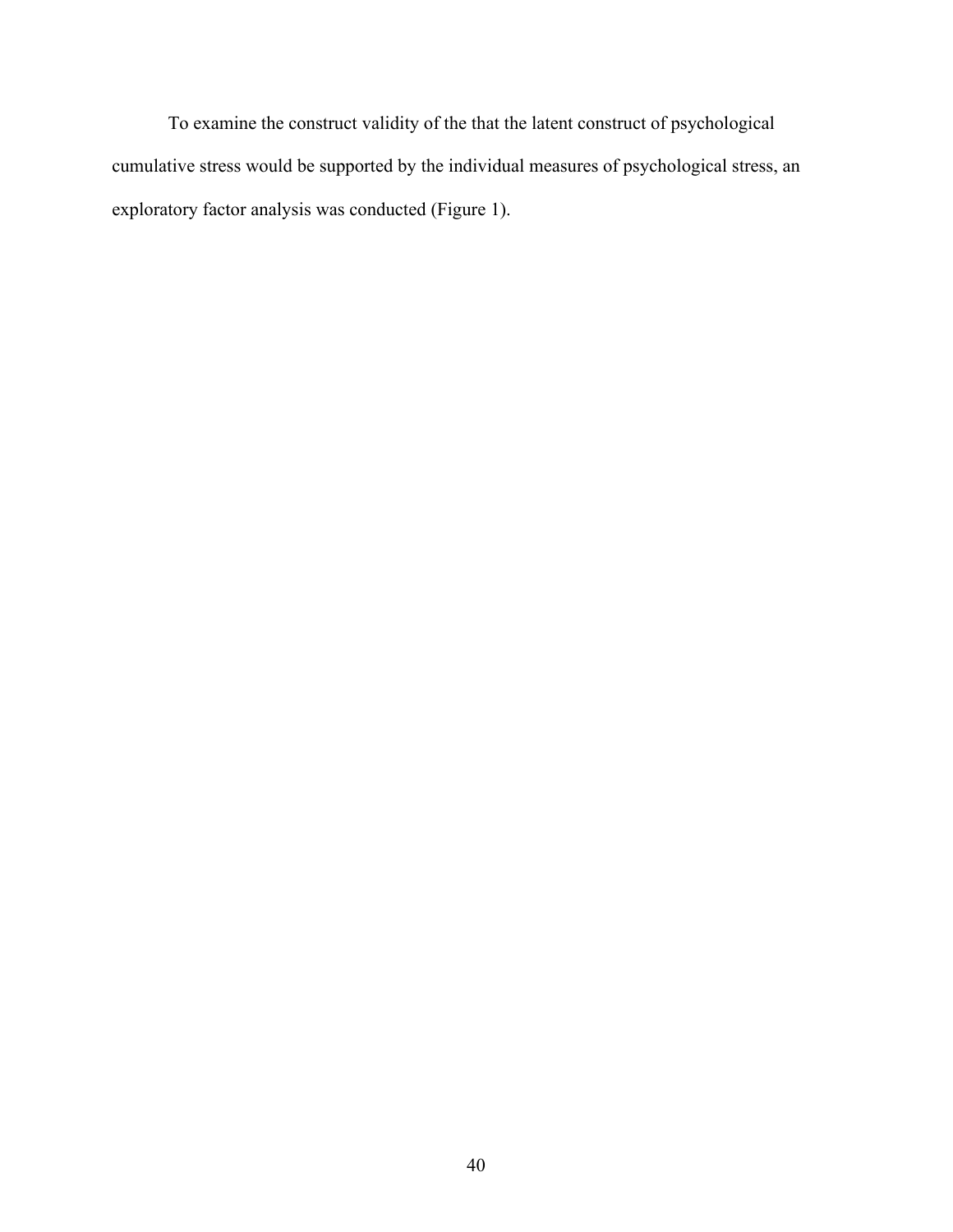

Figure 1. Proposed model of psychological cumulative stress among all participants.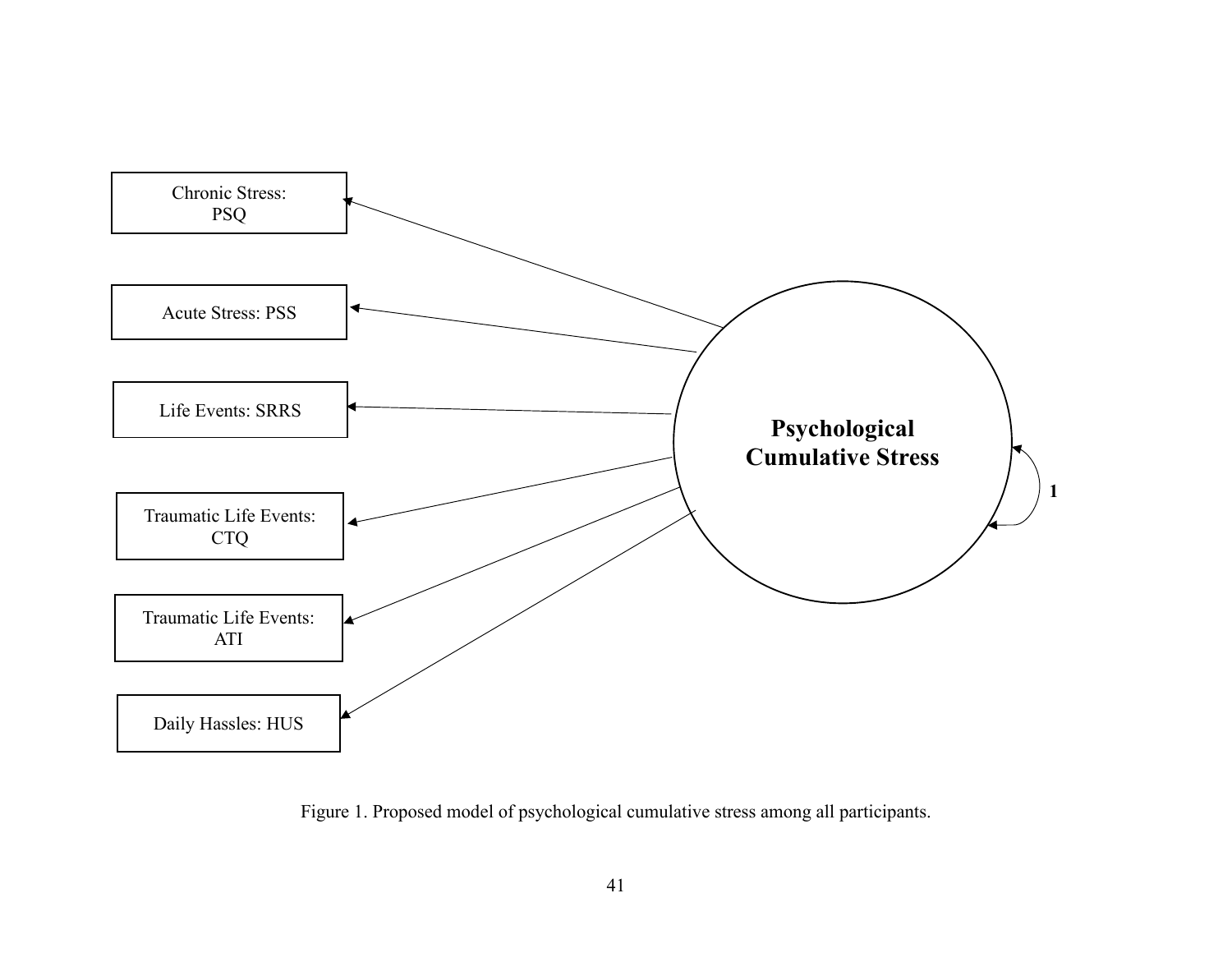To examine the concurrent validity that psychological cumulative stress latent construct represented by measures of chronic stress, acute stress, life events, traumatic life events, and daily hassles would be positively associated with the frequency of drinking days, the typical number of drinks consumed, the maximum number of drinks consumed on a drinking occasion, the frequency of binge drinking episodes, the volume per week, drinking severity (AUDIT); and alcohol-related problems (RAPI), a single path analysis was utilized using Mplus (Figure 2).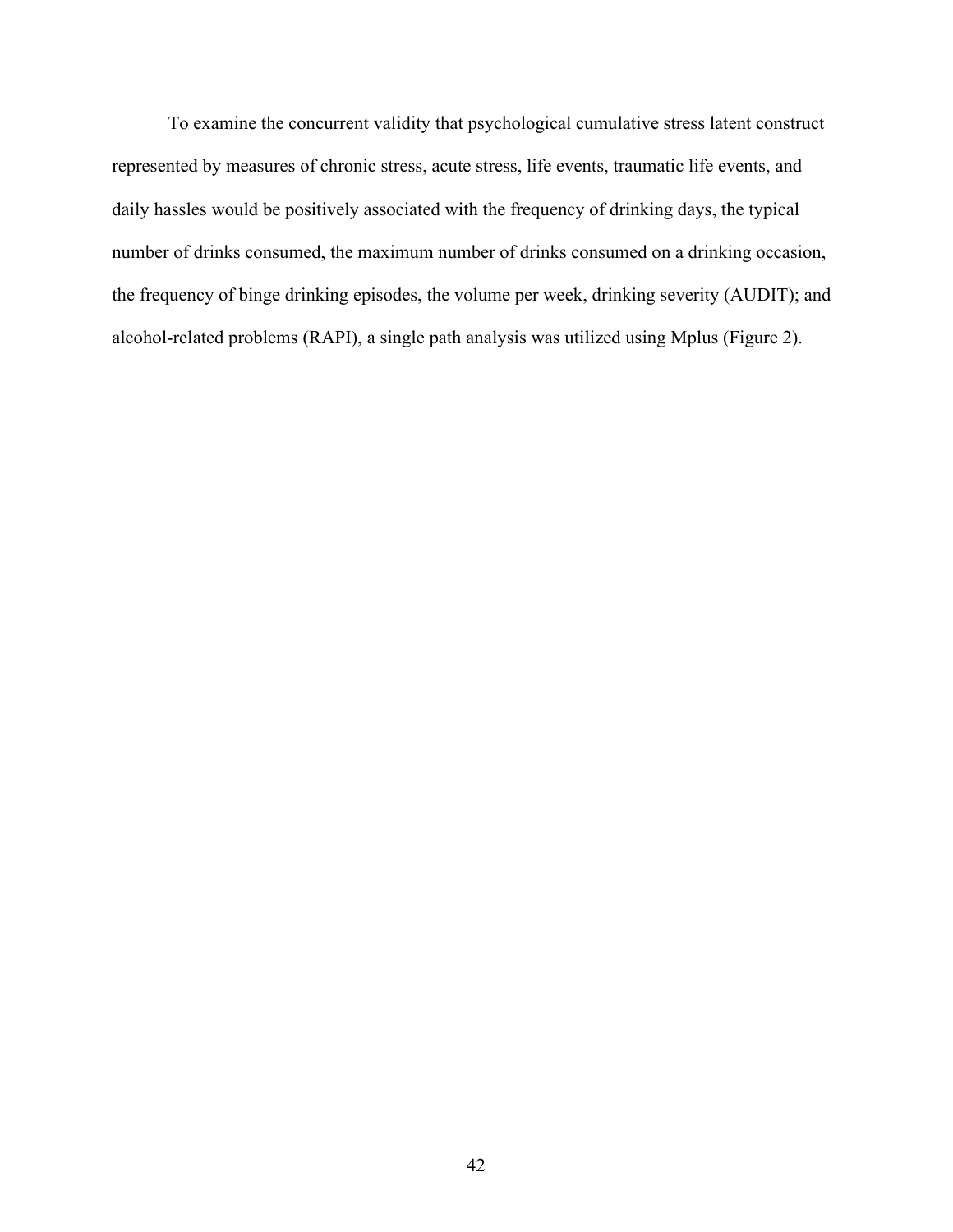

Figure 2. Proposed model predicting drinking outcomes.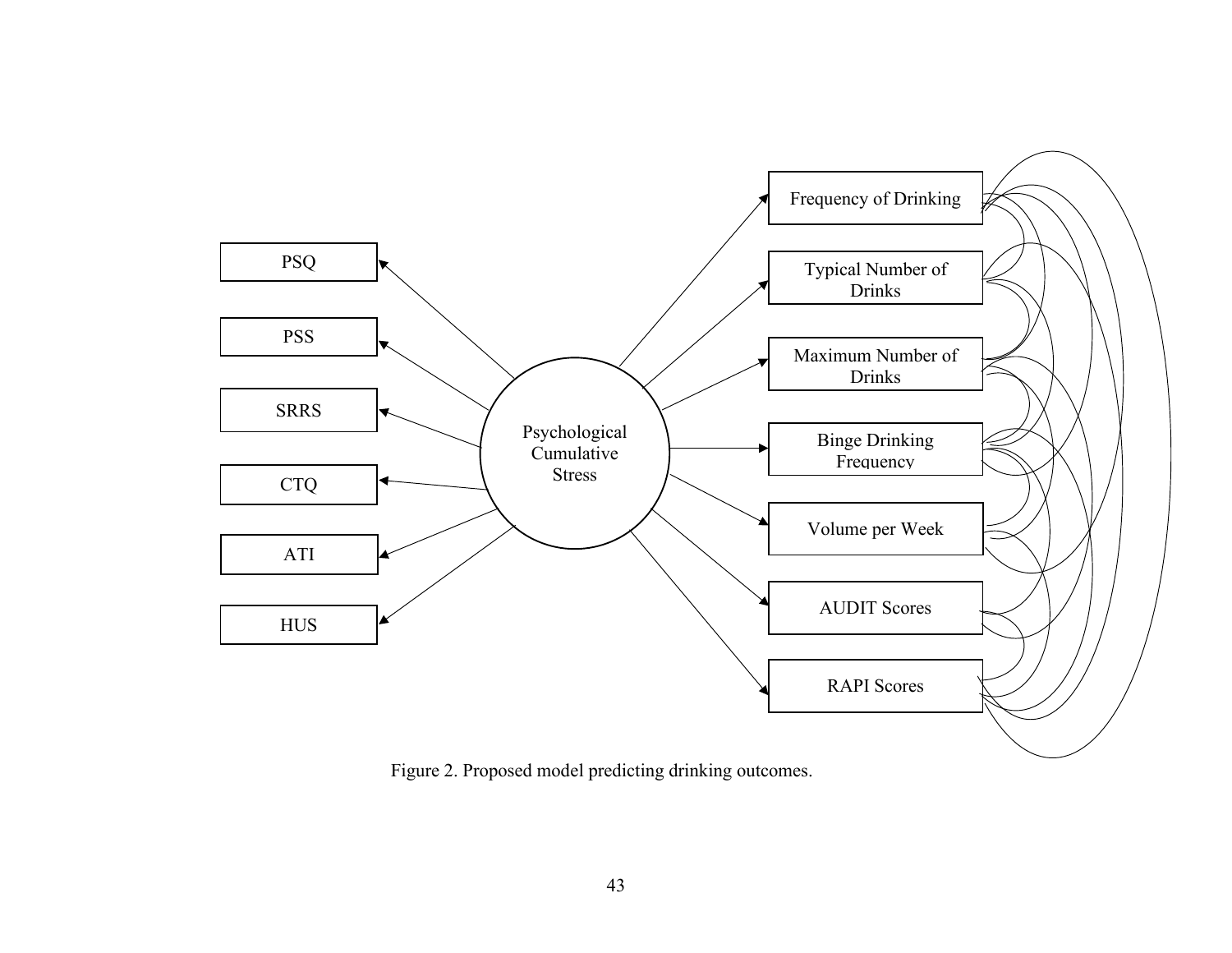To examine the relationships between the index of psychological cumulative stress scores with the drinking outcomes, linear regressions were conducted in SPSS.

To examine the moderating effects of the protective factors on the relationship between the index of psychological cumulative stress on drinking outcomes, separate moderation analyses were conducted in SPSS to examine the effects of the protective factors index on the relationship between the index of psychological cumulative stress and drinking outcomes.

## **POWER ANALYSIS**

A Monte Carlo power analysis in Mplus (version 8.7; Muthén & Muthén, 2021) was conducted to estimate the needed sample size to achieve 90% power. Using the model in Figure 1, the chronic and acute stress factor loadings were each estimated to be 0.35 (residual variance equal to 0.877) given that McEwen and Stellar hypothesize that both chronic and acute stress are the driving force between the wear and tear of the body and brain. The remaining four types of stress were each assigned a 0.30 factor loading estimate (residual variances each equal to 0.910). The six types of stress are hypothesized to load onto a latent construct defined as psychological cumulative stress. The latent construct was assigned a variance of 1. All intercepts were estimated to be 0. The Monte Carlo power analysis was simulated 25,000. The Monte Carlo power analysis determined 330 participants were needed to achieve 90% power. As per Muthén & Muthén (2002), parameter estimates, standard error estimates, and standard deviation estimates were within 5%. Additionally, coverage estimates were between the recommended 91% and 98% threshold.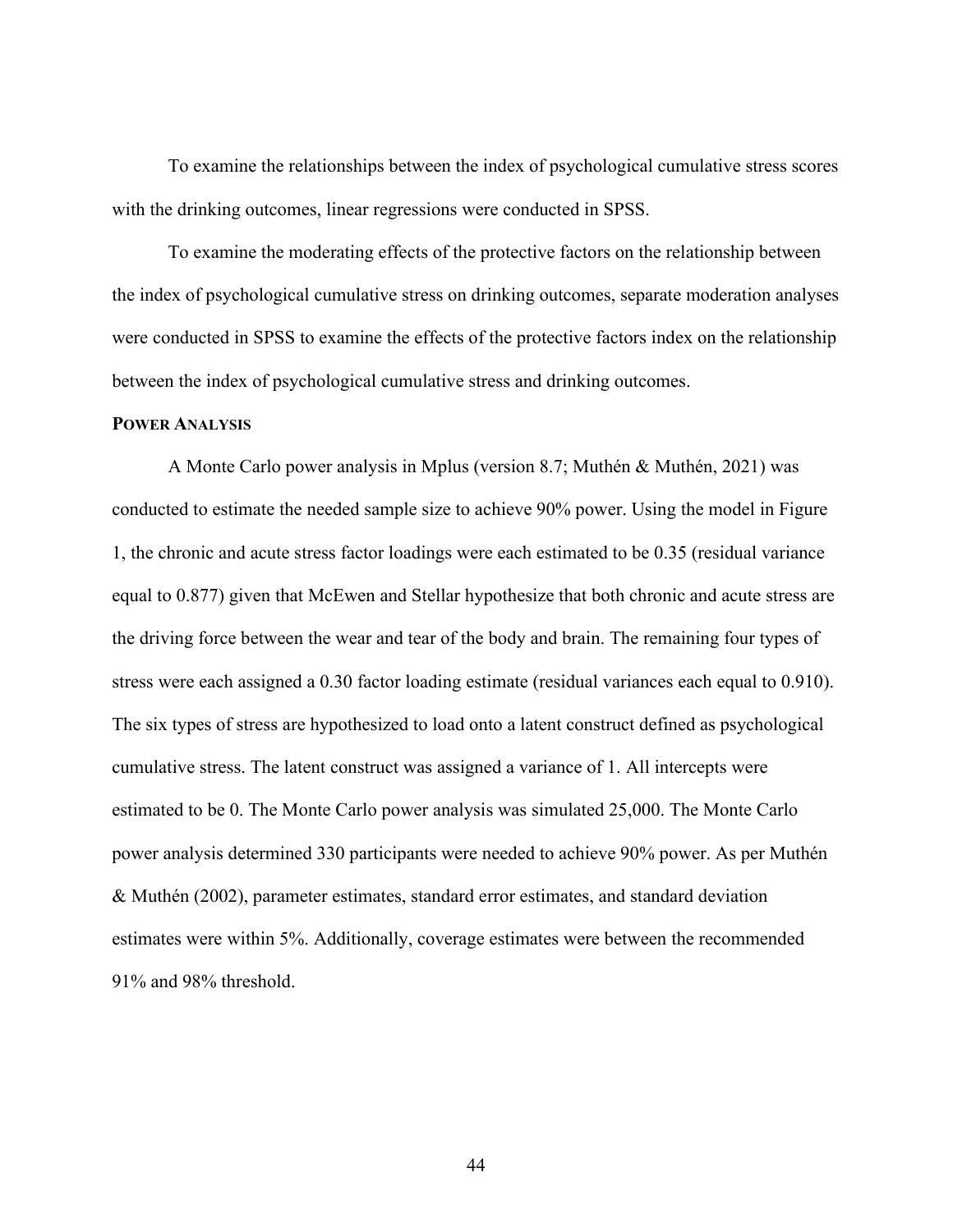## **Chapter 3: Results**

# **SAMPLING**

Of the 500 males screened, 228 (45.6%) males met eligibility criteria. Of the 440 females screened, 233 (53.0%) females met eligibility criteria. All 461 participants were invited to complete the main survey. Of the 461 eligible participants, 344 (74.6%) participants completed the main survey. However, eight participants were not compensated as they were found to have failed more than one attention check. As a result, their responses were omitted from analyses, thus, data from 336 participants were analyzed comprised of 178 (53.0%) males and 158 (47.0%) females.

## **MEASUREMENT INTERNAL CONSISTENCY**

Internal consistency for each measure in the current study ranged from adequate to strong. As it relates to the measures of psychological stress, the PSQ ( $\alpha = 0.96$ ), PSS ( $\alpha = 0.92$ ), SRRS ( $\alpha$  = 0.86), CTQ ( $\alpha$  = 0.93), and the daily hassles ( $\alpha$  = 0.95) demonstrated strong internal consistency. The ATI demonstrated the lowest internal consistency of the psychological stress measures ( $\alpha$  = 0.66). Moreover, the protective factor measures also demonstrated a similar internal consistency range of adequate to strong. The PTGI ( $\alpha$  = 0.90), BRS ( $\alpha$  = 0.93), MSPSS  $(\alpha = 0.94)$ , and the daily uplifts  $(\alpha = 0.96)$  yielded strong internal consistency. In contrast, the PCEs demonstrated the lowest internal consistency of the protective factor measures ( $\alpha = 0.78$ ). Lastly, as it relates to the drinking measures, the AUDIT demonstrated good internal consistency  $(\alpha = 0.83)$  while the RAPI demonstrated strong internal consistency ( $\alpha = 0.90$ ).

# **DESCRIPTIVE STATISTICS**

Crosstabulations and independent sample *t*-tests (see Table 5) by biological sex were conducted for descriptive purposes. Demographic characteristics such as age, race, relationship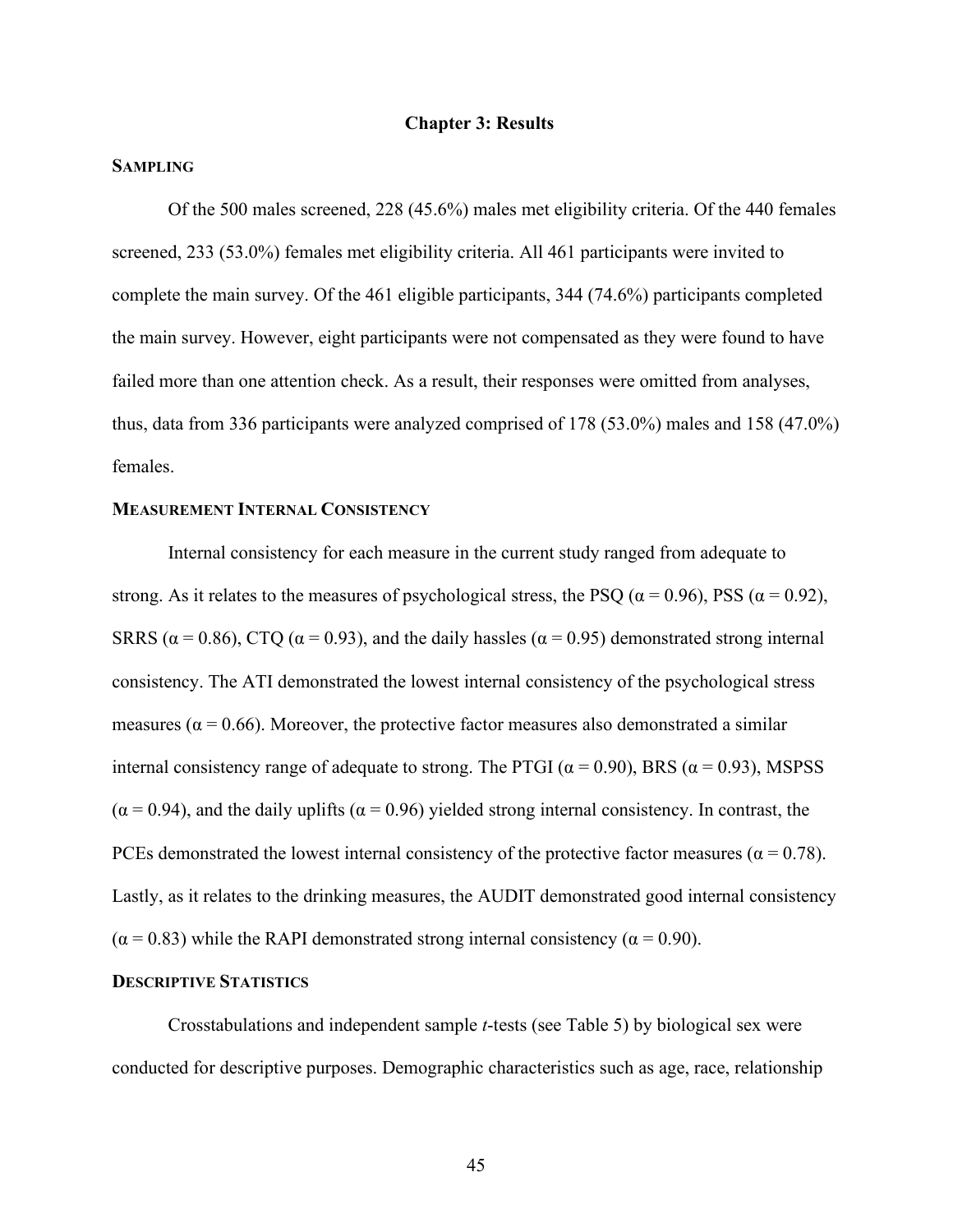status, employment status, educational attainment, income, household size, drinking outcomes, and stress measures were analyzed by gender. These analyses were conducted for descriptive purposes and to identify any potential control variables in subsequent linear regression analyses. Results indicated differences existed in employment status among males and females. Specifically, males were more likely to be employed full-time  $(X^2(4) = 23.27 \ p < .001)$ . Moreover, there were difference observed in age (*t*(311.12) = 3.260, *p =* .001) between males (*M*  $= 36.85$ , *SD* = 9.54) and females (*M* = 33.14, *SD* = 11.13) such that males were observed to be older than females. Because of these findings, biological sex, age, and employment status were controlled for in subsequent linear regression analyses (hypothesis 3).

In addition, other gender differences emerged. Specifically, males reported higher typical number of drinks  $(t(325.61) = 4.713, p < .001)$  as well as higher maximum number of drinks  $(t(307.59) = 5.356, p < .001)$  compared to females. Related to stress measures, gender differences emerged such that females scored higher on the Perceived Stress Questionnaire  $(t(333) = 3.924, p < .001)$ , the Perceived Stress Scale  $(t(334) = 3.637, p < .001)$ , and the Childhood Trauma Questionnaire  $(t(303.12) = 3.383, p < .001)$  compared to males. Lastly, gender differences emerged such that males yielded higher Daily Uplifts scores compared to females  $(t(324.58) = 3.212, p = .001)$ .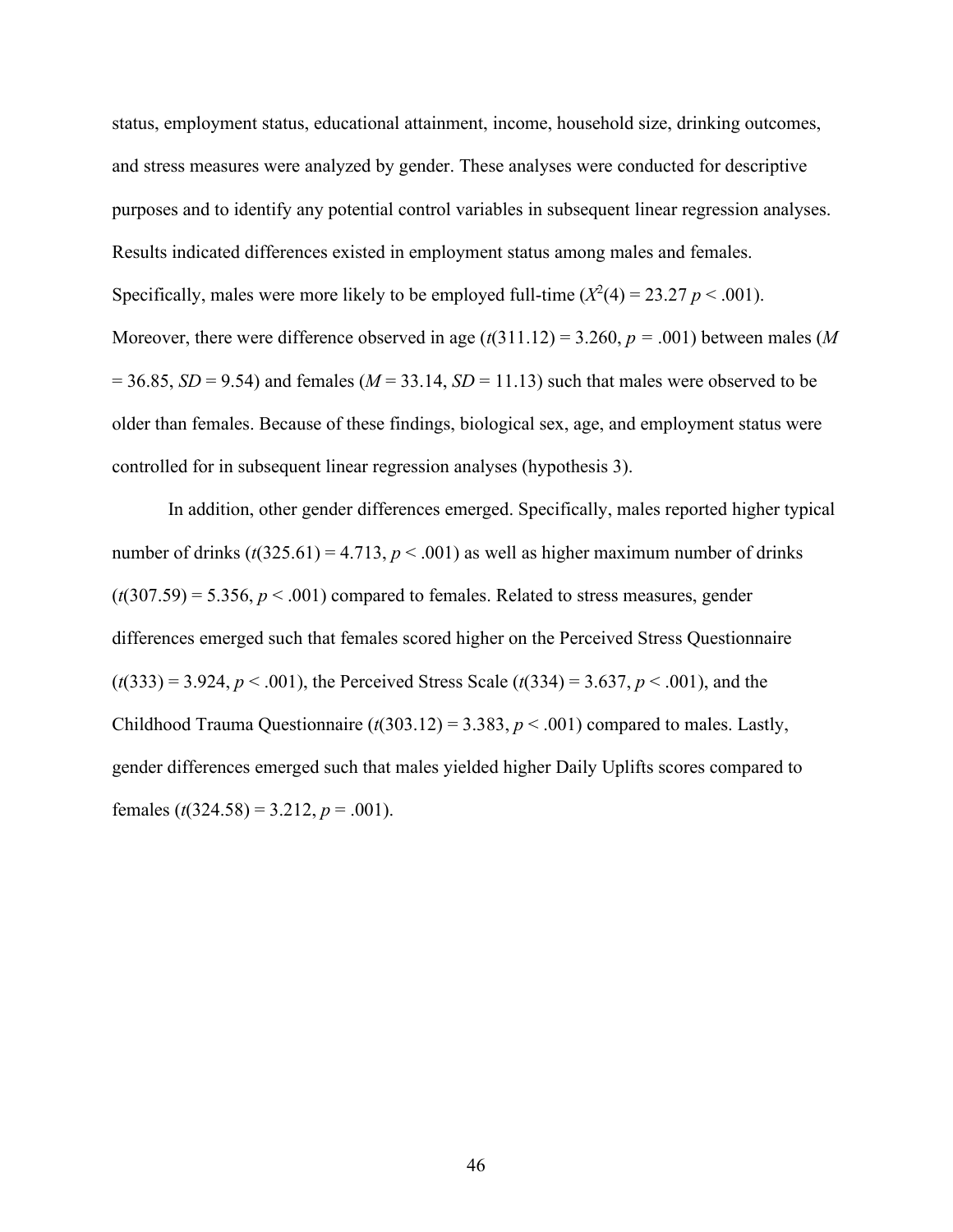|                                     | Table 5. Baseline Characteristics of the Study Sample by Biological Sex ( $N = 336$ ) |                |                                      |
|-------------------------------------|---------------------------------------------------------------------------------------|----------------|--------------------------------------|
|                                     | Stressor Criteria                                                                     |                |                                      |
|                                     | Female                                                                                | Male           |                                      |
|                                     | $(n = 158)$                                                                           | $(n = 178)$    |                                      |
| <b>Categorical Variables</b>        |                                                                                       |                |                                      |
|                                     | $n$ (%)                                                                               | $n(^{0}/_{0})$ |                                      |
| Race/Ethnicity                      |                                                                                       |                | $\overline{X^2(3)} = 3.84, p = .279$ |
| White                               | 132(83.5)                                                                             | 142(79.8)      |                                      |
| <b>Black</b>                        | 7(4.4)                                                                                | 8(4.5)         |                                      |
| Hispanic                            | 6(3.8)                                                                                | 16(9.0)        |                                      |
| Other                               | 13(8.2)                                                                               | 12(6.7)        |                                      |
| Education                           |                                                                                       |                | $X^2(6) = 4.04, p = .614$            |
| Middle School                       | 2(1.3)                                                                                | 0(0.0)         |                                      |
| High School Diploma/GED             | 43(27.2)                                                                              | 49 $(27.5)$    |                                      |
| Trade School                        | 10(6.3)                                                                               | 15(8.4)        |                                      |
| Bachelor's Degree                   | 77(48.7)                                                                              | 88 (53.3)      |                                      |
| Master's Degree                     | 18(11.4)                                                                              | 15(8.4)        |                                      |
| Doctoral Degree (MD, PhD, JD, etc.) | 4(2.5)                                                                                | 7(3.9)         |                                      |
| Other                               | 4(2.5)                                                                                | 4(2.2)         |                                      |
| <b>Employment</b>                   |                                                                                       |                | $X^2(4) = 23.27 p < .001$            |
| Unemployed                          | 21(13.3)                                                                              | 24(13.5)       |                                      |
| Part-Time                           | 25(15.8)                                                                              | 11 $(6.2)$     |                                      |
| Full-Time                           | 68 (43.0)                                                                             | 117(65.7)      |                                      |
| Retired                             | 2(1.3)                                                                                | 3(1.7)         |                                      |
| Other                               | 42(26.6)                                                                              | 23(12.9)       |                                      |
| Income                              |                                                                                       |                | $X^2(11) = 19.21, p = .057$          |
| Less than $$10,000$                 | 11(7.0)                                                                               | 9(5.1)         |                                      |
| $$10,000 - $19,999$                 | 14(8.9)                                                                               | 7(4.0)         |                                      |
| \$20,000 - \$29,999                 | 14(8.9)                                                                               | 14(7.9)        |                                      |
| \$30,000 - \$39,999                 | 10(6.3)                                                                               | 21(11.9)       |                                      |
| \$40,000 - \$49,999                 | 13(8.2)                                                                               | 13(7.3)        |                                      |
| \$50,000 - \$59,999                 | 10(6.3)                                                                               | 21(11.9)       |                                      |
| \$60,000 - \$69,999                 | 16(10.1)                                                                              | 11(6.2)        |                                      |
| \$70,000 - \$79,999                 | 12(7.6)                                                                               | 12(6.8)        |                                      |
| \$80,000 - \$89,999                 | 16(10.1)                                                                              | 9(5.1)         |                                      |
| \$90,000 - \$99,999                 | 6(3.8)                                                                                | 9(5.1)         |                                      |
| $$100,000 - $149,999$               | 25(15.8)                                                                              | 24(13.6)       |                                      |
| \$150,000 or More                   | 11(7.0)                                                                               | 21(11.9)       |                                      |
|                                     | 47                                                                                    |                |                                      |
|                                     |                                                                                       |                |                                      |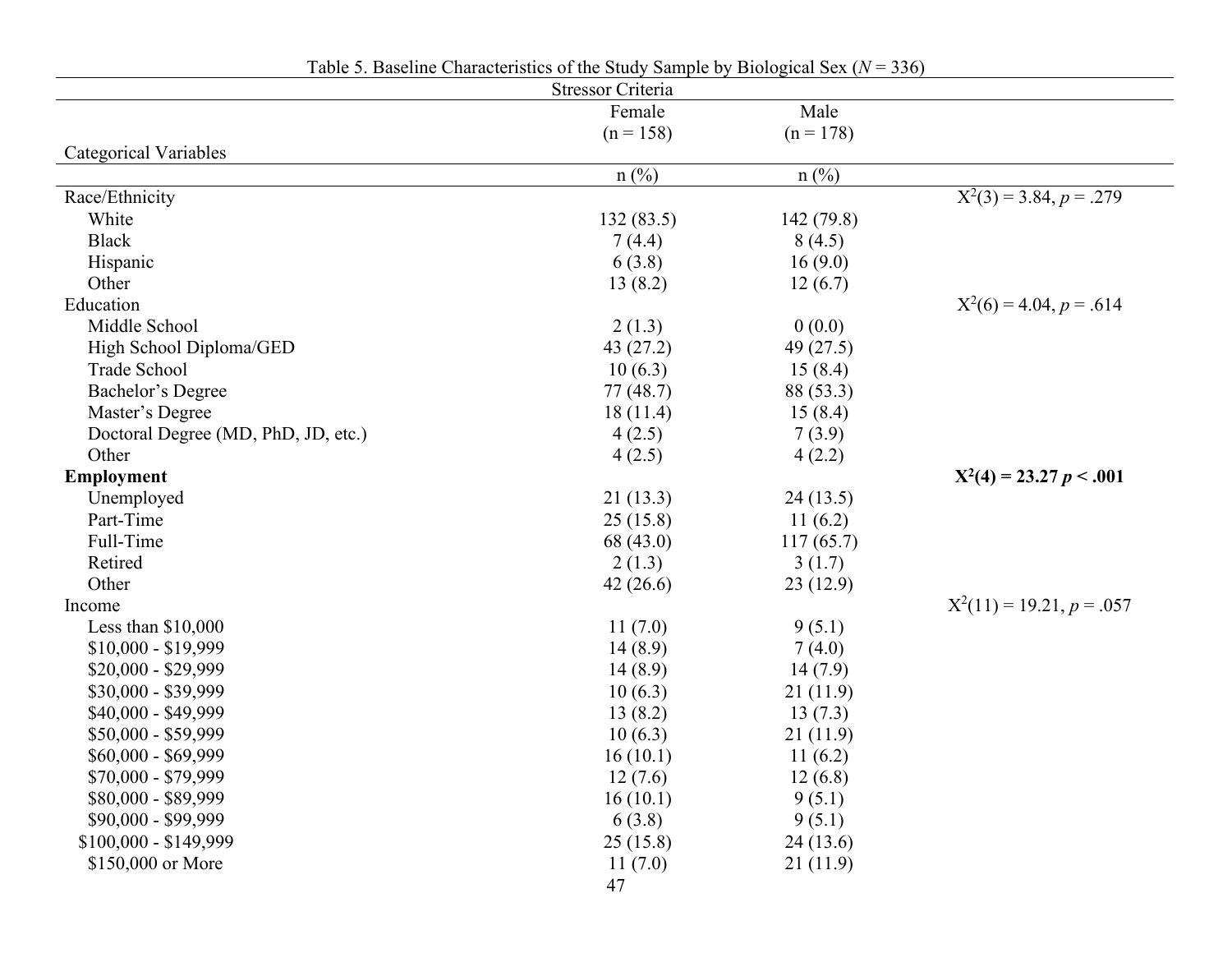| <b>Marital Status</b>                              |                 |                 | $X^2(3) = 7.00, p = .072$     |
|----------------------------------------------------|-----------------|-----------------|-------------------------------|
| Single (never married)                             | 46(29.1)        | 66 (37.1)       |                               |
| In a Relationship (not married)                    | 55(34.8)        | 41 $(23.0)$     |                               |
| Married                                            | 47(29.7)        | 63 (35.4)       |                               |
| Divorced, Separated, Widowed                       | 10(6.3)         | 8(4.5)          |                               |
| <b>Continuous Variables</b>                        | Female $M(SD)$  | Male $M(SD)$    |                               |
| Age                                                | 33.14(11.13)    | 36.85(9.54)     | $t(311.12) = 3.260, p = .001$ |
| <b>AUDIT Total Score</b>                           | 5.62(3.04)      | 6.41(2.72)      | $t(333) = 1.999, p = .046*$   |
| <b>RAPI</b> Sum                                    | 10.65(13.34)    | 13.74(13.28)    | $t(334) = .078, p = .469$     |
| Frequency                                          | 3.43(2.07)      | 3.77(2.14)      | $t(334) = 1.495, p = .136$    |
| <b>Typical Number of Drinks</b>                    | 4.61(3.06)      | 6.45(4.06)      | $t(325.61) = 4.713, p < .001$ |
| <b>Maximum Number of Drinks</b>                    | 8.23(4.59)      | 11.66(7.04)     | $t(307.59) = 5.356, p < .001$ |
| <b>Binge Drinking Frequency</b>                    | 1.18(1.49)      | 1.31(1.69)      | $t(334) = .749, p = .454$     |
| Volume per Week                                    | 15.47 (16.87)   | 25.11 (26.80)   | $t(302.33) = 3.991, p < .001$ |
| <b>Perceived Stress Questionnaire</b>              | 0.51(0.20)      | 0.42(0.21)      | $t(333) = 3.924, p < .001$    |
| <b>Perceived Stress Scale</b>                      | 19.59(7.44)     | 16.52(7.97)     | $t(334) = 3.637, p < .001$    |
| Social Readjustment Rating Scale                   | 583.16 (250.51) | 546.79 (229.33) | $t(334) = 1.390, p = .166$    |
| <b>Childhood Trauma Questionnaire</b>              | 45.87 (17.97)   | 39.78 (14.65)   | $t(303.12) = 3.383, p < .001$ |
| Adulthood Trauma Inventory                         | 9.13(6.08)      | 9.90(6.40)      | $t(334) = 1.138, p = .256$    |
| Daily Hassles                                      | 30.97(20.44)    | 29.71 (22.39)   | $t(334) = .539, p = .590$     |
| Psychological Cumulative Stress Index              | 1.82(1.60)      | 1.37(1.55)      | $t(334) = 2.594, p = .005*$   |
| Posttraumatic Growth                               | 2.00(1.22)      | 2.01(1.17)      | $t(334) = .093, p = .926$     |
| <b>Brief Resilience Scale</b>                      | 3.09(0.91)      | 3.31(1.02)      | $t(334) = 2.104, p = .036*$   |
| Multidimensional Scale of Perceived Social Support | 5.21(1.36)      | 5.16(1.31)      | $t(334) = .331, p = .741$     |
| Positive Childhood Experiences                     | 4.24(2.21)      | 4.74(1.99)      | $t(334) = 2.181, p = .030*$   |
| <b>Daily Uplifts</b>                               | 29.54 (21.76)   | 38.51 (29.19)   | $t(324.58) = 3.212, p = .001$ |
| Protective Factor Index (Standardized)             | $-0.08(0.60)$   | 0.07(0.70)      | $t(334) = 2.198, p = .029*$   |

*Note.* Boldface indicates statistical significance at *p* **= .0023**. AUDIT = Alcohol Use Disorder Identification Test, RAPI = Rutgers Alcohol Problem Inventory. Bias Correction =  $.05/21 = p = .0023$ .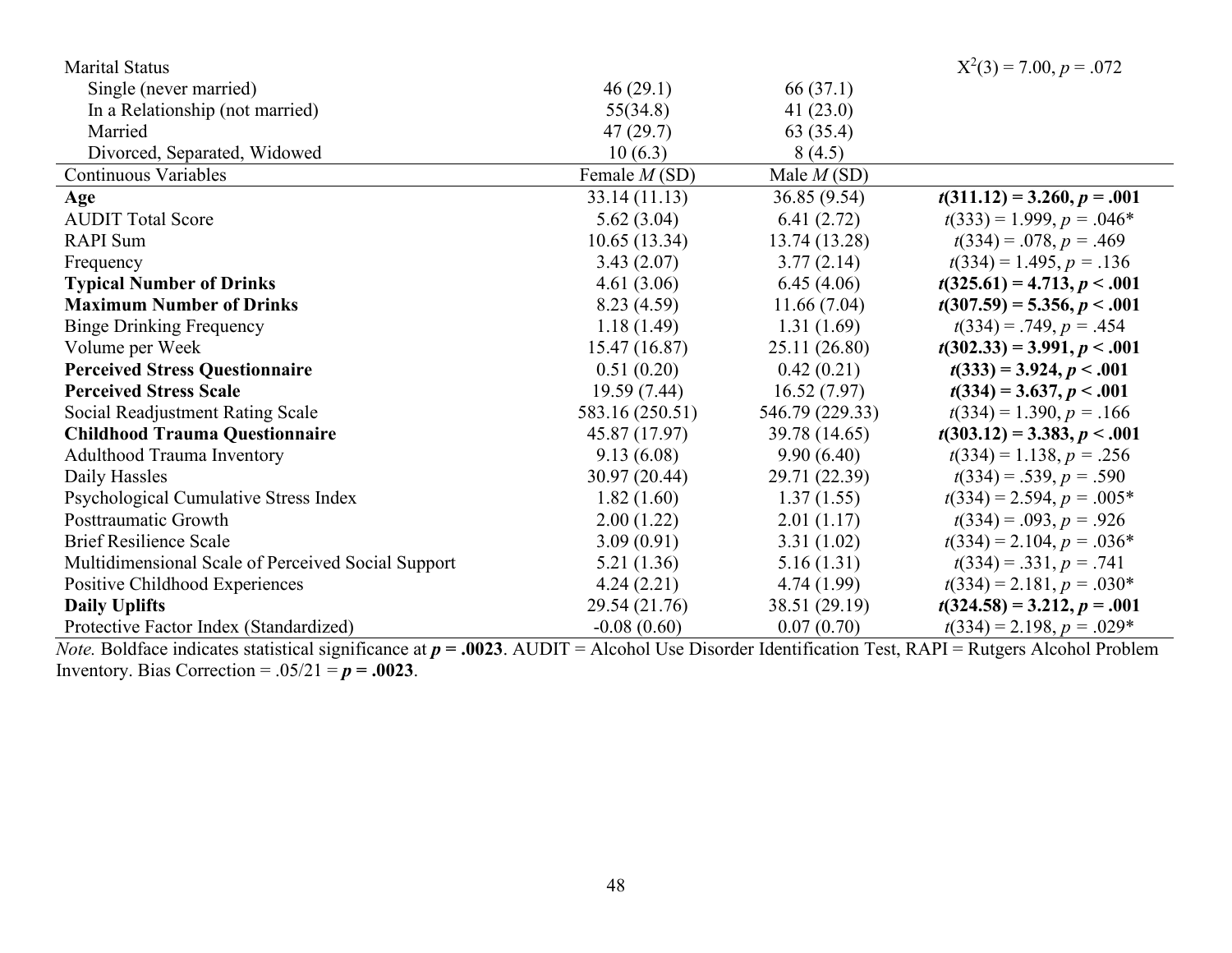To test the first hypothesis that the measures representing chronic stress, acute stress, life events, traumatic life events, and daily hassles would yield one latent construct defined as psychological cumulative stress (thus demonstrating construct validity; Figure 1), a confirmatory factor analysis was conducted. However, results indicated that the total scores for each measure did not fit the proposed model  $(X^2 = N/A, p = N/A, CFI = N/A, SRMR = N/A)$ . Moreover, results suggested a potential relationship may exist between the Perceived Stress Questionnaire and the Perceived Stress Scale (*r* = .968, *p* < .001). Thus, an exploratory factor analysis was conducted to examine alternative factor structures.

In examining the exploratory factor analysis, results indicated that the data best supported a two-factor model (Figure 3). The first factor was reflected by the PSQ and PSS. The factor loading for the PSQ was .49 ( $SE = 1.124$ ) while the factor loading for the PSS was 1.97 ( $SE =$ 4.573). The second factor was best supported by the SRRS (.40, *SE* = .055), CTQ (.52, *SE* = .097), ATI (.92, *SE* = .105), and HUS (.47, *SE* = .103). Model fit for the two-factor model demonstrated strong model fit  $(X^2 = 107.763, p < .001, CFI = .914, SRMR = .061)$  despite the chi-square statistic and associated p-value being statistically significant. However, while the standard errors for the SRRS (.055), CTQ (.097), ATI (.105), and HUS (.103) on second factor were acceptable, the standard errors observed for the PSQ (*SE* = 1.124) and the PSS (*SE* = 4.573) on the first factor indicate the observed mean scores from the sample in the current study may not be accurately representing the population mean scores the respective measures.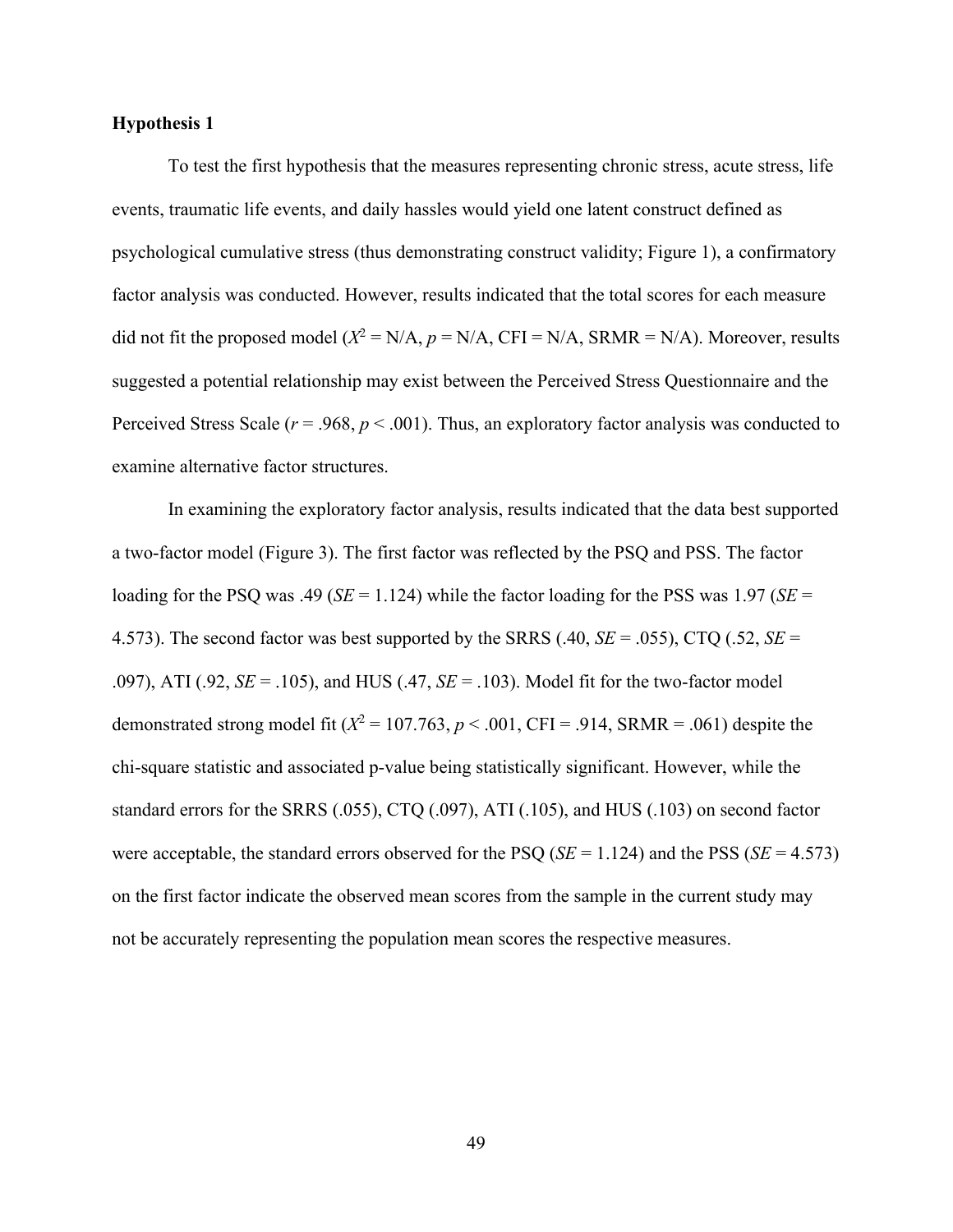

Figure 3. Alternative model suggested by the data.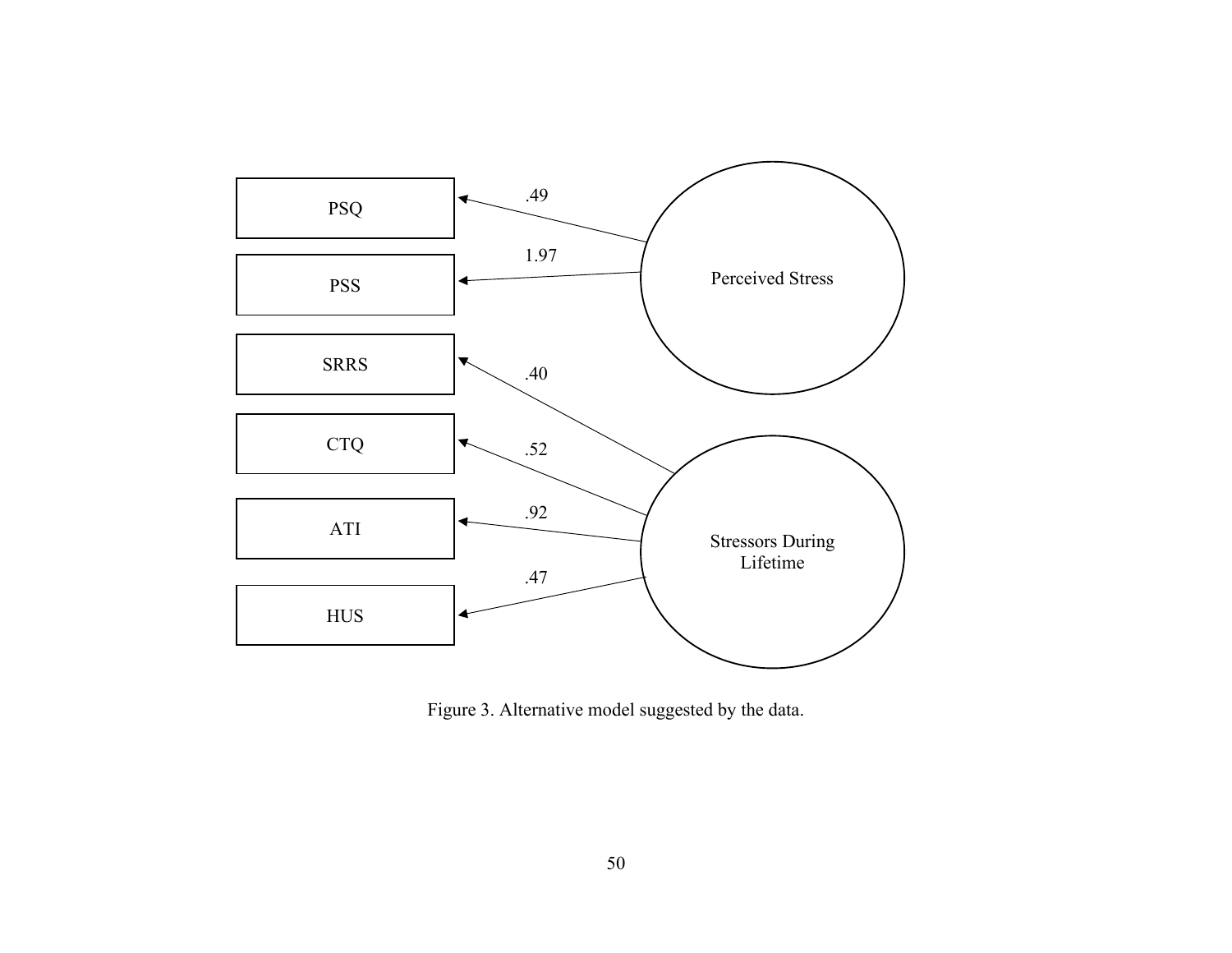To evaluate the second hypothesis that the psychological cumulative stress latent construct represented by measures of chronic stress, acute stress, life events, traumatic life events, and daily hassles score would be positively associated with the average number of standard drinks per week, the maximum amount consumed on one occasion, and the frequency of binge drinking; drinking severity; and alcohol-related problems (demonstrating concurrent validity; Figure 2), a CFA was conducted. Results indicated poor model fit which suggests the data does not support the proposed model  $(X^2 = N/A, p = N/A, CFI = N/A, SRMR = .136)$ .

Based on the results suggesting a two-factor structure (Figure 4), the model was then used to examine the relationship with the seven drinking outcomes. While results indicated stronger model fit  $(X^2(36) = 168.026, p < .001, CFI = .902, SRMR = .045; parameter$ identification/specification increases fit, e.g., correlations), standard errors were also abnormal. Specifically, standard errors for the PSS (*SE* = 3.468) on factor 1, the SRRS (*SE* = 19.342) on factor 2, the CTQ ( $SE = 1.088$ ) on factor 2, and the daily hassles ( $SE = 1.315$ ) on factor 2 demonstrated sample means that may not be accurately representing the population mean scores.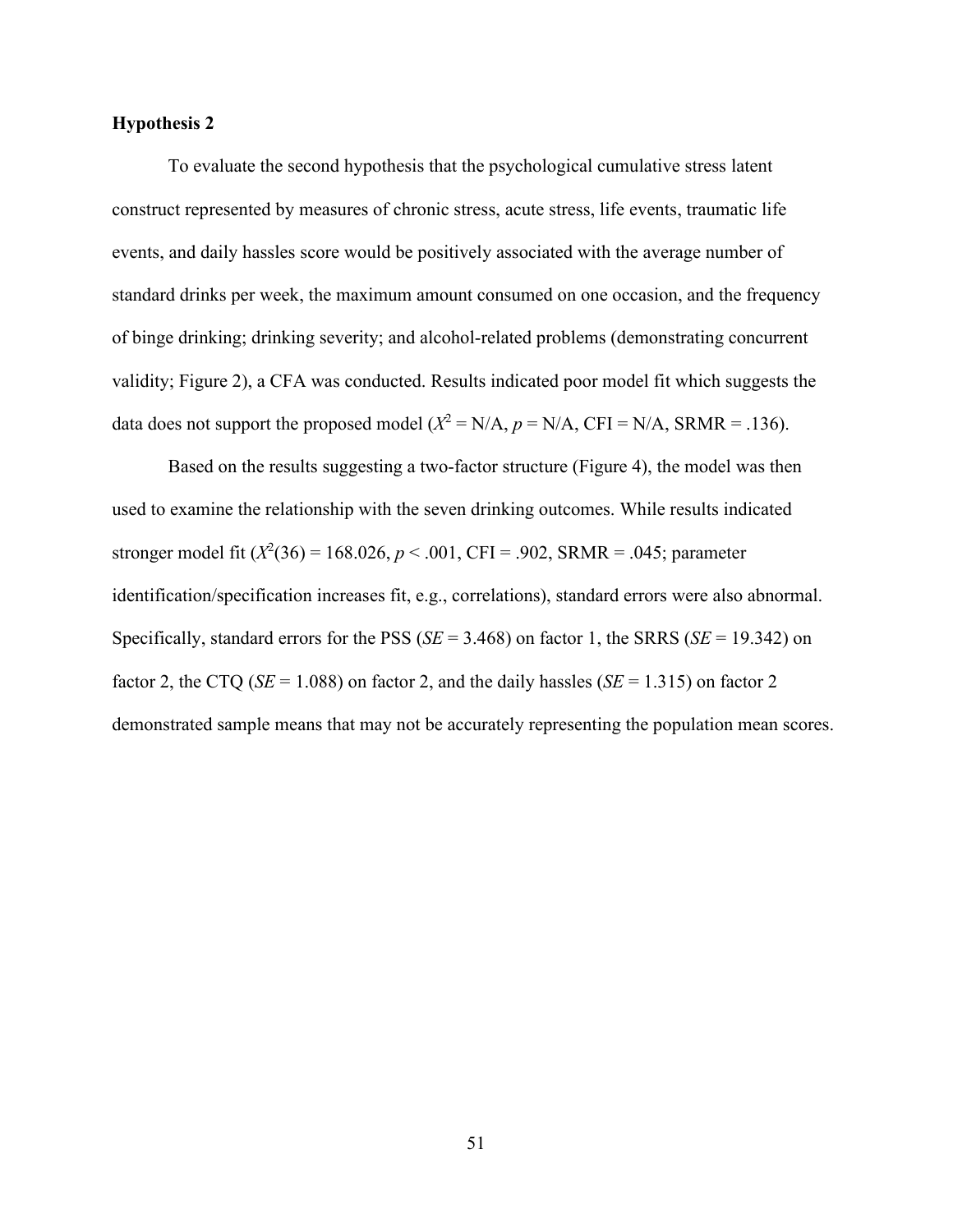

*Note.* **Boldface**\* indicates statistical significance at  $p < .05$ .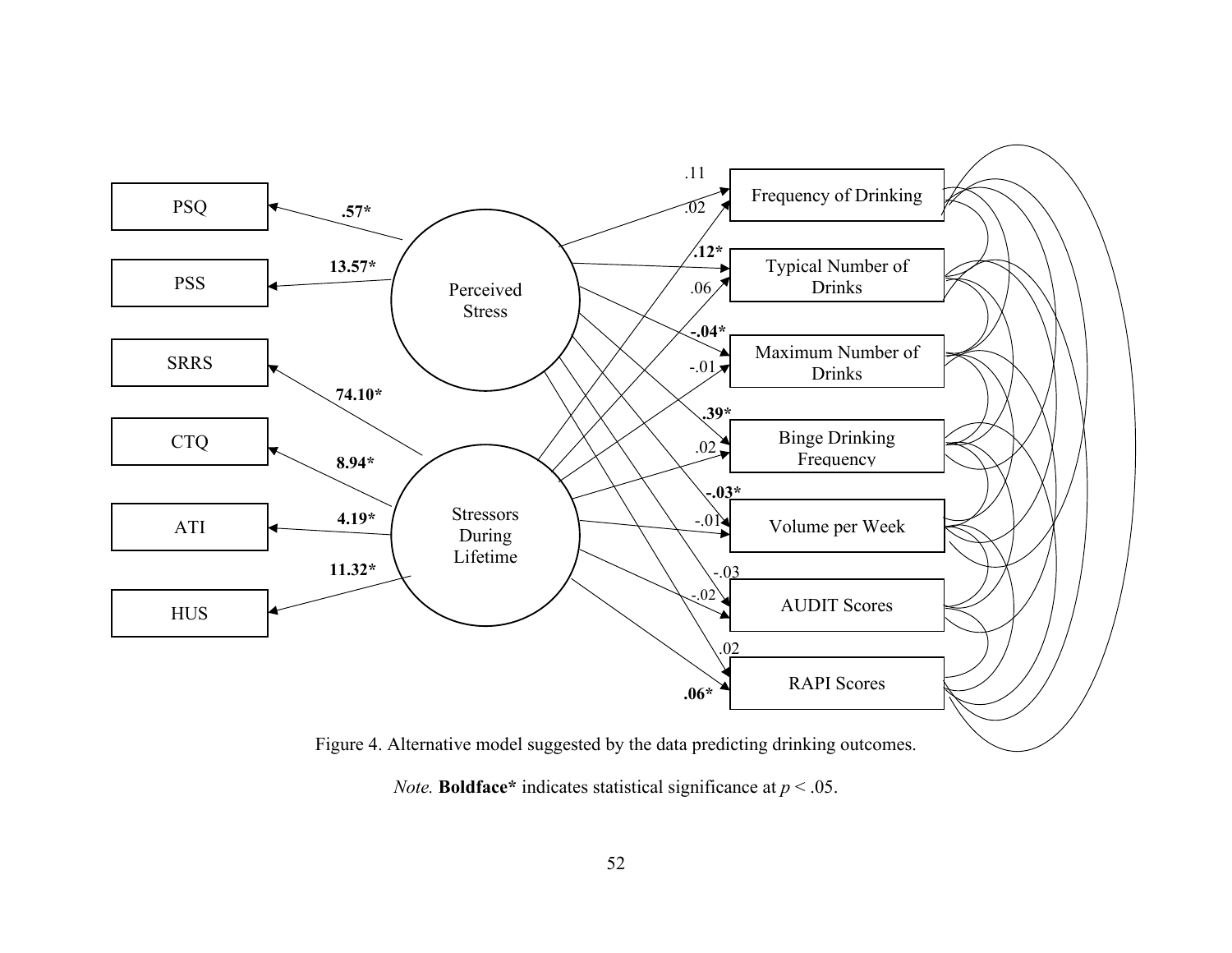To derive the psychological cumulative stress score, frequency and distribution characteristics were conducted (Table 6). The overall 75th percentile psychological cumulative stress score index was bound between 0 and 6 (for the total number of measures representing each stress domain), with higher scores indicative of higher psychological cumulative stress. In the current sample, the lowest observed psychological cumulative stress score was 0, while the highest observed score was 6 (Table 7). To evaluate the third hypothesis that the psychological cumulative stress index score informed by the percentiles would be positively associated with all seven drinking outcomes (demonstrating concurrent validity), the index was entered into the second step of a linear regression after controlling for biological sex, age, and employment status (step 1) to examine the effects of the psychological cumulative stress scores index on drinking outcomes above and beyond the effects of biological sex, age, and employment status.

| <b>Stress Measure</b> | Range            | 75 <sup>th</sup> Percentile Cutoff | <b>Total Meeting Cutoff</b> |
|-----------------------|------------------|------------------------------------|-----------------------------|
| <b>PSQ</b>            | $.02 - .97$      | .62                                | 86(25.7%)                   |
| <b>PSS</b>            | $0 - 40.00$      | 23.00                              | 103(30.7%)                  |
| <b>SRRS</b>           | $0 - 1,187.00$   | 726.00                             | 84 (25.0%)                  |
| <b>CTQ</b>            | $25.00 - 111.00$ | 51.00                              | 85 (25.3%)                  |
| ATI                   | $0 - 32.00$      | 14.00                              | 85 (25.3%)                  |
| Hassles               | $0 - 96.00$      | 43.00                              | 88 (26.2%)                  |

Table 6: Stress measure score characteristics across all participants (*N* = 336)

| Table 7: PCS index score frequencies across all participants ( $N = 336$ ) |  |  |  |  |
|----------------------------------------------------------------------------|--|--|--|--|
|----------------------------------------------------------------------------|--|--|--|--|

| <b>PCS Score</b> | Frequency |
|------------------|-----------|
| U                | 112       |
|                  | 80        |
|                  | 52        |
|                  | 49        |
|                  | 21        |
|                  | 16        |
|                  |           |

*Note.* PCS = Psychological Cumulative Stress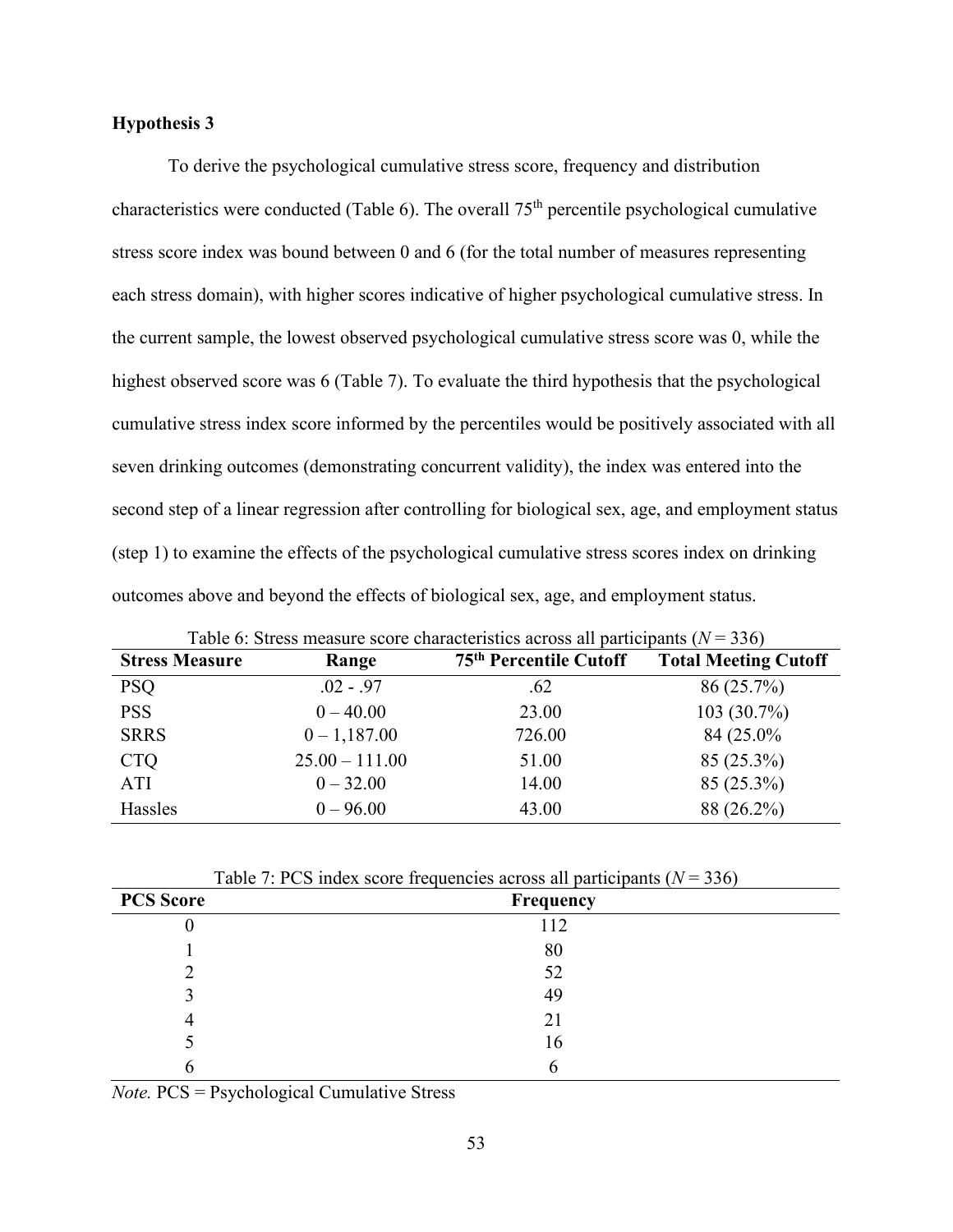*Frequency of Drinking*. The first drinking outcome based on the NIAAA drinking questions during the last 90 days was "During the last 3 months, how often did you usually have any kind of drink containing alcohol?" In step 2 of the model, the psychological cumulative stress index ( $\beta$  = -.010,  $p$  = .888) was not statistically significantly associated with frequency of drinking, after holding biological sex, age, and employment status constant.

*Typical Number of Drinks*. The second drinking outcome was "During the last 3 months, how many alcoholic drinks did you have on a typical day when you drank alcohol?" In step 2 of the model, the psychological cumulative stress index ( $\beta$  = .408,  $p$  = .001) was statistically significant and positively associated with the typical number of drinks, holding biological sex, age, and employment status constant.

*Maximum Number of Drinks*. The third drinking outcome was "During the last 3 months, what is the largest number of drinks containing alcohol that you drank within a 24-hour period?" In step 2 of the model, the psychological cumulative stress index  $(\beta = .481, p = .023)$  was statistically significant and positively associated with the maximum number of drinks, holding biological sex, age, and employment status constant.

*Binge Drinking Frequency.* The fourth drinking outcome was "During the last 3 months, how often did you have (5 for males)/(4 for females) or more drinks within a two-hour period?" In step 2 of the model, the psychological cumulative stress index  $(\beta = .131, p = .021)$  was statistically significant and positively associated with binge drinking frequency, holding biological sex, age, and employment status constant.

*Volume per Week.* The fifth drinking outcome was calculated by multiplying the first and second NIAAA drinking questions. In step 2 of the model, the psychological cumulative stress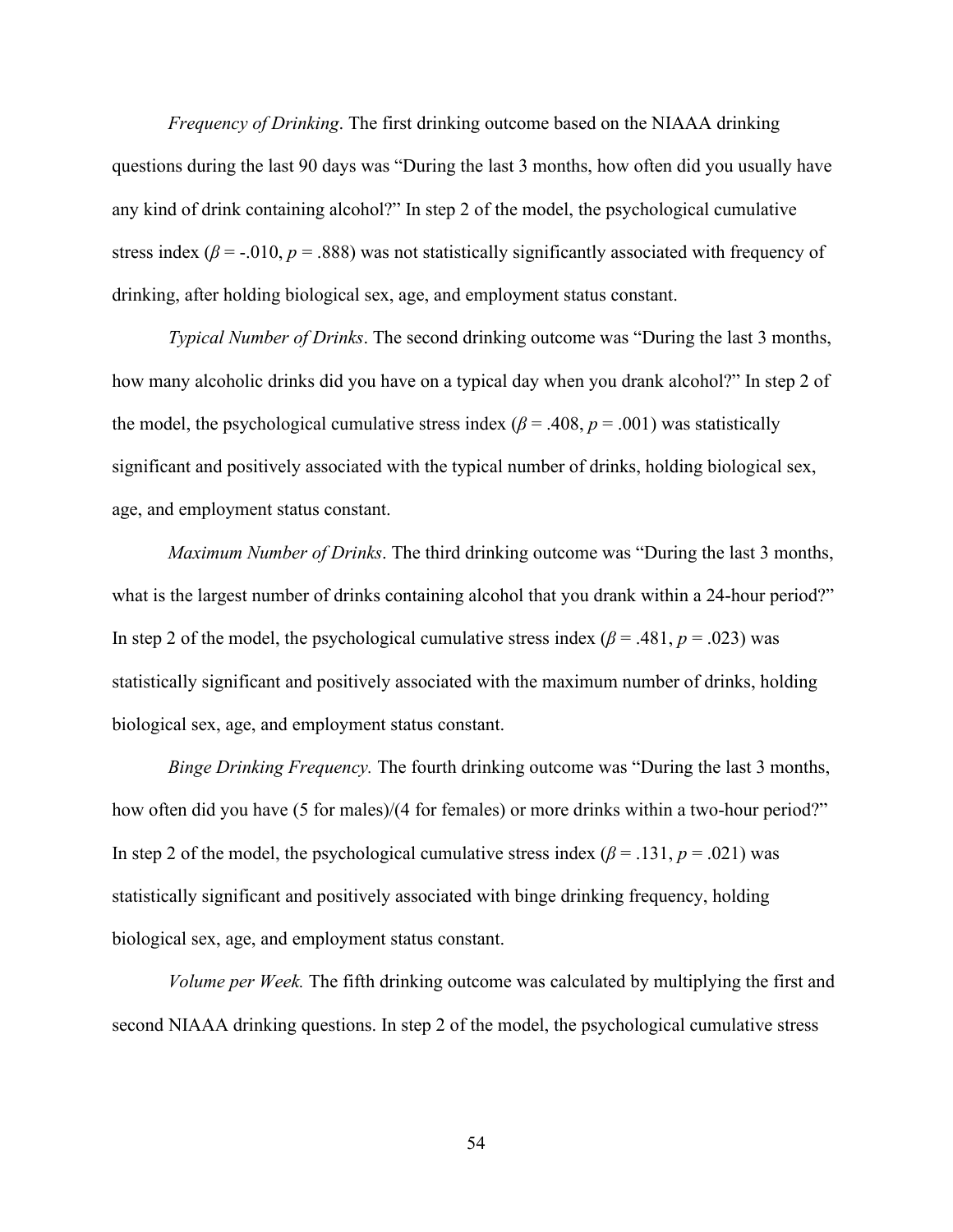index ( $\beta$  = 1.637,  $p$  = .041) was statistically significant and positively associated with volume per week, holding biological sex, age, and employment status constant.

*Alcohol Use Severity: AUDIT*. The sixth drinking outcome was the AUDIT. In step 2 of the model, the psychological cumulative stress index ( $\beta$  = 1.162,  $p$  < .001) was statistically significant and positively associated with AUDIT scores, holding biological sex, age, and employment status constant.

*Alcohol-Related Problems: RAPI*. The last drinking outcome was the RAPI. In step 2 of the model, the psychological cumulative stress index ( $\beta$  = 2.656,  $p$  < .001) was statistically significant and positively associated with RAPI scores, holding biological sex, age, and employment status constant.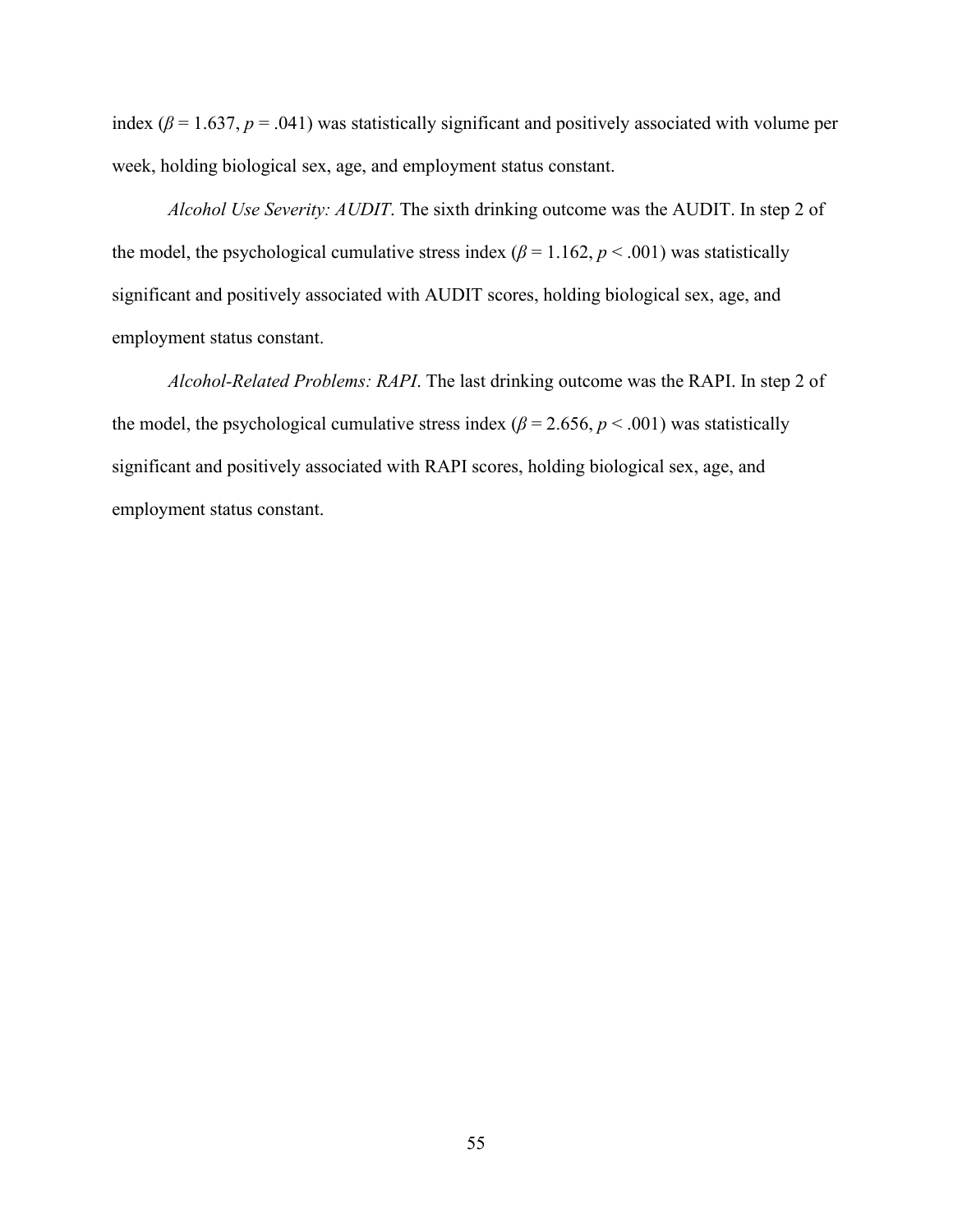Table 8. Linear regressions using PCS to predict drinking outcomes

|            |              | Dependent Variables: Drinking Outcomes |              |                                       |              |                                       |              |                                    |              |                    |              |              |              |             |
|------------|--------------|----------------------------------------|--------------|---------------------------------------|--------------|---------------------------------------|--------------|------------------------------------|--------------|--------------------|--------------|--------------|--------------|-------------|
|            |              | Frequency of<br>Drinking               |              | Typical<br>Number of<br><b>Drinks</b> |              | Maximum<br>Number of<br><b>Drinks</b> |              | <b>Binge Drinking</b><br>Frequency |              | Volume per<br>Week |              | <b>AUDIT</b> |              | <b>RAPI</b> |
| Predictor  | $\Delta R^2$ | $\beta$                                | $\Delta R^2$ | β                                     | $\Delta R^2$ | β                                     | $\Delta R^2$ | β                                  | $\Delta R^2$ | β                  | $\Delta R^2$ |              | $\Delta R^2$ | β           |
| Step 1     | .095         |                                        | .071         |                                       | .090         |                                       | .015         |                                    | .053         |                    | .022         |              | .014         |             |
| Age        |              | .060                                   |              | $-.021$                               |              | $-.048$                               |              | .009                               |              | .184               |              | .034         |              | $-.004$     |
| <b>Sex</b> |              | .088                                   |              | 2.019                                 |              | 3.678                                 |              | .119                               |              | 8.903              |              | 1.579        |              | .165        |
| Unemployed |              | $-.078$                                |              | $-.801$                               |              | $-1.357$                              |              | $-.428$                            |              | $-3.122$           |              | .621         |              | 3.558       |
| Part Time  |              | .129                                   |              | $-.695$                               |              | $-.998$                               |              | $-.037$                            |              | .232               |              | 1.193        |              | .847        |
| Full Time  |              | .222                                   |              | $-.744$                               |              | $-.638$                               |              | $-.112$                            |              | .471               |              | $-.558$      |              | .016        |
| Retired    |              | $-1.126$                               |              | .419                                  |              | $-3.237$                              |              | .565                               |              | $-5.402$           |              | .501         |              | 2.928       |
| Step 2     | .000         |                                        | $.028*$      |                                       | $.014*$      |                                       | $.016*$      |                                    | $.012*$      |                    | $.072*$      |              | $.150*$      |             |
| PCS Index  |              | $-.010$                                |              | $.408*$                               |              | $.481*$                               |              | $.131*$                            |              | $1.637*$           |              | $1.162*$     |              | $2.656*$    |

 $D$ enendent Variables: Drinking Out

*Note. \*p* < .05.; Employment Status: Other = Referent Condition; PCS = Psychological Cumulative Stress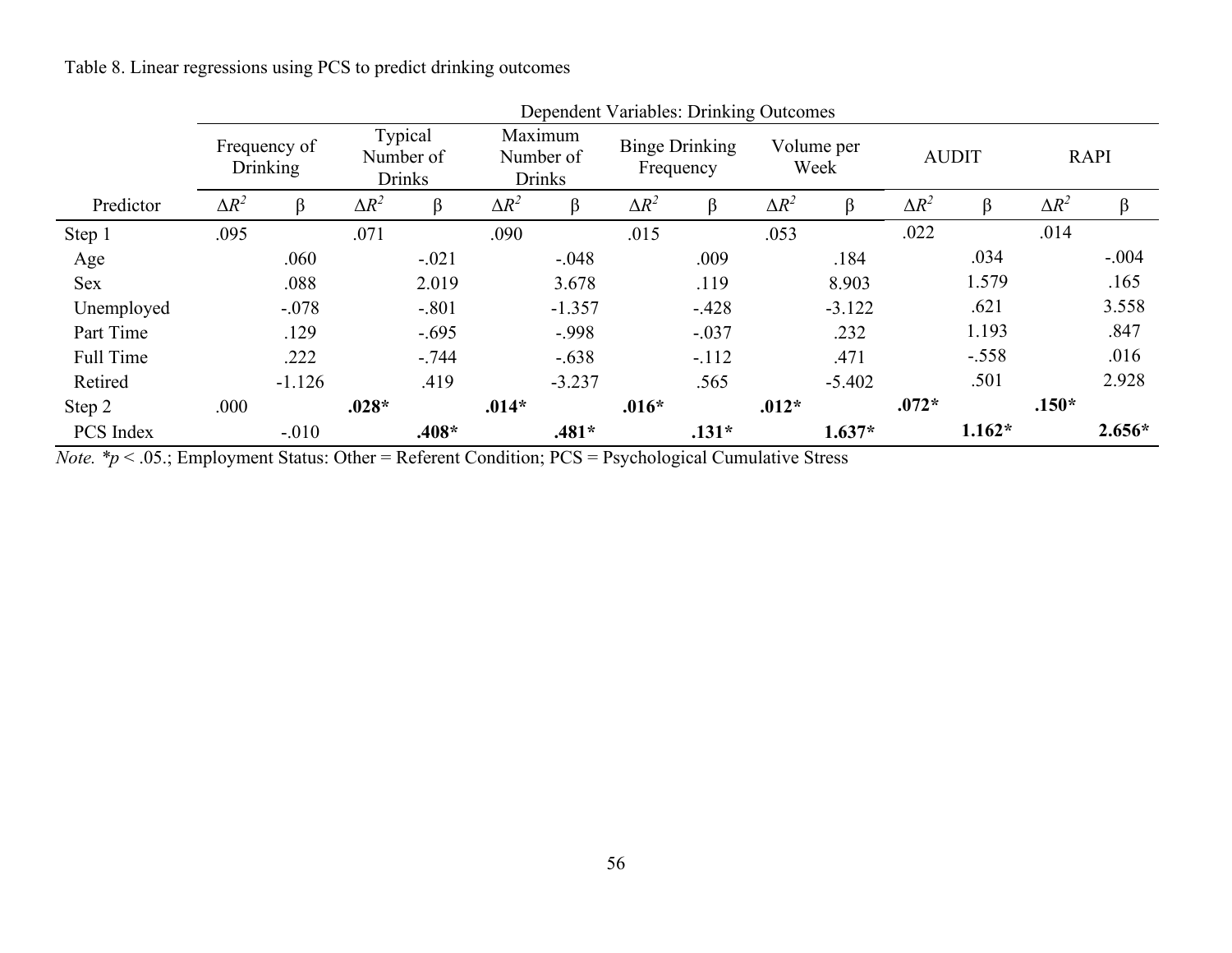To evaluate the fourth hypothesis that a standardized cumulative mean score of protective factors (derived using posttraumatic growth scores, resilience scores, social support scores, positive childhood experiences scores, and uplifts) would moderate the effects of the psychological cumulative stress score on all drinking outcomes (Figure 3), the index was entered into SPSS Process (v4.0; Hayes, 2022). Due to the psychological cumulative stress score index being associated with only six of the seven drinking outcomes, moderation analyses were limited to those six drinking outcomes only. Based on the results, the protective factor index score was not observed to moderate the relationship between the psychological cumulative stress score index with (1) the typical number of drinks  $(F(1, 326) = 1.142, p = .286)$ , (2) the maximum number of drinks  $(F (1, 326) = .464, p = .496)$ , (3) binge drinking frequency  $(F (1, 326) = .496, p$ = .482), (4) volume per week (*F* (1, 326) = 2470, *p* = .117), (5) AUDIT scores (*F* (1, 325) = 3.852,  $p = .051$ , or (6) RAPI scores ( $F(1, 326) = .953$ ,  $p = .330$ ).

#### **Post-Hoc Analyses – Psychological Measure of Stress to Predict Drinking Outcomes**

Based on the results obtained in the CFA and EFA for hypothesis 1 and hypothesis 2 that the individual scores pertaining to each measure of psychological stress did not load onto a single common factor and, subsequently, was not associated with the seven drinking outcomes, additional analyses were conducted to examine the relationship of each total score of the psychological measures of stress measured herein. More specifically, each measure was entered into a linear regression to understand if each measure varied in contribution to the drinking outcomes of interest. Each total score was entered into the second step of a linear regression after controlling for biological sex, age, and employment status. Because the PSQ and PSS measures were highly correlated  $(r = .884)$ , the PSQ and PSS were compared to identify which models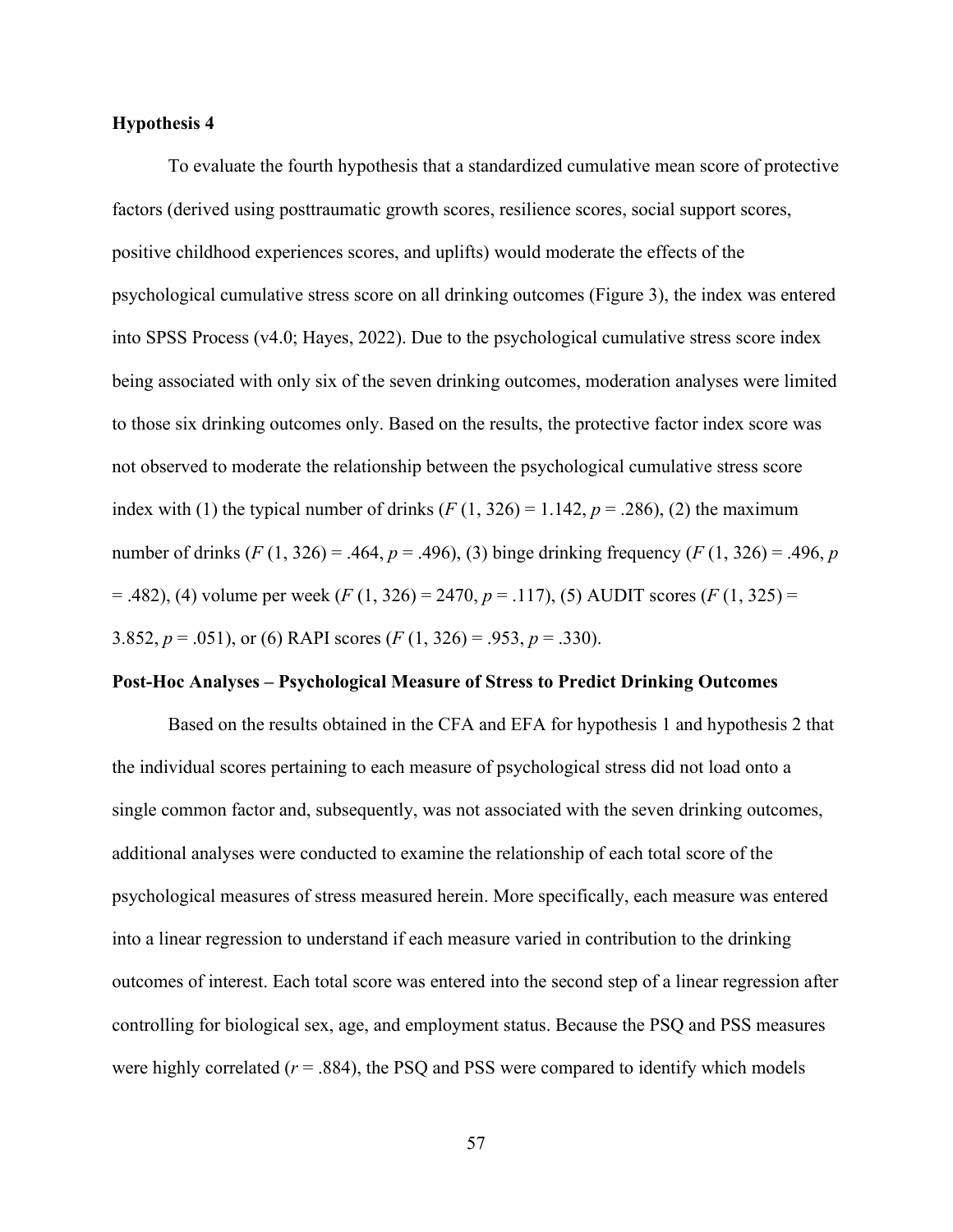yielded the greatest variance explained in the absence of one of the variables. The PSS scores yielded the greatest variance ( $\Delta R^2$  = .004) across all models compared to the PSQ scores and was subsequently retained in further post-hoc analyses (Table 9).

*Frequency of Drinking*. For the first drinking outcome, no individual type of psychological stress was associated with the drinking outcome, after holding biological sex, age, and employment status constant.

*Typical Number of Drinks*. In the second drinking outcome model, no measures of psychological stress were associated with typical drinks after holding biological sex, age, and employment status constant. Notably, however, the variables in the second step yielded a statistically significant change in variance explained increase despite none of the variables being statistically significant.

*Maximum Number of Drinks*. Related to the largest number of drinks containing alcohol that a participant drank within a 24-hour period, no individual type of psychological stress was associated with the drinking outcome, after holding biological sex, age, and employment status constant. The change in variance explained from step 1 to step 2 was not statistically significant.

*Binge Drinking Frequency.* Related to binge drinking frequency in the previous 90 days, the CTQ ( $\beta$  = .015,  $p$  = .021) and the daily hassles ( $\beta$  = .014,  $p$  = .006) were statistically significant and positively associated with binge drinking frequency, holding biological sex, age, and employment status constant. That is, high CTQ and daily hassle scores were associated with increased binge drinking frequency.

*Volume per Week.* Related to volume per week in the previous 90 days, the SRRS score  $(\beta = -0.015, p = 0.020)$  was statistically significant and negatively associated with the drinking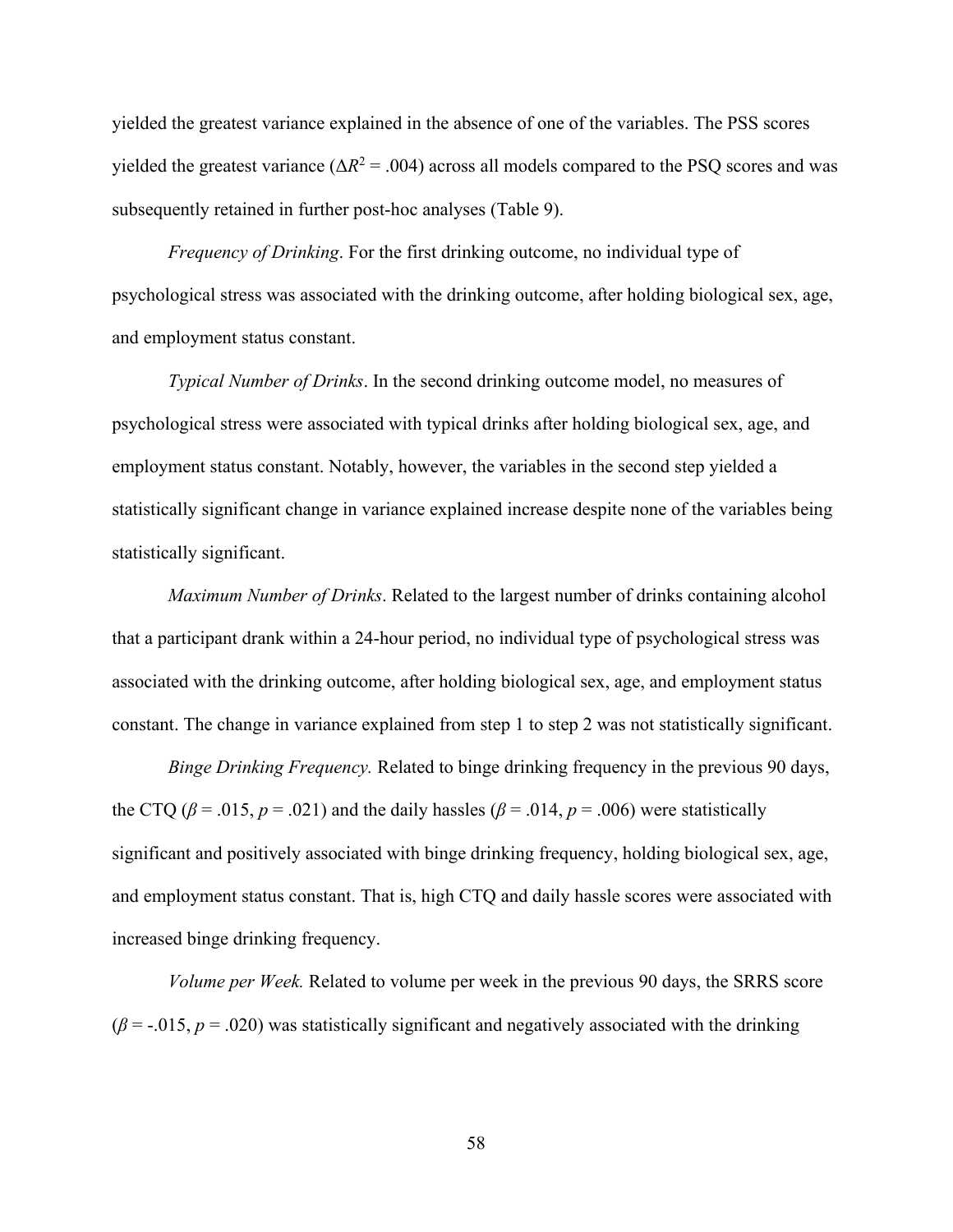outcome, holding biological sex, age, and employment status constant. Higher SRRS were associated with decreased weekly drinking volumes.

*Alcohol Use Severity: AUDIT*. In examining the AUDIT scores as a drinking outcome, the PSS scores ( $\beta$  = .152,  $p$  = .008) and the daily hassles scores ( $\beta$  = .058,  $p$  = .005) were statistically significant and positively associated with the drinking outcome, holding biological sex, age, and employment status constant. Increased PSS and daily hassle scores were associated with higher alcohol use severity scores as measured by the AUDIT.

*Alcohol-Related Problems: RAPI*. Lastly, as it related to the RAPI scores, the PSS scores  $(\beta = .306, p < .001)$  and the daily hassles scores ( $\beta = .095, p = .002$ ) were statistically significant and positively associated with RAPI scores, holding biological sex, age, and employment status constant. As PSS and daily hassle scores increased, alcohol-related problems increased.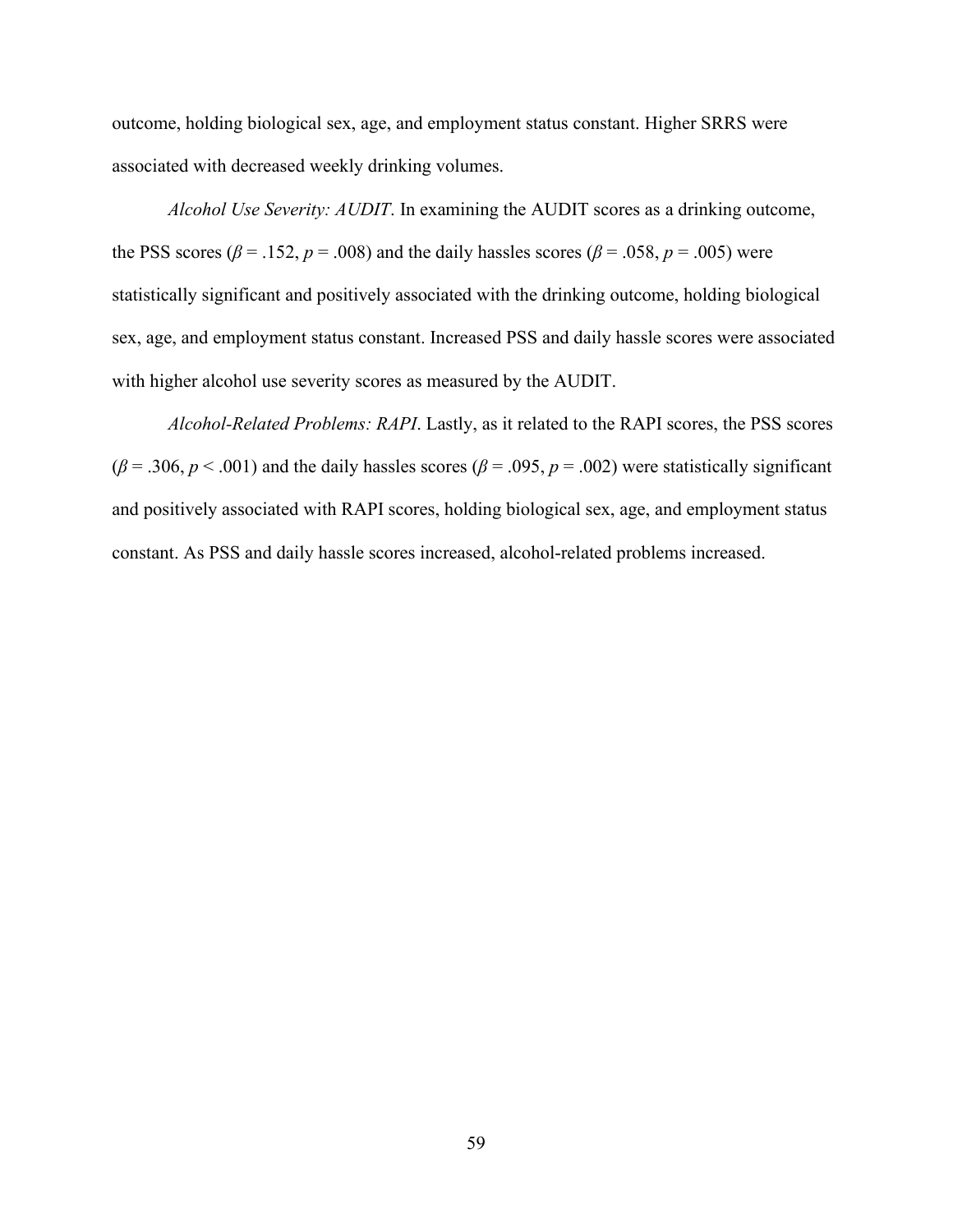Table 9. Linear regressions using each psychological measure of stress

|             |                                 | Dependent variables. Drinking Outcomes |                                       |         |                                       |          |                                    |          |                    |          |              |         |              |         |
|-------------|---------------------------------|----------------------------------------|---------------------------------------|---------|---------------------------------------|----------|------------------------------------|----------|--------------------|----------|--------------|---------|--------------|---------|
|             | Frequency of<br><b>Drinking</b> |                                        | Typical<br>Number of<br><b>Drinks</b> |         | Maximum<br>Number of<br><b>Drinks</b> |          | <b>Binge Drinking</b><br>Frequency |          | Volume per<br>Week |          | <b>AUDIT</b> |         | <b>RAPI</b>  |         |
| Predictor   | $\Delta R^2$                    | β                                      | $\Delta R^2$                          | β       | $\Delta R^2$                          | $\beta$  | $\Delta R^2$                       | $\beta$  | $\Delta R^2$       | β        | $\Delta R^2$ | β       | $\Delta R^2$ | $\beta$ |
| Step 1      | .096                            |                                        | .071                                  |         | .090                                  |          | .015                               |          | .053               |          | .022         |         | .014         |         |
| Age         |                                 | .060                                   |                                       | $-.021$ |                                       | $-.048$  |                                    | .009     |                    | .184     |              | .034    |              | $-.004$ |
| Sex         |                                 | .088                                   |                                       | 2.019   |                                       | 3.678    |                                    | .119     |                    | 8.903    |              | 1.579   |              | .165    |
| Unemployed  |                                 | $-.078$                                |                                       | $-.801$ |                                       | $-1.357$ |                                    | $-.428$  |                    | $-3.122$ |              | .621    |              | 3.558   |
| Part Time   |                                 | .129                                   |                                       | $-.695$ |                                       | $-.998$  |                                    | $-.037$  |                    | .232     |              | 1.193   |              | .847    |
| Full Time   |                                 | .222                                   |                                       | $-.744$ |                                       | $-.638$  |                                    | $-.112$  |                    | .471     |              | $-.558$ |              | .016    |
| Retired     |                                 | $-1.126$                               |                                       | .419    |                                       | $-3.237$ |                                    | .565     |                    | $-5.402$ |              | .501    |              | 2.928   |
| Step 2      | .021                            |                                        | $.032*$                               |         | .029                                  |          | $.060*$                            |          | $.034*$            |          | $.124*$      |         | $.205*$      |         |
| <b>PSS</b>  |                                 | .026                                   |                                       | .001    |                                       | $-.045$  |                                    | $-0.016$ |                    | .089     |              | $.152*$ |              | $.306*$ |
| <b>SRSS</b> |                                 | $-.001$                                |                                       | $-.001$ |                                       | .001     |                                    | $-.001$  |                    | $-.014*$ |              | .000    |              | .002    |
| <b>CTQ</b>  |                                 | .005                                   |                                       | .013    |                                       | .023     |                                    | $.015*$  |                    | .085     |              | .032    |              | .044    |
| ATI         |                                 | $-.018$                                |                                       | .066    |                                       | .139     |                                    | $-.011$  |                    | .217     |              | $-.005$ |              | .143    |
| Hassles     |                                 | .002                                   |                                       | .011    |                                       | .001     |                                    | $.014*$  |                    | .070     |              | $.058*$ |              | $.095*$ |

Dependent Variables: Drinking Outcomes

*Note. \*p* < .05.; Employment Status: Other = Referent Condition; PSQ removed – highly correlated with PSS (*r* = .884)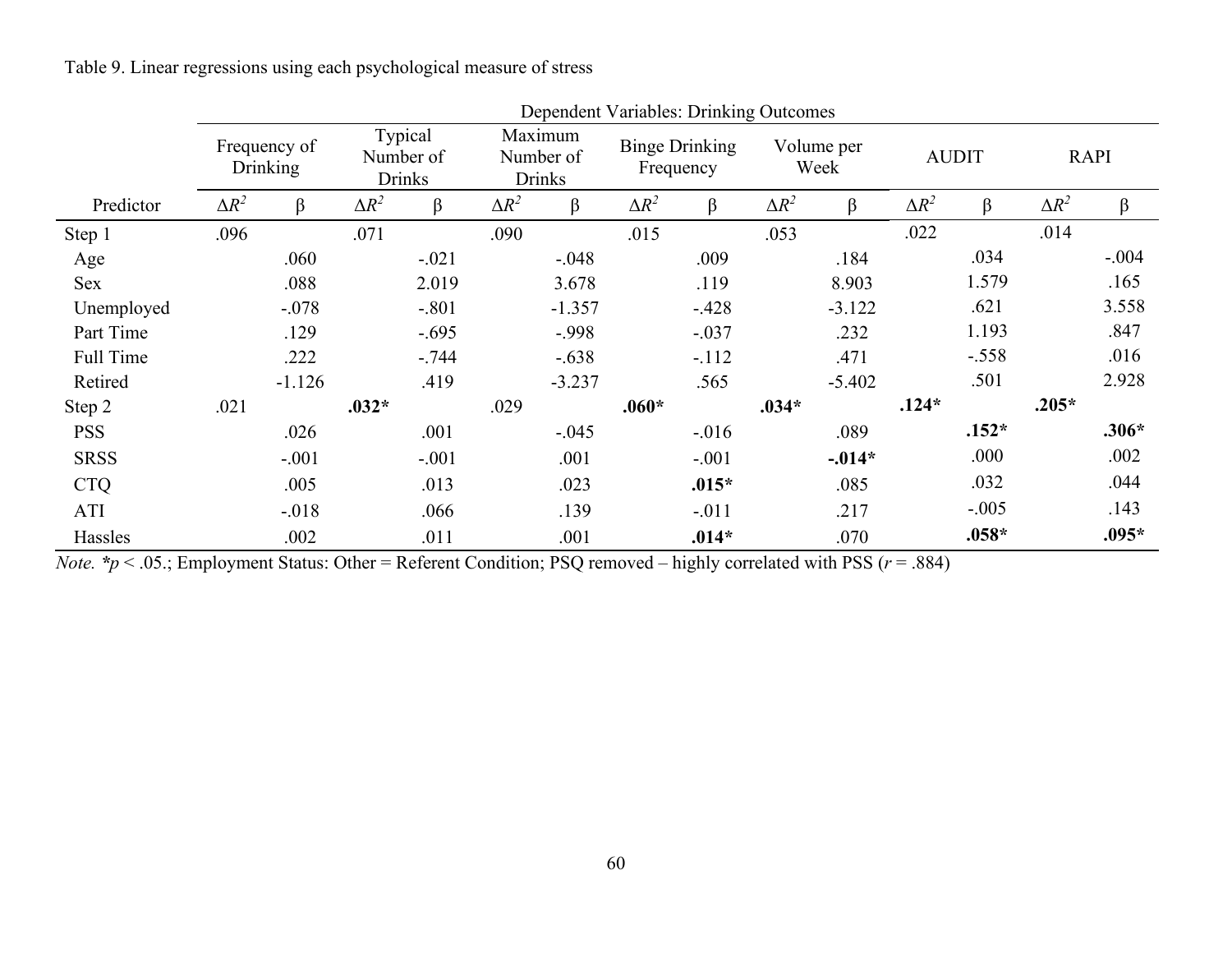# **Post-Hoc Analyses – Psychological Measure of Stress and Protective Factors Predicting Drinking Outcomes**

In addition, the present study also examined the main effects of each protective factor and measure of psychological stress on all drinking outcomes (Table 10). Given the multicollinearity observed in the previous models, the PSQ score was omitted from these analyses. Demographic characteristics such as biological sex, age, and employment status were controlled for in the first step. The psychological measures of stress scores and the protective factor scores were entered in the second step.

*Frequency of Drinking*. For the first drinking outcome, no protective factor or measure of psychological stress were associated with the frequency of drinking outcome after holding all else constant. The addition of the variables in step 2 did not result in a statistically significant change in variance explained.

*Typical Number of Drinks*. In the second drinking outcome model, posttraumatic growth scores were statistically significant and negatively associated ( $\beta$  = -.486,  $p$  = .037) with typical number of drinks, holding all else constant.

*Maximum Number of Drinks*. Related to the largest number of drinks containing alcohol that a participant drank within a 24-hour period, the posttraumatic growth scores were statistically significant and negatively associated ( $\beta$  = -.946,  $p$  = .014) with the maximum number of drinks while daily uplift scores were statistically significant and positively associated ( $\beta$  = 1.068,  $p = .017$ ) with the maximum number of drinks, holding all else constant.

*Binge Drinking Frequency.* Related to binge drinking frequency in the previous 90 days, the CTQ ( $\beta$  = .020,  $p$  = .013) and the daily hassles ( $\beta$  = .013,  $p$  = .025) were statistically significant and positively associated with binge drinking frequency, holding all else constant.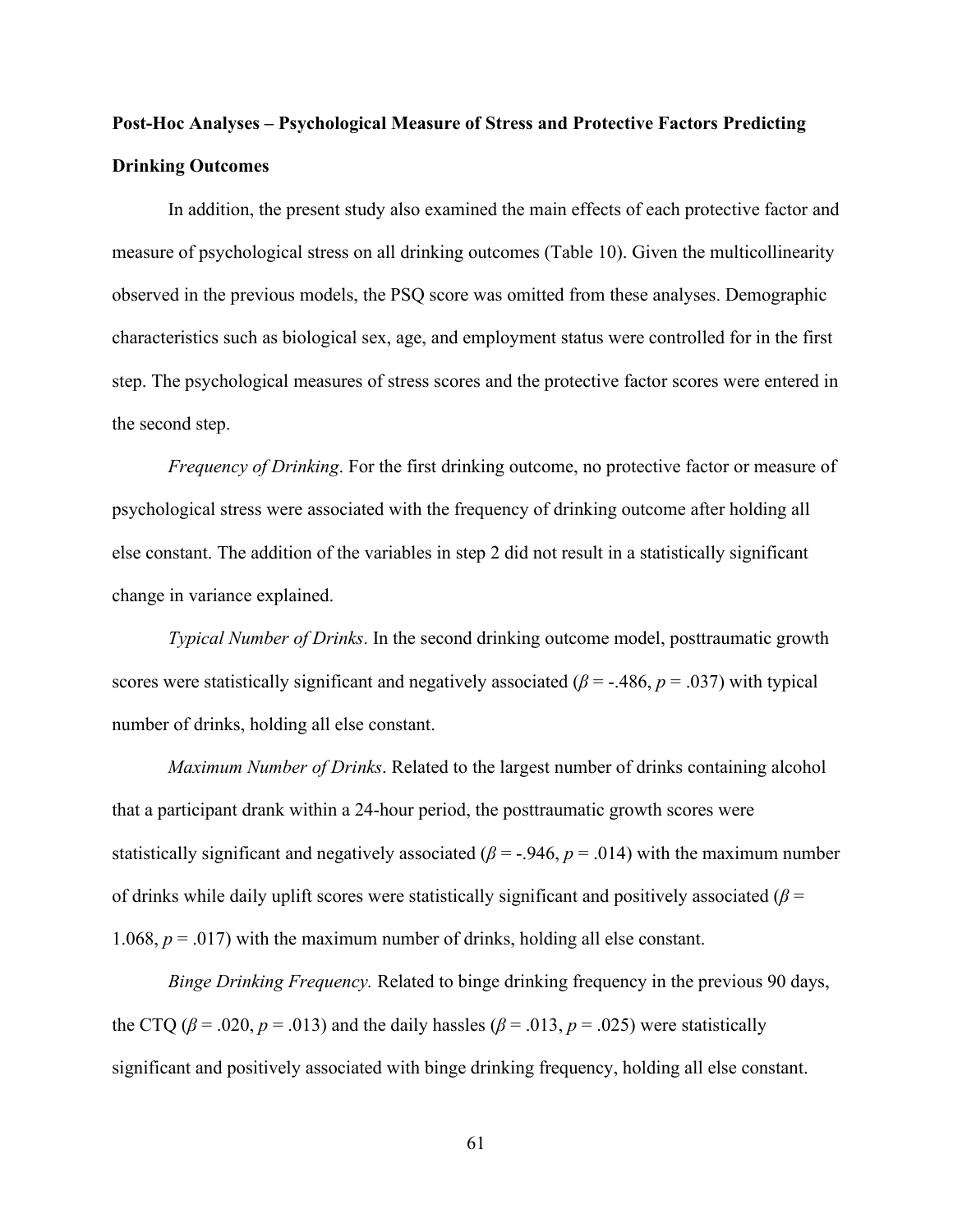*Volume per Week.* Related to volume per week in the previous 90 days, the posttraumatic growth scores ( $\beta$  = -3.521,  $p$  = .016) were statistically significant and negatively associated with volume per week, holding all else constant.

*Alcohol Use Severity: AUDIT*. Related to the AUDIT scores as a drinking outcome, the daily hassles score ( $\beta$  = .069,  $p$  = .003) was statistically significant and positively associated with the drinking outcome, holding all else constant.

*Alcohol-Related Problems: RAPI*. Finally, as it relates to the RAPI scores, the PSS scores  $(\beta = .240, p = .026)$  and daily hassles score  $(\beta = .090, p = .010)$  were statistically significant and positively associated with the drinking outcome, holding all else constant.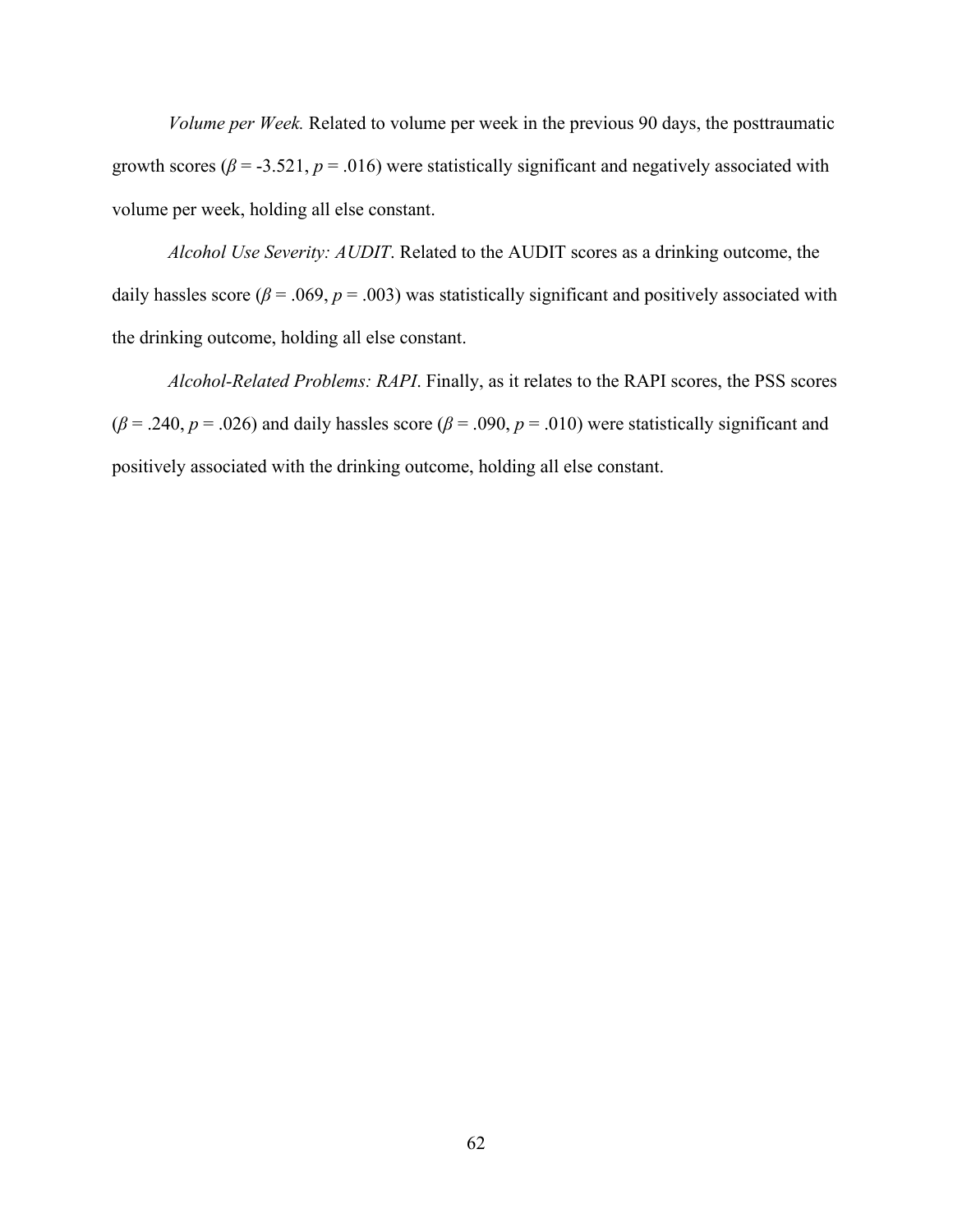|              | Dependent Variables: Drinking Outcomes |          |                                       |          |                                       |          |                                    |         |                    |           |              |         |              |           |
|--------------|----------------------------------------|----------|---------------------------------------|----------|---------------------------------------|----------|------------------------------------|---------|--------------------|-----------|--------------|---------|--------------|-----------|
|              | Frequency of<br><b>Drinking</b>        |          | Typical<br>Number of<br><b>Drinks</b> |          | Maximum<br>Number of<br><b>Drinks</b> |          | <b>Binge Drinking</b><br>Frequency |         | Volume per<br>Week |           | <b>AUDIT</b> |         | <b>RAPI</b>  |           |
| Predictor    | $\Delta R^2$                           | $\beta$  | $\Delta R^2$                          | $\beta$  | $\Delta R^2$                          | $\beta$  | $\Delta R^2$                       | $\beta$ | $\Delta R^2$       | β         | $\Delta R^2$ | β       | $\Delta R^2$ | β         |
| Step 1       | .095                                   |          | .071                                  |          | .090                                  |          | .015                               |         | .053               |           | .022         |         | .014         |           |
| Age          |                                        | .060     |                                       | $-.021$  |                                       | $-.048$  |                                    | .009    |                    | .184      |              | .034    |              | $-.004$   |
| Sex          |                                        | .088     |                                       | 2.019    |                                       | 3.678    |                                    | .119    |                    | 8.903     |              | 1.579   |              | .165      |
| Unemployed   |                                        | $-.078$  |                                       | $-.801$  |                                       | $-1.357$ |                                    | $-.428$ |                    | $-3.122$  |              | .621    |              | 3.558     |
| Part Time    |                                        | .129     |                                       | $-.695$  |                                       | $-.998$  |                                    | $-.037$ |                    | .232      |              | 1.193   |              | .847      |
| Full Time    |                                        | .222     |                                       | $-.744$  |                                       | $-.638$  |                                    | $-.112$ |                    | .471      |              | $-.558$ |              | .016      |
| Retired      |                                        | $-1.126$ |                                       | .419     |                                       | $-3.237$ |                                    | .565    |                    | $-5.402$  |              | .501    |              | 2.928     |
| Step 2       | .036                                   |          | $.058*$                               |          | $.060*$                               |          | $.073*$                            |         | $.053*$            |           | $.145*$      |         | $.231*$      |           |
| <b>PSS</b>   |                                        | .036     |                                       | .006     |                                       | .039     |                                    | $-.013$ |                    | .207      |              | .089    |              | $.240*$   |
| <b>SRRS</b>  |                                        | $-.001$  |                                       | $-.001$  |                                       | .002     |                                    | .000    |                    | $-.010$   |              | .001    |              | .004      |
| <b>CTQ</b>   |                                        | .007     |                                       | .029     |                                       | .043     |                                    | $.020*$ |                    | .133      |              | .052    |              | .076      |
| ATI          |                                        | $-.021$  |                                       | .071     |                                       | .131     |                                    | $-.011$ |                    | .236      |              | $-.002$ |              | .152      |
| Hassles      |                                        | .006     |                                       | .010     |                                       | $-.008$  |                                    | $.013*$ |                    | .057      |              | $.069*$ |              | $.090*$   |
| <b>PTGI</b>  |                                        | $-.172$  |                                       | $-.486*$ |                                       | $-.946*$ |                                    | $-.158$ |                    | $-3.521*$ |              | $-.696$ |              | $-1.221*$ |
| <b>BRS</b>   |                                        | .241     |                                       | $-.314$  |                                       | .642     |                                    | $-.032$ |                    | .536      |              | $-.597$ |              | $-1.065$  |
| <b>MSPSS</b> |                                        | $-.043$  |                                       | .346     |                                       | $-.143$  |                                    | $-.027$ |                    | .196      |              | $-.151$ |              | $-.771$   |
| PCE          |                                        | .091     |                                       | .194     |                                       | .399     |                                    | .138    |                    | .727      |              | .818    |              | 1.411     |
| Uplifts      |                                        | $-.034$  |                                       | .444     |                                       | $1.068*$ |                                    | .152    |                    | 2.948     |              | $-.056$ |              | .950      |

Table 10. Linear regressions using each protective measures and psychological stress measure

*Note.* \**p* < .05.; Employment Status: Other = Referent Condition; PSQ removed – highly correlated with PSS (*r* = .884)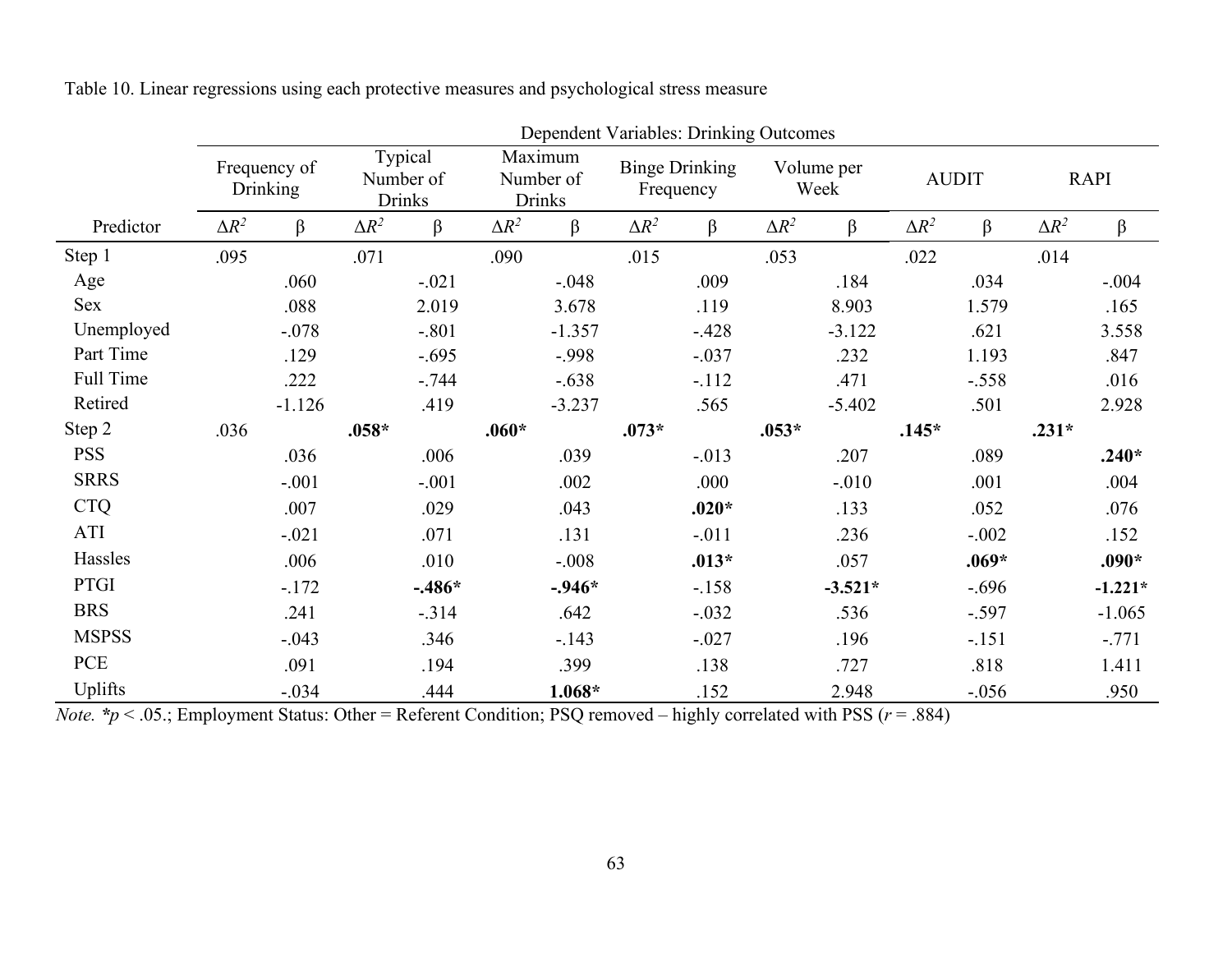# **Post-Hoc Analyses – Psychological Measure**

Based on the two-factor model suggested by the data, a post-hoc power analysis was conducted using the following factor loadings and residual variances:  $PSQ = .49$  (.745),  $PSS =$ 1.97 (-2.882), SRRS = .40 (.840), CTQ = .52 (.734), ATI = .92 (.155), and the Hassles portion of the HUS = .47 (.781). While the factor loadings and residual variances for the four total scores loading onto the second factor were estimated to be 100% powered, the PSQ and the PSS were each estimated to only be 69% powered to detect an effect if one truly existed in the population.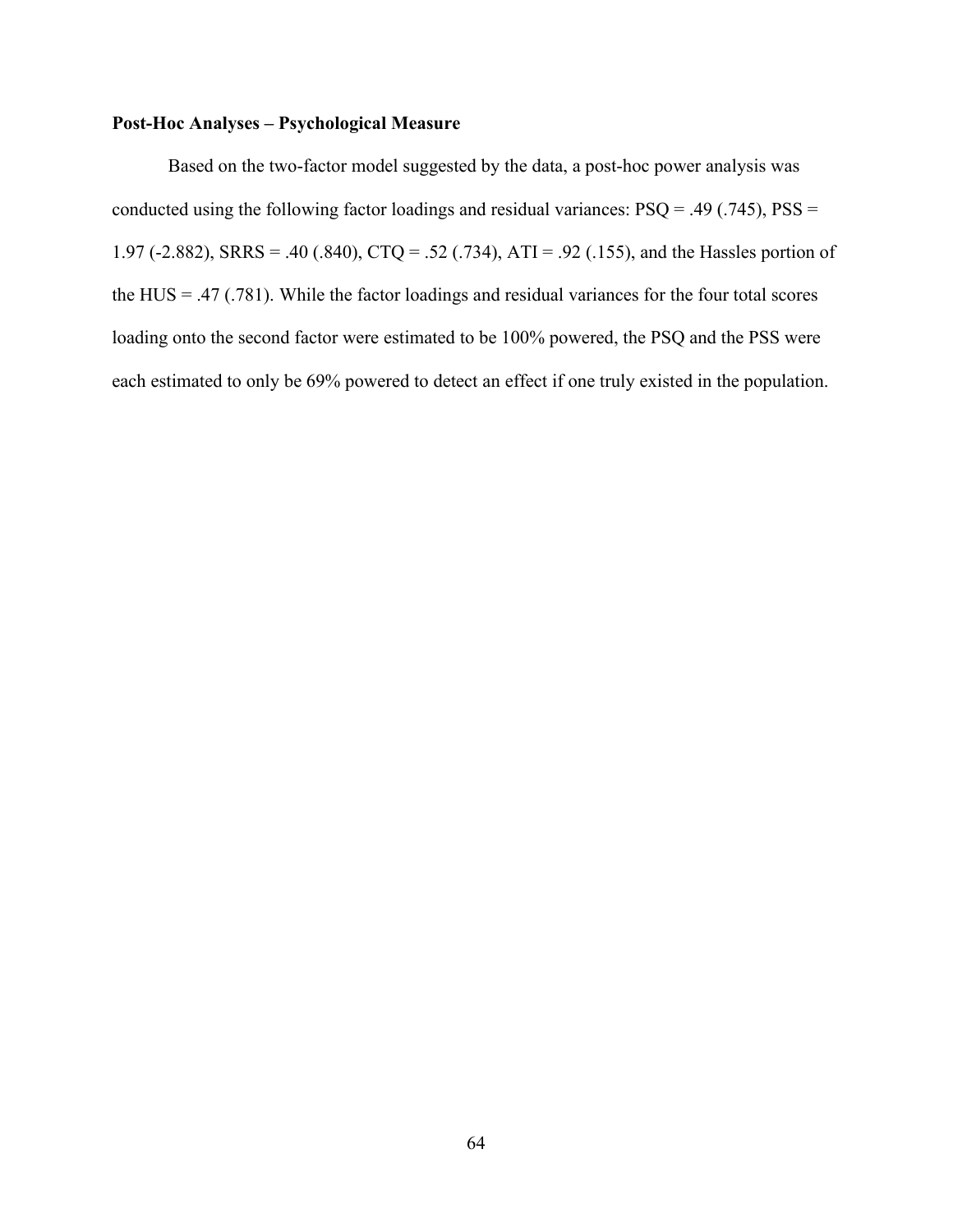#### **Chapter 4: Discussion**

 The purpose of the current study was to examine if (1) measures representing chronic stress, acute stress, life events, traumatic life events, and daily hassles loaded onto a single common factor referred to as psychological cumulative stress; (2) if the same measures that loaded onto the single common factor were associated with drinking outcomes; (3) if an index of psychological cumulative stress was positively associated with drinking outcomes; and (4) if measures of protective factors used to create an index moderated the effects of the psychological cumulative stress measure on drinking outcomes. It was hypothesized (H1) that the measures representing each type of psychological stress would load onto a single common factor (psychological cumulative stress). It was also hypothesized (H2) that the model would then be positively associated with drinking outcomes such that higher levels of psychological stress would be associated with greater drinking consumption, high levels of alcohol use severity, and greater alcohol-related problems. Furthermore, it was hypothesized (H3) that an index of psychological cumulative stress informed by the measures of psychological stress would be positively associated with all drinking outcomes. Lastly, it was hypothesized (H4) that an index of protective factors scores informed by multiple (complimentary to the types of psychological stress) would lessen the effects of psychological cumulative stress on all drinking outcomes. Overall, the data did not support the proposed models, and the index of protective factors did not influence the relationship between the psychological cumulative stress index on the drinking outcomes. However, the index of psychological cumulative stress was positively associated with six of the seven drinking outcomes such that higher scores were associated with increased drinking rates, increased drinking severity, and increased alcohol-related problems. Thus,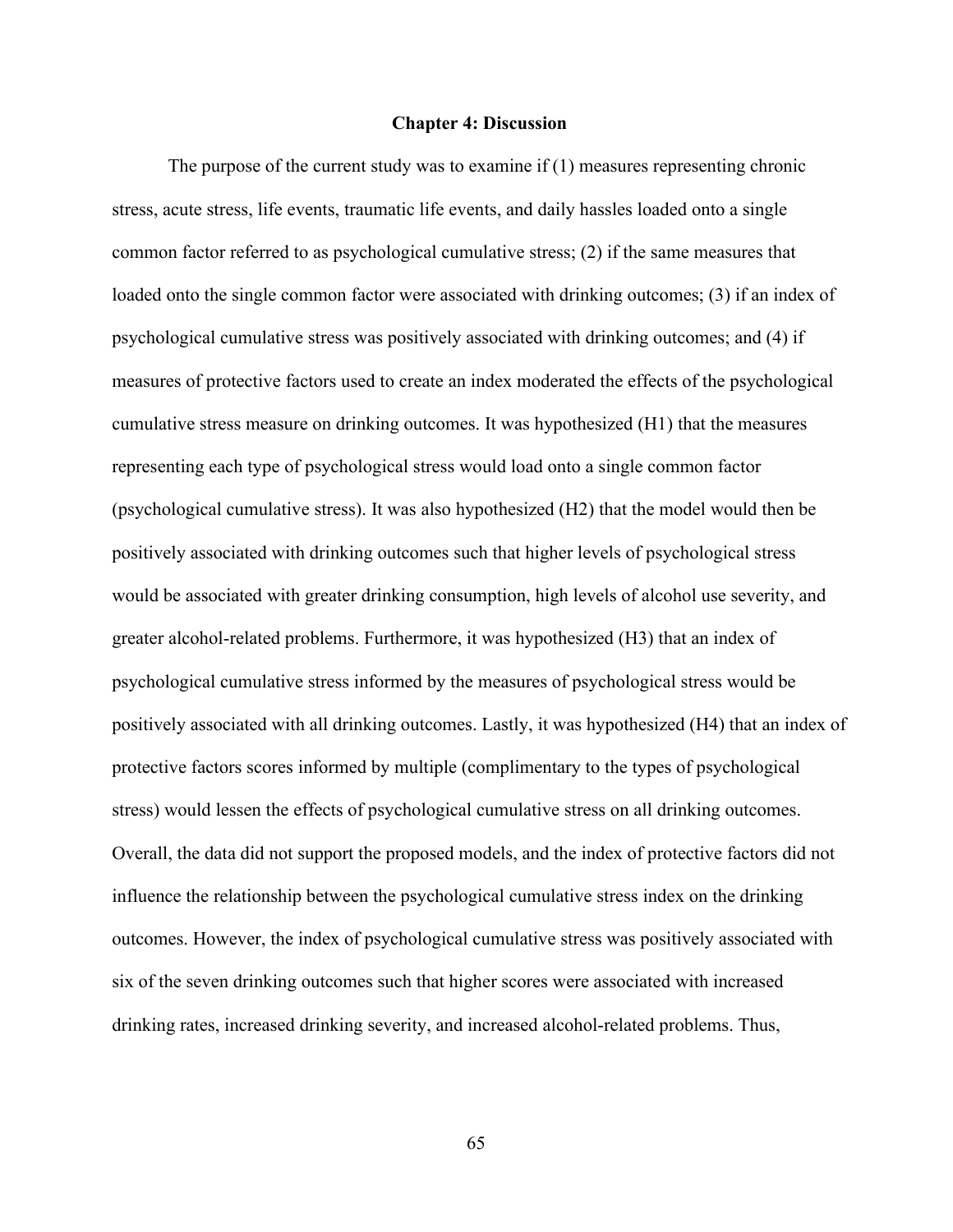psychological stress captured by self-report psychological measures may be an appropriate way to operationalize psychological cumulative stress in the context of drinking patterns and problems.

The findings observed in the current study may be attributed to multiple factors. First, as it relates to Figure 1 (and, subsequently, Figure 2), the data supported a two-factor structure in which chronic stress and acute stress loaded onto a common factor while the remaining four measures representing life stress (1), traumatic life stress (2), and daily hassles (1) loaded onto a second common factor. The first factor may be best described as perceived stress while the second factor may be better in line with McEwen's theory which states that stress over time compounds and affects health outcomes over time. The measures in the second factor, overall, generally refer to stressors experienced at different timepoints of one's life. Thus, there appears to be preliminary support for McEwen's theory which postulates that stress compounds over time – furthering the argument for the need to examine stress more comprehensively (e.g., allostatic load, psychological cumulative stress). However, standard errors for the PSQ and the PSS in the twofactor model indicated that the sample mean scores may not reflect the population mean scores thus potentially indicating the need of additional participants to further examine the concept of psychological cumulative stress.

An additional interpretation as it relates to standard errors may be that the measures selected to represent the types of psychological stress may be more closely related than previously theorized. It may be reasoned that, for example, stressors experienced during childhood may manifest into chronic stress (Miller et al., 2011; Rohleder, 2019) or some repeated acute stressor may develop into chronic stress (Rohleder, 2019). The argument may also be made for daily hassles evolving into acute or chronic stress (e.g., the relationship with one's spouse (a daily hassle) may also be a source of acute/chronic stress for those in an abusive relationship). It may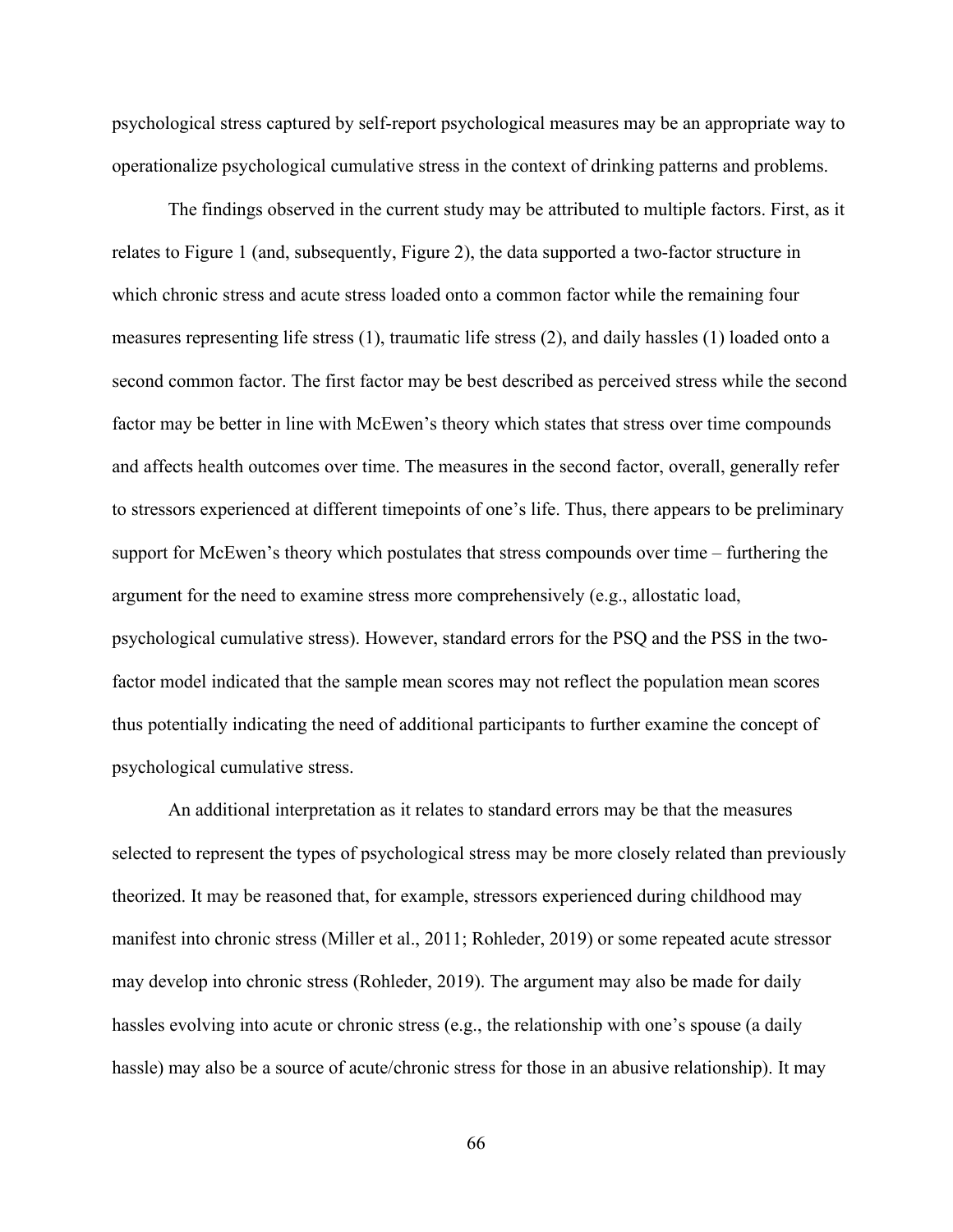be reasonable to infer that some measures of psychological stress may be associated with one another. However, allowing the measures to correlate with one another presents a statistical limitation as it relates to model overidentification and degrees of freedom. As a result, understanding the full nature of psychological stress and, subsequently, psychological cumulative stress from a statistical approach (Figure 1) is not yet fully understood. Additionally, the poor model fit, and the large standard errors observed in the sample indicate that the method in which psychological cumulative stress was operationalized based on the framework may not be appropriate. Lastly, the single factor and two-factor models did not indicate strong model fit with the drinking outcomes as suggested by model fit indices. Thus, it may be reasonable to infer that (1) alternative measures that capture the various types of psychological stress warrant future investigation, (2) alternative models of psychological cumulative stress may exist, (3) alternative conceptualizations for measuring psychological cumulative stress warrant further exploration, and (4) understanding and capturing psychological cumulative stress using measures of self-report measures of psychological stress remains complex.

Despite the statistical models not being supported by the data, the constructed index (an alternative approach to understanding psychological cumulative stress) appeared to be supported as it relates to drinking outcomes. Specifically, when constructing the psychological cumulative stress score and examining the relationship with drinking outcomes, the index was positively associated with six of the seven drinking outcomes thus suggesting strong support for the conceptualization of the psychological cumulative stress index based on McEwen's original method for calculating allostatic load. While the psychological cumulative stress index was not associated with the frequency of drinking, this may be attributed to type of drinker recruited for the current study. The current study focused on at-risk drinkers defined by the NIAAA. Results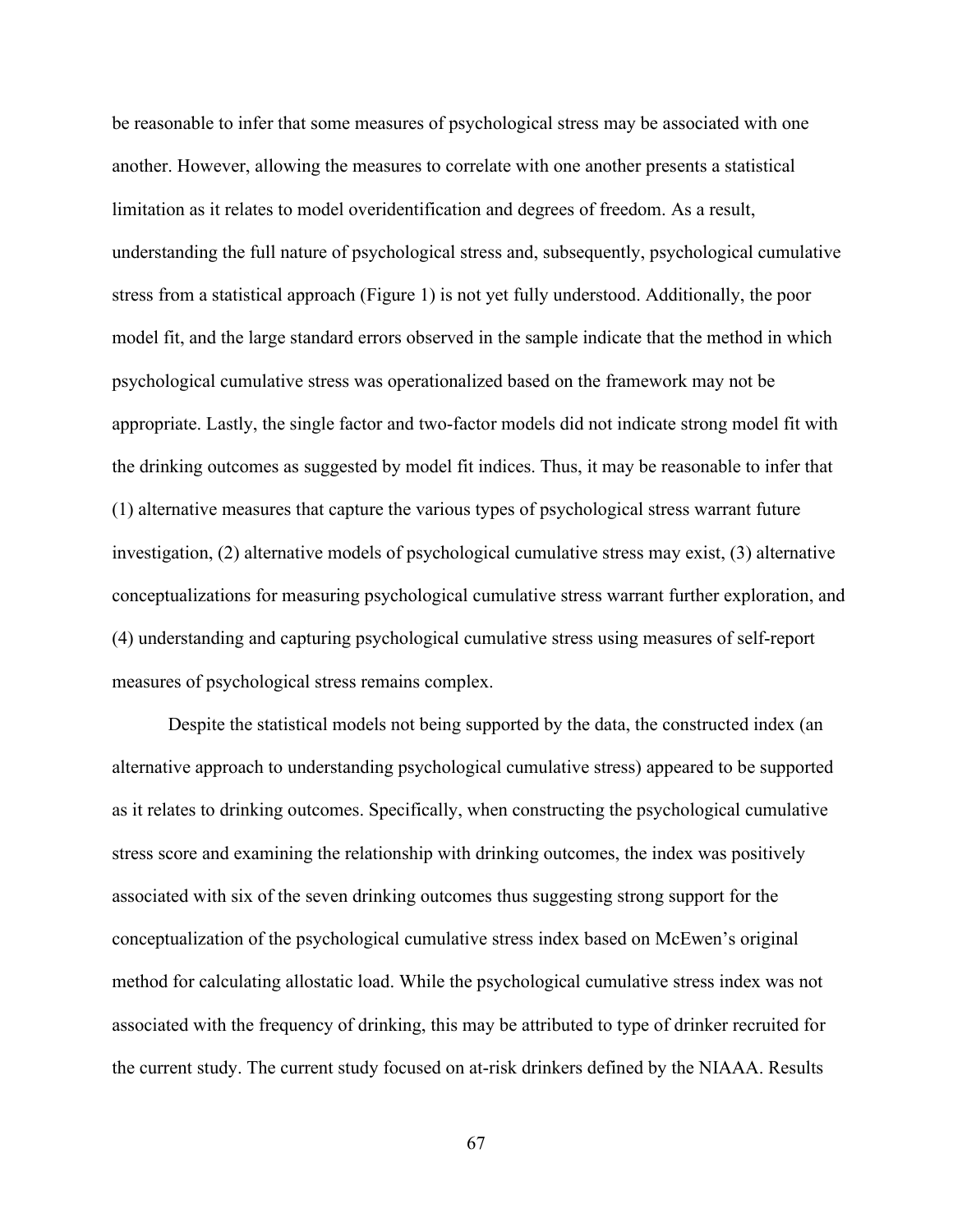for this drinking outcome suggests that the participants in the current study may not drink frequently but when one does, the amount consumed may be higher than what is typically safe (as per NIAAA guidelines). This is evident by the amount consumed when drinking and the volume per week variables calculated in the present study. Furthermore, the method in which psychological cumulative stress was measured appears to be strongly supported. To the knowledge of the author, no other study had previously used multiple self-report measures of psychological stress capturing a specific type of stress to examine the concept of psychological cumulative stress (including obtaining a measure similarly calculated to allostatic load) in the context of drinking. The method in calculating psychological cumulative stress employed in the current study has previously been used to obtain a measure of allostatic load (see Hampson et al., 2009; Hu et al., 2007; Portillo, 2021; Seeman et al., 1997) informed by biological markers. While it may be argued that the number of psychological measures used in the current study may have been too few, studies using biological markers to construct an index of allostatic load have used as few as six biological markers (see Chen et al., 2015; Doan et al., 2014). Moreover, the selection of measures in the current study is notable for following a conceptual framework for defining and selecting appropriate measures to capture various types of psychological stress (Crosswell & Lockwood, 2020).

In addition to finding support for the psychological cumulative stress score index, the index is notable for the in-group comparison of scores from each participant to identify high level of stress for each measure. In doing so, this type of comparison prevents equating scores such as those obtained in the CTQ to measures of daily hassles in which stress endured during childhood may be perceived as more severe in nature compared to minor inconveniences endured on a particular day. Lastly, using the  $75<sup>th</sup>$  percentile method to measure psychological cumulative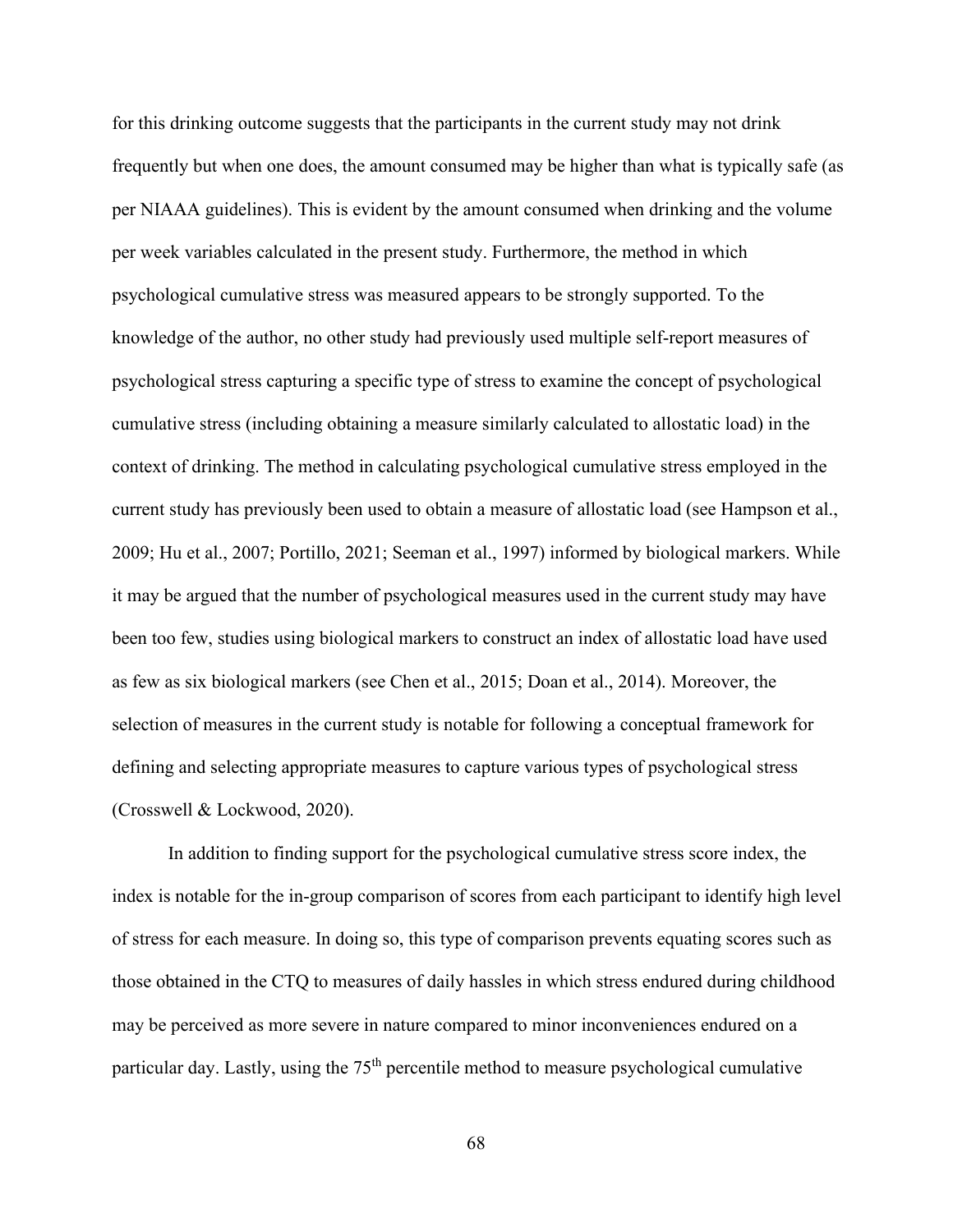stress also eliminated the multicollinearity issue previously observed and also reduced standard error coefficients previously observed in prior models.

In the current study, the first two hypotheses were not supported. Additionally, the fourth hypothesis that the protective factor index would moderate the relationship between psychological cumulative stress and drinking outcomes was also not supported. The measures of protective factors selected in the current study each corresponded to a specific type of psychological stress as its counter measure. However, this index was not found to moderate any of the six relationships in which the psychological cumulative stress index was statistically significant. More interestingly, the index of protective factors were positively associated with the drinking outcome of interest. These findings are counterintuitive and not in the expected direction. Coupled with multiple protective factors that may also buffer against hazardous alcohol use, this finding is particular noteworthy as it may indicate that psychological cumulative stress measured herein may more strongly contribute to drinking outcomes and outweigh the benefits of the protective factors that may potentially buffer against both the specific type of psychological stress measured herein and drinking. The current findings may suggest there are essentially no protective effects against hazardous alcohol use.

While the results observed in the crosstabulations and independent samples *t*-tests were conducted for descriptive purposes and to identify any potential covariates, some findings are noteworthy. First, males were more likely to work full-time. This is consistent with a global statistic suggesting there are more males than females in the workface (International Labor Organization, 2022). Further research is warranted to examine if the gender difference gap in employment is increasing psychological stress among females. As it relates to the independent samples *t*-tests, alcohol use severity scores as measured by the AUDIT demonstrated gender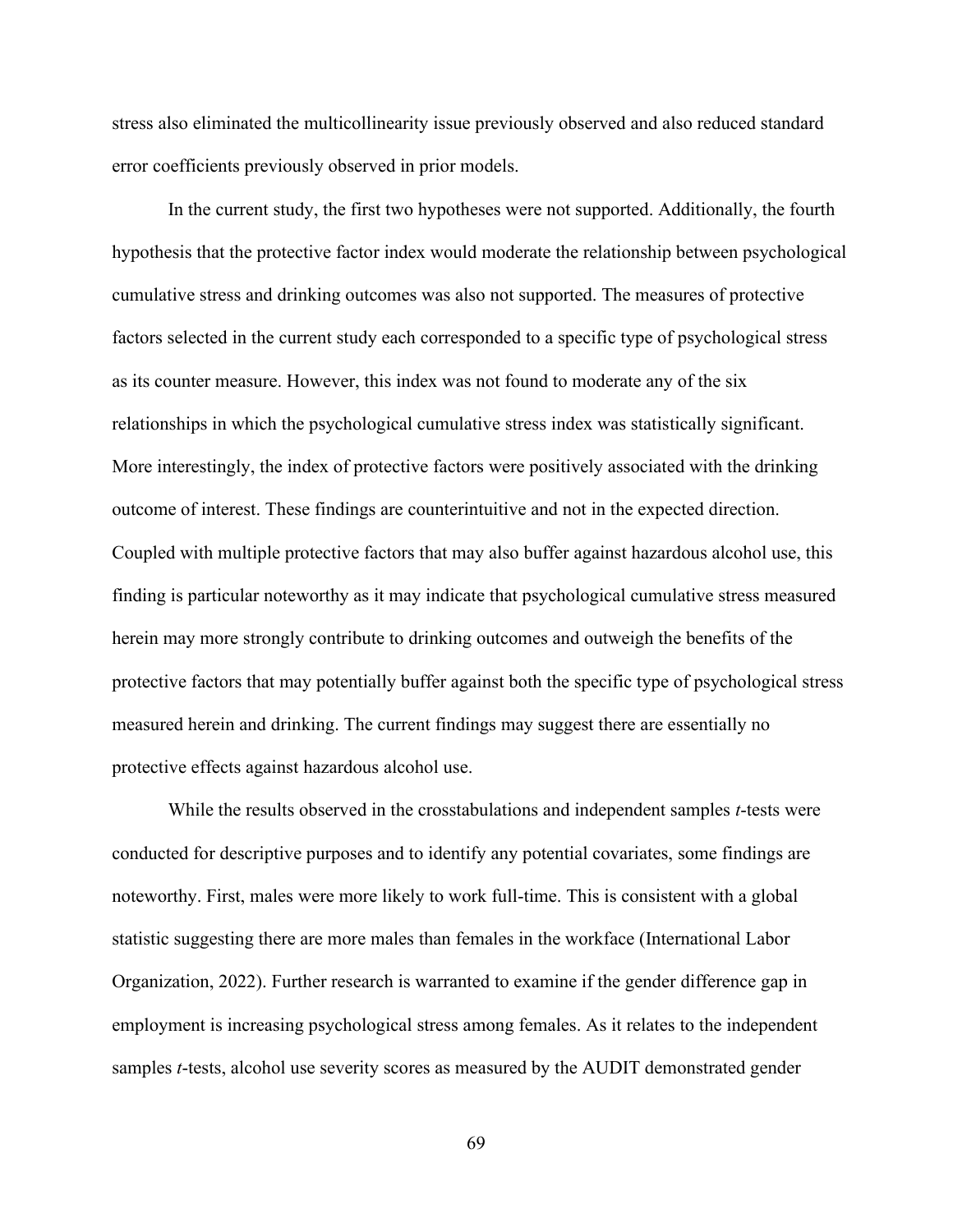differences at the *p* < .05 (irrespective to the bias correction) such that males yielded higher scores compared to females. This is not particularly surprising given that males tend to drink more than females. This finding was further supported by the statistically significant differences in the typical number of drinks consumed, the maximum number of drinks consumed, and the volume per week consumed. Notably, however, there were no differences in binge drinking frequency. This may indicate that males and females are engaging in binge drinking episodes at similar rates as they relate to the gender thresholds. In and of itself, future research is warranted examining binge drinking patterns among males and females and the potential risk factors associated with binge drinking. As it relates to scores of psychological measures of stress, findings in the current study confirmed that females typically have higher levels of stress compared to males. This was supported by the significant differences observed in the PSQ (chronic stress), PSS (acute stress), and the CTQ (traumatic life events during the first 18 years of life). This finding was further supported by the gender differences observed in the psychological cumulative stress index measured herein. In contrast, males were observed to have statistically significantly higher resilience scores, positive childhood experience scores, daily uplifts scores, and an overall cumulative protective factor index score compared to females. Taken altogether, future research examining the effects of psychological stress experiences throughout the lifetime and the role of protective factors are warranted to further understand how psychological stress is internalized and managed over time.

### **Post-Hoc Analyses: Individual Measures of Stress Related to Drinking Outcomes**

Based on the results indicating the protective factors index did not moderate the relationship between the psychological cumulative stress index and drinking outcomes, additional analyses were conducted. First, the present study examined the main effects of each measure of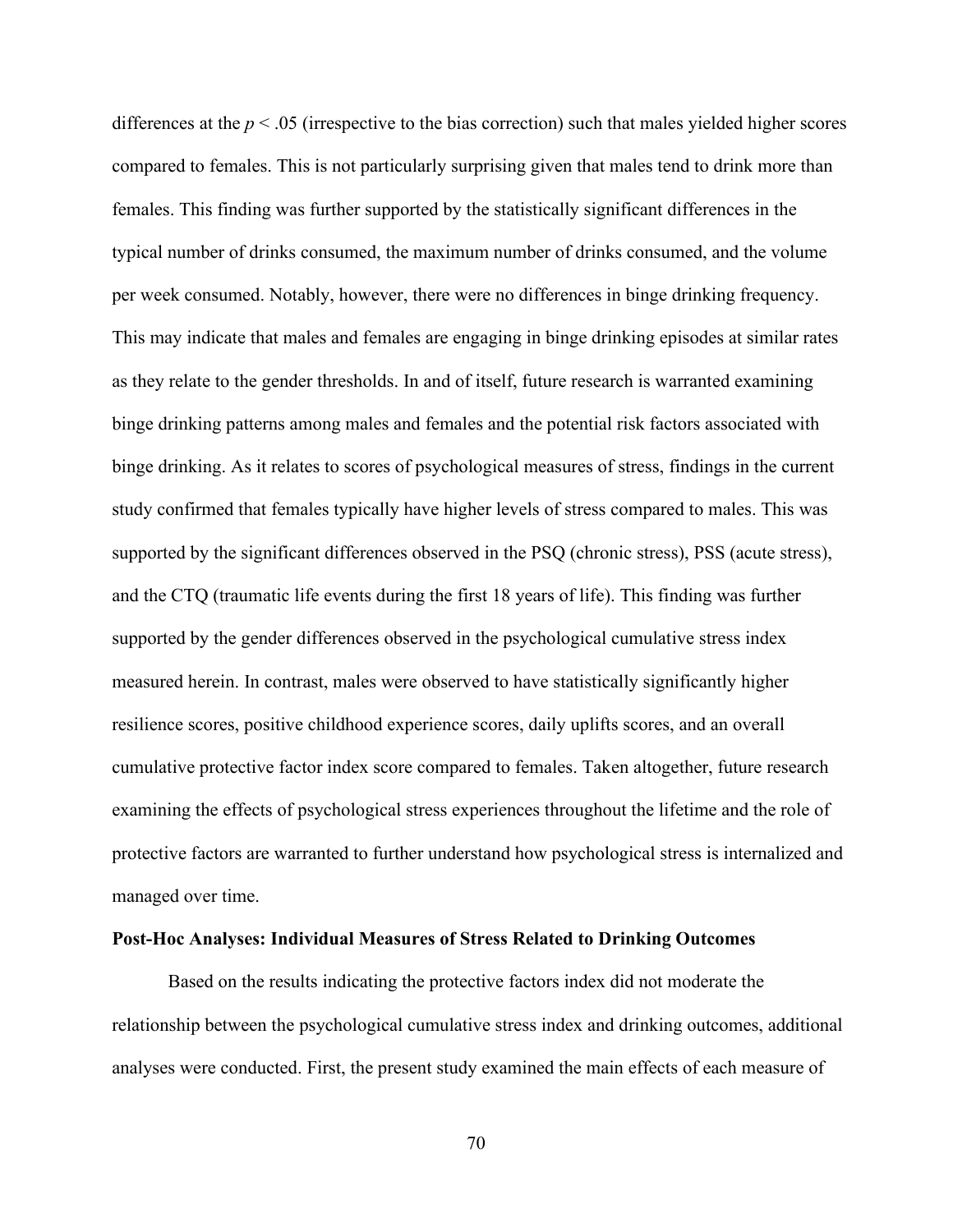psychological stress on the drinking outcomes as it relates to the main effects of the measures of psychological stress on drinking outcomes (Table 7) only, daily hassles was observed to be statistically significant and positively associated with binge drinking frequency, AUDIT scores, and RAPI scores. While daily hassles may be perceived as a minor stressor, previous research has reported that increased levels of daily hassles are associated with declines in health (Asselmann et al., 2017; Segal & VanderVoort, 1993). In addition, the current study observed a positive association between PSS scores with AUDIT and RAPI scores, respectively. Also observed in the present study was the positive association between the CTQ scores and binge drinking frequency. This is consistent with previous findings reported by Baiden and colleagues (2022) as it relates to childhood stressors and binge drinking engagement. However, one finding observed in the present study that was not in the expected direction was the relationship between Social Readjustment Ratings and volume per week. The present study observed that, as Social Readjustment Ratings increase, volume per week decreased, holding all else constant. This suggests that life events may be associated with reductions in the weekly volume consumption. Previous research conducted by Mason and colleagues (2016) reported life stress measured by the SRRS as being positively associated with hazardous alcohol consumption. Thus, findings in the present study are unexpected and not in accordance with prior research.

The present study also examined the main effects of each protective factor and each measure of psychological stress on the drinking outcomes. In contrast, when examining the main effects for all types of psychological stress and protective factors on drinking outcomes, posttraumatic growth was negatively associated with four of the drinking outcomes. These findings are in the expected direction. On the other hand, daily uplifts was observed to be positively associated with the maximum number of drinks consumed. This finding was not in the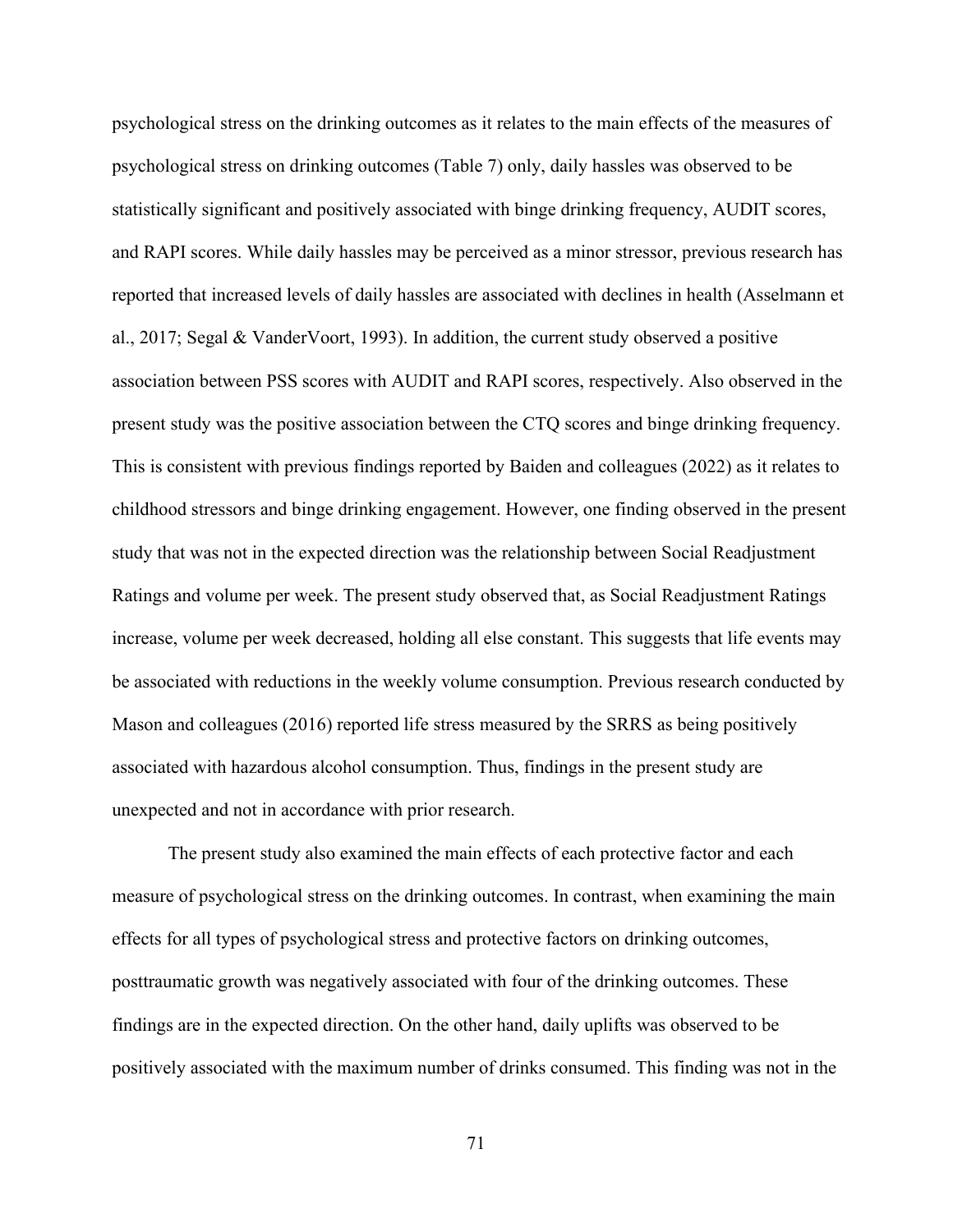expected direction. However, Mereish and colleagues (2018) previously reported that, among a sample of heavy drinkers, daily positive events were associated with increased alcohol use. The present study differs from the findings reported in Mereish et al., (2018), however, in that participants in the present study were at-risk drinkers as defined by the NIAAA and not heavy drinkers. Thus, further research is warranted examining daily uplifts as it relates to at-risk drinkers.

## **Limitations**

The current study is not without limitations. First, the current study comprised of participants that largely self-identified as White (81.5%). As a result, the findings in the current study may not be generalizable to other ethnoracial groups thus warranting future research with better representation of minority groups. Additionally, while the present study used the recommended questions set forth by the NIAAA for measuring drinking, other, more precise measures for measuring drinking rates should be employed in future work such as the Timeline Followback (Sobell & Sobell, 1992). Also, while the present study identified measures of psychological stress that best matched the definitions set forth by Crosswell and Lockwood (2020), alternative measures of psychological stress may have been more appropriate in comparison to the measures selected herein. Also, while Crosswell and Lockwood (2020) identify the UCLA Life Stress Interview (Hammen et al., 1995) as a measure of "cumulative stress," it is important to note that inconsistencies may arise in the measure such that participant rating scores and researcher rating scores may differ. It is also important to note that the UCLA Life Stress Interview is a semi-structured interview and requires training to appropriately apply it with participants. Lastly, the present study did not collect biological samples to analyze biological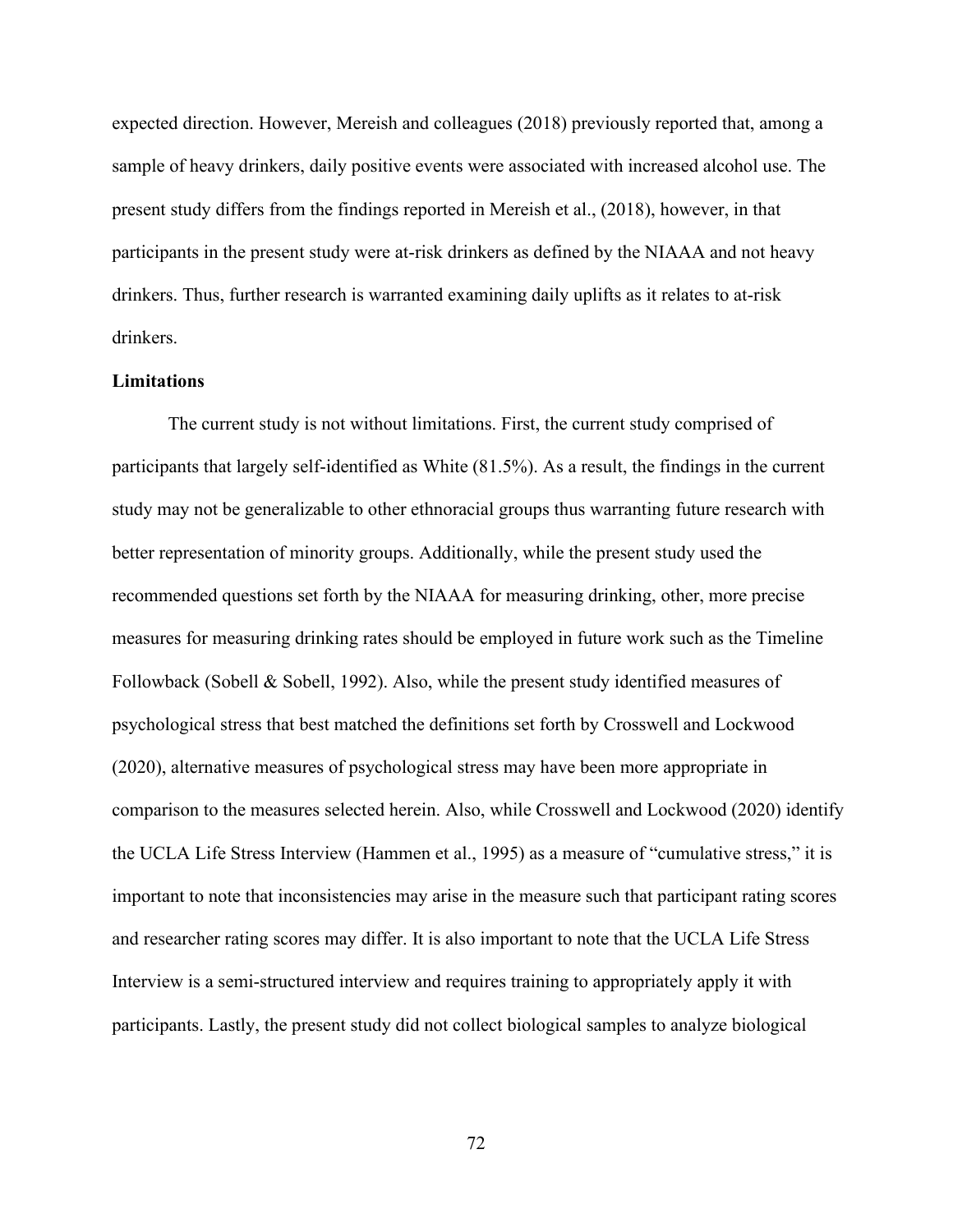markers associated with stress to understand the relationship between stress captured biologically and psychologically.

Despite these potential limitations, this present study is notable for being the first study to examine the concept of psychological cumulative stress using self-report measures of psychological stress that represent a wide array of stress measures reflecting different timepoints and severity set forth by Crosswell and Lockwood (2020). The current study is also significant for employing the calculation method first set forth by McEwen (see Seeman et al., 1997). Additionally, the present study is notable for the use of an online sample of at-risk drinkers in the United States. Although retrospective in nature, the present study's examination of multiple life stages and time frames (as it relates to psychological stress) and the examination of multiple protective factors as it relates to alcohol use is notable. Also, the findings from the current study argue for a more thorough examination of psychological stress endured during one's lifetime rather than relying on a single type of psychological stress that may not adequately capture the compounding stressors endured over time. Lastly, the present study is noteworthy for employing a conceptual framework and establishing the foundation of a theoretical framework for psychological cumulative stress to examine the relationship with alcohol consumption.

## **Future Directions**

Based on current findings, future research is warranted examining other ethnocultural groups. The current study comprised mostly of White participants. As a result, the current findings may not be generalizable to other ethnocultural groups in the United States – particularly among those who experience psychological stress due to ethnoracial issues. Additionally, future research is warranted in which biological samples are collected in addition to measures of psychological stress. This may further the understanding of the relationship between stress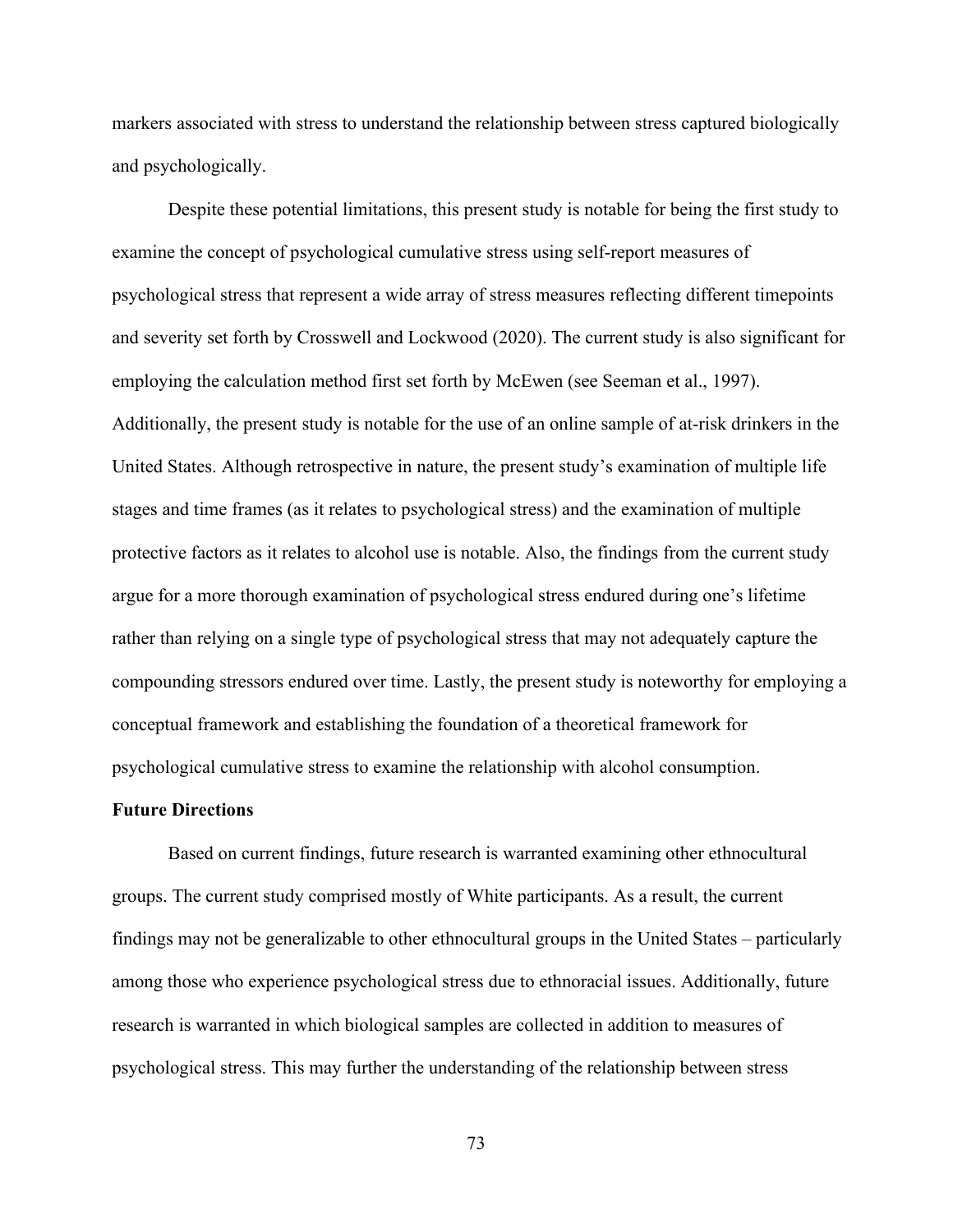captured by biological samples (allostatic load) and stress captured by measures of psychological stress (psychological cumulative stress). This is particularly of interest based on previous findings reported in Portillo (2021) of the lack of correlation between an index of AL and cumulative life stress. Future research may wish to also examine clinical samples to further understand the impacts of psychological cumulative stress and drinking. Similar to Portillo (2021), a similar index may then be created to examine if the index is sensitive enough to detect potential group differences between those diagnosed with an AUD and healthy control participants. Future research may wish to examine psychological cumulative stress and the relationship with other health outcomes such as obesity, exercise, and other health problems. Such research may further strengthen the current state of research findings are they relate to AL scores and health status. Finally, future research establishing appropriate measures of psychological stress to use to calculate psychological cumulative stress is warranted as this concept remains largely unexplored. **Conclusions**

 The current findings of psychological cumulative stress suggests that the relationship with drinking and psychological cumulative stress may be positively associated. Studies examining the relationship between alcohol use and psychological cumulative stress informed by self-report measures is currently limited. Moreover, multiple protective factors used to create a separate index may not be appropriate or sensitive enough to counter the effects of psychological cumulative stress on drinking. As previously observed in Zhang et al. (2020) and Portillo (2021), the method in which stress is measured may play a vital role in understanding the effects of perceived stress measured by psychological measures of stress and the effects of stress perceived by the body measured by biological markers. As a result, drinking motives may play an important role as it relates to lifetime stress.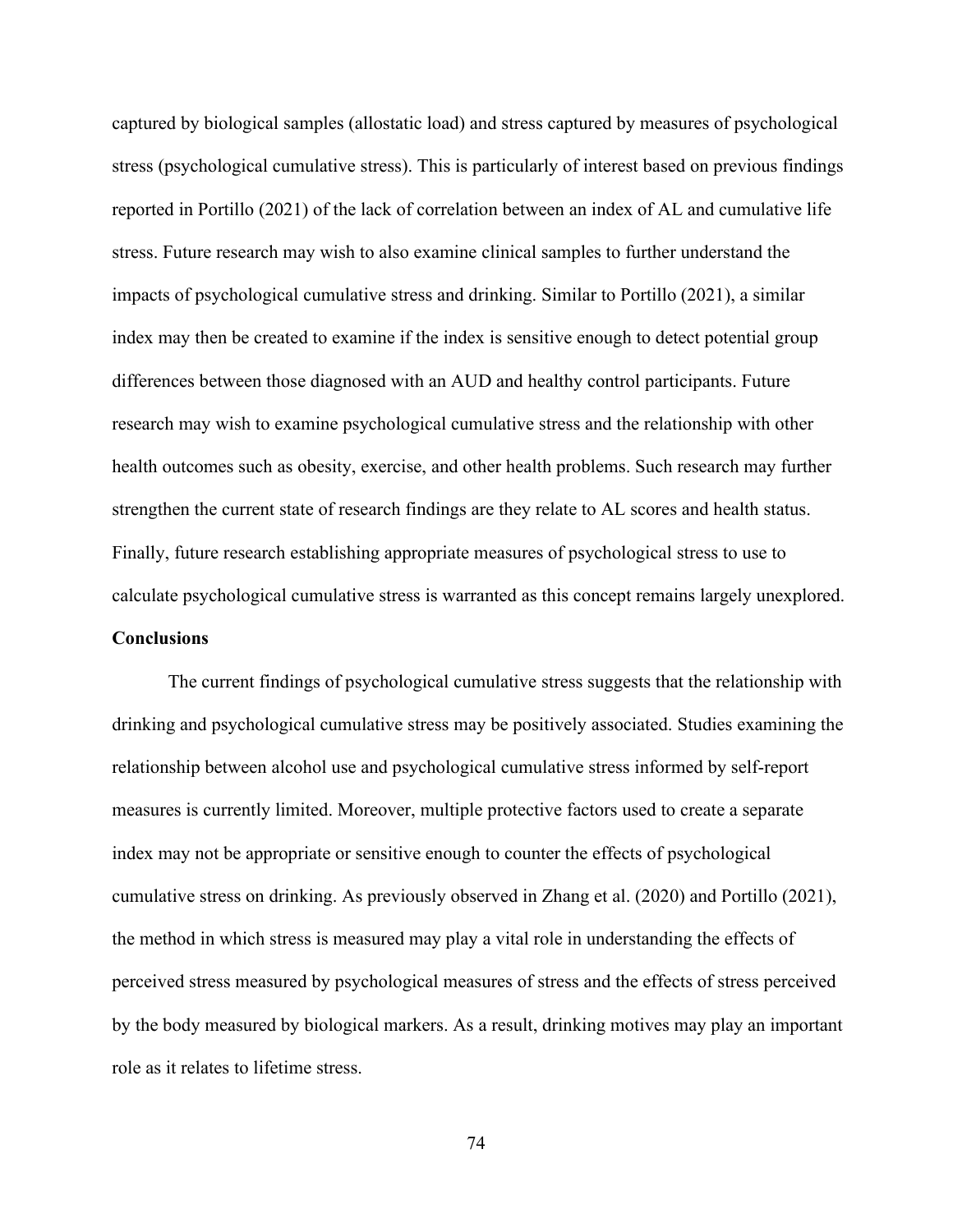## **References**

- American Heart Association. (2016, October 31). *Low Blood Pressure When Blood Pressure Is Too Low*. https://www.heart.org/en/health-topics/high-blood-pressure/the-facts-abouthigh-blood-pressure/low-blood-pressure-when-blood-pressure-is-too-low
- American Psychiatric Association, A. (2013). *Diagnostic and statistical manual of mental disorders* (Vol. 5). Washington, DC: American Psychiatric Association.
- Ásgeirsdóttir, H. G., Valdimarsdóttir, U. A., Þorsteinsdóttir, Þ. K., Lund, S. H., Tomasson, G., Nyberg, U., Ásgeirsdóttir, T. L., & Hauksdóttir, A. (2018). The association between different traumatic life events and suicidality. *European Journal of Psychotraumatology*, *9*(1), 1510279.
- Asselmann, E., Wittchen, H.-U., Lieb, R., & Beesdo-Baum, K. (2017). A 10-year prospectivelongitudinal study of daily hassles and incident psychopathology among adolescents and young adults: interactions with gender, perceived coping efficacy, and negative life events. *Social Psychiatry and Psychiatric Epidemiology*, *52*(11), 1353–1362. <https://doi.org/10.1007/s00127-017-1436-3>
- Babić, R., Babić, M., Rastović, P., Ćurlin, M., Šimić, J., Mandić, K., & Pavlović, K. (2020). Resilience in Health and Illness. *Psychiatria Danubina*, *32*(Suppl 2), 226–232.
- Babor, T. F., Higgins-Biddle, J. C., Saunders, J. B., & Monteiro, M. G. (2001). *The alcohol use disorders identification test*.
- Baiden, P., Onyeaka, H. K., Kyeremeh, E., Panisch, L. S., LaBrenz, C. A., Kim, Y., & Kunz-Lomelin, A. (2022). An Association of Adverse Childhood Experiences with Binge Drinking in Adulthood: Findings from a Population-Based Study. *Substance Use & Misuse*, *57*(3), 360–372. https://doi.org/10.1080/10826084.2021.2012692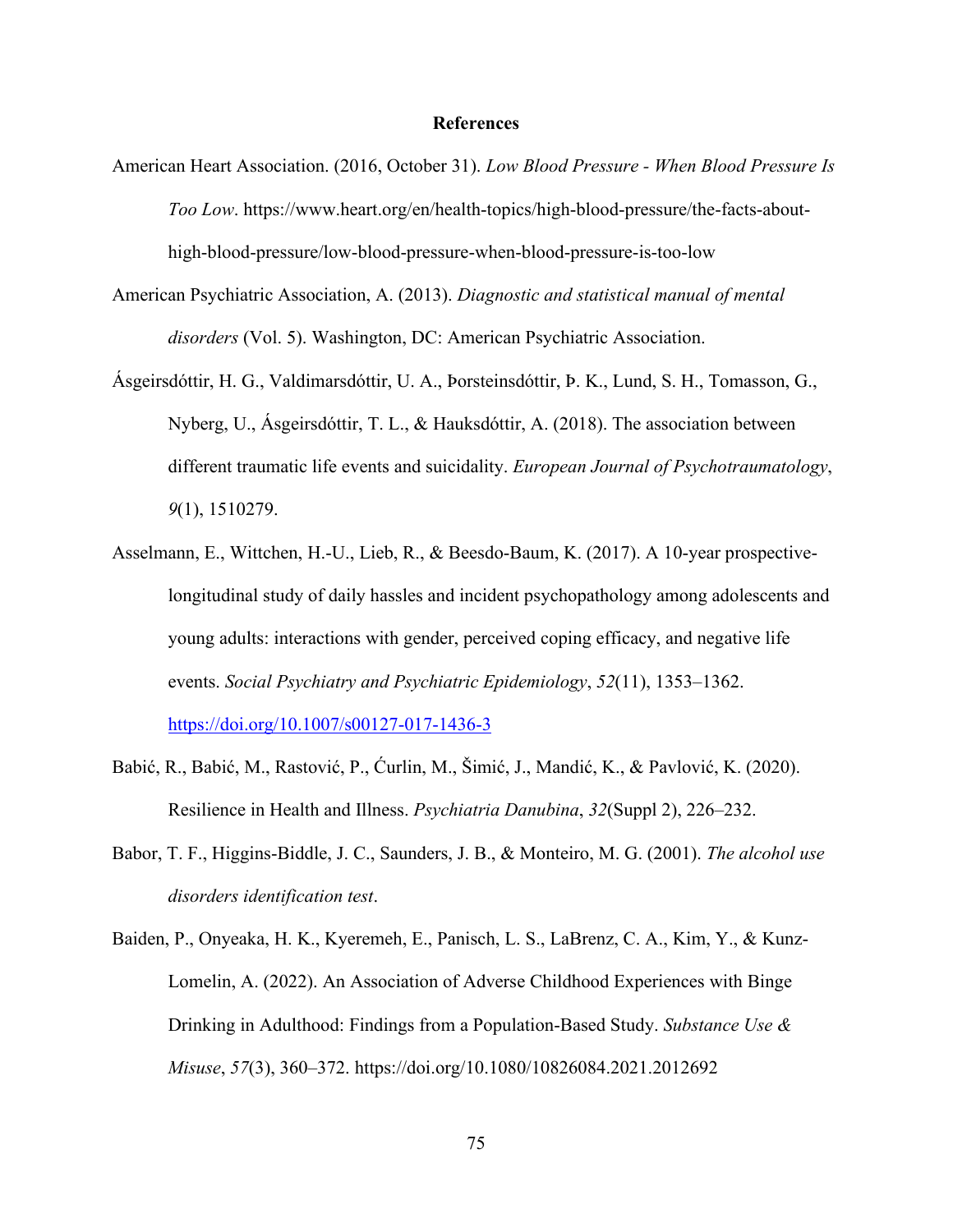- Bailey, S. J., & Covell, K. (2011). Pathways among abuse, daily hassles, depression, and substance use in adolescents. *The New School Psychology Bulletin*, *8*(2), 4–14.
- Berkman, L. F. (1995). The role of social relations in health promotion. *Psychosomatic Medicine*, *57*(3), 245–254.
- Berkman, L. F., Seeman, T. E., Albert, M., Blazer, D., Kahn, R., Mohs, R., Finch, C., Schneider, E., Cotman, C., & McClearn, G. (1993). High, usual and impaired functioning in community-dwelling older men and women: findings from the MacArthur Foundation Research Network on Successful Aging. *Journal of Clinical Epidemiology*, *46*(10), 1129–1140.
- Bernstein, D. P., Fink, L., Handelsman, L., & Foote, J. (1998). Childhood trauma questionnaire. *Assessment of Family Violence: A Handbook for Researchers and Practitioners.*
- Bernstein, D. P., Fink, L., Handelsman, L., Foote, J., Lovejoy, M., Wenzel, K., Sapareto, E., & Ruggiero, J. (1994). Initial reliability and validity of a new retrospective measure of child abuse and neglect. *The American Journal of Psychiatry*, *151*(8), 1132–1136. https://doi.org/10.1176/ajp.151.8.1132
- Bethell, C., Jones, J., Gombojav, N., Linkenbach, J., & Sege, R. (2019). Positive childhood experiences and adult mental and relational health in a statewide sample: Associations across adverse childhood experiences levels. *JAMA Pediatrics*, *173*(11), e193007– e193007.
- Bevilacqua, L., Carli, V., Sarchiapone, M., George, D. K., Goldman, D., Roy, A., & Enoch, M.- A. (2012). Interaction between FKBP5 and childhood trauma and risk of aggressive behavior. *Archives of General Psychiatry*, *69*(1), 62–70.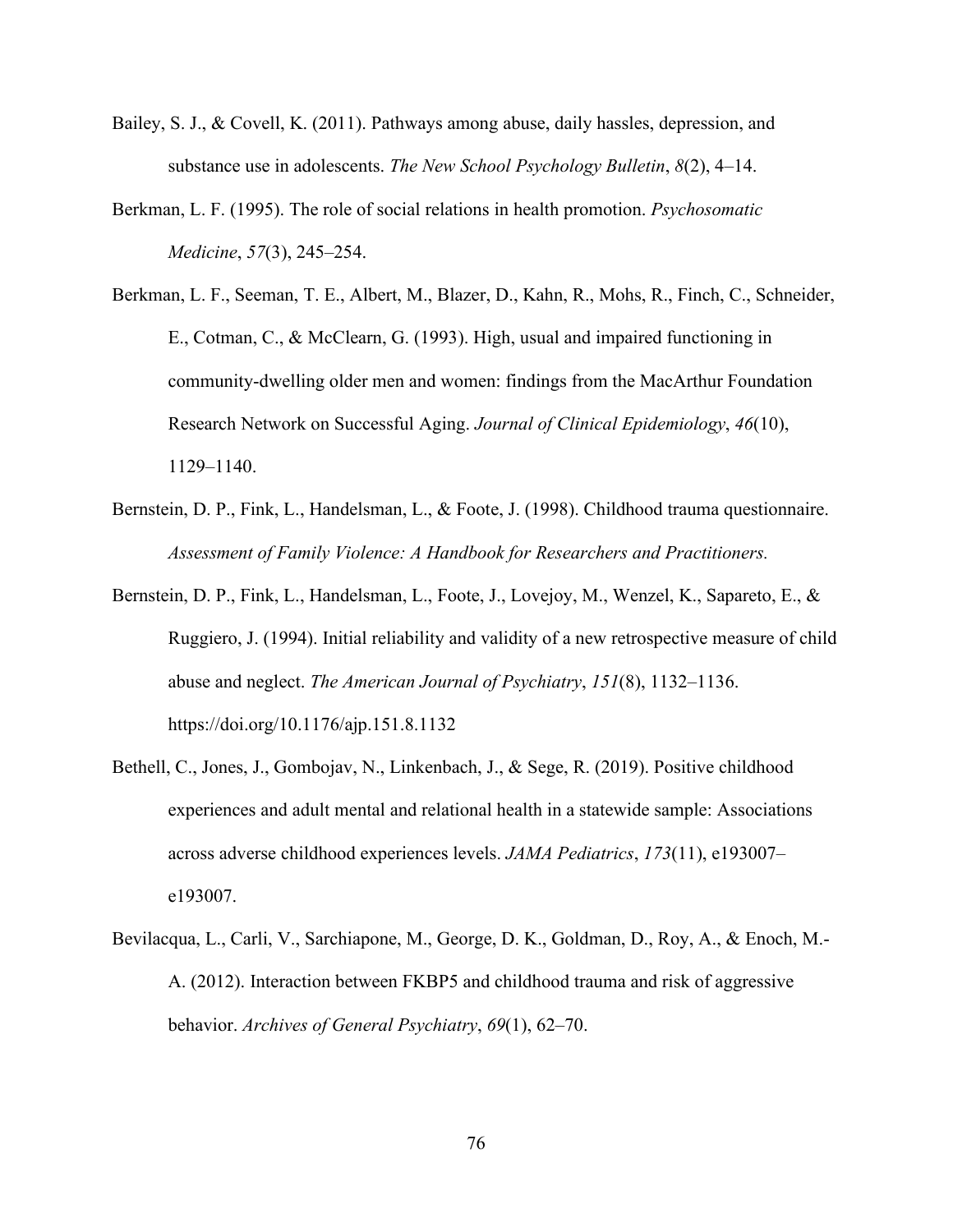- Bolt, M. (2001). *Instructor's resources for Psychology by D.G. Myers (6th ed.)*. New York: Worth Publishers.
- Booth, J. M., & Anthony, E. K. (2015). Examining the interaction of daily hassles across ecological domains on substance use and delinquency among low-income adolescents of color. *Journal of Human Behavior in the Social Environment*, *25*(8), 810–821.
- Bradford, D. E., Shapiro, B. L., & Curtin, J. J. (2013). How bad could it be? Alcohol dampens stress responses to threat of uncertain intensity. *Psychological Science*, *24*(12), 2541– 2549.
- Brown, G. W., & Harris, T. (1978). *Social origins of depression: A study of psychiatric disorder in women* (Vol. 2). Routledge.
- Cann, A., Calhoun, L. G., Tedeschi, R. G., Taku, K., Vishnevsky, T., Triplett, K. N., & Danhauer, S. C. (2010). A short form of the Posttraumatic Growth Inventory. *Anxiety, Stress, & Coping*, *23*(2), 127–137.
- Centers for Disease Control and Prevention. (2019). *Alcohol and Public Health: Alcohol-Related Disease Impact (ARDI)*. [https://nccd.cdc.gov/DPH\\_ARDI/default/default.aspx](https://nccd.cdc.gov/DPH_ARDI/default/default.aspx)
- Chen, E., Miller, G. E., Brody, G. H., & Lei, M. (2015). Neighborhood poverty, college attendance, and diverging profiles of substance use and allostatic load in rural African American youth. *Clinical Psychological Science*, *3*(5), 675–685.
- Chida, Y., & Steptoe, A. (2010). Greater cardiovascular responses to laboratory mental stress are associated with poor subsequent cardiovascular risk status: a meta-analysis of prospective evidence. *Hypertension*, *55*(4), 1026–1032.
- Cohen, S., Kamarck, T., & Mermelstein, R. (1994). Perceived stress scale. *Measuring Stress: A Guide for Health and Social Scientists, 10*(2), 1–2.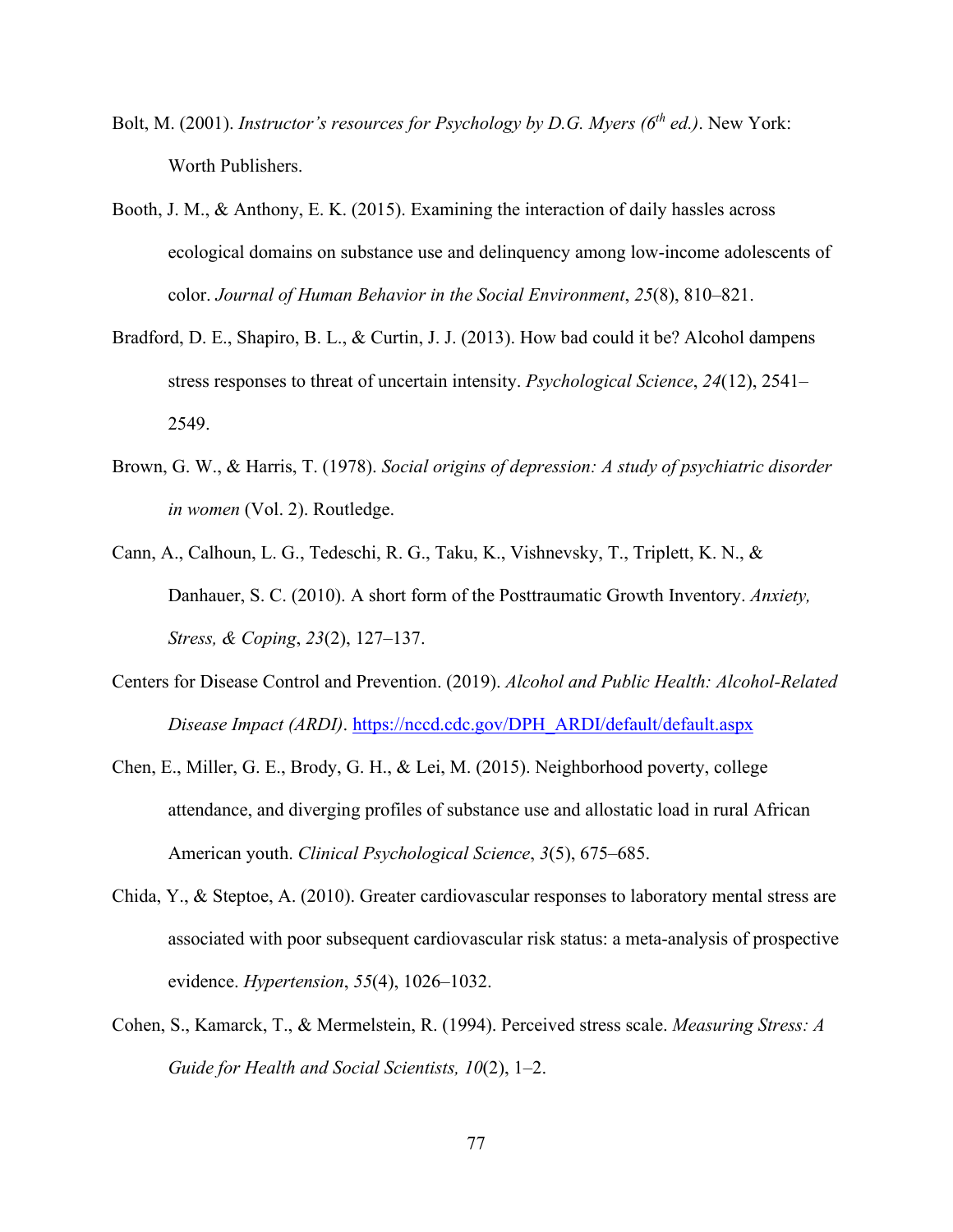- Cohen, S., & Williamson, G. (1988). Perceived stress in a probability sample of the United States In: Spacapam, S. and Oskamp, S. (eds)*. The Social Psychology of Health, 10*(2),  $1-2.$
- Conger, J. J. (1956). II. Reinforcement Theory and the Dynamics of Alcoholism. *Quarterly Journal of Studies on Alcohol*, *17*(2), 296–305.
- Cooper, M. L., Russell, M., Skinner, J. B., Frone, M. R., & Mudar, P. (1992). Stress and alcohol use: moderating effects of gender, coping, and alcohol expectancies. *Journal of Abnormal Psychology*, *101*(1), 139.
- Crosswell, A. D., & Lockwood, K. G. (2020). Best practices for stress measurement: How to measure psychological stress in health research. *Health Psychology Open*, *7*(2), 2055102920933072.
- DeNisco, S. (2011). Exploring the relationship between resilience and diabetes outcomes in African Americans. *Journal of the American Academy of Nurse Practitioners*, *23*(11), 602–610. https://doi.org/https://doi.org/10.1111/j.1745-7599.2011.00648.x
- De Vente, W., Olff, M., Van Amsterdam, J. G. C., Kamphuis, J. H., & Emmelkamp, P. M. G. (2003). Physiological differences between burnout patients and healthy controls: blood pressure, heart rate, and cortisol responses. *Occupational and Environmental Medicine*, *60*(suppl 1), i54 LP-i61. [https://doi.org/10.1136/oem.60.suppl\\_1.i54](https://doi.org/10.1136/oem.60.suppl_1.i54)
- DeLongis, A., Folkman, S., & Lazarus, R. S. (1988). The impact of daily stress on health and mood: psychological and social resources as mediators. *Journal of Personality and Social Psychology*, *54*(3), 486.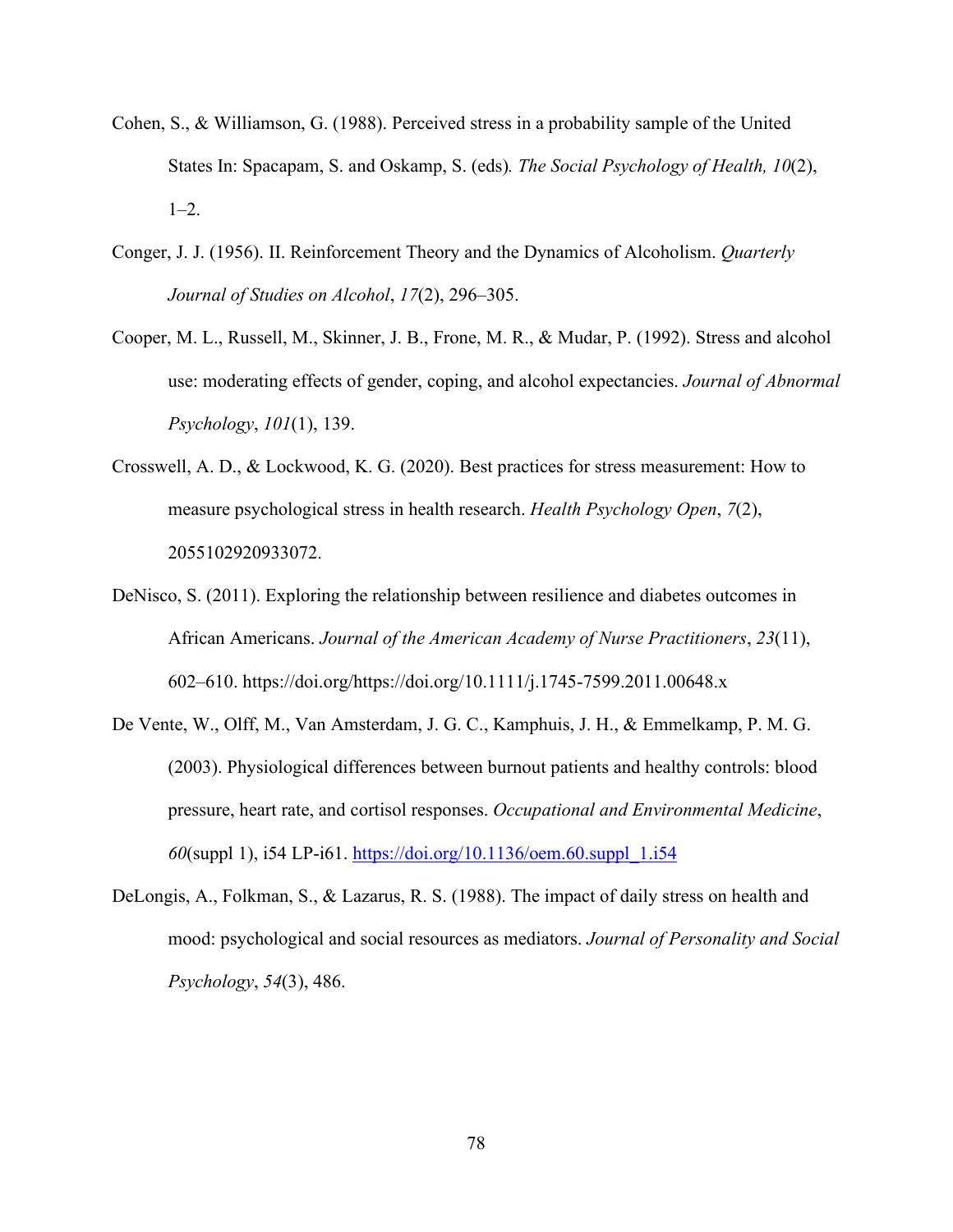- Dienes, K. A., Hammen, C., Henry, R. M., Cohen, A. N., & Daley, S. E. (2006). The stress sensitization hypothesis: understanding the course of bipolar disorder. *Journal of Affective Disorders*, *95*(1–3), 43–49.
- Doan, S. N., Dich, N., & Evans, G. W. (2014). Childhood cumulative risk and later allostatic load: Mediating role of substance use. *Health Psychology*, *33*(11), 1402.
- Engel, G. L. (1977). The need for a new medical model: a challenge for biomedicine. *Science*, *196*(4286), 129-136.
- Epel, E. S., Crosswell, A. D., Mayer, S. E., Prather, A. A., Slavich, G. M., Puterman, E., & Mendes, W. B. (2018). More than a feeling: A unified view of stress measurement for population science. *Frontiers in Neuroendocrinology*, *49*, 146–169. <https://doi.org/10.1016/j.yfrne.2018.03.001>
- Felitti, V. J., Anda, R. F., Nordenberg, D., Williamson, D. F., Spitz, A. M., Edwards, V., Koss, M. P., & Marks, J. S. (1998). Relationship of Childhood Abuse and Household Dysfunction to Many of the Leading Causes of Death in Adults: The Adverse Childhood Experiences (ACE) Study. *American Journal of Preventive Medicine*, *14*(4), 245–258. [https://doi.org/https://doi.org/10.1016/S0749-3797\(98\)00017-8](https://doi.org/https:/doi.org/10.1016/S0749-3797(98)00017-8)
- Fetzner, M. G., McMillan, K. A., Sareen, J., & Asmundson, G. J. G. (2011). What is the association between traumatic life events and alcohol abuse/dependence in people with and without PTSD? Findings from a nationally representative sample. *Depression & Anxiety (1091-4269)*, *28*(8), 632–638.<http://10.0.3.234/da.20852>
- First, M. B., Spitzer, R.L., Gibbon, M., Williams, J.B.W., Mintz, L.B., O'Halloran, M.S., Mulholland, A.M., Schneider, P.A. (1997). Structured clinical interview for DSM-IV-Axis I Disorders—Patient Edition. *Biometrics Research Department*.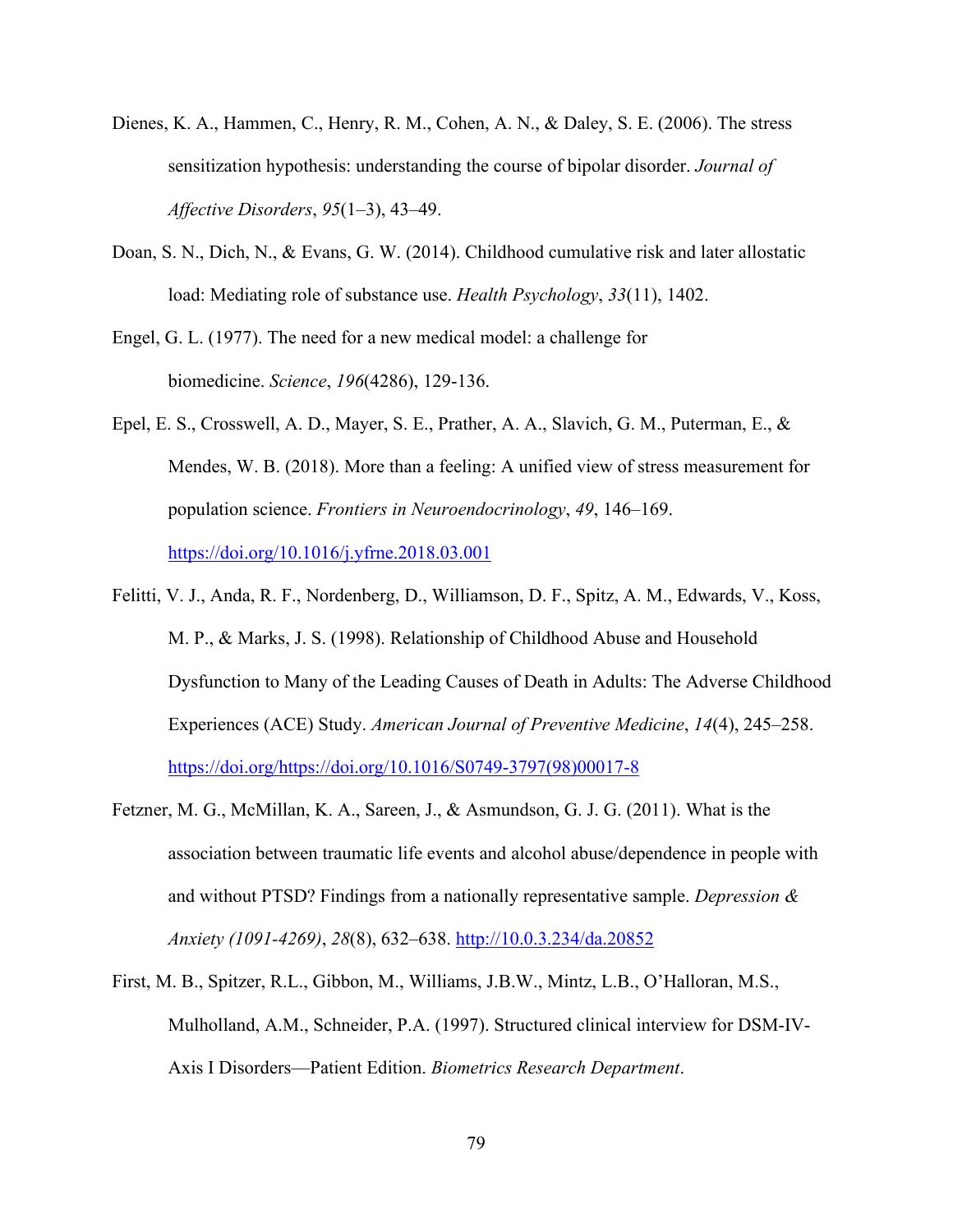- Fishbein, D. H., Herman-Stahl, M., Eldreth, D., Paschall, M. J., Hyde, C., Hubal, R., Hubbard, S., Williams, J., & Ialongo, N. (2006). Mediators of the stress–substance–use relationship in urban male adolescents. *Prevention Science*, *7*(2), 113–126.
- Gallo, L. C., Roesch, S. C., Fortmann, A. L., Carnethon, M. R., Penedo, F. J., Perreira, K., Birnbaum-Weitzman, O., Wassertheil-Smoller, S., Castañeda, S. F., Talavera, G. A., Sotres-Alvarez, D., Daviglus, M. L., Schneiderman, N., & Isasi, C. R. (2014). Associations of chronic stress burden, perceived stress, and traumatic stress with cardiovascular disease prevalence and risk factors in the Hispanic Community Health Study/Study of Latinos Sociocultural Ancillary Study. *Psychosomatic Medicine*, *76*(6), 468–475.<https://doi.org/10.1097/PSY.0000000000000069>
- Garfin, D. R., Thompson, R. R., & Holman, E. A. (2018). Acute stress and subsequent health outcomes: A systematic review. *Journal of Psychosomatic Research*, *112*, 107–113.
- Gerst, M., Grant, I., Yager, J., & Sweetwood, H. (1978). The reliability of the Social Readjustment Rating Scale: moderate and long-term stability. *Journal of Psychosomatic Research*, *22*, 519–523. https://doi.org/10.1016/0022-3999(78)90008-9
- Goldstein, D. S., & McEwen, B. (2002). Allostasis, homeostats, and the nature of stress. *Stress*, *5*(1), 55–58.
- Gordh, A. H. V. S., Brkic, S., & Söderpalm, B. (2011). Stress and consumption of alcohol in humans with a Type 1 family history of alcoholism in an experimental laboratory setting. *Pharmacology Biochemistry and Behavior*, *99*(4), 696–703.
- Gray, M. J., Litz, B. T., Hsu, J. L., & Lombardo, T. W. (2004). Psychometric properties of the life events checklist. *Assessment*, *11*(4), 330–341.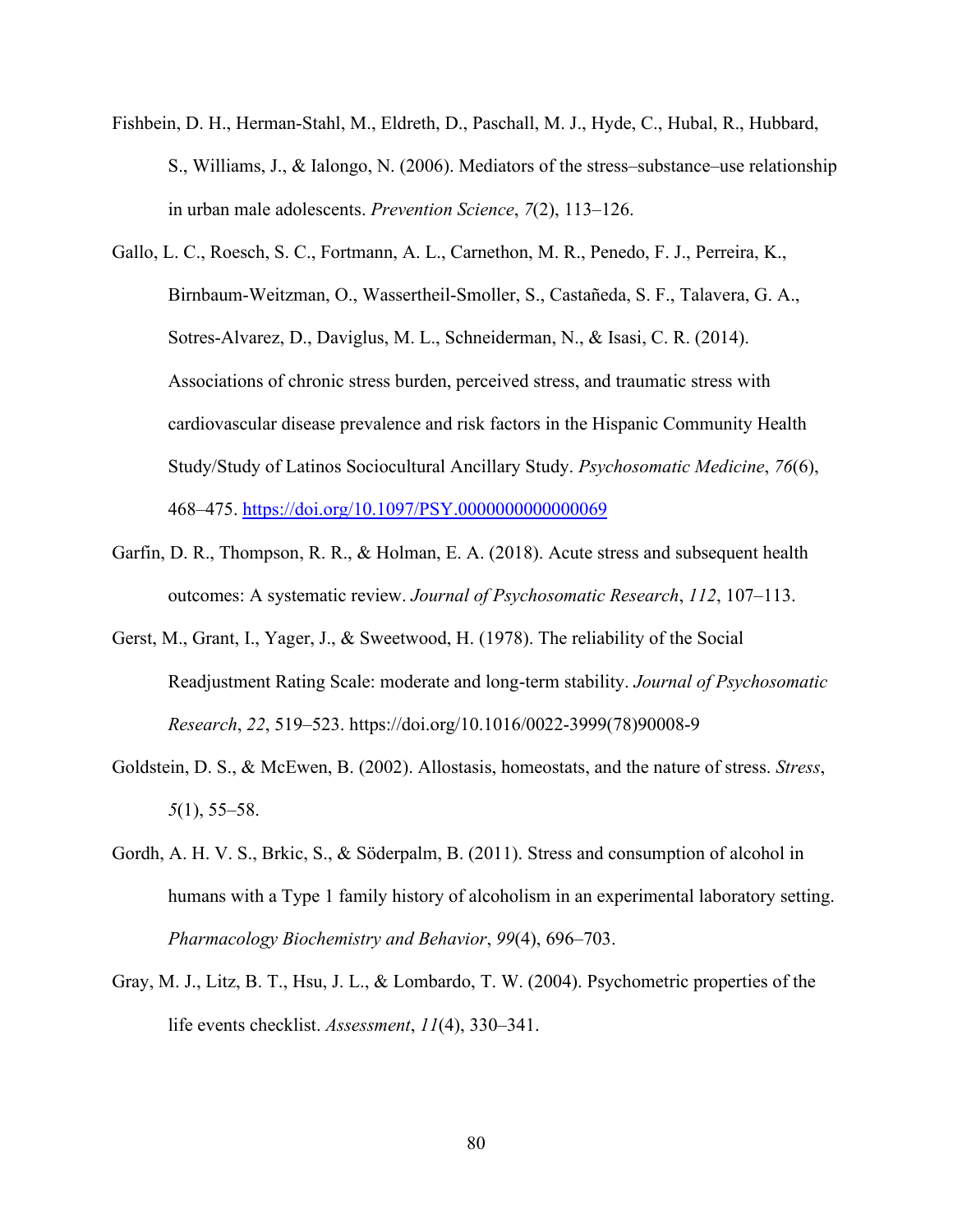- Hammen, C. L., Burge, D., Daley, S. E., Davila, J., Paley, B., & Rudolph, K. D. (1995). Interpersonal attachment cognitions and prediction of symptomatic responses to interpersonal stress. *Journal of Abnormal Psychology*, *104*(3), 436.
- Hampson, S. E., Goldberg, L. R., Vogt, T. M., Hillier, T. A., & Dubanoski, J. P. (2009). Using physiological dysregulation to assess global health status: Associations with self-rated health and health behaviors. *Journal of Health Psychology*, *14*(2), 232-241.
- Hayes, A. F. (2022). *Introduction to mediation, moderation, and conditional process analysis: A regression-based approach*. Guilford publications.
- Hingson, R. W., Zha, W., & White, A. M. (2017). Drinking beyond the binge threshold: predictors, consequences, and changes in the US. American journal of preventive medicine, 52(6), 717-727.
- Holman, E. A., Silver, R. C., & Waitzkin, H. (2000). Traumatic life events in primary care patients: a study in an ethnically diverse sample. *Archives of Family Medicine*, *9*(9), 802- 810.
- Holmes, T. H., & Rahe, R. H. (1967). The social readjustment rating scale. *Journal of Psychosomatic Research*, *11*(2), 213–218. [https://doi.org/https://doi.org/10.1016/0022-](https://doi.org/https:/doi.org/10.1016/0022-3999(67)90010-4) [3999\(67\)90010-4](https://doi.org/https:/doi.org/10.1016/0022-3999(67)90010-4)
- Hu, P., Wagle, N., Goldman, N., Weinstein, M., & Seeman, T. E. (2007). The associations between socioeconomic status, allostatic load and measures of health in older Taiwanese persons: Taiwan social environment and biomarkers of aging study. *Journal of Biosocial Science*, *39*(4), 545.
- IBM Corp. Released 2020. IBM SPSS Statistics for Macintosh, Version 27.0. Armonk, NY: IBM Corp.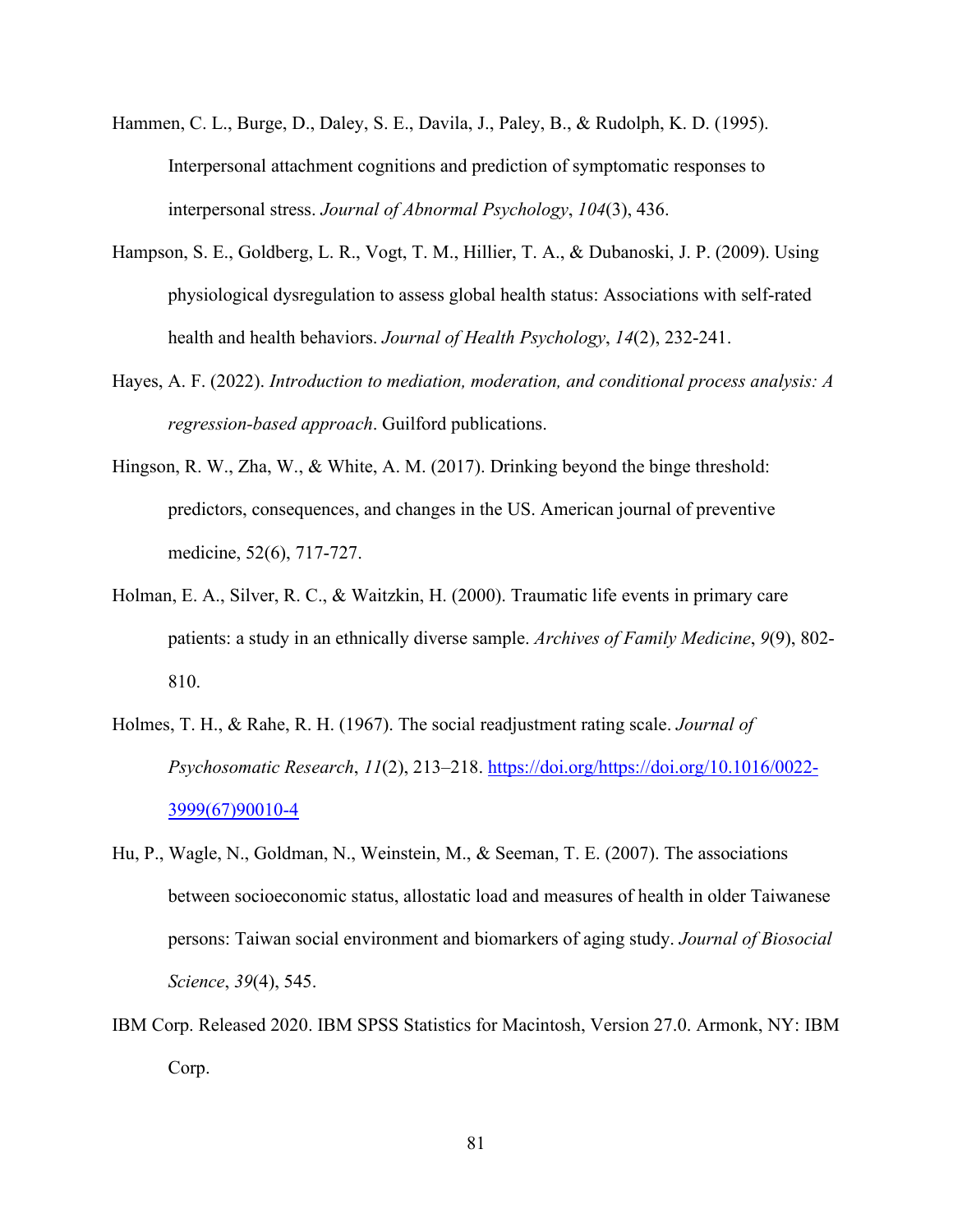- International Labor Organization. (2022, February). *The gender gap in employment: What's holding women back?* International Labor Organization InfoStories. <https://www.ilo.org/infostories/en-GB/Stories/Employment/barriers-women#intro>
- Kanner, A. D., Coyne, J. C., Schaefer, C., & Lazarus, R. S. (1981). Comparison of two modes of stress measurement: Daily hassles and uplifts versus major life events. *Journal of Behavioral Medicine*, *4*(1), 1–39.
- Kanner, A. D., Feldman, S. S., Weinberger, D. A., & Ford, M. E. (1987). Uplifts, hassles, and adaptational outcomes in early adolescents. *The Journal of Early Adolescence*, *7*(4), 371– 394.
- Kenny, D. A., Kaniskan, B., & McCoach, D. B. (2015). The performance of RMSEA in models with small degrees of freedom. *Sociological methods & research*, *44*(3), 486-507.
- Keyes, K. M., Hatzenbuehler, M. L., Grant, B. F., & Hasin, D. S. (2012). Stress and alcohol: epidemiologic evidence. *Alcohol Research: Current Reviews*, *34*(4), 391–400. <https://pubmed.ncbi.nlm.nih.gov/23584105>
- Keyes, K. M., McLaughlin, K. A., Demmer, R. T., Cerdá, M., Koenen, K. C., Uddin, M., & Galea, S. (2013). Potentially traumatic events and the risk of six physical health conditions in a population‐based sample. *Depression and Anxiety*, *30*(5), 451–460.
- Kosterman, R., Mason, W. A., Haggerty, K. P., Hawkins, J. D., Spoth, R., & Redmond, C. (2011). Positive Childhood Experiences and Positive Adult Functioning: Prosocial Continuity and the Role of Adolescent Substance Use. *Journal of Adolescent Health*, *49*(2), 180–186. [https://doi.org/https://doi.org/10.1016/j.jadohealth.2010.11.244](https://doi.org/https:/doi.org/10.1016/j.jadohealth.2010.11.244)
- Lechner, W. V, Laurene, K. R., Patel, S., Anderson, M., Grega, C., & Kenne, D. R. (2020). Changes in alcohol use as a function of psychological distress and social support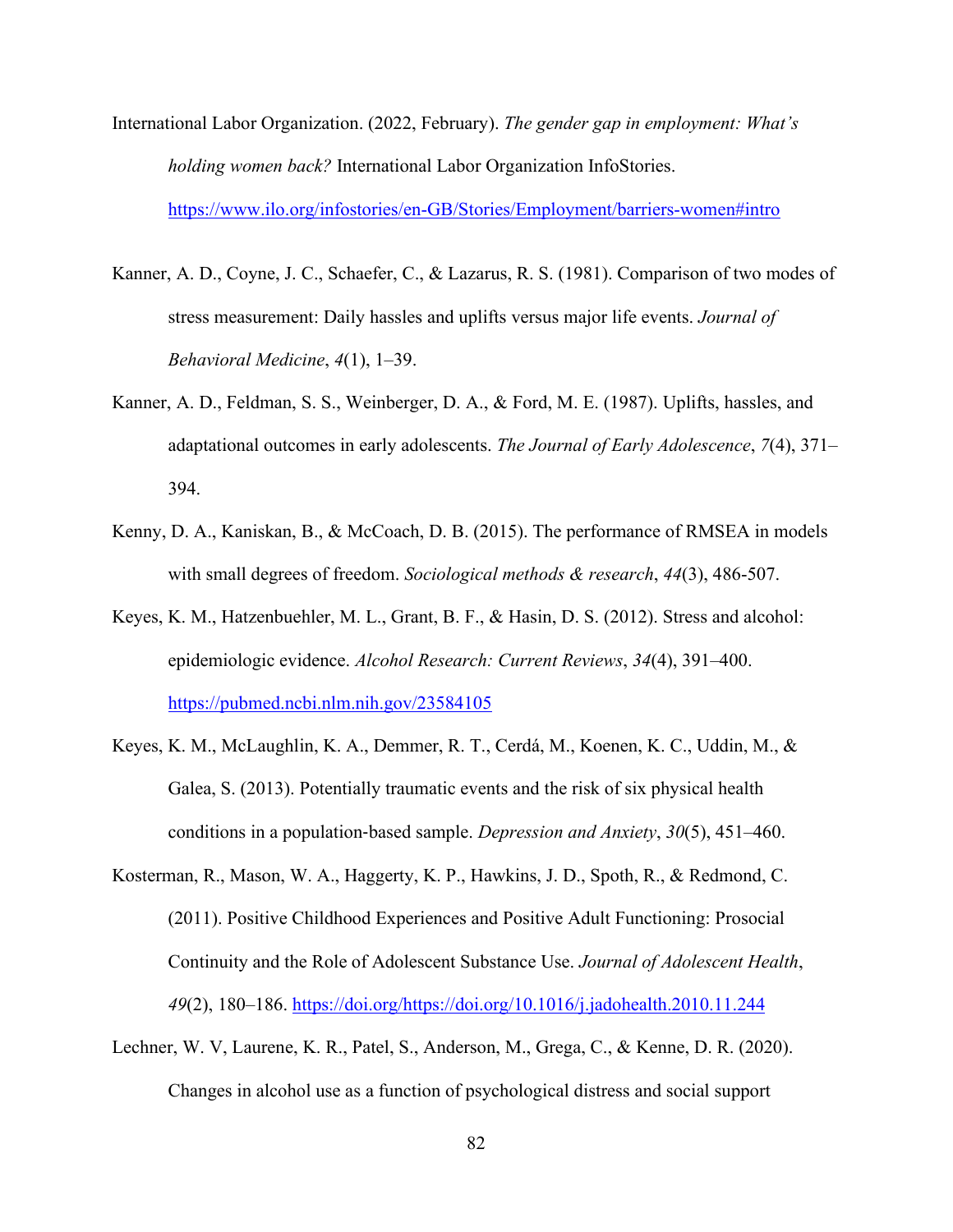following COVID-19 related University closings. *Addictive Behaviors*, *110*, 106527. https://doi.org/https://doi.org/10.1016/j.addbeh.2020.106527

- Levenstein, S., Prantera, C., Varvo, V., Scribano, M. L., Berto, E., Luzi, C., & Andreoli, A. (1993). Development of the Perceived Stress Questionnaire: a new tool for psychosomatic research. *Journal of Psychosomatic Research*, *37*(1), 19–32.
- Lin, N., Ensel, W. M., Simeone, R. S., & Kuo, W. (1979). Social support, stressful life events, and illness: A model and an empirical test. *Journal of Health and Social Behavior*, 108– 119.
- Long, E. C., Lönn, S. L., Ji, J., Lichtenstein, P., Sundquist, J., Sundquist, K., & Kendler, K. S. (2017). Resilience and Risk for Alcohol Use Disorders: A Swedish Twin Study. *Alcoholism, Clinical and Experimental Research*, *41*(1), 149–155. <https://doi.org/10.1111/acer.13274>
- Low, N. C. P., Dugas, E., O'Loughlin, E., Rodriguez, D., Contreras, G., Chaiton, M., & O'Loughlin, J. (2012). Common stressful life events and difficulties are associated with mental health symptoms and substance use in young adolescents. *BMC Psychiatry*, *12*(1),  $1-10.$
- Maeng, L. Y., & Milad, M. R. (2017). Post-traumatic stress disorder: The relationship between the fear response and chronic stress. *Chronic Stress*, *1*, 2470547017713297.

Marin, M.-F., Lord, C., Andrews, J., Juster, R.-P., Sindi, S., Arsenault-Lapierre, G., Fiocco, A. J., & Lupien, S. J. (2011). Chronic stress, cognitive functioning and mental health. *Neurobiology of Learning and Memory*, *96*(4), 583–595. [https://doi.org/https://doi.org/10.1016/j.nlm.2011.02.016](https://doi.org/https:/doi.org/10.1016/j.nlm.2011.02.016)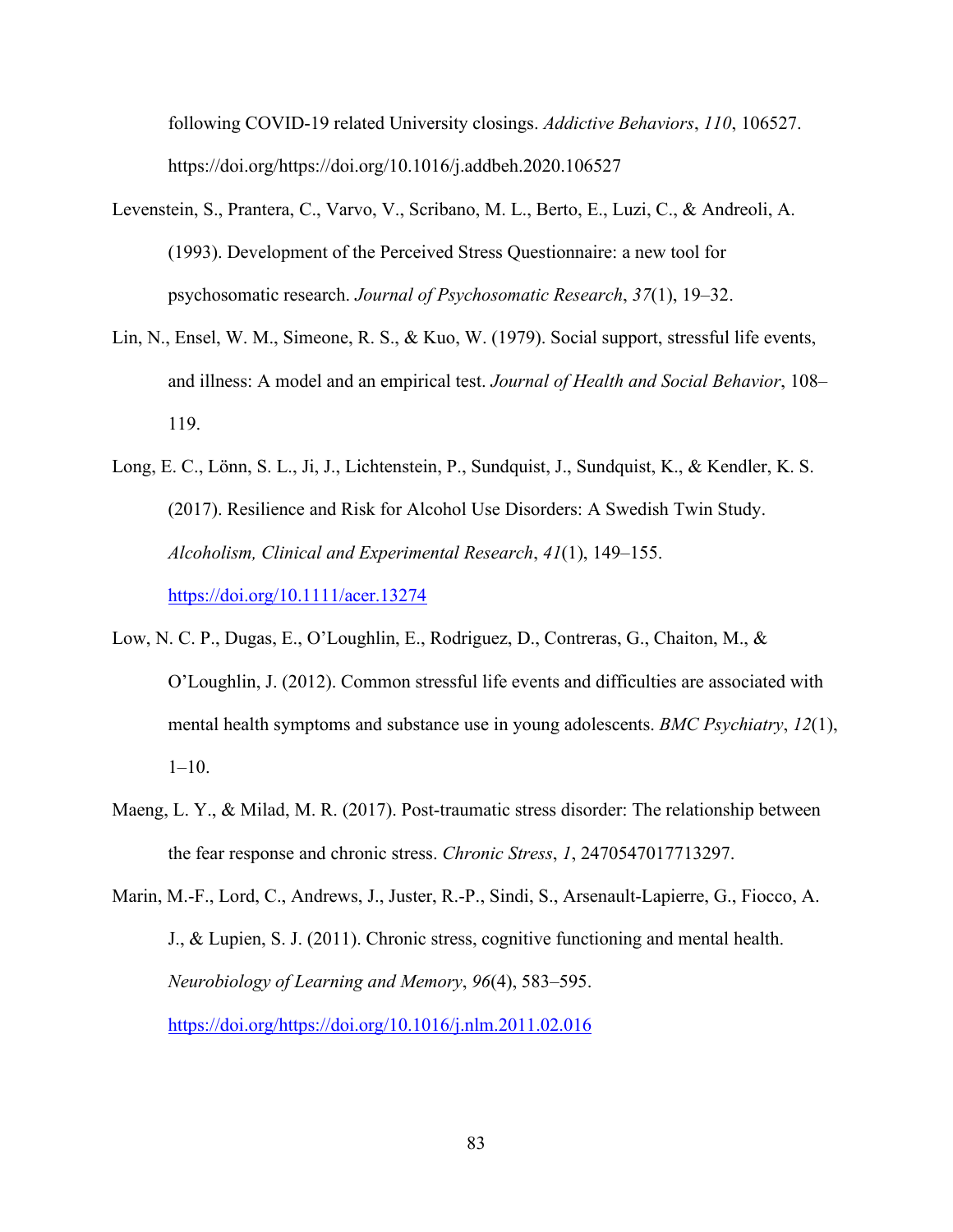- Marlatt, G. A., & Donovan, D. M. (2005). *Relapse prevention: Maintenance strategies in the treatment of addictive behaviors*. Guilford press.
- Mason, T. B., Lewis, R. J., Gargurevich, M., & Kelley, M. L. (2016). Minority stress and intimate partner violence perpetration among lesbians: Negative affect, hazardous drinking, and intrusiveness as mediators. *Psychology of Sexual Orientation and Gender Diversity*, *3*(2), 236–246.<https://doi.org/10.1037/sgd0000165>
- Matud, M. P. (2004). Gender differences in stress and coping styles. Personality and individual differences, 37(7), 1401-1415.
- McEwen, B. S. (2008). Central effects of stress hormones in health and disease: Understanding the protective and damaging effects of stress and stress mediators. *European Journal of Pharmacology*, *583*(2–3), 174–185.<https://doi.org/10.1016/j.ejphar.2007.11.071>
- McEwen, B. S., & Stellar, E. (1993). Stress and the individual: Mechanisms leading to disease. *Archives of Internal Medicine*, *153*(18), 2093–2101.
- Mereish, E. H., Kuerbis, A., & Morgenstern, J. (2018). A daily diary study of stressful and positive events, alcohol use, and addiction severity among heavy drinking sexual minority men. *Drug and Alcohol Dependence*, *187*, 149–154. <https://doi.org/10.1016/j.drugalcdep.2018.03.003>
- Miller, D. B., & O'Callaghan, J. P. (2002). Neuroendocrine aspects of the response to stress. *Metabolism-Clinical and Experimental*, *51*(6), 5–10.
- Miller, G. E., Chen, E., & Parker, K. J. (2011). Psychological stress in childhood and susceptibility to the chronic diseases of aging: moving toward a model of behavioral and biological mechanisms. *Psychological Bulletin*, *137*(6), 959–997. https://doi.org/10.1037/a0024768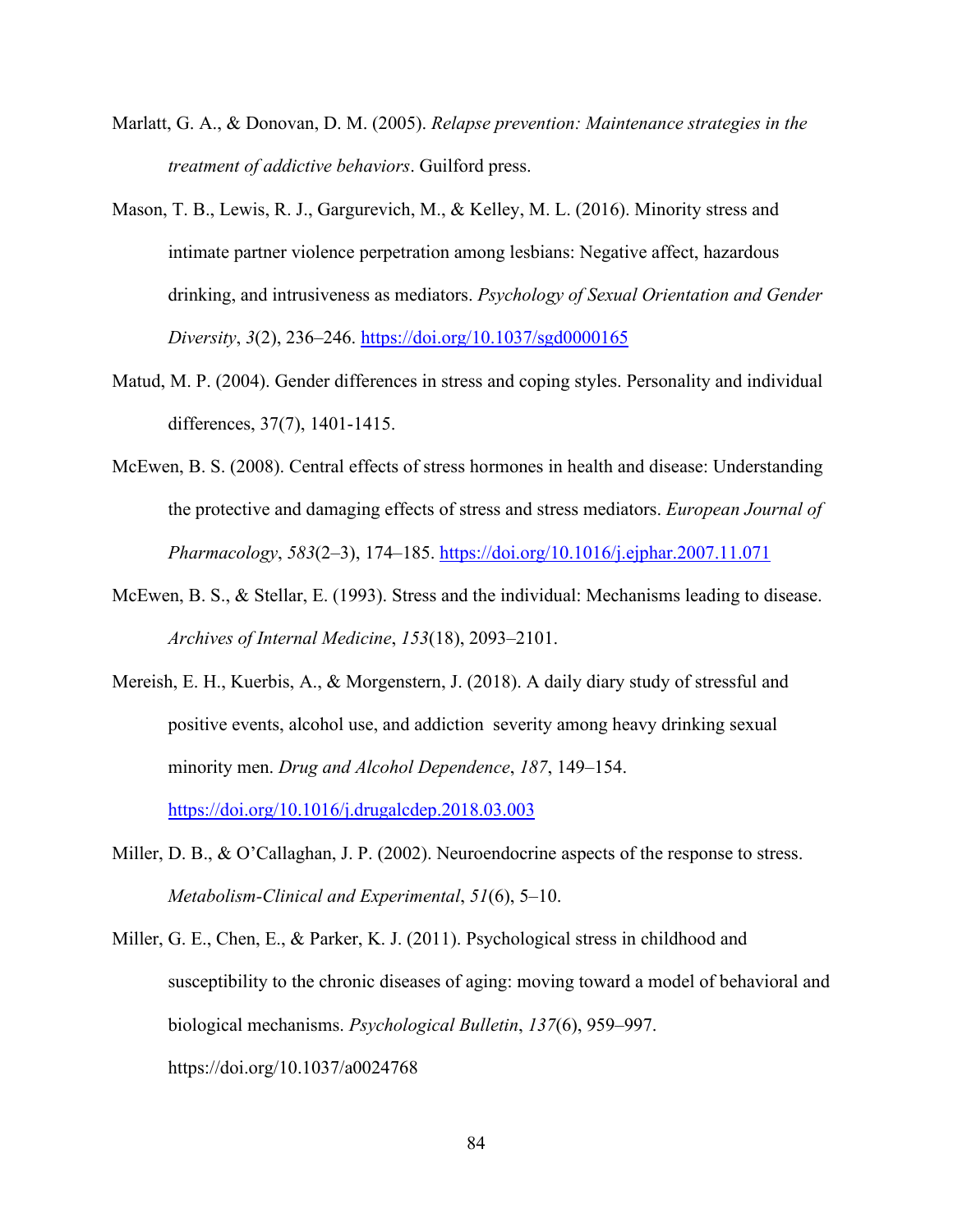- Muthén, L. K., & Muthén, B. O. (1998-2021). Mplus User's Guide. Eighth Edition. Los Angeles, CA: Muthén & Muthén.
- Muthén, L. K., & Muthén, B. O. (2002). How to use a Monte Carlo study to decide on sample size and determine power. *Structural Equation Modeling*, *9*(4), 599–620.

The National Institute on Alcohol Abuse and Alcoholism. (2003). *Recommended Alcohol Questions*.

[https://pubs.niaaa.nih.gov/publications/Newsletter/winter2004/Newsletter\\_Number3.htm](https://pubs.niaaa.nih.gov/publications/Newsletter/winter2004/Newsletter_Number3.htm)

The National Institute on Alcohol Abuse and Alcoholism. (n.d.). *Drinking Levels Defined | National Institute on Alcohol Abuse and Alcoholism (NIAAA)*. [https://www.niaaa.nih.gov/alcohol-health/overview-alcohol-consumption/moderate-](https://www.niaaa.nih.gov/alcohol-health/overview-alcohol-consumption/moderate-binge-drinking)

[binge-drinking](https://www.niaaa.nih.gov/alcohol-health/overview-alcohol-consumption/moderate-binge-drinking)

- The National Institute of Mental Health. (2019). Things You Should Know About Stress Call the National Suicide Prevention Lifeline. *No. 19-MH-8109*. <https://www.nimh.nih.gov/health/publications/stress/index.shtml>
- Ohannessian, C. M., Hesselbrock, V. M., Tennen, H., & Affleck, G. (1994). Hassles and uplifts and generalized outcome expectancies as moderators on the relation between a family history of alcoholism and drinking behaviors. *Journal of Studies on Alcohol*, *55*(6), 754– 763.
- Ozbay, F., Johnson, D. C., Dimoulas, E., Morgan, C. A., Charney, D., & Southwick, S. (2007). Social support and resilience to stress: from neurobiology to clinical practice. *Psychiatry (Edgmont (Pa: Township))*, *4*(5), 35–40.<https://pubmed.ncbi.nlm.nih.gov/20806028>
- Patel, C. (2008). *Reliability generalization of the alcohol use disorders identification test*. East Tennessee State University.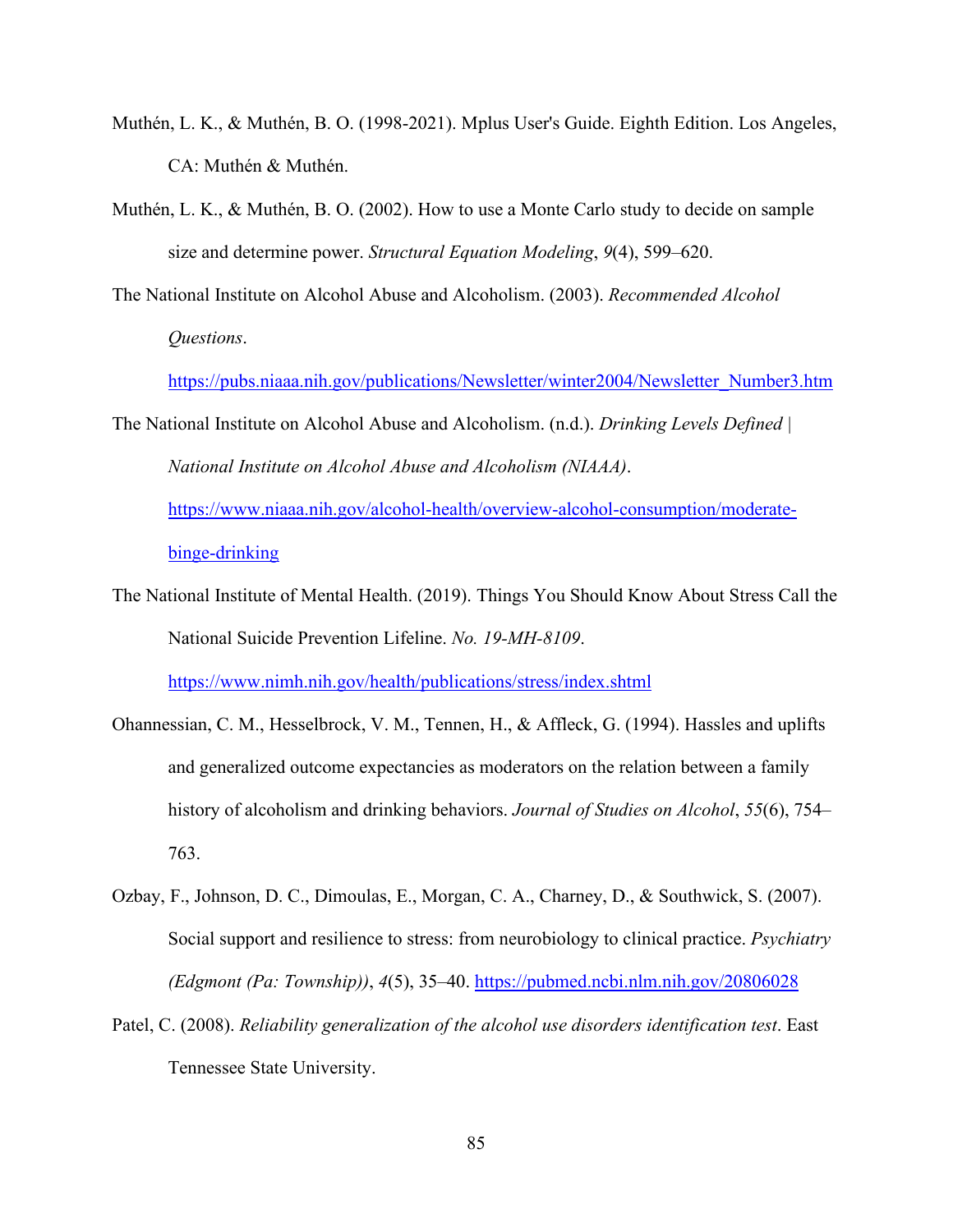- Peltier, M. R., Verplaetse, T. L., Mineur, Y. S., Petrakis, I. L., Cosgrove, K. P., Picciotto, M. R., & McKee, S. A. (2019). Sex differences in stress-related alcohol use. *Neurobiology of Stress*, *10*, 100149.
- Portillo Jr, C. (2021). *The Association of Allostasis with Alcohol Use Disorders: A Case-Control Study*. The University of Texas at El Paso.
- Preston, K. L., Schroeder, J. R., Kowalczyk, W. J., Phillips, K. A., Jobes, M. L., Dwyer, M., Vahabzadeh, M., Lin, J.-L., Mezghanni, M., & Epstein, D. H. (2018). End-of-day reports of daily hassles and stress in men and women with opioid-use disorder: Relationship to momentary reports of opioid and cocaine use and stress. *Drug and Alcohol Dependence*, *193*, 21–28.
- Richardson, G. E. (2002). The metatheory of resilience and resiliency. *Journal of Clinical Psychology*, *58*(3), 307–321.
- Ritz, T., Steptoe, A., DeWilde, S., & Costa, M. (2000). Emotions and stress increase respiratory resistance in asthma. *Psychosomatic Medicine*, *62*(3), 401–412.
- Robins, L. N., Cottler, L., Bucholz, K., Compton, W., North, C. S., & Rourke, K. M. (2000). *Diagnostic interview schedule for DSM-IV*. St Louis, MO: Washington University Press.
- Rohleder, N. (2019). Stress and inflammation The need to address the gap in the transition between acute and chronic stress effects. *Psychoneuroendocrinology*, *105*, 164–171. https://doi.org/https://doi.org/10.1016/j.psyneuen.2019.02.021
- Rosengren, A., Wilhelmsen, L., & Orth-Gomér, K. (2004). Coronary disease in relation to social support and social class in Swedish men: A 15 year follow-up in the study of men born in 1933. *European Heart Journal*, *25*(1), 56–63.<https://doi.org/10.1016/j.ehj.2003.10.005>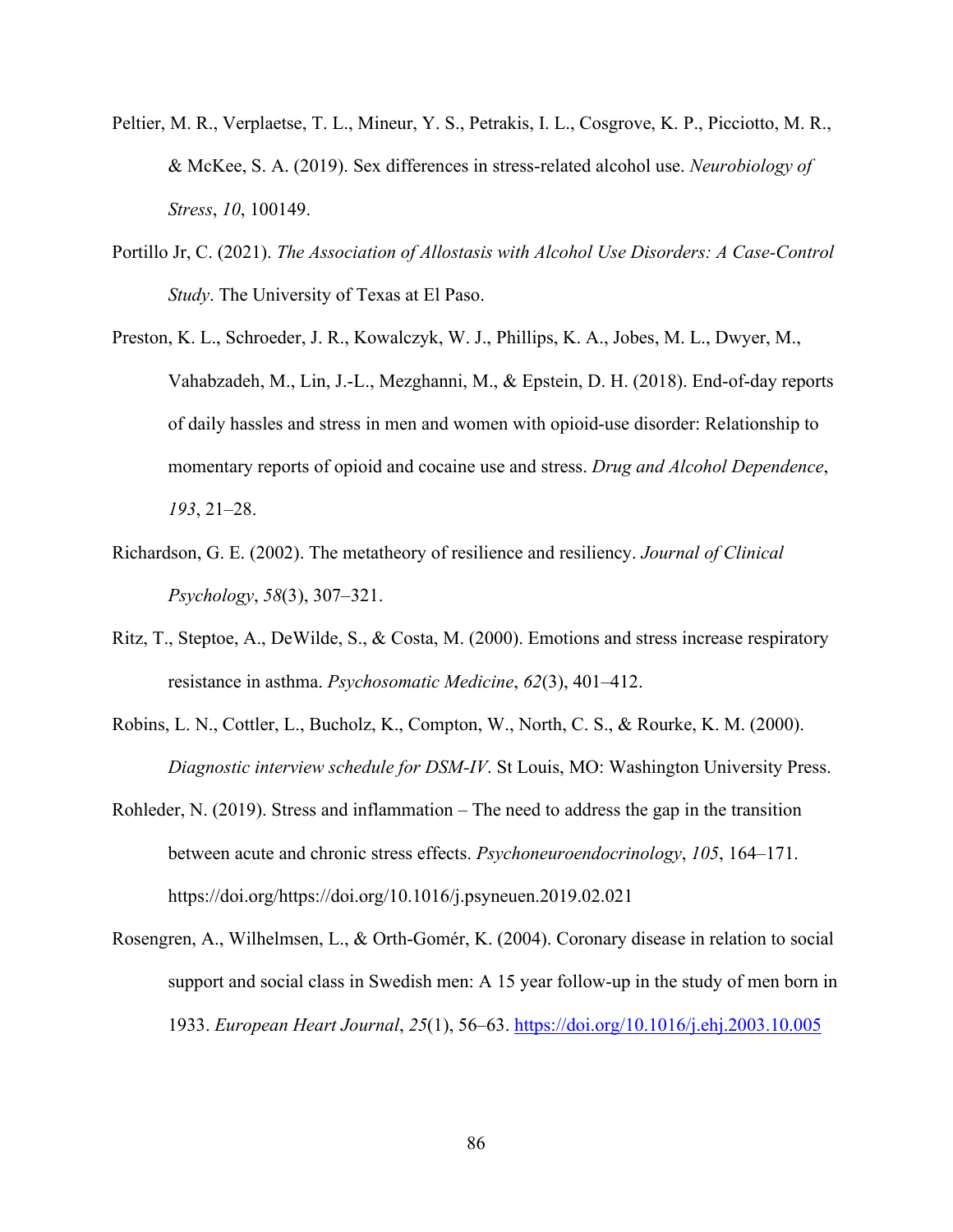- Russell, J. A., & Mehrabian, A. (1975). The mediating role of emotions in alcohol use. *Journal of Studies on Alcohol*, *36*(11), 1508–1536.
- Salleh, M. R. (2008). Life event, stress and illness. *The Malaysian Journal of Medical Sciences: MJMS*, *15*(4), 9–18.<https://pubmed.ncbi.nlm.nih.gov/22589633>

Substance Abuse and Mental Health Service Administration. (2019). *National Survey on Drug Use and Health. Table 2.19B – Alcohol Use in Past Month among Persons Aged 12 or Older, by Age Group and Demographic Characteristics: Percentages, 2018 and 2019*. Section 2 PE tables – results from the 2019 National Survey on Drug Use and Health: Detailed tables, SAMHSA, CBHSQ. Retrieved from https://www.samhsa.gov/data/sites/default/files/reports/rpt29394/NSDUHDetailedTabs20 19/NSDUHDetTabsSect2pe2019.htm#tab2-19b

Segal, S. P., & VanderVoort, D. J. (1993). Daily Hassles and Health Among Persons with Severe Mental Disabilities. *Psychosocial Rehabilitation Journal*, *16*(3), 27–40. <https://doi.org/10.1037/h0095677>

Selye, H. (1950). Stress. *Montreal: Acta*, *1955*.

- Seeman, T. E., McEwen, B. S., Rowe, J. W., & Singer, B. H. (2001). Allostatic load as a marker of cumulative biological risk: MacArthur studies of successful aging. *Proceedings of the National Academy of Sciences*, *98*(8), 4770–4775.
- Seeman, T. E., Singer, B. H., Rowe, J. W., Horwitz, R. I., & McEwen, B. S. (1997). Price of adaptation—allostatic load and its health consequences: MacArthur studies of successful aging. *Archives of Internal Medicine*, *157*(19), 2259–2268.
- Sinha, R. (2001). How does stress increase risk of drug abuse and relapse? *Psychopharmacology*, *158*(4), 343–359.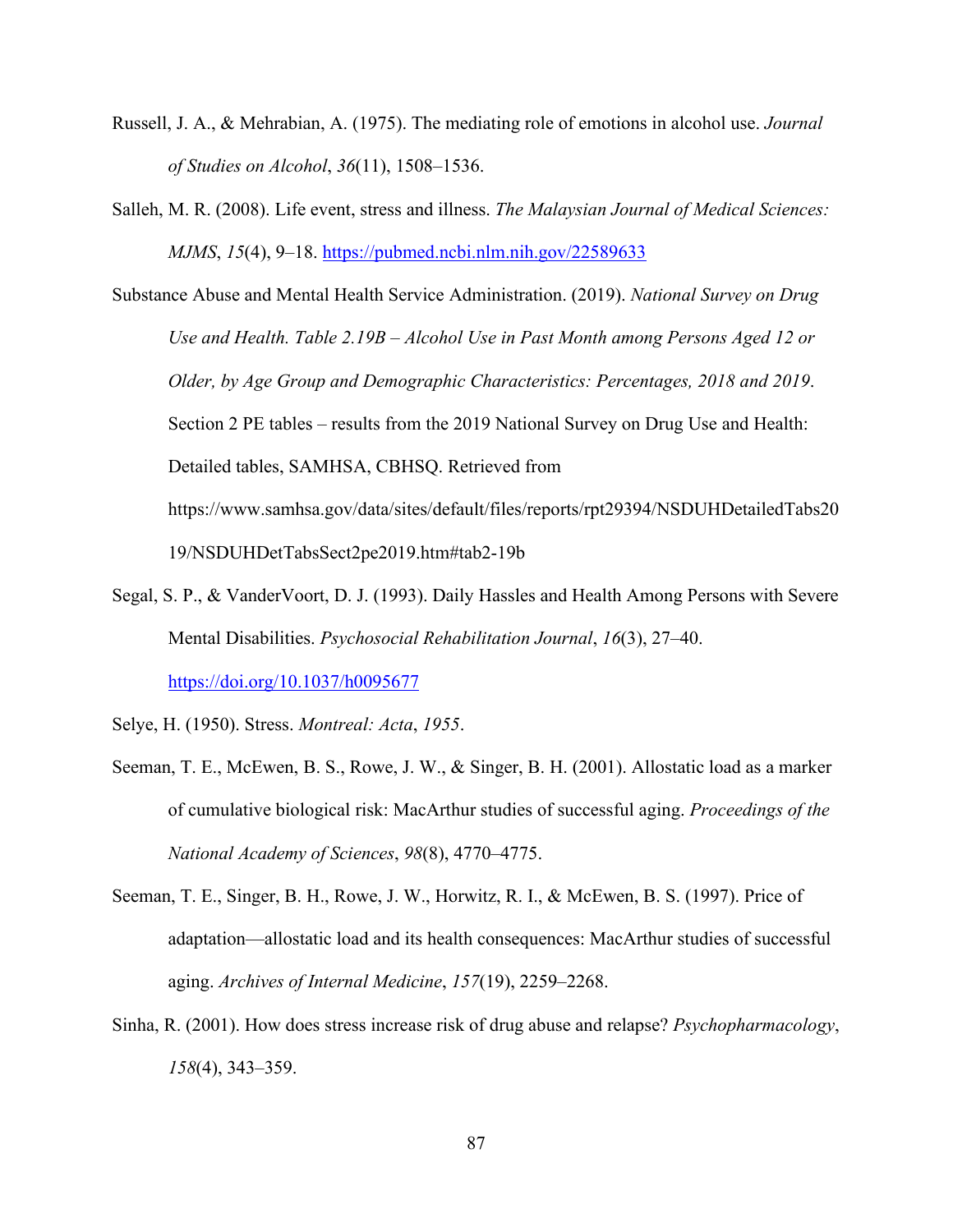- Sinha, R. (2008). Chronic stress, drug use, and vulnerability to addiction. *Annals of the New York Academy of Sciences*, *1141*, 105–130.<https://doi.org/10.1196/annals.1441.030>
- Slade, T., Chapman, C., Swift, W., Keyes, K., Tonks, Z., & Teesson, M. (2016). Birth cohort trends in the global epidemiology of alcohol use and alcohol-related harms in men and women: systematic review and metaregression. *BMJ Open*, *6*(10), e011827.
- Slavich, G. M., & Shields, G. S. (2018). Assessing lifetime stress exposure using the Stress and Adversity Inventory for Adults (Adult STRAIN): An overview and initial validation. *Psychosomatic Medicine*, *80*(1), 17.
- Smith, B. W., Dalen, J., Wiggins, K., Tooley, E., Christopher, P., & Bernard, J. (2008). The brief resilience scale: assessing the ability to bounce back. *International Journal of Behavioral Medicine*, *15*(3), 194–200.
- Sobell, L. C., & Sobell, M. B. (1992). Timeline follow-back. In *Measuring alcohol consumption* (pp. 41–72). Springer.
- Southwick, S. M., Vythilingam, M., & Charney, D. S. (2005). The psychobiology of depression and resilience to stress: implications for prevention and treatment. *Annual Review of Clinical Psychology*, *1*, 255–291.
- Stress Measurement Network. (n.d.). *Psychological Measures*. University of California at San Francisco, Stress Management Network. Retrieved October 12, 2021, from <https://www.stressmeasurement.org/psychological-measures>
- Stump, M. J., & Smith, J. E. (2008). The relationship between posttraumatic growth and substance use in homeless women with histories of traumatic experience. *American Journal on Addictions*, *17*(6), 478–487.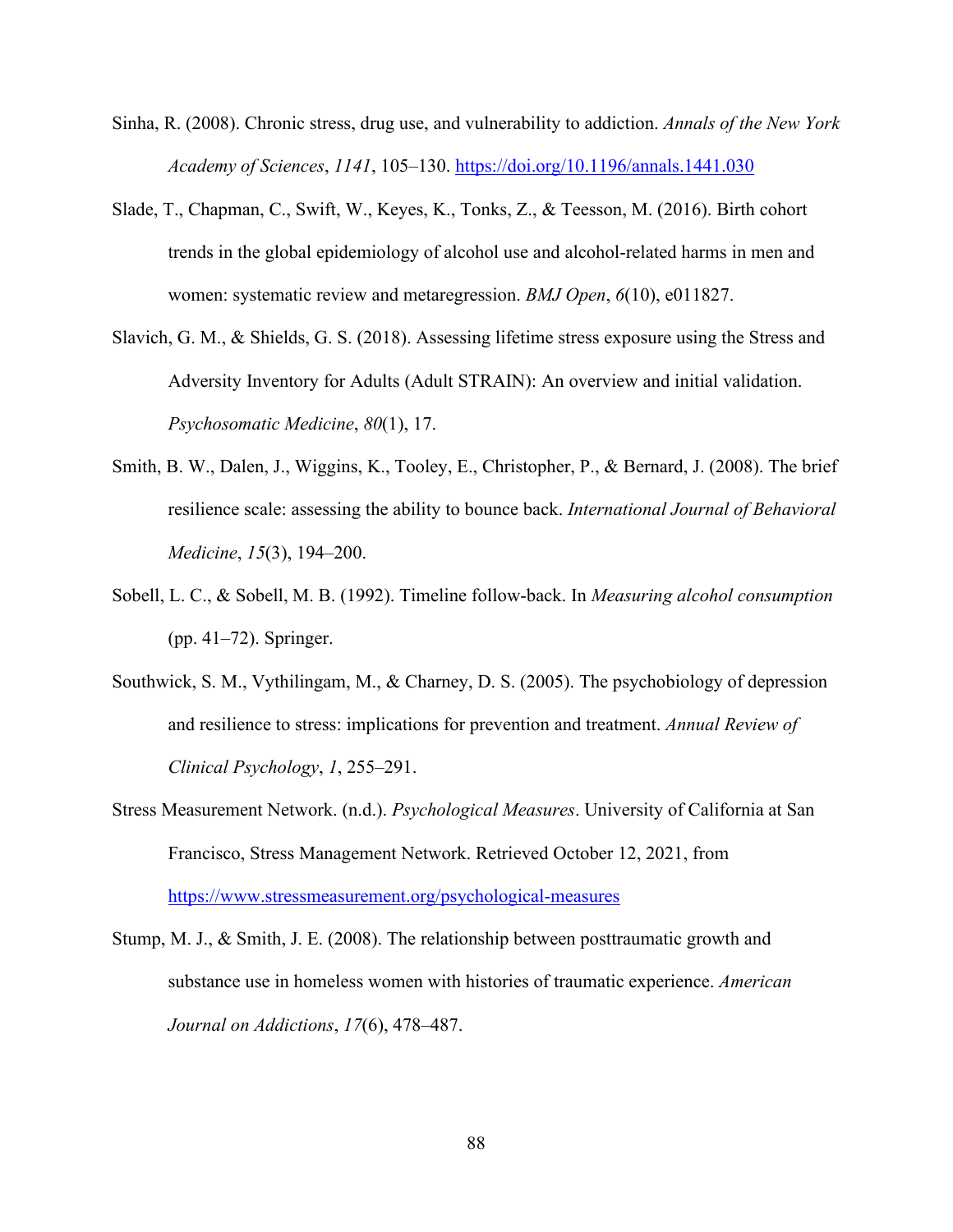- Suvarna, B., Suvarna, A., Phillips, R., Juster, R.-P., McDermott, B., & Sarnyai, Z. (2020). Health risk behaviours and allostatic load: A systematic review. *Neuroscience & Biobehavioral Reviews*, *108*, 694–711.
- Tedeschi, R. G., & Calhoun, L. G. (1996). The Posttraumatic Growth Inventory: Measuring the positive legacy of trauma. *Journal of Traumatic Stress*, *9*(3), 455–471.
- Tedeschi, R. G., Park, C. L., & Calhoun, L. G. (1998). *Posttraumatic growth: Positive changes in the aftermath of crisis*. Routledge.

The American Institute of Stress. (2020). *Stress Effects*.<https://www.stress.org/stress-effects>

- Torpy, J. M., Lynm, C., & Glass, R. M. (2007). Chronic Stress and the Heart. *JAMA*, *298*(14), 1722.<https://doi.org/10.1001/jama.298.14.1722>
- Veenstra, M. Y., Lemmens, P. H. H. M., Friesema, I. H. M., Garretsen, H. F. L., Knottnerus, J. A., & Zwietering, P. J. (2006). A literature overview of the relationship between lifeevents and alcohol use in the general population. *Alcohol and Alcoholism*, *41*(4), 455– 463.
- Verdejo-García, A., Bechara, A., Recknor, E. C., & Pérez-García, M. (2007). Negative emotiondriven impulsivity predicts substance dependence problems. *Drug and Alcohol Dependence*, *91*(2–3), 213–219.
- Weiss, T. (2002). Posttraumatic Growth in Women with Breast Cancer and Their Husbands. *Journal of Psychosocial Oncology*, *20*(2), 65–80. https://doi.org/10.1300/J077v20n02\_04
- White, A. M. (2020). Gender differences in the epidemiology of alcohol use and related harms in the United States. Alcohol research: current reviews, 40(2).
- White, H. R., & Labouvie, E. W. (1989). Towards the assessment of adolescent problem drinking. *Journal of Studies on Alcohol*, *50*(1), 30–37.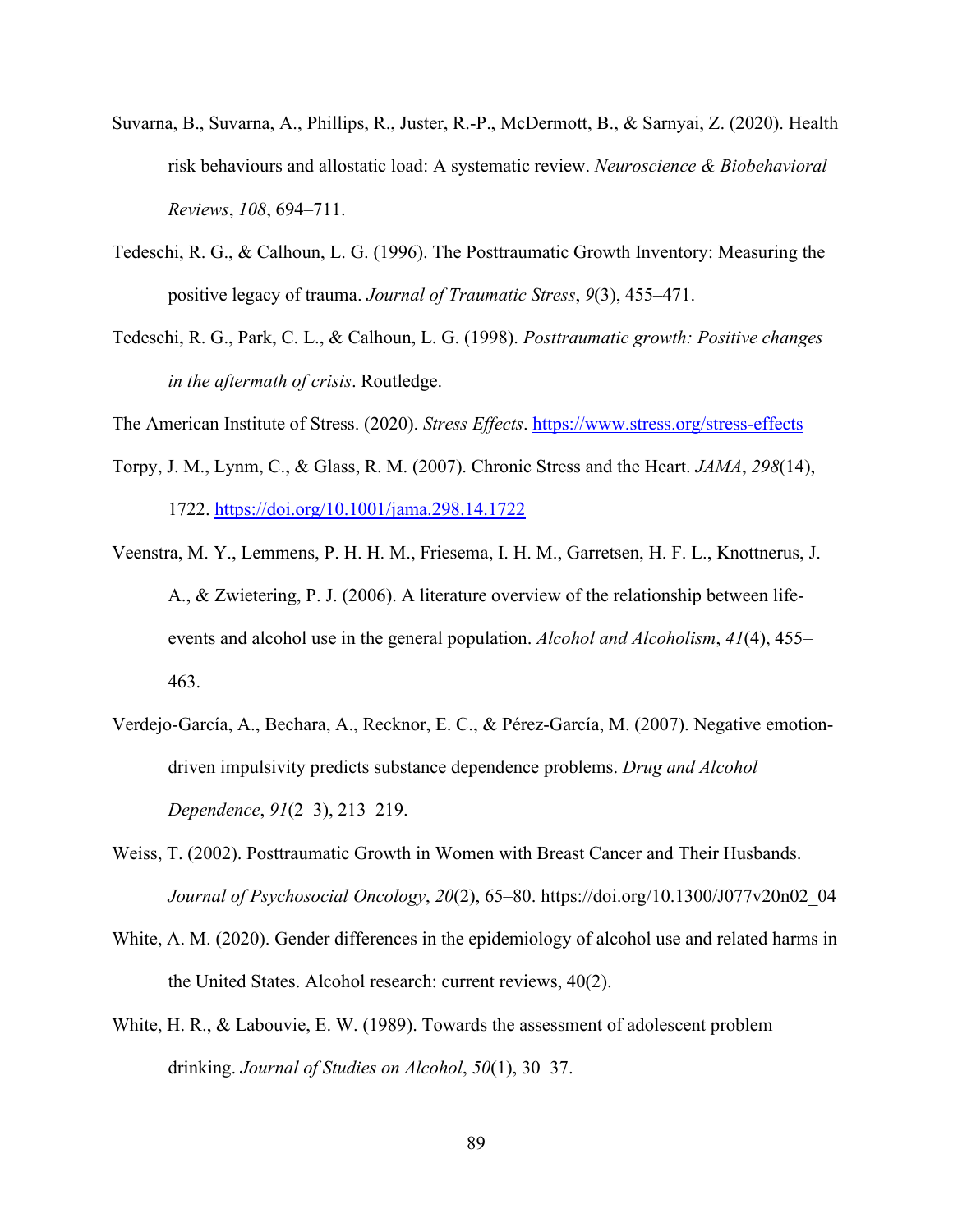- Wingo, A. P., Ressler, K. J., & Bradley, B. (2014). Resilience characteristics mitigate tendency for harmful alcohol and illicit drug use in adults with a history of childhood abuse: A cross-sectional study of 2024 inner-city men and women. *Journal of Psychiatric Research*, *51*, 93–99. [https://doi.org/https://doi.org/10.1016/j.jpsychires.2014.01.007](https://doi.org/https:/doi.org/10.1016/j.jpsychires.2014.01.007)
- Wittbrodt, M. T., Vaccarino, V., Shah, A. J., Mayer, E. A., & Bremner, J. D. (2020). Psychometric properties of the Adulthood Trauma Inventory. *Health Psychology: Official Journal of the Division of Health Psychology, American Psychological Association*, *39*(8), 679–688.<https://doi.org/10.1037/hea0000856>
- Ye, Z., Yang, X., Zeng, C., Wang, Y., Shen, Z., Li, X., & Lin, D. (2020). Resilience, Social Support, and Coping as Mediators between COVID-19-related Stressful Experiences and Acute Stress Disorder among College Students in China. *Applied Psychology: Health and Well-Being*, *12*(4), 1074–1094. https://doi.org/https://doi.org/10.1111/aphw.12211
- Zautra, A. J., Guarnaccia, C. A., & Dohrenwend, B. P. (1986). Measuring small life events. *American Journal of Community Psychology*, *14*(6), 629–655.
- Zhang, A., Price, J. L., Leonard, D., North, C. S., Suris, A., Javors, M. A., & Adinoff, B. (2020). Alcohol use disorder masks the effects of childhood adversity, lifetime trauma, and chronic stress on hypothalamic–pituitary–adrenal axis reactivity. *Alcoholism: Clinical and Experimental Research*, *44*(6), 1192–1203.
- Zimet, G. D., Dahlem, N. W., Zimet, S. G., & Farley, G. K. (1988). The multidimensional scale of perceived social support. *Journal of Personality Assessment*, *52*(1), 30–41.
- Zimet, G. D., Powell, S. S., Farley, G. K., Werkman, S., & Berkoff, K. A. (1990). Psychometric characteristics of the multidimensional scale of perceived social support. *Journal of Personality Assessment*, *55*(3–4), 610–617.